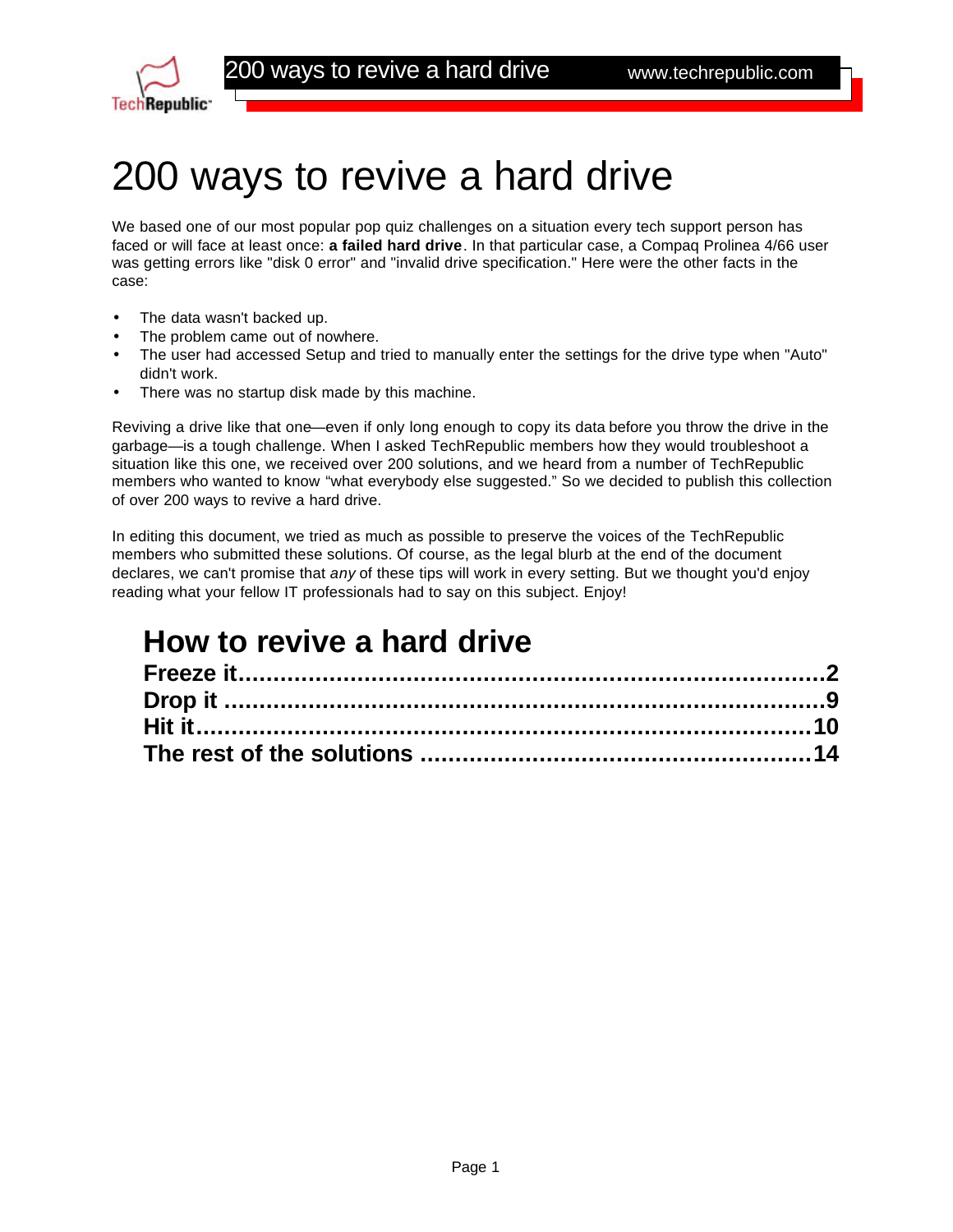

# **Freeze it**

# **From: Travis Standen**

One trick I have learned as a technician, when the problem is data-read errors off the platters themselves, is to **freeze** the hard drive overnight. It makes the data more 'readable,' but for a one-shot deal. If this data is critical, and you have a replacement hard drive (which, if it's a drive failure, you probably do), then you can hook up your frozen hard drive and immediately fetch the data off before it warms up.

# **From: Thedeedj**

If the problem is heat related, I put the drive in the **freezer** for about 15 minutes to cool it down... sometimes this gets the drive up long enough to copy any critical files...

# **From: Itguy1**

Put the drive in a waterproof sealed bag, put it in the fridge for an hour or so, then have another go.

# **From: Kelly Reid**

Well, I won't start playing with your specific situation, too many steps or possible solutions where everything starts "If that last thing didn't work try..."

But I'll give you one for free that was a nice hero moment for me. Had a drive where it sounded like the drive motor was engaging but not getting anywhere, so we stuck it in the office **freezer** for an hour! I'll be darned if it didn't work. The drive was up long enough to get the data ghosted to another drive and we turfed it, even though it sounded fine at that point. I can't really take credit for it though—I had heard it in some geek bull session but I thought it was some jedi-geek urban myth. Goes to show you that you know you're really screwed when you say something to the effect of "Okay, hold on tight, I'm gonna try something I saw in a cartoon once but I'm pretty sure I can do it"

# **From: mpicpu**

If this drive isn't spinning up, putting it in the **freezer** for about an hour will usually get the drive spinning again so you can copy needed files before the drive warms up again. The first thing you want to do is run a disk utility like Norton disk doctor or wddiag (if it's a western digital drive) to verify whether the drive is working mechanically or not. If it is a master boot record problem, sometimes running Fdisk/mbr will correct the problem. It could also be a virus, and a program like F-prot will look at the drive as a physical unit. As an A+ PC technician I have seen this problem many times. Usually if the drive is not making a clicking sound I am successful in recovering the data.

# **From: Scott Greving**

I've run into this scenario numerous times. One time it involved the main Novell SYS volume on our HP File Server. I was really sweating as the server would not boot. I took the drive out and put it in a **freezer** for 30 minutes. I then reinstalled it into the file server and Presto! I was up and running. Needless to say I quickly mirrored the drive onto another and got rid of the bad drive.

In stand alone client systems, the method I've had the most luck with reviving drives from death has been removing the drive, firmly tapping the top of its case several times, and then re-installing it making sure all cables are secure. I've had a better than 60 percent success rate with this method.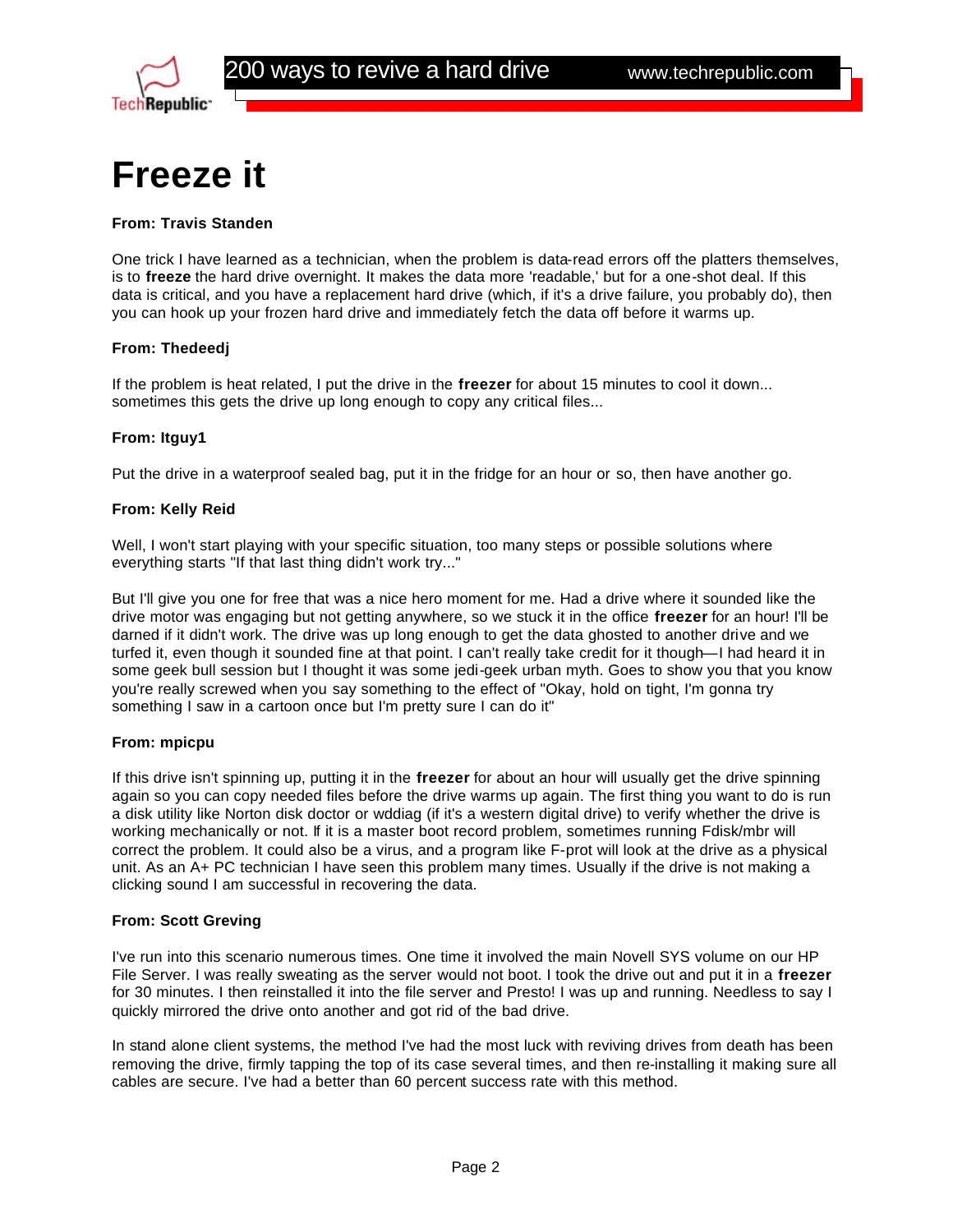

# **From: jphillips**

If the drive is spinning and you are experiencing these kinds of errors, my experience has been that you are out of luck.

If the drive is not spinning, I have been able to remove it from the computer and 'spin' the drive on a flat smooth surface (much like spin the bottle). This will usually free the drive and when placed back in the machine, it will boot. You should immediately back up you data after a successful boot, because the problem will return.

The next 'fix' was actually given to me by a Compaq technician several years ago. I had a drive that would not spin and he told me to put the drive in a plastic bag in the **freezer** overnight and then install back in the computer. Believe it or not, the drive booted. I have only tried this the one time.

#### **From: John Turcotte**

In the past, when a drive has failed after it has been running for a short period, I have removed it from the machine and placed it in a **freezer** for a couple of hours, then hooked it up again. It sometimes will run long enough to remove the data to another safe storage medium.

#### **From: David Furlow**

One of the methods I have used before (sometimes even successfully) is to actually remove the drive from the PC, place it in the **freezer** for a day, then quickly put it back in the machine and try to access it. Why does this work? Who knows, but I heard about this tactic years ago, and it has saved my behind on a couple of occasions. (Of course, if it comes back up, back up the data immediately.... Guess that should go without saying.)

#### **From: Keri D.**

Hard drive revival:

A technique I have learned is if you bring the temperature of the hard drive down to the freezing point by putting it in a **freezer** first and then taking it back out, somehow the condensation from bringing it back to room temperature helps revive it for about 20 minutes. It can be repeated about 5-6 times tops. Long enough to get out any important files that need to be backed up. It has been proven to work a number of times.

# **From: Christopher Post**

How do you bring a hard drive back to life?

My situation:

Half of a volume set goes south on a WinNT server, no good backup and an angry boss screaming about the data being mission critical.

My solution:

- \*\* A bit unorthodox but, it has saved my butt! \*\*
- Turn off the server.
- Take out the failing hard drive and wrap a static bag around it.
- Throw it in the **freezer** conveniently located in the break room.
- Pray for 1 1/2 to 2 hours.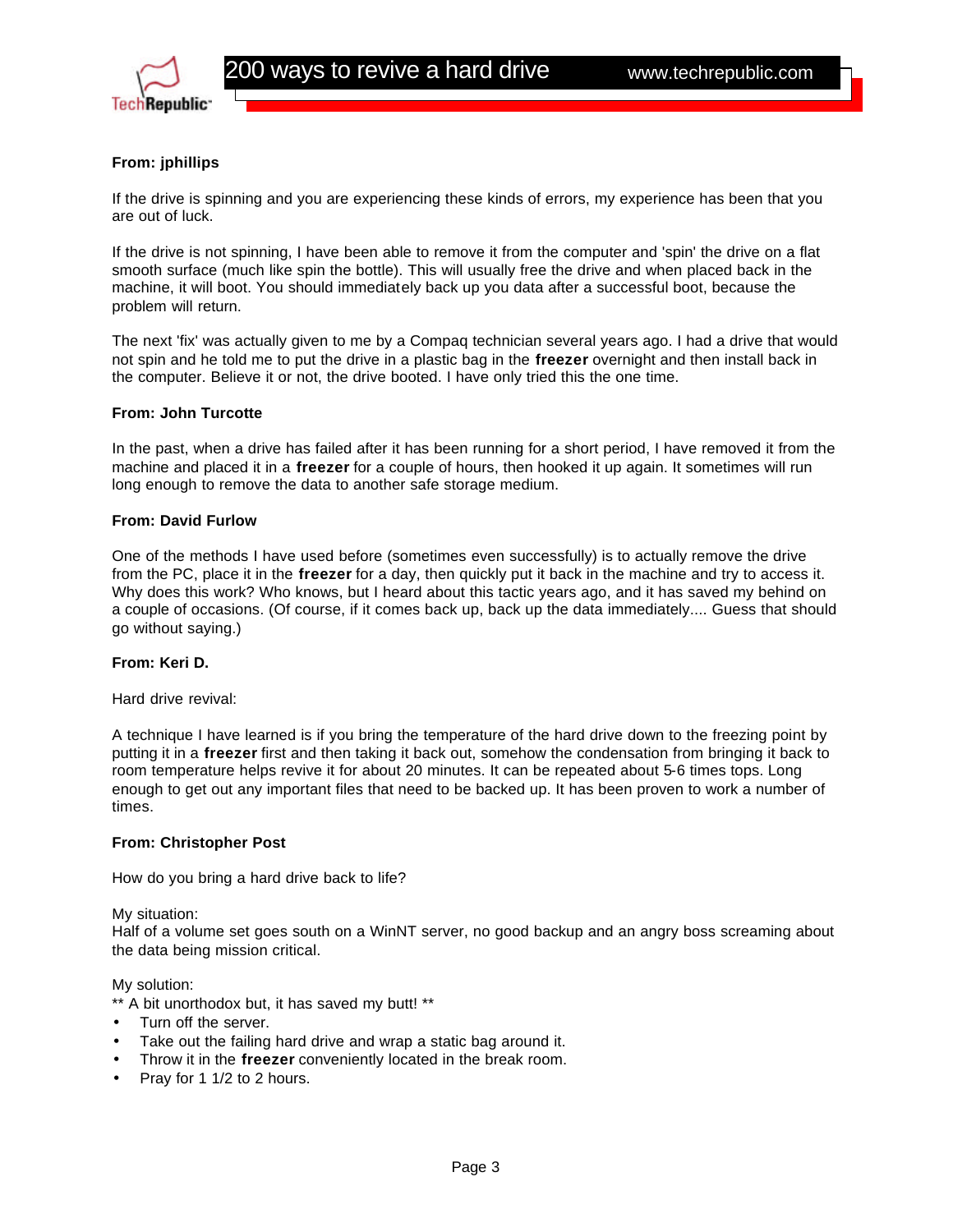



- Leaving the hard drive in the bag, quickly plug the drive back into the server. (Just plug the in cables and go.)
- Cross fingers, turn it on, and move all data off the drive as fast as you can! Then add a tape drive and start backing the dumb thing up!

My so-called logic:

Metal contracts when it is cold.... so the platters shrink and increase the clearance for the read/write heads.

#### **From: Chris Poole**

Put the drive in the **freezer** for about a week and then you can usually get one last read off the drive.

#### **From: Cheyenne Robert Alspach**

Here are some drive recovery tricks that have worked for me, in the order that I do them. Try booting the drive and copying the data off after every step.

1. Hold the drive upside down, making gravity change the head geometry ever so slightly. Vertical is also another option.

2. Slightly rap the drive with your knuckle, (but nowhere near hard enough to damage the drive).

3. Try the drive in another machine, (slight drive voltage change assumed to be the miracle worker here).

4. Rap the drive just SLIGHTLY harder than you did above in 2.

5. **Freeze** the hard drive in the freezer for two hours, and place in a plastic zip lock bag to prevent condensation from forming on the drive when you plug it back into the system, (head geometry, electrical resistance lowered, electrical contact points adjusted, etc., assumed to be the miracle here).

6. After the drive warms up to room temperature or better, rap it even harder with your knuckle this time.

7. Repeat all of above steps on next day, as sometimes I've gotten data off drive simply by trying again.

#### **From: James McLaughlin**

Hmmm sounds like a toughy to me. Back in the old days when I first started teching, if we ran into a problem like this, there were only a few ways to deal with it. I will go over these options now:

QUESTION: What do you think you can do about this, Mr. Tech?

First Answe—r—Nothing, your computer is too old, and the data on there is not really of that much importance. If you really want it back, you can get a hold of a company called "Total Recall" out of Denver and get charged thousands of dollars to get your files back. Besides, with Y2K, this machine ain't gonna run anyway, and prices are so low right now, there is no reason why you should not upgrade now.

2) Well, I can take it back to the shop and pretend like I know what I am doing for 3-6 hours. Then I will call you the for the next week and a half giving you excuses as to why I am not able to get your information off of that hard drive. Of course, I won't charge you anything, but I will expect compensation for all the time I wasted on your hard drive.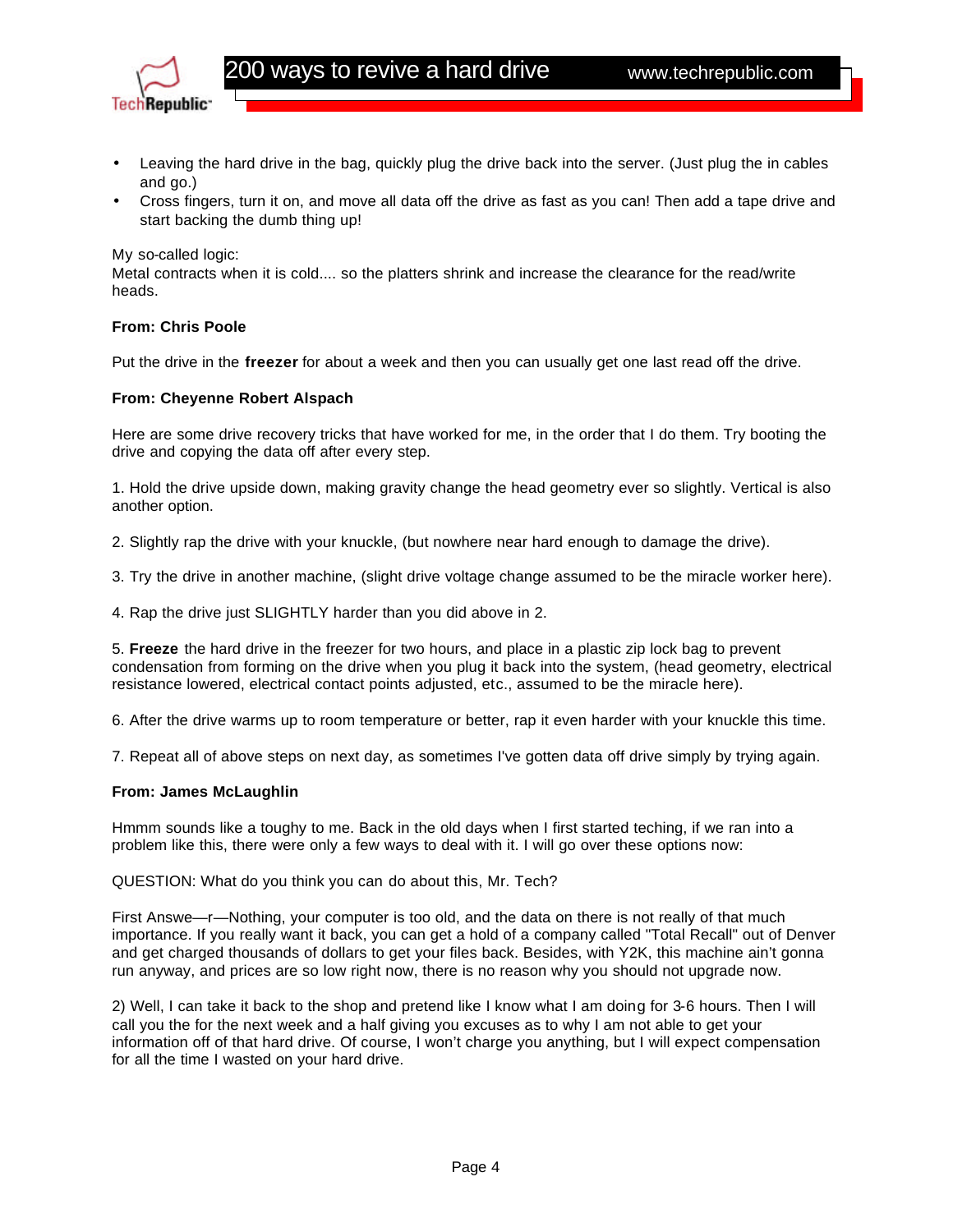

3) I could take the hard drive out of your machine, plug into my Secondary IDE controller, and boot up. Hopefully, I can see your hard drive and have the ability to copy all of your files to a temp folder on my machine called "Your Name." After I collect all information, I would run IBM's WIPE on the drive and then a thorough scandisk, just to see if the cause was sunspot related or not. If......this was not working, then extreme temperatures always have a way of talking older hard drives into giving us what we want. I would then wrap the HD in a Ziplock bag and slam it in the **freezer** for 12 hours. Pull it out the next day and very quickly plug it into my machine, copying what I can as quickly as possible until the drive dies again, repeating until all files are copied and safe. If.....that don't work, move onto the extreme heat. A Shrink wrap gun works best, but a hairdryer will do the trick if that is all you have. Wrap one end of the HD in a towel and use the shrink wrap gun or dryer to heat the hard drive. Very quickly plug it in and copy files until finished. Repeat until all necessary files are copied and you are done.

You may not think it works, but when you are down to that as your last option...it does.

# **From: Lichtenwalner Allen L TSgt**

Solution:

- Carefully remove it from the computer.
- Place it in the **freezer** for 24 hours, then put it back in the computer. You should have approximately 30 minutes of good spin time left before a fina–l—and much more permanen–t—shut down.

This problem often arises from a catastrophic hard disk crash—bearings are usually the culprit, coupled with badly worn read/write heads. I've used this technique on many computers throughout the last fifteen years as "resident expert" and saved virtually all important data.

If you're in a pinch for time, such as critical data needed for a briefing in twenty minutes, you can opt for the more drastic cooling technique—a C02 fire extinguisher...

# **From: Jeff Smoley**

Here is a solution for really dead drives: ones that won't spin or ones that make those funny grinding noises:

Put the drive in the fridge for a few hours. This can shrink up something inside that might let it run long enough to get critical data. If not, try the **freezer** for a few more.

This actually has worked for me in the past.

#### **From: Neal Menkus**

Things we have done in the past that worked:

- 1. Remove the drive, grab it, and shake the hell out of it: "What could it hurt? It's not working anyway…."
- 2. Place the drive in a **freezer** for about 10 minutes.
- 3. Open the drive case in a laminar flow-hood, and give it a spin. (Once it was closed up and reinstalled, it worked long enough to suck the data off of it.)

4. Swap the logic board with one on another drive of the same type.

Numbers 1, 2, and 3 worked with older Seagate (which we no longer purchase) drives, which were prone to "stiction" problems. Number 4 worked following an electrical surge (lightning strike), since the data on the platters were still there and OK.

# **From: Clifford Liles**

Depending on the drive failure I have had success with some rather extreme solutions to data recovery.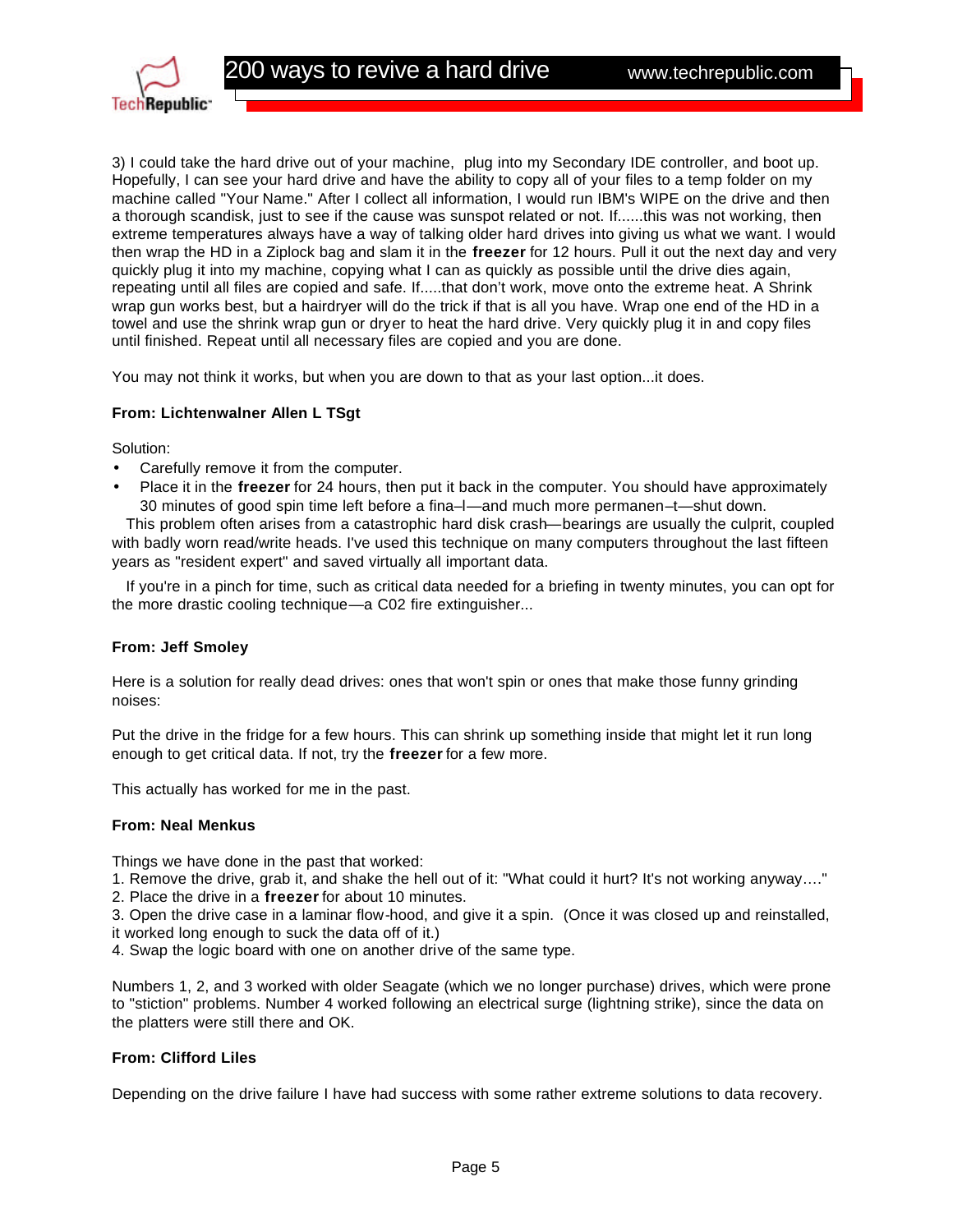

|            | Symptom: Invalid Drive Specifications        |                                                                                                                                            |  |
|------------|----------------------------------------------|--------------------------------------------------------------------------------------------------------------------------------------------|--|
| Treatment: | <b>Basic</b>                                 | Check your cmos battery                                                                                                                    |  |
|            |                                              | Check your IDE cable and connections                                                                                                       |  |
|            |                                              | Check your jumper settings                                                                                                                 |  |
|            |                                              | Remove all other IDE connections but the drive in question                                                                                 |  |
|            | Advanced                                     | Try disk manager software                                                                                                                  |  |
|            |                                              | Try data recovery software                                                                                                                 |  |
|            |                                              | Use a bios upgrade card (\$39) and allow it to setup the drive<br>Look up the drive specifications on the manufacturer's Web site and plug |  |
|            |                                              | them in manually.<br>Turn Off or On Write Precomp-32bit disk access                                                                        |  |
|            | Symptom: Drive does not spin up: "Sticktion" |                                                                                                                                            |  |
| Treatment: | <b>Basics</b>                                | Lightly tap the side of the drive case with a screwdrive-r-no power                                                                        |  |
|            |                                              | Lightly tap the side of the drive case with a screwdriver-power on                                                                         |  |
|            | Advanced                                     | Cold soak the drive:<br>Freeze in a zip-lock bag<br>Spray drive case with inverted can of canned air                                       |  |
|            |                                              | Lightly slap the drive on a desk top: (mild frustration)                                                                                   |  |
|            |                                              | Repeated hammering of the drive on a desk top: (last resort-total<br>frustration only)                                                     |  |
|            | Symptom: Invalid media type                  |                                                                                                                                            |  |
| Treatment: | <b>Basics</b>                                | Boot with a FAT32 Windows 95 boot disk<br>Sys the drive                                                                                    |  |
|            | Advanced                                     | fdisk /mbr                                                                                                                                 |  |
|            |                                              | Check for a virus from a known clean boot disk                                                                                             |  |

These are but a few techniques for the doomed platters. These techniques can be used in conjunction with one another to arrive at the desired solution. Lather, rinse, and repeat if necessary.

# **From: Daniel Philpott**

Here is the solutions checklist for this problem:

Tools needed:

- Bootable CD or locked floppy dis–k—Formatted with an OS that can see the file system of the hard drive. DOS is usually the preferred OS for this function with NTFSDOS from Sysinternals for NTFS reads and DOS utilities for diagnostics/repair.
- It should have the ability to boot to and/or see CD-ROM drives, read FAT, FAT32, NTFS, or other common file systems, run common network card drivers and see the network, have disk diagnostic and/or repair utilities, and have antivirus scanning software with current definitions.
- OnTrack Data Adviso-r—A free download from www.OnTrack.com Hard Drive (large capacity)— Formatted for a FAT file system (or whatever is your common file system) and preferably with BeOS as the boot operating system.
- Computer Repair Tool Ki–t—Standard repair tools.
- **Freezer-**—The one in your kitchen will do quite nicely.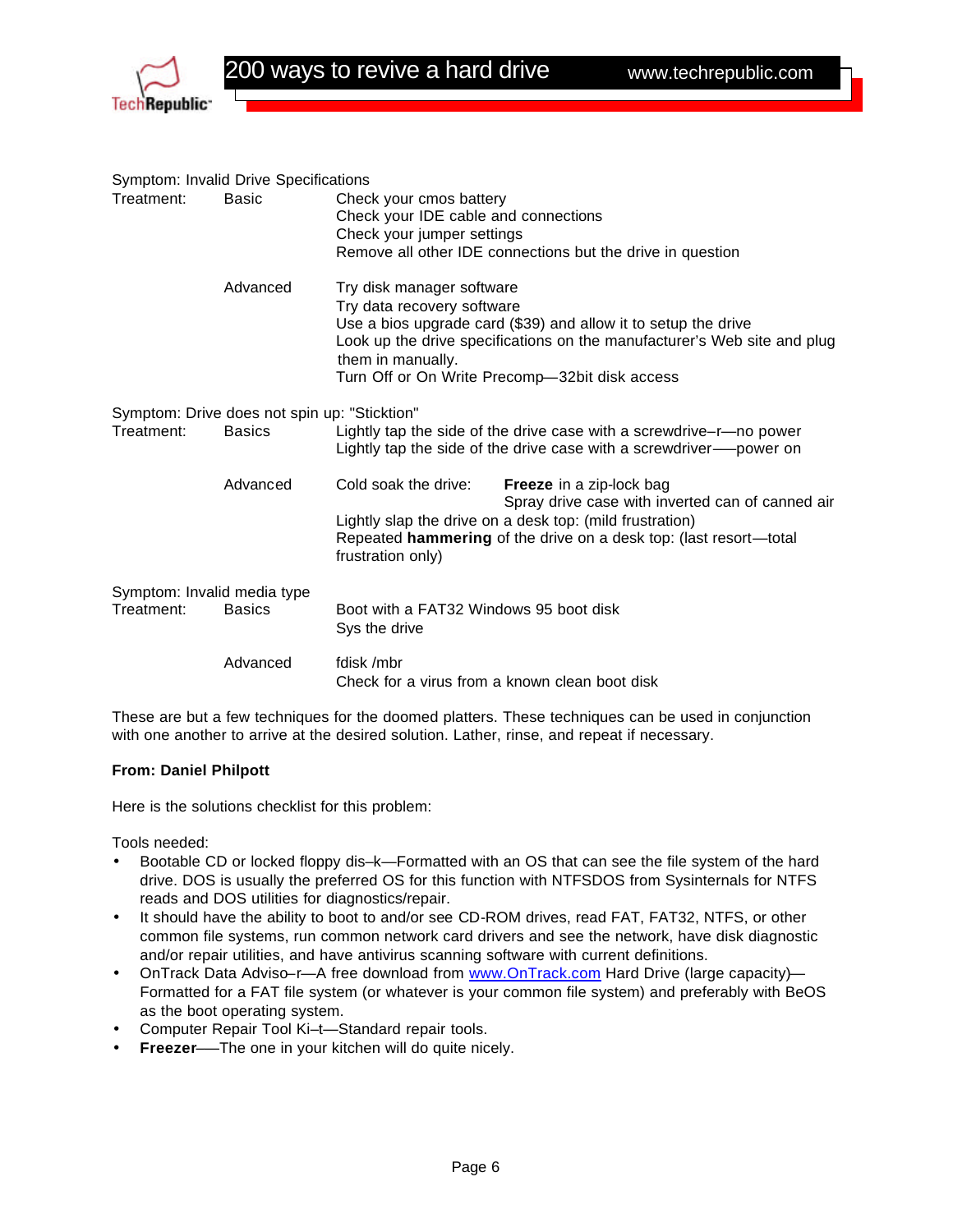

1. The first task to recovering a drive is not at all technical—It is social. Prepare your user for the worst but also explain what the realistic chances of recovery are. Then start collecting information that you will need. Here is what you need to know before starting:

• What is the goal of recovery, returning to the previous state or recovering the data?

200 ways to revive a hard drive

- Which is most important?
- What is the client willing to spend on recovery?
- What OS (NT, 95, Linux) and DOS (FAT, NTFS, FAT32) was the system running?
- Where is the computer located?

2. Check the environment: The last question from step 1 is often forgotten and can lead to extensive troubleshooting of a simple problem. Look for an environmental problem that may cause problems for the hard drive. Are there magnets on the computer case close to the hard drive? Is there a fan or heater near the computer? Is a transformer, electrical junction box, or high energy device near the computer (on a floor above or in a nearby wall)? All of these will produce a magnetic (or electromagnetic) field that can cause problems. Equipment that may vibrate the computer even at a very low frequency can cause hard drive heads to skip and jump or even scratch the platters.

3. Turn off the computer, remove the cover, and get ready to the turn the computer on. Then put your ear right next to the drive and power the system on. If you hear any kind of grinding, scratching, or rattling from the drive, turn the computer off as quickly as possible and go to the next step. Otherwise go on to step 5.

4. If the disk has made noise that indicates some sort of mechanical stress, then the problem is the domain of data recovery experts. This is where the client has to make a decision. Do they want to send the drive to a data recovery service, or do they want to destroy the disk in an attempt to recover some data? If the client has information that absolutely needs to be recovered, then send it to the professionals. Remember, you cannot service a hard drive unless you are working in a clean room.

If they are willing to destroy the disk and try to get some data off the drive, there is a quick hack available. Place the drive in a static-free bag, then place the drive and static-free bag into a ziplock bag to seal out moisture. Place this into a **freezer** turned to as low as possible for 24 hours. After 24 hours, pull the drive out and immediately put it into a computer (the faster the better) that boots to a floppy and has another hard drive to transfer data to. If the drive wasn't damaged too much previously, you should be able to pull some data off before the metal of the drive heats up and starts destroying the data storage platters. You can repeat the process only if you shut down almost immediately and go through the 24 hour freeze process again. Chances are that the first time attempt will be the only chance to recover data.

5. If the drive boots to an operating system and you can get to either a net work or backup medium, then start copying the most important data off first. Once that data is off, you can back up less important data. The best bet is to listen to your client to find out what absolutely must be recovered.

6. If the client wants to restore the drive to its previous state and continue operating, then you need to do two things to see if this is feasible.

- First, run a virus scan on the drive. Update the virus definitions then scan every file on the computer.
- Second, boot to a floppy-disk-based hard drive utility and run a low-level bad sector discovery utility.

If both tests pass and the computer boots to the operating system, then your job is done and you are eligible for a pat on the back. Otherwise, continue.

7. If the drive does not boot, then try booting to a bootable CD or a bootable locked floppy disk. If you can see the file system, continue to step 8.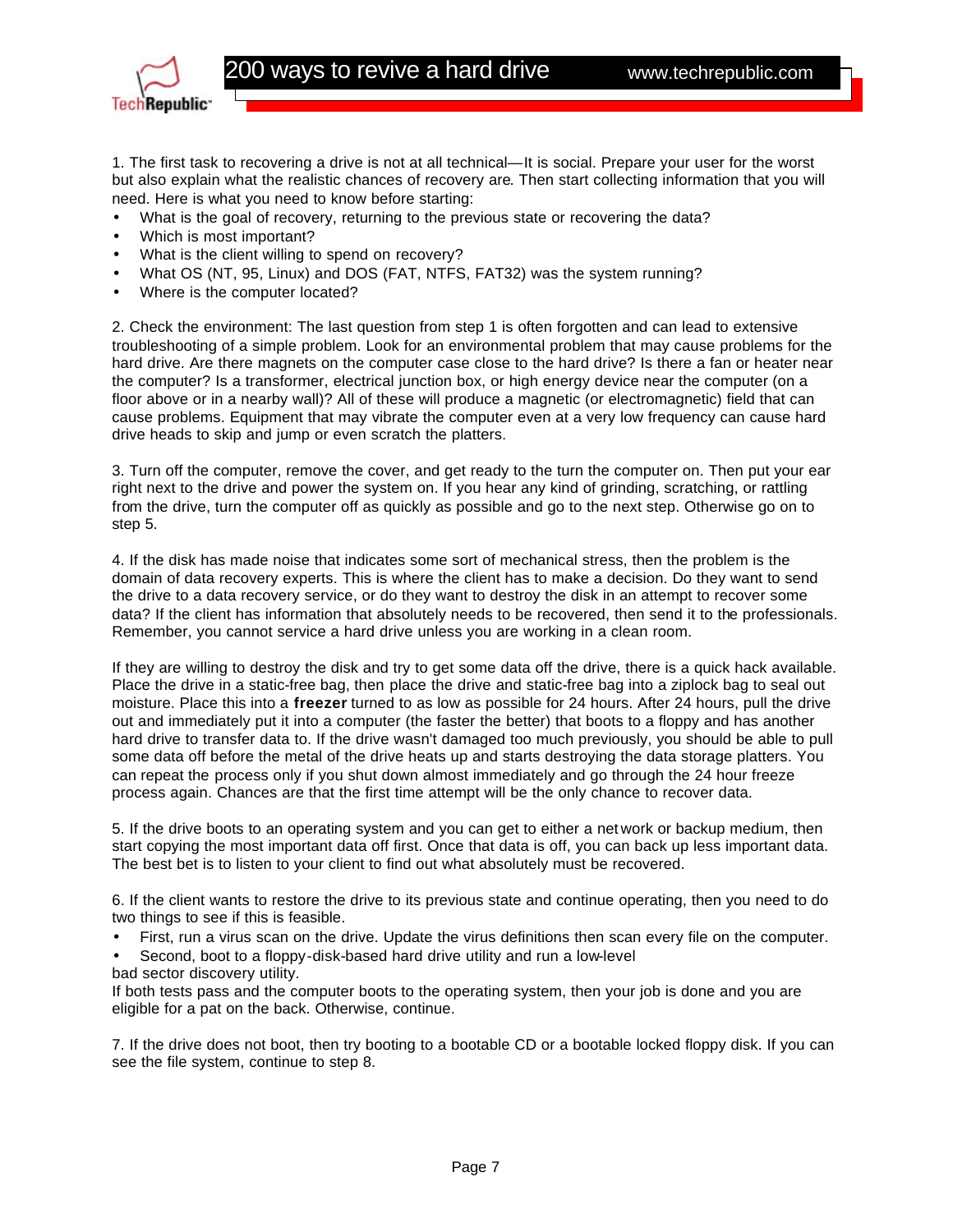

If you can not see the file system, then assess your tools. If you have Hard Drive Mechanic from Higher Ground Diagnostics or Tiramisu from OnTrack, then you can use these to diagnose and recover data. Otherwise, boot to the Data Advisor disk to find out whether data can be recovered. They will recover it or suggest a recovery plan or even require the disk be sent to a data recovery center like OnTrack. The client needs to make the choice as to whether the expense of this solution is worth the recovery of the data.

8. If you can see the file system, then priority actions are:

- Copy the most important data off the drive
- Copy the rest of the data off the drive
- Determine if the drive can be recovered (scan with virus checker and disk utilities)
- Repair the operating system

The best way of doing this is to install your spare hard drive in the computer and boot to either it or the CD/floppy bootable. Copy the important data off first, copy the less important data off next, and then do your diagnostics. If your diagnostics look like the drive is repairable, then go right ahead and repair it.

The reason I suggest BeOS be the boot OS on the hard drive is that it has the ability to mount more file systems than I even knew existed before using it. If you need to access an exotic file system, BeOS 4.5 is almost sure to have a driver available for it. However, the FAT (or FAT16) is the most commonly readable file system around, so generally you will want to transfer data to this file system.

If it becomes apparent that the file system is intact and not infected with a virus (or has had a boot sector virus removed), then you may need to replace the Master Boot Record (MBR) of the drive. Simple. Boot to a DOS disk that has the fdisk utility and run an 'fdisk /MBR' to replace the MBR. Remember, balance the time it takes to restore the operating system against the time it takes to recover data, get a new drive, and install a fresh operating system.

Normally, disk recovery is simply a matter of recovering the data. Returning a drive to its previous state is a goal but may simply be more costly than recovering the data and replacing the drive. How much effort to expend on the process is entirely up to you and the client.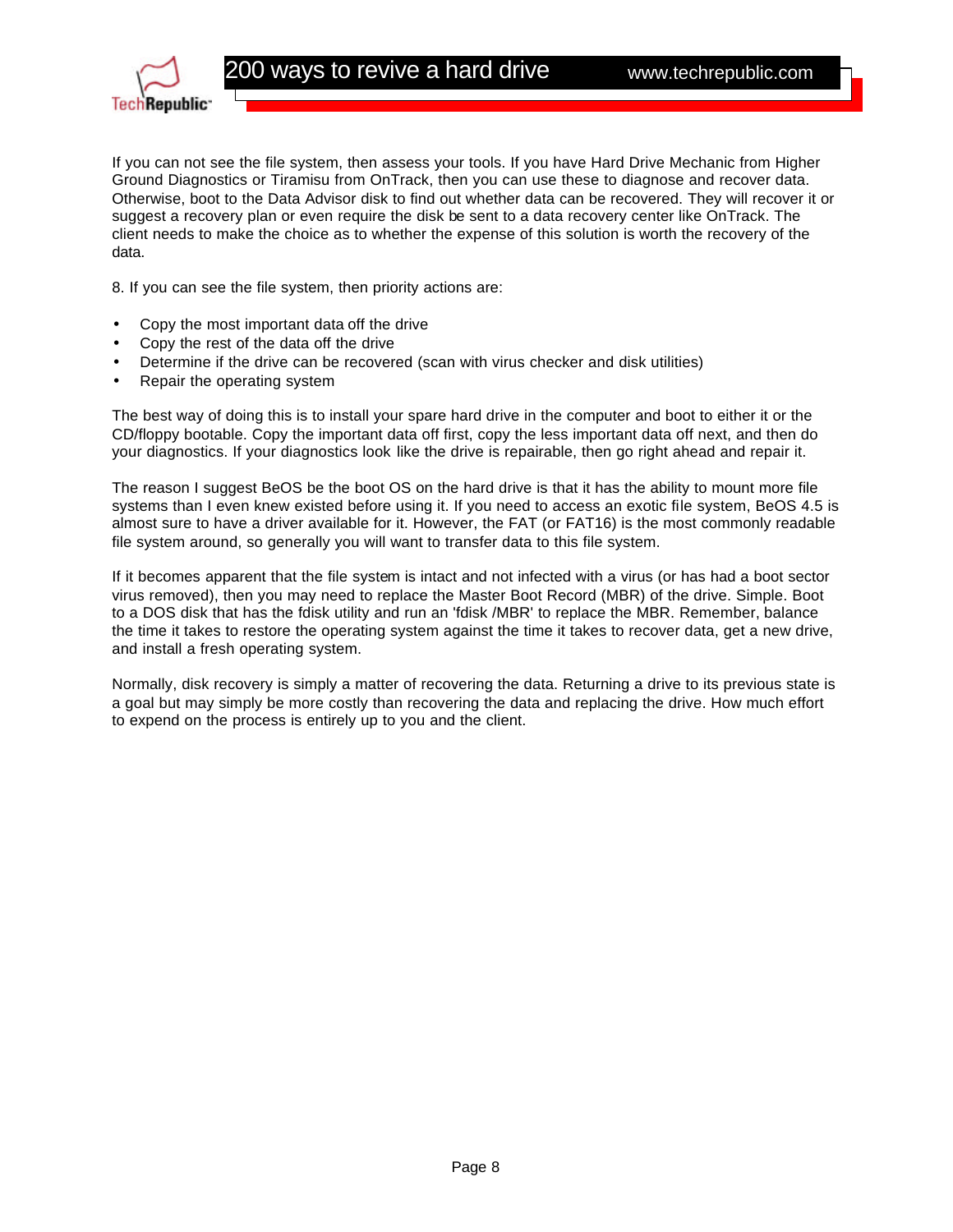

# **Drop it**

# **From: Bob Matott**

Besides the typical use of sys C: to transfer back the system files deleted during "housecleaning" by typical users, I've gotten lucky by turning the drive upside down and setting it on top of the power supply (which seemed to remove "a static charge" that had built up).

Also have used various Disk Manager packages to "talk" to drives with FAT/NTFS corruptions just to recover the data. If drives are being reformatted from an operating system that doesn't want to "fully go away" (can name a few!), the disk manager software has also worked in this scenario many times to get rid of the old and allow you to reformat with the new.

Of course, there's always the "**drop it from 4-5" onto a flat hard surface**" or "**smack the side of the case with the flat of your hand**" approaches. Believe it or not, both techniques have worked. Rumor has it that sometimes the heads "stick" to the platters during parking/cooldown.

# **From: Kenneth Lillemo**

Sometimes a hard drive that has been running since nearly forever won't spin up after being shutdown for a while. This can be caused by the heads sticking to the platter. As a LAST resort, I will **drop the drive onto a firm surface from approximately eight inches**. Inevitably, this will solve the problem and the drive is useable long enough to remove the data. My Sys admin spouse gives me a funny look every time I do it but can't argue with the results.

# **From: Peter Tello**

If the low level diagnostics fail, I declare it officially dead. At that point, I have nothing to lose, so I pull it out and over a thin carpet, **drop it 6" squarely on all 4 sides, repeating this 2 or 3 times**. I have approximately a 50 percent successful boot-up rate, usually enough to copy the data off and save my behind for not having it backed up in the first place.

# **From: TDC Tech**

This is a one-time fix—long enough to revive HD to get data.

- Take the HD out of the computer and **squarely drop it on the closed side of the drive** (to your bench) with perhaps **a little slam**.
- This seems to free up the bearings long enough to copy data off of the hard drive. I have quite a bit of luck, **but 90 percent of the time it only works once**.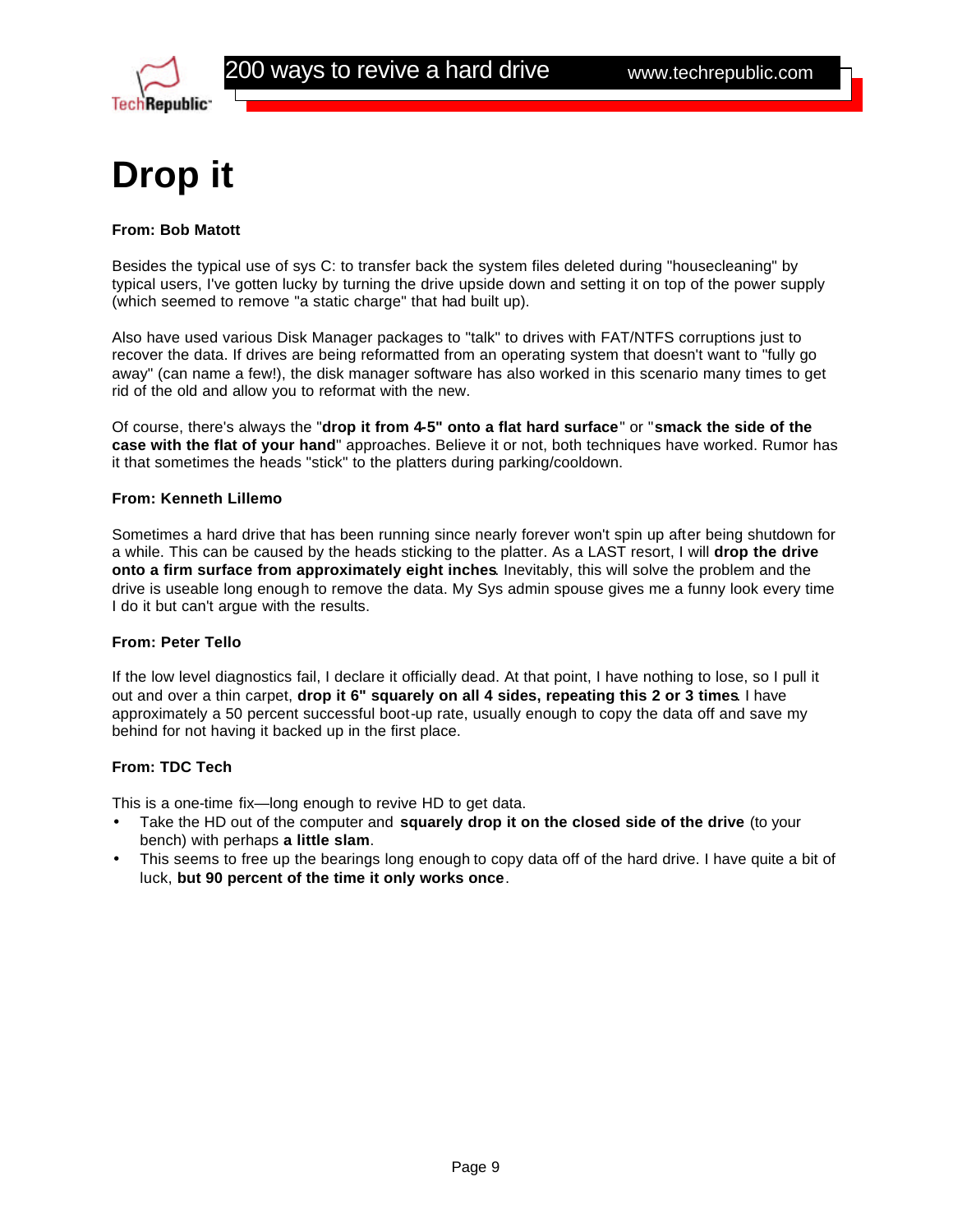

# **Hit it**

**From: Karen\_Roman**

1. Check CMOS settings to make sure the drive setting are what they should be—the CMOS battery could be dead or the user may have changed the settings. A bad hard drive could cause the Autodetect to misread settings.

2. Boot from a floppy disk and run fdisk/mbr to restore the backup copy of the master boot record.

3. Image the drive with drive copy program to a new drive.

4. It's possible the HDD controller is bad. Try the drive in another machine.

5. Boot from a floppy attach to a network drive or have a secondary drive installed and if you can access the data copy it off to there.

6. The drive could have a stiction problem. **Tap it gently on the sides, preferably with a rubber mallet**.

# **From: Alan Gates**

As "unscientific" as this sounds, I have found that rapping the drive case a couple of times sometimes allows the drive to come up. I have had several experiences in the past like this. Sometimes the drive is having trouble "spinning up." Obviously, the drive is on its last legs but a rap on the drive case will sometimes free it to spin up. This will allow the system to boot so the data can be backed up before the drive goes into the trash...

# **From: Bob Barker**

I have found on more than a few occasions that older disks can develop a sticking problem. I believe it is a combination of weak motor and surface-to-surface tension between the disk and heads. This problem usually shows up on older disks that have been running a few years (usually 24 hours a day) and then shut down for service or other reasons.

- When you try to start up again, the disk will not spin and you get disk errors trying to boot. After checking for the usual problems (power, cables, jumpers, etc.) and finding that the drive was in fact not spinning, I have had great success jarring the disk with my palm (of my hand, not my PDA). I some times have to be a little more violent to get it to start but I have never had to use a hammer.
- I would be careful using this method if the data on the disk must be recovered at any cost which I would then send to On-Track or some other expensive data recovery company.
- I have found this problem mostly with older servers, but a few weeks ago I ran into the same thing on a two-year-old Compaq IDE drive that was only used a few hours a day.

# **From: Randy Forston**

If the hard drive isn't making noise and when you place your hand on it (not on the PC Board side, but on the metal casing), you don't feel any vibration from the drive, you may have a sticking problem (some older drives with a variety of drive lube no longer used have this problem).

If the above describes the symptoms you're seeing, try rapping around the drive case with the plastic handle of a screwdriver.

This will quite often remedy the stiction and allow the drive to come back up as normal.

# **From: philn**

Hi there,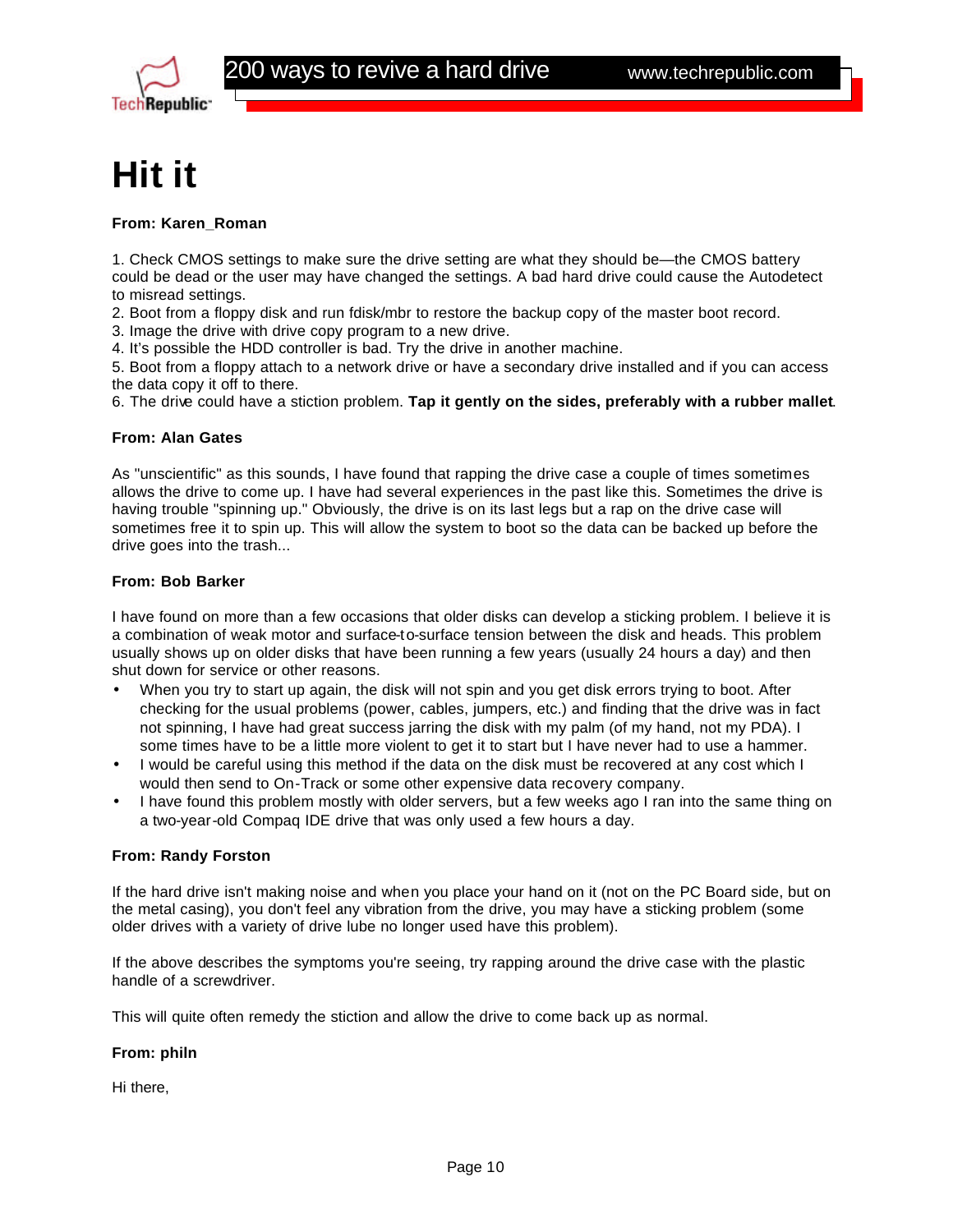

A few things can be performed on a crashed drive before declaring it DEAD:

1. Touch the drive (or listen to it) to feel whether it's spinning. Some drives gradually suffer from spin-up problem but otherwise work fine once spinning. If it doesn't spin at power up, gently **knock on the side the drive once or twice to jump start it**. This works best if you knock on the drive approx. one or two seconds after power is applied. Repeat the procedure a few times and add a little more force if necessary. Remember that too much force can permanently damage the drive, but again, you have nothing too lose at this point.

2. If drive spins normally and stays spinning, try listening for irregular sounds emitting from the drive. A series of 'clicking' sound usually signifies multiple bad sectors including the boot sector that can prevent drive from booting. If drive 'Auto Detect' is enabled, make sure that its signature is shown at boot screen. If not, drive is certainly suffered from major hardware failure.

3. Check system's CPU to make sure it's not overheating (CPU can run warm, but should not be hot) due to a failed cooling fan, etc. Overheating the CPU can cause the system to be unbootable or cause the system to reboot itself frequently.

4. You could use another system to test the problematic drive to make sure that the controller is not at fault. Try both "Auto" and "User Type" (where you manually enter the drive's parameters) settings.

5. Try booting with a floppy and run 'fdisk' to view drive information. Some drives suddenly lost all of their data possibly due to corrupted FAT, but otherwise, continue to work fine once initialized and formatted. In many cases, FAT can be restored by executing Norton Utilities from floppy.

If all failed and data from drive must be retrieved, you can try swapping its hardware (drive's main board) with similar working drive. Though this procedure can void drive warranty, but your data is more important, right? Or else, you try services that can save your data from dead drive for a fee.

# **From: Lyle Giese**

Put CMOS back to auto for HD and see if it sees an HD at all. Put in a bootable floppy—can you see the HD? (Don't forget to write protect the floppy in case this was a virus.) Now try EZ-Drive. Some versions (I have several on hand with different advanced options) show what parameters the hard drive is set to in CMOS and what parameters the drive was formatted with. The second set is important. Sometimes the BIOS doesn't auto correctly.

Listen to the HD. If it powers up normally by sound (no strong thumping sound) and the platters seem to spin up, you still have a chance. If the drive spins up and then down or if it emits a strong thumping sound, the hard drive is toast and only a professional recovery company with a clean room can help.

If the HD doesn't spin up at all, **occasionally you can gently slam it down to get stuck platters unstuck and it will spin up long enough to back up your data**. The HD is toast physically at this point, and it needs to be replaced before trying the slam technique. There were also a few older HDs that had the flywheel exposed, and you could nudge it slightly and they would spin up long enough to back up the data. Again **these are last resort techniques** and you ARE planning on replacing the HD anyway.

From here, one of several software products are available to assist you as long as the drive spins up physically to assist the technician. Most of these products can read drives with damaged FAT tables or missing sectors.

And it could be just a simple matter of losing the Active attribute for the partition! Also, viruses can cause this by blasting the partition table, and some of the professional revival products can assist from here. Good luck!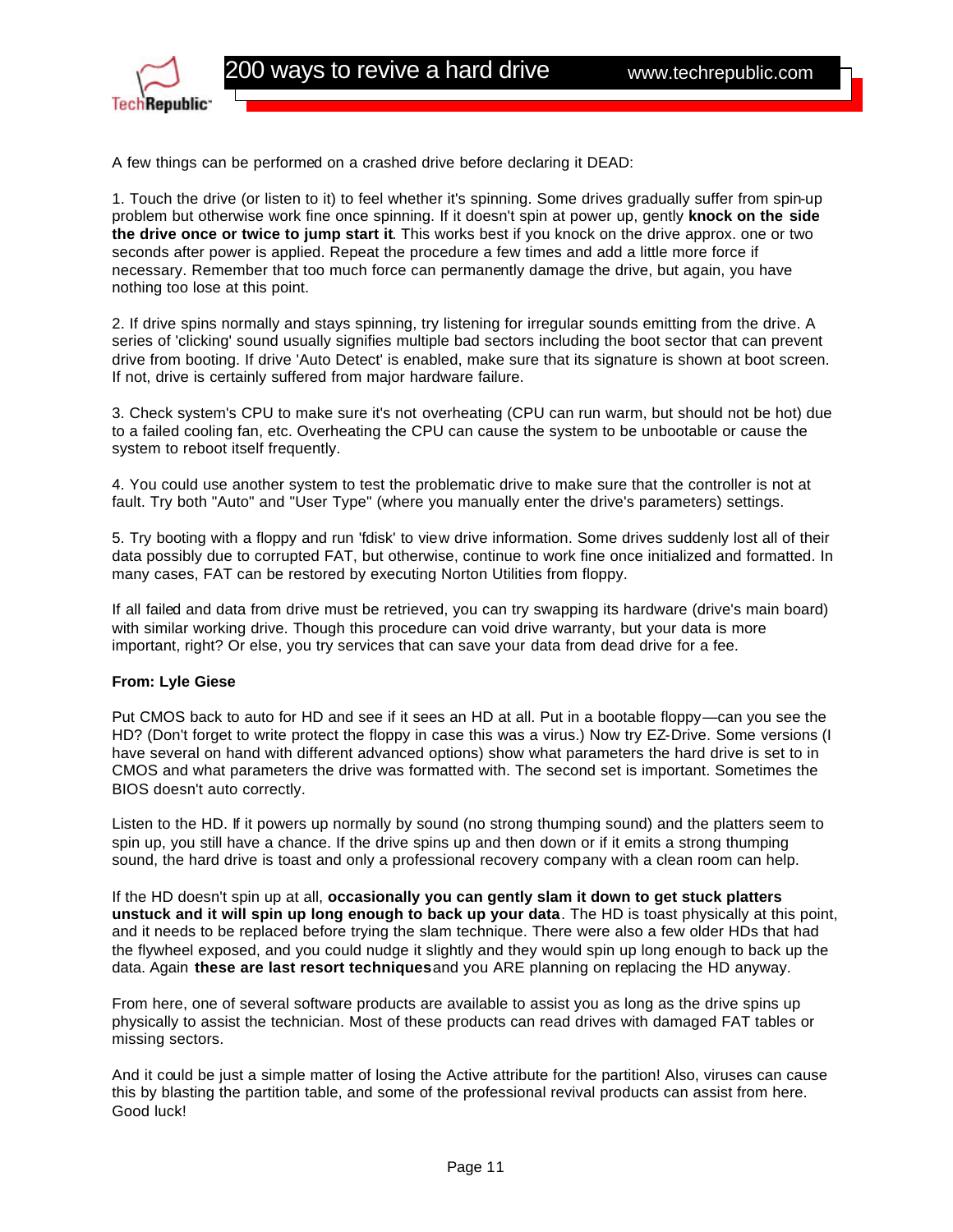

# **From: Christopher Tolmie**

- If the drive is not spinning up on power-on, I'll lightly **rap on the side of the drive enclosure** with the handle of a screwdriver while listening for the platters to begin to spool-up.
- If it doesn't spin up, I'll increase the pressure of each rap until it does start spinning. I've gone to the extreme of picking up an externally mounted full height 5.25" disk drive and **slamming it continuously on the desk while it was starting up**.
- I did this for over six months until the drive finally died completely, but I did extend its life and it never had corrupt data on it. Of course, it was all backed up. If the drive won't spin, then you aren't going to recover the data.
- You can you a third-party utility like RESCUE that reads the drive directly using its own operating system and saving individual files and directories to another drive. I've recovered entire drives this wayI—it is time consuming but it works. When all else fails, send it to the professionals.
- Search the Web to find different companies that specialize in rebuilding the drive, but expect to spend mucho dinero.

# **From: Craig Shipaila**

Before you do the following, make sure that the controller is not the problem or a cable on backwards, etc., by taking the drive out of the computer and putting into another one to see if it's the computer causing the problem. If the other items have been checked, then do (what we call) **the slam test**.

If the drive is dead the only thing you can really do is:

1. Find out if the person needs any important info that you might be able to get off of computer. 1a. If person has data they cannot live without and the drive is not running, take the drive out of the computer and **slam it down to the desktop to get the motor running**. Nine out of 10 times, this will get the motor running long enough to get data. If needed you can also send the drive into a White Room to have them get the info.

#### **From: Joseph Bruno**

Actually, the solution isn't mine. We had several Dell PCs and the C drive went out on one (with no current backup, of course). The Dell tech came out with a new drive but the warranty didn't include data recovery for which they wanted a \$5,000 deposit and offered no guarantees.

I asked the tech if there was anything we could do on our own to get the drive to spin up so we could get a backup. "Well", he replied, "there is one thing I've done that sometimes unsticks the drive." **He then took the drive out and slammed it flat down on the desk as hard as he could**. After putting it back in the drive, it spun up. I was advised to back up the data before shutting down the system as "the slam" doesn't always work and seldom works a second time.

Fortunately, once was enough in this case. The data was backed up to a portable tape drive and the C drive was replaced and restored.

#### **From: Sam Espana**

I have used several ways to solve the same issue. The reason is the fact that a hard drive is a hard drive is a hard drive, or is it? The answer is NO. If a hard drive is failing it's usually because it is legacy equipment that often doesn't even support LBA mode. But, sometimes it isn't even the hard drive that's causing the problem. Say what? That's right.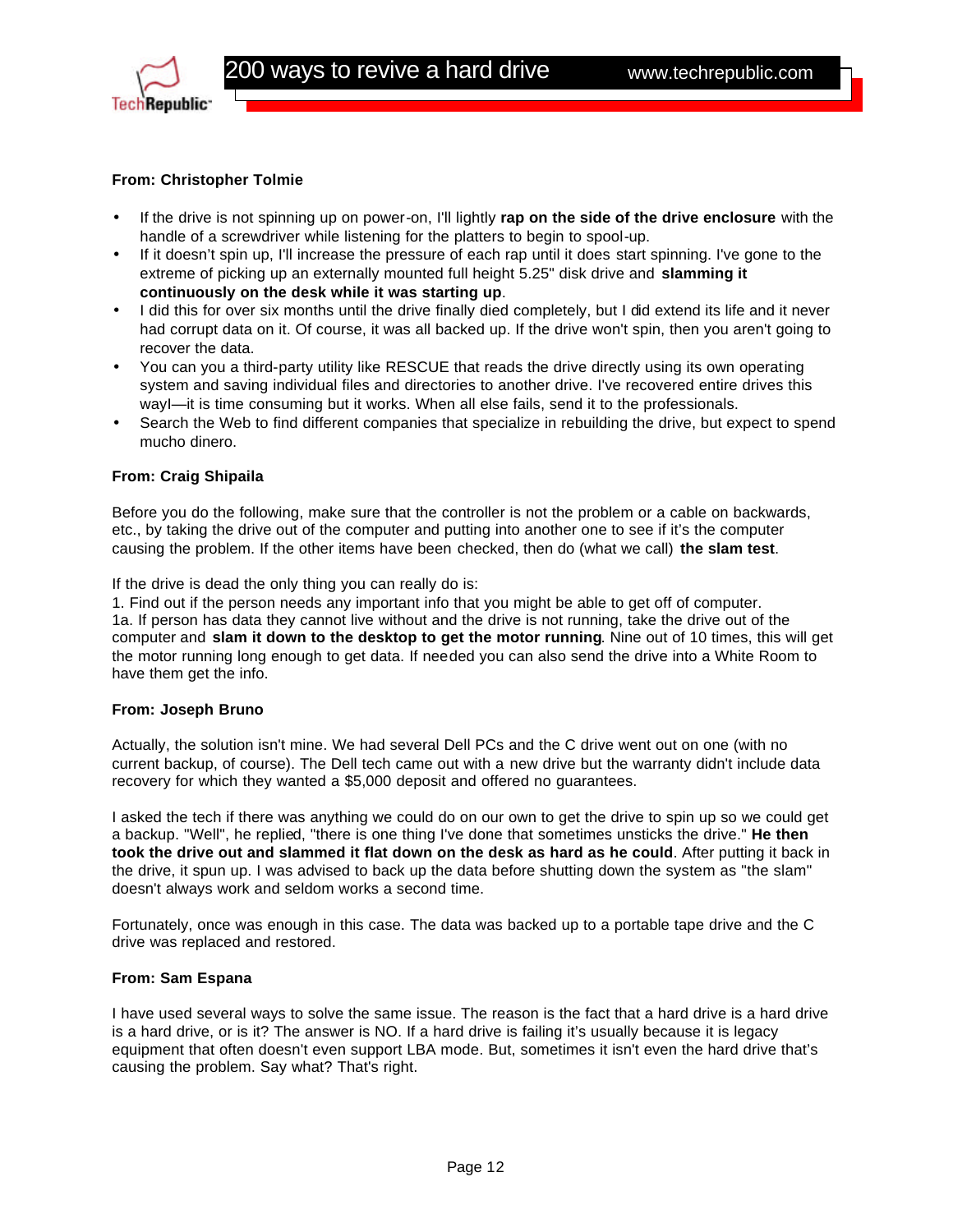

By in large, I first approach this situation by asking the user how much hard drive space he/she used to have. Usually the answer is over 512 megabytes. But, again, you'll be surprised.

Secondly, I ask the user if this is the first time this situation has occurred and whether or not he/she knows if we are dealing with a new or old computer.

Armed with the above answers. I usually solve this problem by performing a combination of the tasks described below.

1) Test the motherboard BIOS/CMOS battery. Often, the hard drive is just fine. But, the internal battery is dead. Some computers like a few Packard Bells I have dealt with have LBA and 32-bit mode turned off by default. Those settings may have been enabled during assembly, but now that the battery is dead they are set back to factory settings (when the user turns his/her computer off) rendering the hard drive inaccessible. Solution: Change the internal battery and enable CMOS LBA/32-bit mode.

2) Ask if the computer has been moved recently. Often, when computers are moved, data cables are detached from hard drives and/or motherboards. Obviously, without a data or power cable, a hard drive will never work. Solution: Reattach cables and be prepare to actually replace them.

3) Worst case scenario. It is the hard drive that does not seem to respond. Then, replace the hard drive with a new Master drive and install the faulty drive as a Slave drive. Make sure you install the same Operating System used by the Slave on the Master. Then, proceed to probe the Slave drive. Ideally, at this point you should use diagnostics tools such as Micro-Scope from Micro2000. If you have experience, you should not close the computer box making sure that the Slave drive is within reach. Twice, I have been able to restart a hard drive after **gently banging on it** (once as Slave and once as a Master.) Don't miss the boat. Even if you happen to restart the faulty Slave drive, you must copy your info to the Master so that you are not placed in the same situation again because the next time you may not be as lucky. The above procedure works whether the drive is an IDE or SCSI drive. However, when using SCSI hard drive, you may have to test the SCSI card as well. I am leaving now to fix a drive that belongs to a RAID pack because it seems to be out of the scope of this drive quiz.

# **From: Earle Pearce**

When a drive is really gone—cannot be read at all—due to a physical failure, I employ a trick that has yet to fail me.

1. Install the replacement as an additional drive.

2. Remove the bad drive and smite it firmly on both edges (**bang it on something solid**)!

3. Reinstall it, reboot, and it will work long enough to get the data copied to the replacement drive. 4. I haven't had the opportunity to check this step yet but I think it should work. If it's the boot drive that's bad, mirror the boot partition to the replacement drive, then break the mirror, remove the bad drive rejumper, and boot to the new one.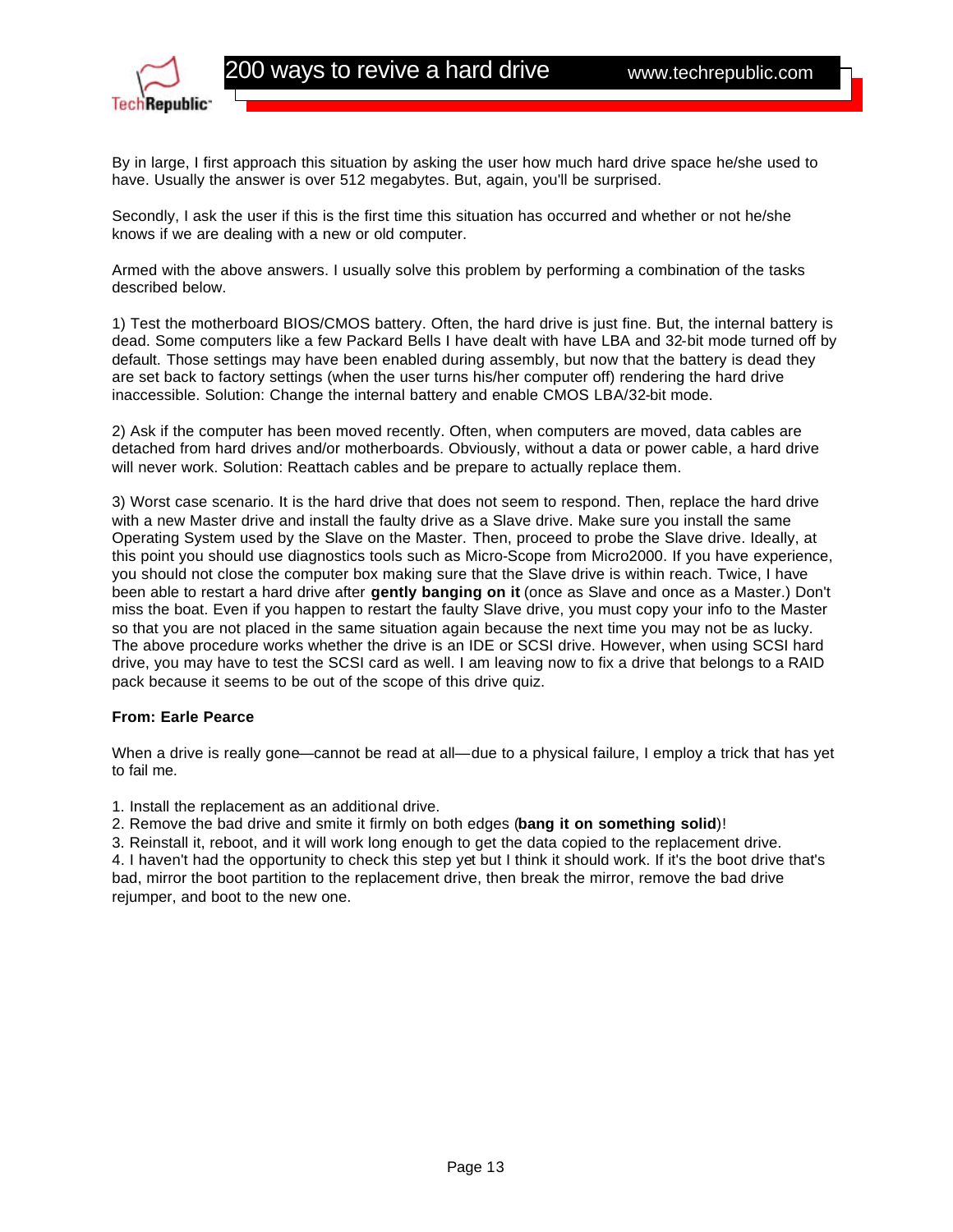



# **The rest of the solutions**

# **From: Scott Wittell, MCP A+**

I had to laugh when I saw this easy fix, and it does work. We were able to bring back a failed drive in an older HP server running NetWare 4.11. First step is to remove the drive from the machine. Second, hold the drive flat in your palms. Third, shake the drive a few times in an up-and-down motion, like you're trying to hammer a nail. Don't let the drive hit the floor though. I've used this technique on numerous occasions, works every time.

# **From: Colle Davis**

# **The Hair Dryer Method**

For the last resort (when the drive really did die, it-is-not-even-spinning type crashes), there is a possible solution that comes from the early days of hard drives. Back then you were not supposed to turn them off—I don't know why but IBM said never turn them off unless you are standing there.

One of our main computers was housed in a closet where I could not hear it well and had a power supply failure that apparently took days to complete. I happened to open the closet for some other reason and discove red a warm box and immediately went through the shut down sequence to take it off line for a new power source.

Several days later, the unit was shut down again for a long weekend of downtime on a routine maintenance schedule and upon restarting the system the hard drive would not work. I am pretty good at backing up everything but could not find the backup disk anywhere. Panic. I am the author of a newsletter that goes to hundreds of subscribers everyday, and the mailing list was on the dead drive. I replaced the drive and reloaded everything but was going through sobbing spells as I looked for solutions to recover the lost data. Data recovery companies wanted over five thousand dollars to try to recover the data.

A client of mine told me he once possessed an old 286 that required a hair dryer to get it running every time he turned it on. The fellow who had built it for him was an IBM technician and gave him the hair dryer idea because that is what IBM used to do to restart the drives in down machines. So on the bench machine with the drive out where the dryer could get to it and still be hooked up, I began the process. Lo and behold, it worked. While it was running, I downloaded all the missing data and immediately uploaded it to the new drive. Don't laugh, I got my outcome and can now say I recovered a fully dead hard drive with my wife's hair dryer.

# **From: John B.**

As for me, I have had good success with this method (about 50-50).

I take the drive, and suspend it 4" over a plastic carpet tool (one of those things you see in an office to help the chair wheels go). I then let it "fall" while still holding it, twice on each long edge, then once flat on top and bottom. You want firm, but not too hard raps on the plastic. I find that the carpet underneath seems to cushion the blow just enough. This appears to work on drives with stuck read-write heads most of the time. If the center bearing is locked up, nothing short of a miracle will bring it back. In any case, have a second drive ready to receive your files when you attempt to restart.

# **From: Tony**

A. Dead system—System "A"

B. Known working system—System "B"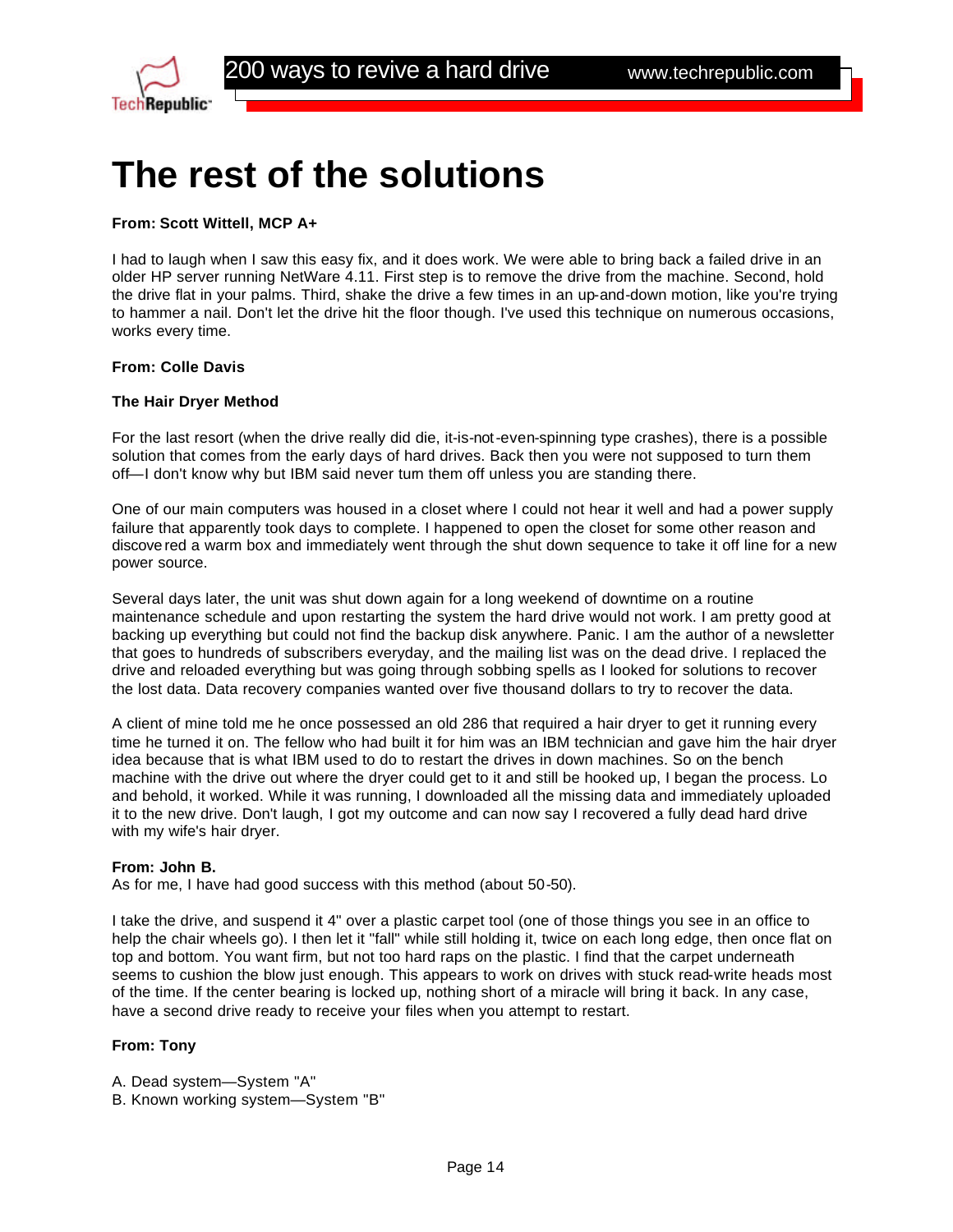

C. I am assuming that the system board is posting and responding in the correct manner. And that no Jumpers have been moved on any of the equipment.

Step 1. Verify power to Hard Drive (HD), Multi-tester (VDC), or another system plug. If power (See step #2) If no power, swap/replace plugs/power supply.

Step 2. Swap hard drive from A to B and boot. If boot, then HD is good. (See step #3) If No-boot, then replace HD.

Step 3. REMOVE...DISABLE if onboard.... all un-needed devices from System A...modem, sound card...etc.

NOTE: Label HD ribbon cables A and B before removal from systems. "A" for System "A" and "B" for System "B")

Step 4. Remove from system A and B the HD, and ribbon cable that connects it to the motherboard...(MB)

Step 5. Swap drive and cables from B to A and connect to MB. If boot then controller on MB "A" is good (See step #6.) If No-boot then MB controller is bad.... replace MB.

Step 6. Return HD's and cables to original systems, Remove HD ribbon cables from both systems, swap B for A and boot...If boot then ribbon cable on A is bad...replace. If No-boot then... Balance your check book, and get out the sale pages...you've got bigger problems!!

#### **From: Eddie N.**

The two techniques that I have used to get a failed hard drive to come back to life is to Sys the drive from a boot disk and/or to use the fdisk/mbr command form a boot disk. I have used these together and independent of each other.

#### **From: Paul W.**

Dead disk drives?

There's a bunch of steps I would take if the drive weren't being recognized by either the auto setup or manual entry.

1) Check your Master/Slave/Standalone jumper settings and make sure they are correct and don't conflict with another device on the same IDE channel.

2) Check for bent pins on the connectors.

3) Try a known good cable—Floppy and IDE cables often seem to go down the gurgler at the worst possible time for some unknown reason.

- 4) Try a known good drive on your IDE channel and check the channel. If it doesn't respond:
- Try another IDE port (if there's two)
- Disable onboard IDE and try another I/O card (one that's known to be good of course)

5) Try the disk in another PC.

6) Here's where it starts getting tricky. By now you must be reasonably convinced you have a bad case of galloping disk rot. On some drives (not all), if you have an identical same model drive, you can swap over the logic board. This will let you know if it is the embedded controller on the logic board. With luck, your disk will roar into life and you can suck the data off onto somewhere safe.

7) If your disk is making a hideous noise like a peg-legged man with a vacuum cleaner on a wooden floor (whirrr, clunk, whirrr, clunk....), then it is likely you have a dropped head. This is where you have start making decisions about how much your data is worth, because to go any further is going to cost big time and may require factory technicians to try and repair the disk in a clean-room environment. If your data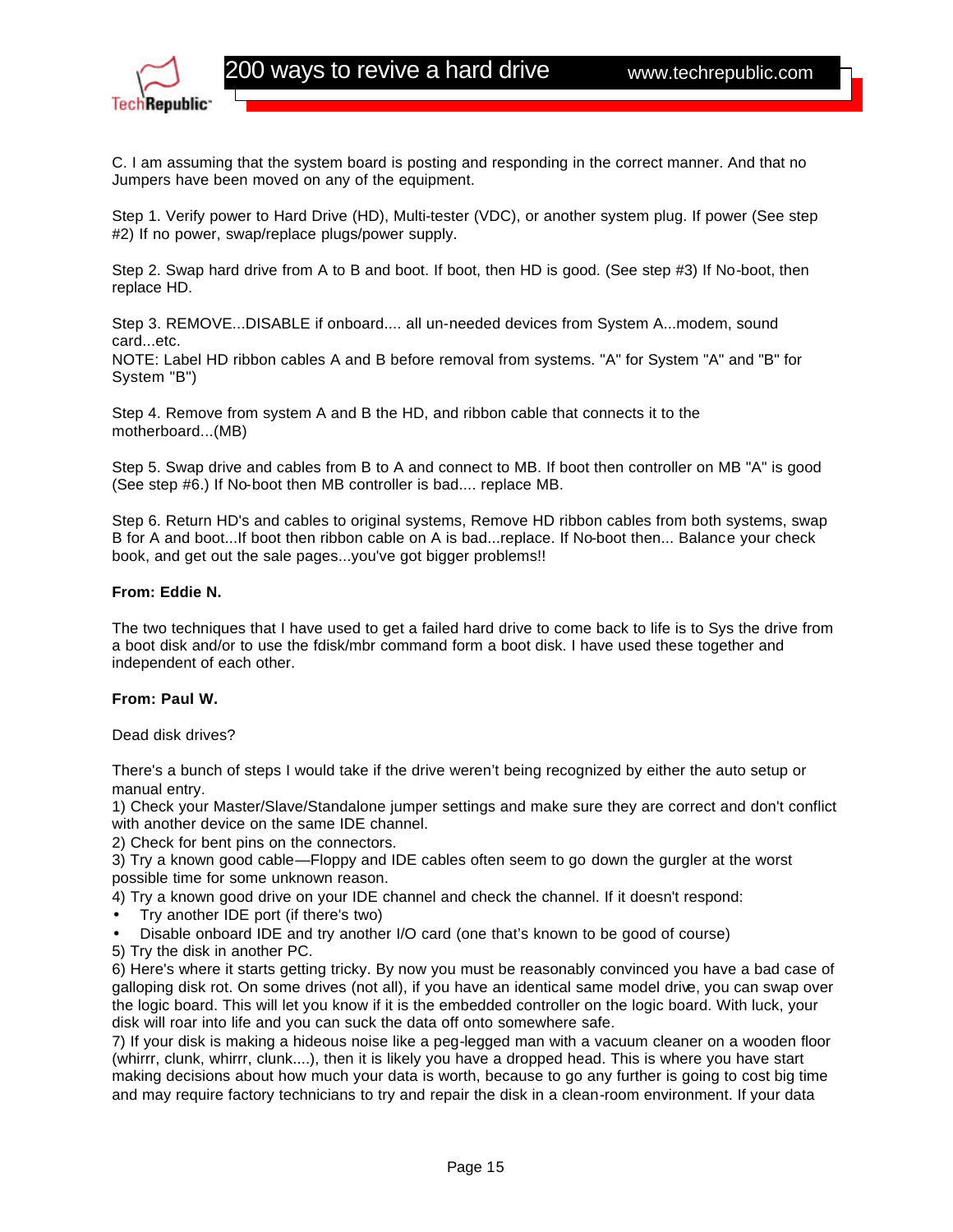

was that important, then it would have been backed up. (Of course it would have been, they all respond in loud voices)

# 8) **She's dead, Jim. How fast can you type?**

In a nutshell, this is my summary of the death cycle of a hard disk.

#### **From: Daniel F.**

Get an identical Hard Drive and swap out the Logic Unit (Electronic Board). Set your CMOS to autodetect. You're good to go!!!

#### **From: Miles H.**

- Check cables are on and are the correct way round.
- Check jumpers to ensure the disk has the correct setting (depending on otherisks or CD-ROM used on the same controller, if any).
- Check Bios setting for Model of PC is current. Download latest version if necessary.
- Boot from DOS floppy, use FDISK to check if disk can be seen. If the disk is there, then I would suggest using GHOST or similar to copy the image from disk to disk.
- If the disk was not apparently running, I would swap the disk out and install it into a PC that was working.
- The options here would be to have the 'faulty' disk as the master or slave depending on your situation.
- If installed and works as master, ghost the image to the network.
- If installed as slave, boot the PC and use ghost to copy from disk to disk or to Network.
- If disk was still in a state of absolute failure, I would suggest contacting the disk manufacturer to ask their advice.
- They may have some low-level disk checking/repairing software.
- I would also install a new disk into the original PC with O/S on and ask the user to ensure all data is put onto the network (if possible).
- If all else fails, then you'd have to chalk it up as experience and hopefully someone would learn to ensure sufficient backup procedure were implemented.
- Therefore, the next time this happened it would not matter. You would be able to reinstall the O/S and Applications (manually or automate) and restore data back to the user (if held locally).

#### **From: Lawrence Shipinski**

Easy, go to Maxtor's Web site or Seagate Web site and download the utility software. It's free. Please back up whatever you can first!

#### **From: Jake G.**

Well, I'm kind of new to this, but I'll throw my hat in the ring.

First, I would try flashing the CMOS. If the battery is built into the system board (I bet it is), then find the CMOS jumper, pull it–—or move it from pins 1-2 to 2-3—then kick the power on for a few seconds. Power down; put the CMOS jumper where it started. If the battery is removable, then pull the battery and flash the CMOS.

Try rebooting.

If that doesn't work, put the Quick Restore disks in, reboot, and exit to DOS when you get the chance (I don't remember the exact steps to that). Now, depending on how this QR was put together, you may have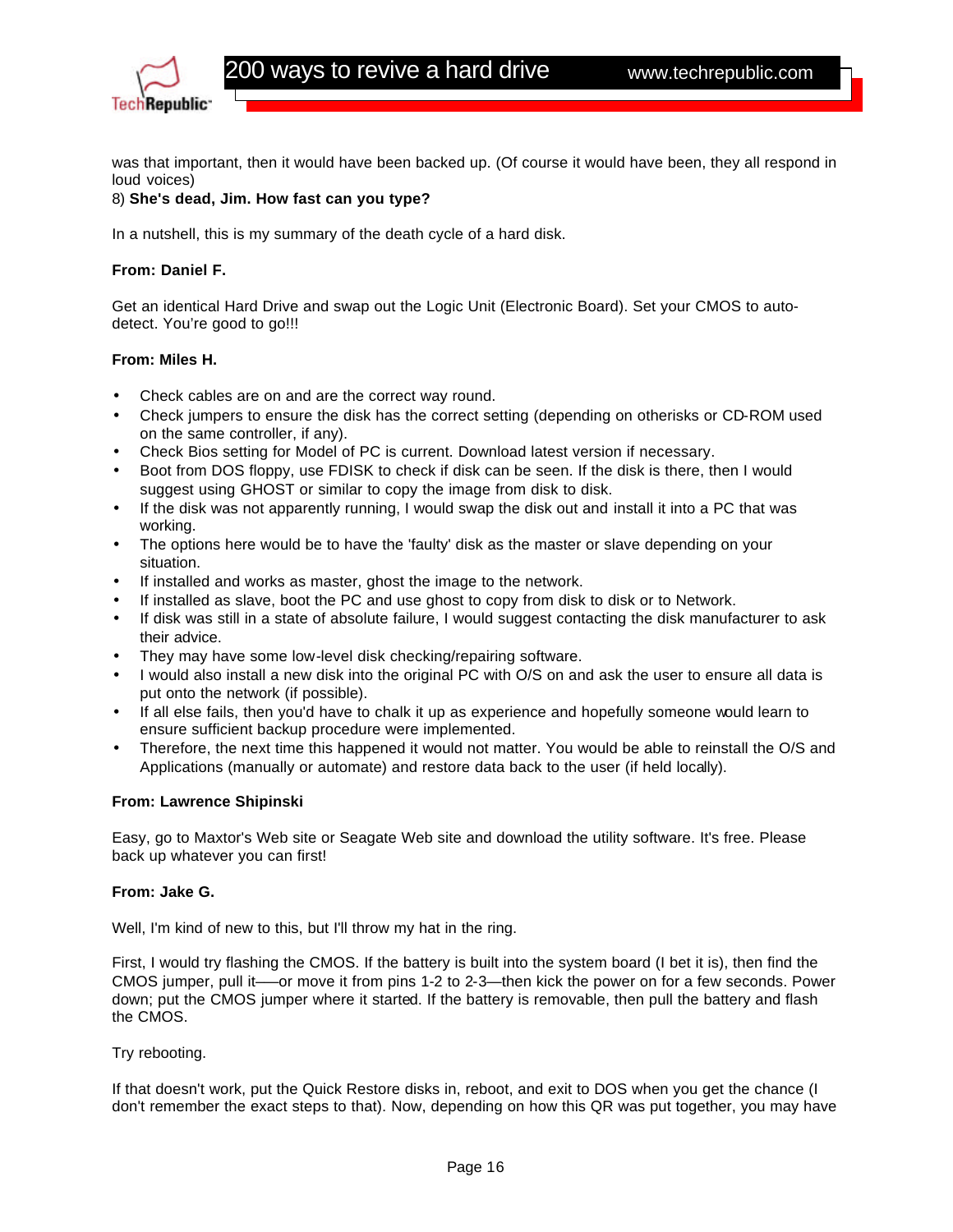

to change to a virtual –drive—possibly N: and then the TOOLS directory. You may be able to do this straight from the A: or C: prompt. Run the command FDISK /MBR and reboot.

If it still doesn't work,then I would have to check into a disk utility you can run from a bootable floppy (assuming you can even get that far). Don't have a whole bunch of experience with those. The next step after that is to just swallow hard and kiss that data bye-bye. You could replace the hard drive but why keep a relic like that around when you could buy another one five times as good for the same money the Prolenia cost you when it was new?

# **From: Gordon G., IT Manager**

The following is the normal procedure used at my company (before sending the hard drive to a data recovery agency).

1. Return the BIOS to the original state. If "auto" for hard drive then "auto," otherwise to "user defined" with LBA enabled for Microsoft's operating systems.

2. If the system still doesn't boot off the hard drive, then boot off a write-protected bootable floppy using the same operating system and version as what is on the C: drive.

3. If there is no hardware error during the boot process, see if the c: drive can be accessed at all. If it can be accessed and files and directories can be viewed, now is a good time to back up files if the physical condition of the hard drive is suspect.

4. Check the hard drive with an antivirus program. Sometimes computer viruses damage the boot sector. A good antivirus program will identify the problem and may even correct the situation.

5. If there is no virus found on the c: drive, then run "sys c:" to restore the boot files to the hard drive. Only run the sys command if you are sure the BIOS settings are the same for the hard drive as before the problem was reported. One way to check this is to look at the file and directory structure of the drive. If you see garbage, then the settings are probably not the same (or the FAT was corrupted). Reboot the system after running sys.

6. If the drive boots, you're almost done. If not, then reboot off the diskette and scan the drive for errors. Reinstall the operating system without formatting the drive.

7. If the drive makes any unusual sounds or doesn't spin, then your best option is to send the drive to a data recovery agency. Attempting to recover data from a physically damaged disk usually results in further damage to the drive and little chance of recovering any data later. The best question to ask here is "What is your time and data worth?"

8. In step 6, I said that if the drive boots you're almost done. What's left? Make that recovery diskette, make a backup of the drive and thoroughly scan the hard drive for any physical errors. Perform the scan last, since the drive may fail during a scan if there are any physical problems with the drive mechanism.

# **From: Traci N Thrash**

I hope you have good luck on your data recovery. Usually, the first thing I do is to pray, then scold the user GENTLY for not making backups. I hope they never ask to see MY backups.

1. Pull the disk. Put it in a known working machine. This gets you out of the malfunctioning environment and into a controlled space, YOUR workbench.

2. Try "Auto config" to set the drive type.

- 3. If "Auto config" does not find the correct drive type, you have two options:
- Read the actual specs off the drive label (this may or may not work, depending upon whether the setup tech used them or not).
- Use a disk utility to read the specs off of the drive.
- 4. If this does not work, is the drive spinning?
- If not, try to "shock" it by setting it flat upon the table top, applying power, and rapping it on the side a couple of times with a plastic-faced hammer or handle of a screwdriver. Don't be afraid to rap it pretty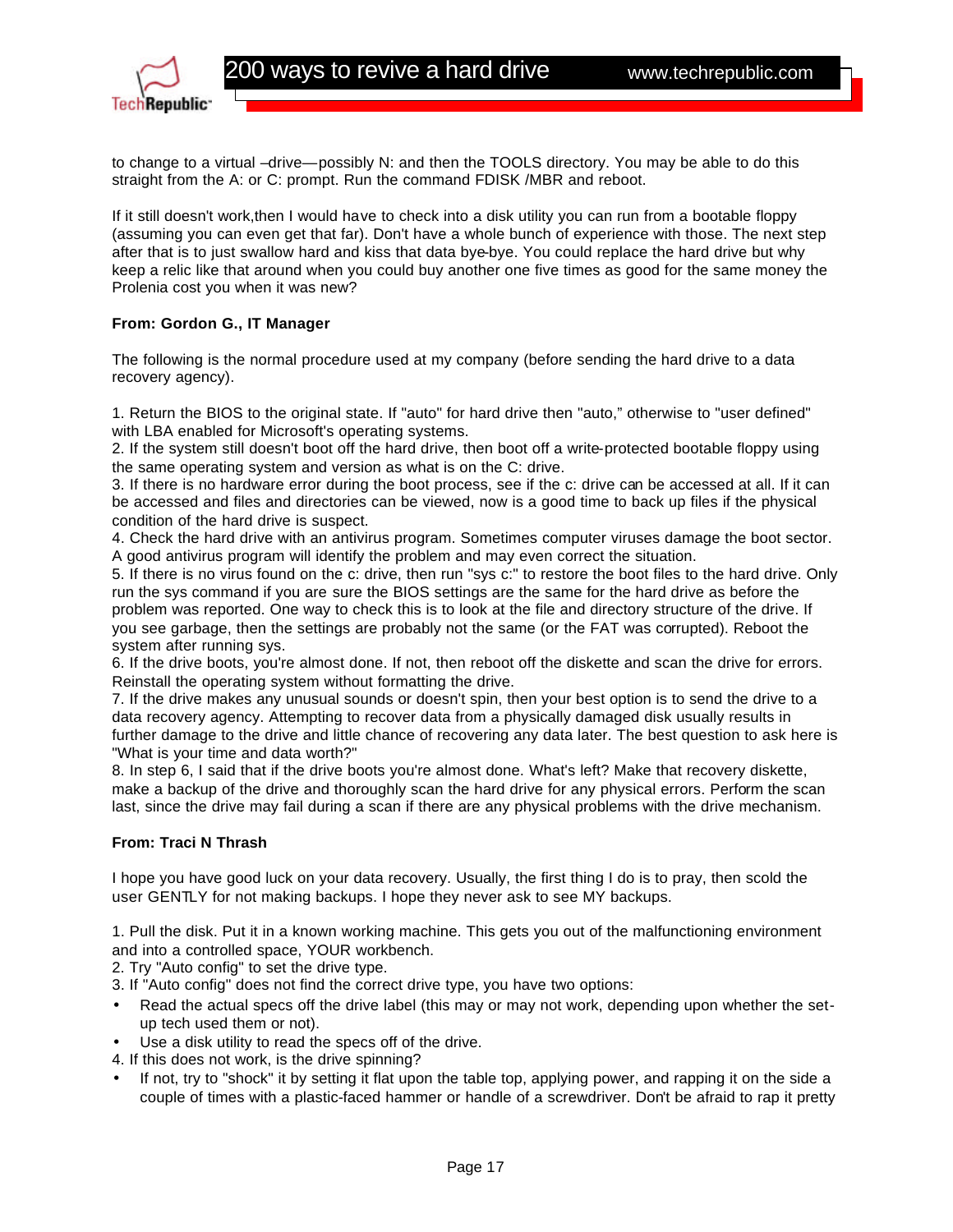

good, these little guys are pretty sturdy nowadays, and worst case...you already have a broken drive! (Often you will hear the drive spin up immediately.) Time to BACK UP (Grab the data and run).

• If it is spinning, power it down and clean the connector with the cleaner of your choice. I like premoistened alcohol prep pads from a medical supply. Put the cables back on and try again.

5. Sometimes, it helps to remove the PC board from the drive and reinstall it. (Connector problem again.) 6. Disk utilities like SpinRite, Disk First Aid, or Disk Rescue are useful (but only if the drive is actually spinning.)

In every case, back up the data the minute you see anything that even looks like a directory. Have a drive ready to put it on. I like to have a disk drive connected to my test machine and put everything there ASAP. You might be advised to use the "new" drive that will go into the user's machine. Don't put the "bad" drive back unless you just like to make service calls over again. These steps have made me a hero more than once on my 17 years as a PC tech and/or salesman. Hope they work for you. **From: Geoff G.**

Here's my solution to the quiz "How do you bring a hard drive back to life?"

In order to make the best use of a drive that may be failing, one could take the following steps:

- 1. Check the system to see if the drive will detect and boot up successfully. If so, skip to step 5 for backup/data retrieval procedures.
- 2. If the drive is not detecting properly on the system, check to see if the problem can be solved in the systems bios, by either manually reconfiguring the drive, or by autodetecting it. If this works, skip to 5.
- 3. If the drive simply will not work in that system, try putting it in another system that is working properly with a similar hard drive (the same drive type and/or size if possible). If the drive works in this system, but not in the original system, then perhaps the old system has more serious problems such as a bad IDE controller.
- 4. Try booting up on the drive. If it will not boot properly, try FDISK or some other partition viewer to see if it has valid partitions defined. If no valid partitions are defined, or if partitions are unformatted, then the data may be lost. Try redefining to the exact same partitions that were known to exist before the problems were encountered. If you have a working drive at this point, but no data, then it is likely that data is gone. If irreplaceable data was lost, you can try bringing the drive to a hardware shop for professional data retrieval.
- 5. If any of these attempts to revive the drive has succeeded, then immediately bring the system up and back up any important files to another drive or to removable media. Run scandisk and/or any other drive checking utilities. If serious problems are found with the drive, or if you have suspicion that the drive will continue having more problems like this, then prepare to replace the drive. While you still have a working system, make a complete backup if possible. Perhaps the entire drive image can still be retrieved and copied onto the new drive, and no system re-install will be necessary.

# **From: Chris Heizmann**

- I. If the drive works intermittently and won't boot to Windows:
- 1) Create a boot disk on a different machine if available (format c: /s).
- 2) Use the boot disk to start the machine in DOS.
- 3) Switch to drive c:\.
- 4) Copy all data files to floppy (more than one disk will be needed).
- II. If the drive does not work at all.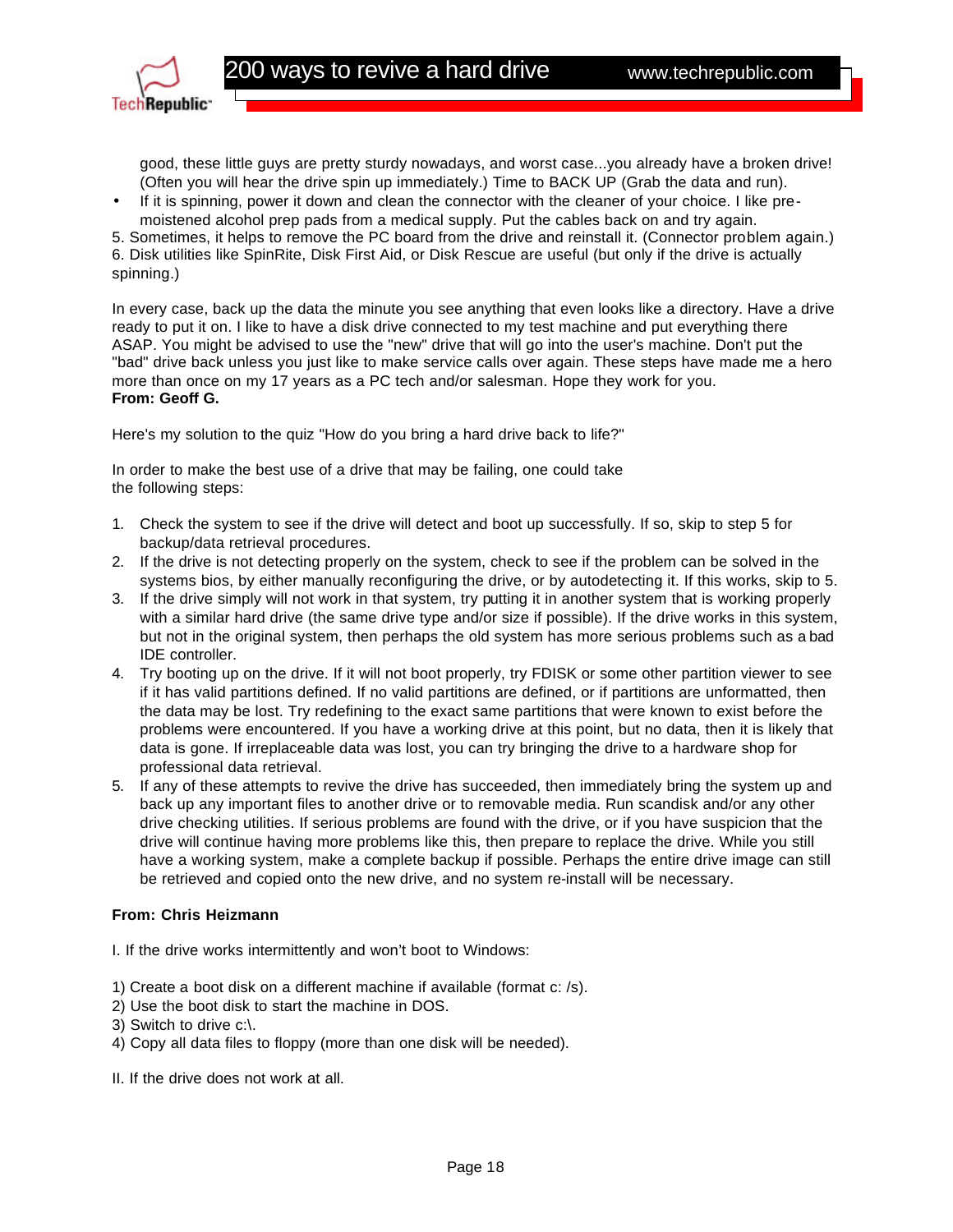

- 1) Open up the case.
- 2) Locate and remove the Hard Disk Drive.
- 3) Tap on the side of the hard drive with a screwdriver a few times (not too hard).
- 4) Re-install the drive and start the PC.
- 5) If the PC boots to Windows, backup all data files via MSbackup.

6) If the PC won't boot to Windows, follow the above instructions.

# **From: David A. Hunt**

- First establish the correct drive characteristics (cylinders, sectors, kapazität usw.) from the drive or from internet if not printed on the casing.
- Check all cables and connections (Power, EIDE, or SCSI).
- Turn on the Power and correct the BIOS.
- Watch for failures such as controller failure during bios check.
- Listen for unpleasant noises (after head crash).
- If the PC won't boot from disk, use a boot disk in the floppy and establish if drive C is available.
- If not, try Fdisk and see if a drive is visible (if not, it's starting to look bad...).
- If visible and reachable, copy any important data to floppy disk (if possible) or another drive if available.
- Revive the boot block, and try booting from the drive again.
- If the drive wasn't visible, then remove the drive and try to revive it in another PC.
- Sometimes removing the drive and gently shaking it can help to revive it if the user hasn't been using his PC on a regular basis, especially in older PCs.

Anyway, this a problem one can spend hours with, it just depends on how important the data was. Only cowards work with a backup!!!!

# **From: Mauri Presser**

- Check the CMOS setup for drive settings.
- If an auto detect drive option is there, use it.
- Save the settings and reboot.
- Listen to see if the drive is spinning by putting your ear close to the drive (hopefully the drive is not so loud that you do not need to get close to it to hear it).
- If it does not spin, shut down the computer.
- Check to make sure pin one of the cable is on pin one of the drive (you might have seen a steady drive activity LED lit up if it was backwards).
- If one was on one, then physically remove the drive and FIRMLY holding on to it, twist your wrist in an attempt to break the "sticktion" (bearings stuck) free.
- Hook the drive back up and power up to a boot floppy.
- If it spins up now, try FDISK or other third-party software to see if it recognizes the partition(s).
- If not, try Norton Disk Doctor or equivalent to try and recover the partition.
- If it does see the partition (or if you recovered it) try and read the files.
- If not, back to Norton Disk Doctor.
- If this does not work, it's time for Ontrack or other data recovery service (if the client will pay!). Good hunting!!

# **From: Karl DeGraff**

The most successful methods I have used are: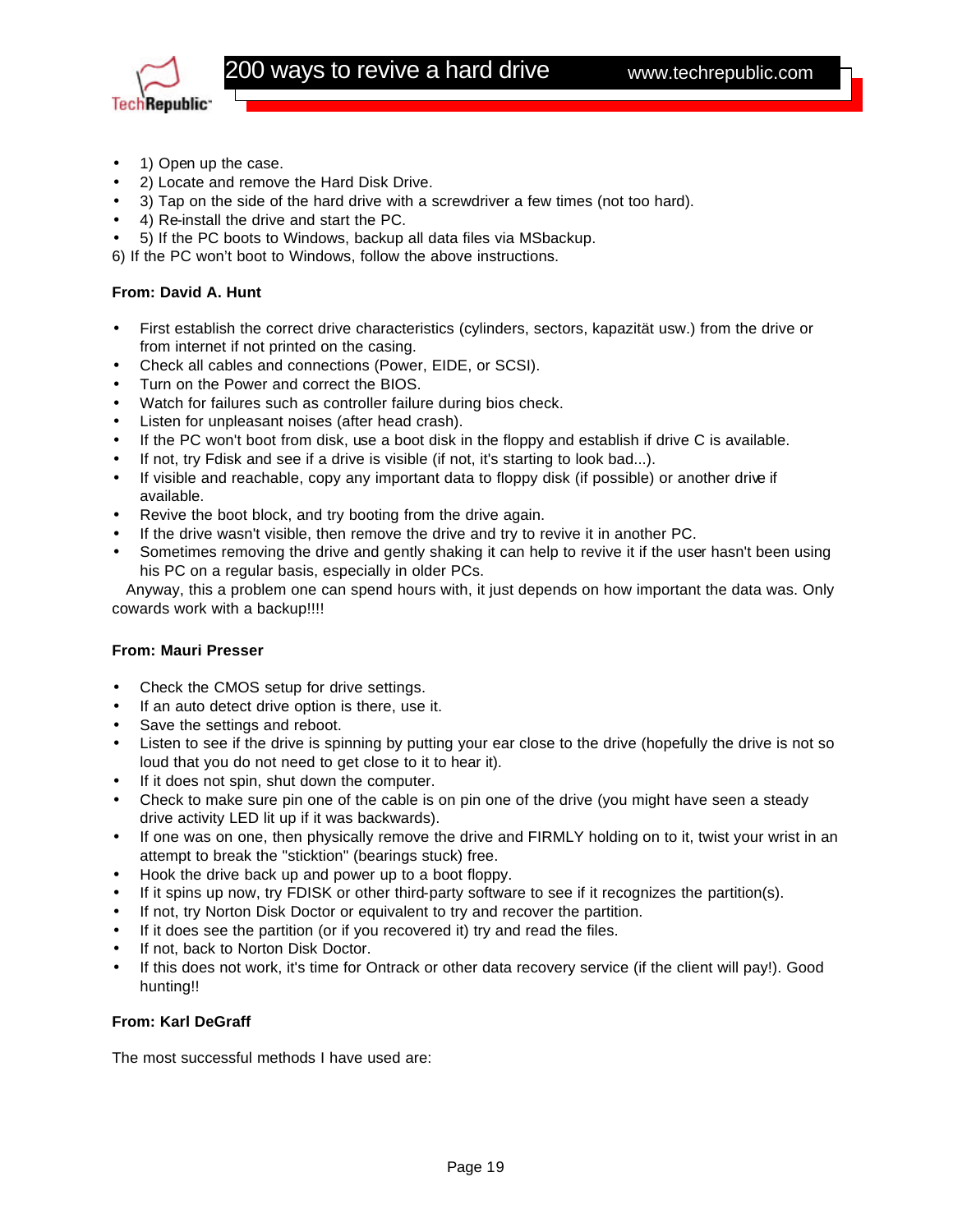

1. Find a computer with the exact same operating system (Win 95, Win 98, etc.) that you can use as a surrogate host. This works best if the secondary IDE channel is unused, allowing the private use of that channel by the ailing drive, and usually eliminating the need of changing jumpers.

2. Go to the drive's manufacturer's Web site (or use a drive parameters database) to get the actual physical drive parameters.

3. Set the surrogate computer's BIOS parameters to expect the ailing drive and turn it off. Auto is the best initial setting. Make sure the second IDE channel is enabled and power management is off, at least for the hard drives.

4. Cable the ailing drive to the surrogate computer's secondary IDE channel using a reasonably long IDE cable (see reason for long cable below).

5. If the drive does not spin during power up when it should (note that some SCSI drives have delayed spin ups), take the drive, hold it in the fingertips of both hands (spider on a mirror style), and rotate the drive's casing around the disk platters inside suddenly (the reason for the long IDE cable). The most effective motion is to prepare by rotating slowly to a starting position where your fingers are turned "up toward" your chest as far as is comfortable for you wrists, then suddenly rotate "down out" from your chest as far as is comfortable, and then immediately snap back to the original position. This technique works by moving the casing with respect to the platters based on the principle of inertia and will often allow a drive with "frozen" bearings to spin up one more time. Do not expect this technique to work twice! 6. If the drive does not spin up, see a drive/data recovery lab that has the ability to disassemble the drive to get at the platters and recover the data from them by using specialized clean room equipment. When performed by a qualifi ed lab, this process is quite successful, but very expensive—backups are much cheaper! Choose the right lab, you usually only get one shot...

7. If the computer recognizes the drive, proceed on to recovering the data by any means you desire. Note that since the drive is not the boot drive and host operating system, all of the boot and operating system information are accessibl–e—no "in use" files!

8. If the computer does not recognize the drive, especially if set to Auto, go to the BIOS and set the drive parameters to the manufacturer specified values and reboot. If still no recognition, try adjusting the values for sector translation. There are several options for the primary translation type (Normal, LBA, Large, etc.), but please note that there may be other settings that also effect drive communications. These other settings usually have values of Yes/No. Some of these other settings are "large drive" (note there are many different names for this setting), "enhanced mode," and "block mode." The important thing is to try different combinations of any of the settings that effect hard drive communications for the second IDE channel. Hint, make a list of all of the possible combinations and check off each one as you try it. 9. Most important, try not to let anything (e.g., operating system or "fix-it" programs) mess with the disk contents until you have exhausted all other avenues of access. These programs are great, but should be reserved as the first line of defense against software corruption and the last resort for hardware corruption. If your problem is a hardware issue, these programs will usually "finish the job" in terms of denying you the possibility of recovering you data. Only use them AFTER the hardware problem has been corrected.

# **From: Dan Miley**

I've had this happen before, and one thing that worked for me involved the following:

The Hard Disk Assembly (HDA) is usually separate from the IDE controller board. If the controller board is the bad part, the data is still good, you just cannot get to it. The symptoms for this are: Disk not spinning up at all, "drive not found," or "no boot disk available" type messages.

I've swapped the data module (HDA) from the bad drive controller to a good replacement drive. Usually it's just 4-6 screws and a couple small cables. Use static care procedures as always when working with computer parts.

If the data is good, send the new HDA and bad board back to be fixed, put the good drive (with original data) back in, reboot, and away you go.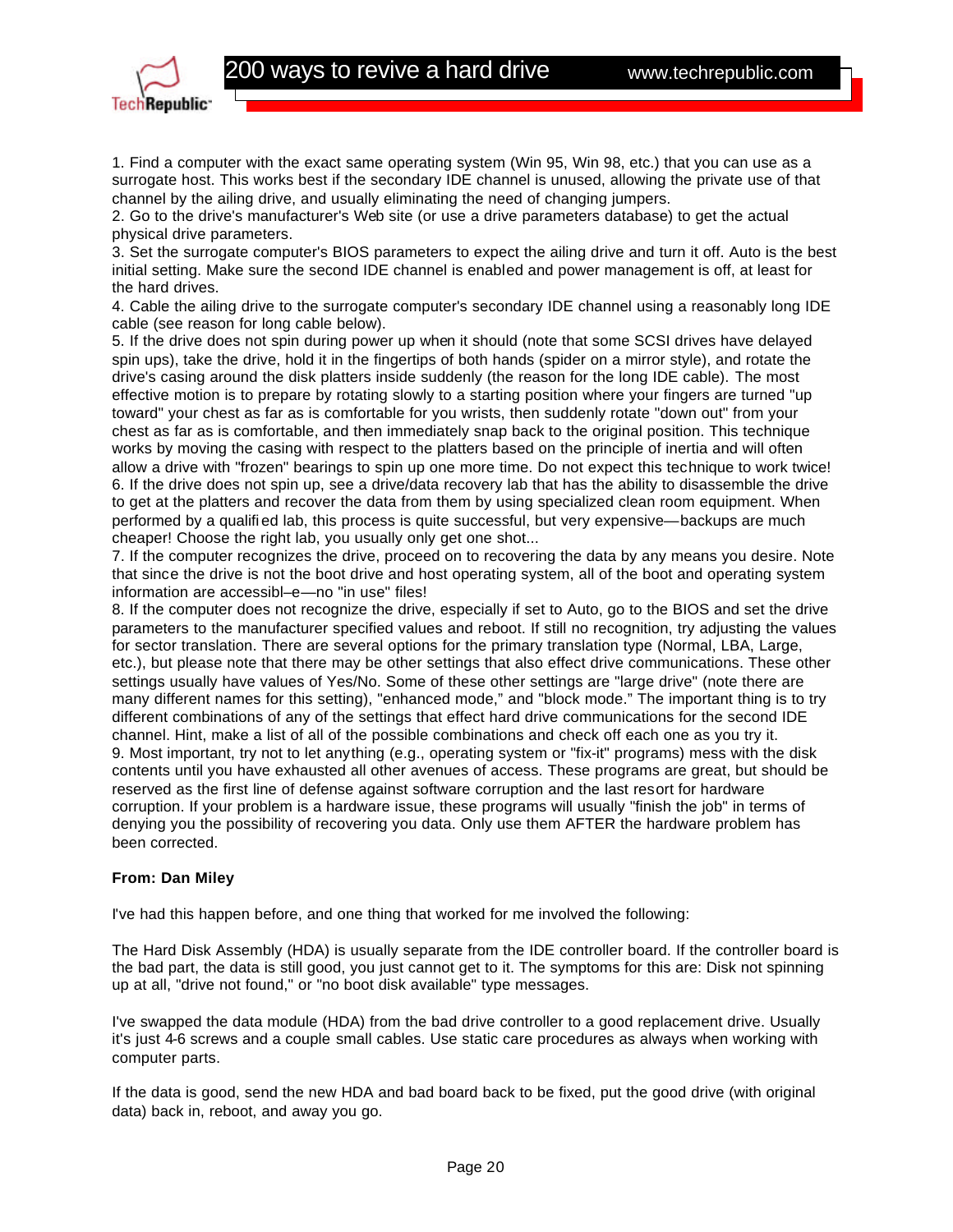

### **From: Jack Ho**

- First of all, get yourself a Win95/98 startup disk and an emergency boot disk from your favorite virusscanning software and disk-repairing programs.
- Second, note the number of drives in the system and reboot the machine. When it boots up, make sure you can hear the all drives spin up. If the spinning sounds are confusing, you may have to open up the case.
- If any of the drives didn't spin, turn off the PC and take the computer case off. Carefully unplug the drive cables and power cables and reconnect them. Then power up the system. If the drives still do not spin, swap the power cables and try again. If they still do not spin, then you know for sure those drives are dead. To retrieve data from these drives, you may have to take them to a nearby data recovery center and be prepared to spend some bucks. If they spin after you swap the cables, then you've got power problems, and you need to replace the power supply on the system.
- If the drive is spinning but the system does not recognize it, such as "invalid drive specification" or "disk 0" errors, cold boot the machine and enter CMOS setup. Make sure the disk controller (whether it is IDE or SCSI) is enabled. Set it to AutoDetect if it is an IDE drive. Set the correct SCSI options (by entering the appropriate SCSI utility) if it is a SCSI drive. Since the system was working before, I assume the SCSI IDs and master/slave parameters are correct. After the correct options are set, reboot the system. For an IDE drive, if the system still does not recognize it, manually enter the drive parameters in the CMOS set up and reboot again. If the system has a CD-ROM drive, note if it was being recognized by the system. If the system does not recognize both hard drives and CD-ROM drives, take the computer case off and replace the IDE cables (or SCSI cables if they are SCSI drives). Note any broken pins when you replace the cables. If there are any broken pins, you may have to replace the drives or motherboard.
- After you've replaced the cables, if the drives are still not being recognized, the drives may be bad. If you have a spare working drive, plug it in. If it works, then you know the other drives are bad: either a severe virus has contaminated the drives such that the drive parameters are overwritten, or there are physical errors with the drives. If the system does not even recognize your spare working drive, then the disk controller is bad and needs to be replaced.
- If the system recognizes the drive but does not boot up your OS, cold boot your system from a bootable virus ERD and do a complete scan of the failed drive. Repair any corrupted master boot records if possible. If the virus-scanning disk does not find any virus, cold boot the system with a bootable ERD from your favorite disk repairing software such as Norton Disk Doctor. If this still does not help, but you are able to access the data from a floppy boot disk, you can recover the system by backing up all your data and reinstalling the OS on the hard drive. If the failed drive can't be accessed from a boot floppy and is not repairable by any "disk doctor" programs, take it to a data recovery center.

### **From: Robert K. Kuhn**

Since you did not state what kind of hard drive this is (MFM, RLL, SCSI, ESDI, IDE/EIDE), I'm going to assume IDE/EIDE.

An "Invalid Drive Type" error usually means that the wrong drive type has been selected in CMOS. I am also going to assume that the BIOS/CMOS supports this hard drive size (some older BIOS's required a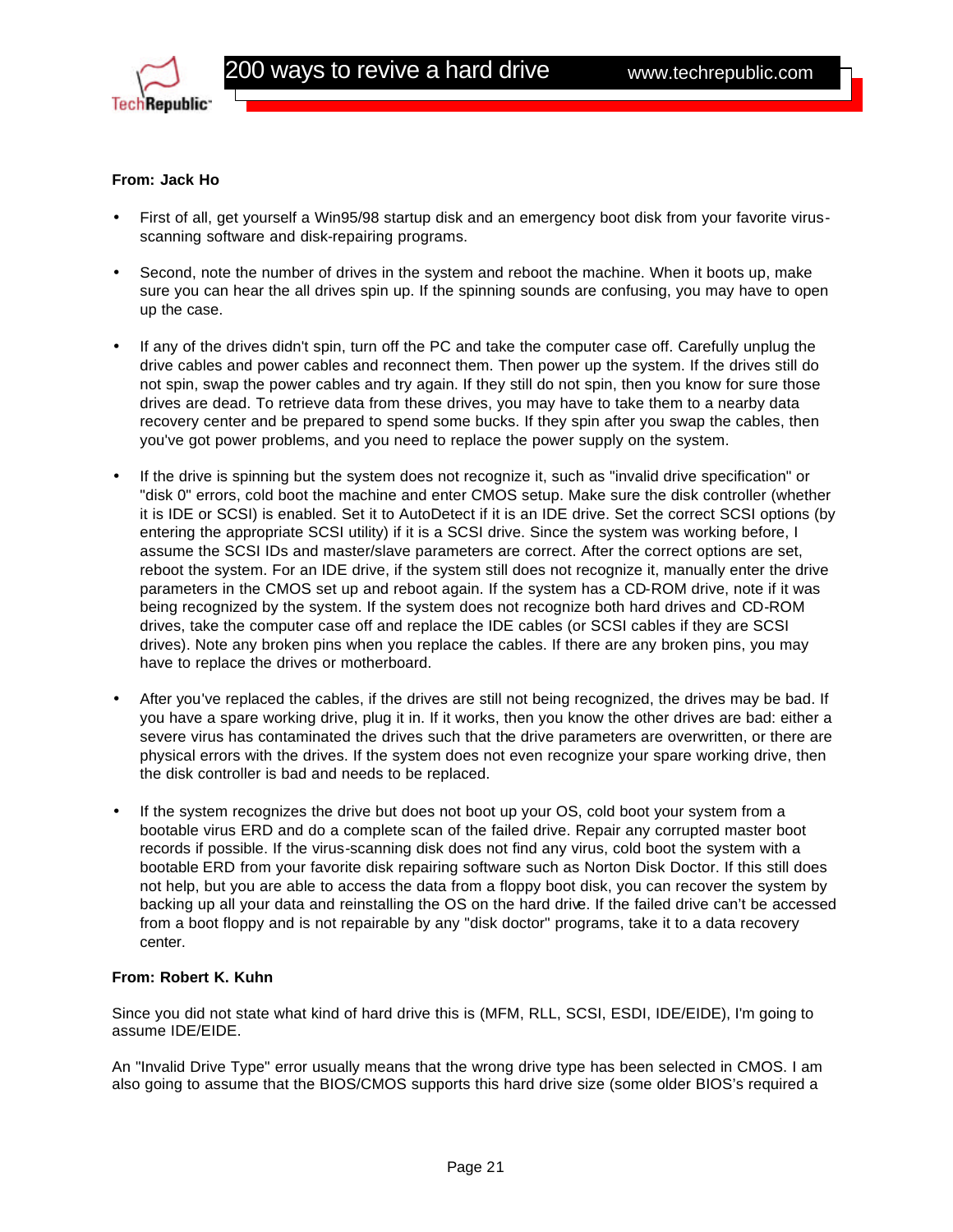

third party software patch; drives that were 500 MB and larger for instance...). If Auto Detect does not work or if the BIOS/CMOS setup does not have an Auto Detect feature, then I would do as follows:

1. Verify that the drive is spinning up and that all the cables are hooked up properly.

2. I would then verify that the drive itself is configured/jumpered correctly (master/slave/single drive). Most of your current IDE/EIDE drives have the jumper setting on the drive itself, which makes it nice. Though some of the older ones do not, which forces you to call their tech support or search their Web site for jumper configuration.

3. If I had access to another computer, I would either try swapping out the cable to see if I had a bad cable or I would just simply install the "bad" drive into the other computer and see if the BIOS/CMOS detects the drive. If it does not, then chances are very good that the drive is kaput. However, if the other computer does see the drive and I am able to boot up with it, then I have to assume that there's a problem with the other computer's IDE/EIDE controller. One last attempt would be to find the geometry of the drive (cylinders, heads, sectors) and add them in manually. If it booted fine with the other computer, the geometry can be copied from there. Otherwise, a call to the vendor or a search on their Web site would be order. If the hard drive controller is found to be bad, depending on the motherboard (going with the assumption that it has an onboard controller with both a primary and secondary controller), I would check the CMOS to make sure that the IDE controller(s) were enabled. Sometimes you can boot from the secondary IDE/EIDE controller, so I would try that too. If it boots, great! Time for a new motherboard or perhaps just purchase a new controller and disabling the onboard controller. But I would seriously consider getting a new motherboard when budget allows.

4. If I only had the one computer, then I would have to search for a known good hard drive (and cable) that the BIOS supports. Then if it too does not boot, then I would have to guess it's something with the controller/motherboard. If it does boot, then I would have lean towards a bad drive.

5. Sometimes with an "Invalid Drive Type", you can actually boot with a floppy (assuming that the drive is not an NTFS, HPFS, LINUX, Novell NetWare or some other format....) and then access the hard drive. If this can be done, this might be one way to back up any data. You can set up the "bad" drive as "slave" and then with a new drive formatted with whatever format is needed, copy over whatever data that can be read on the "bad" drive.

Back in the good old days, when we had a drive that went beyond the 1024 cylinders (which is 99.99 percent of all the IDE/EDIE drives made since 1992 and on), we had to "trick" the BIOS/CMOS. This was done by taking the cylinders, dividing the number in half, and then doubling the heads:

Example: 1138 cylinders, 8 heads, 63 sectors–s—this would translate to 569 cylinders, 16 heads and 63 sectors.

I would try this trick as perhaps my last resort. But this was used/done on 386/486 machines back in the late 1980s to early 1990s.

One last attempt, and I doubt that it will work but it's worth a shot, would be to get Symantec's Ghost or PowerQuest's Drive Image. A trial copy can be downloaded from their site. See if a drive-to-drive image can be made (from the old "bad" drive to the "new" replacement drive). However, Ghost and Drive Image must be able to read the "bad" drive's partition. One could look into a sector-by-sector copying tool. Back in the late 80s, I had one but for the life of me can't remember who wrote it. But I remember it was shareware. Gibson research, perhaps (the makers of SpinWrite, an excellent utility for it's time...)

If the data is that important (mission critical), a drive recovery center would have to deal with it. But be prepared to pay for it! We've had to use a local data recovery center (Hard Disks Only) and Gibson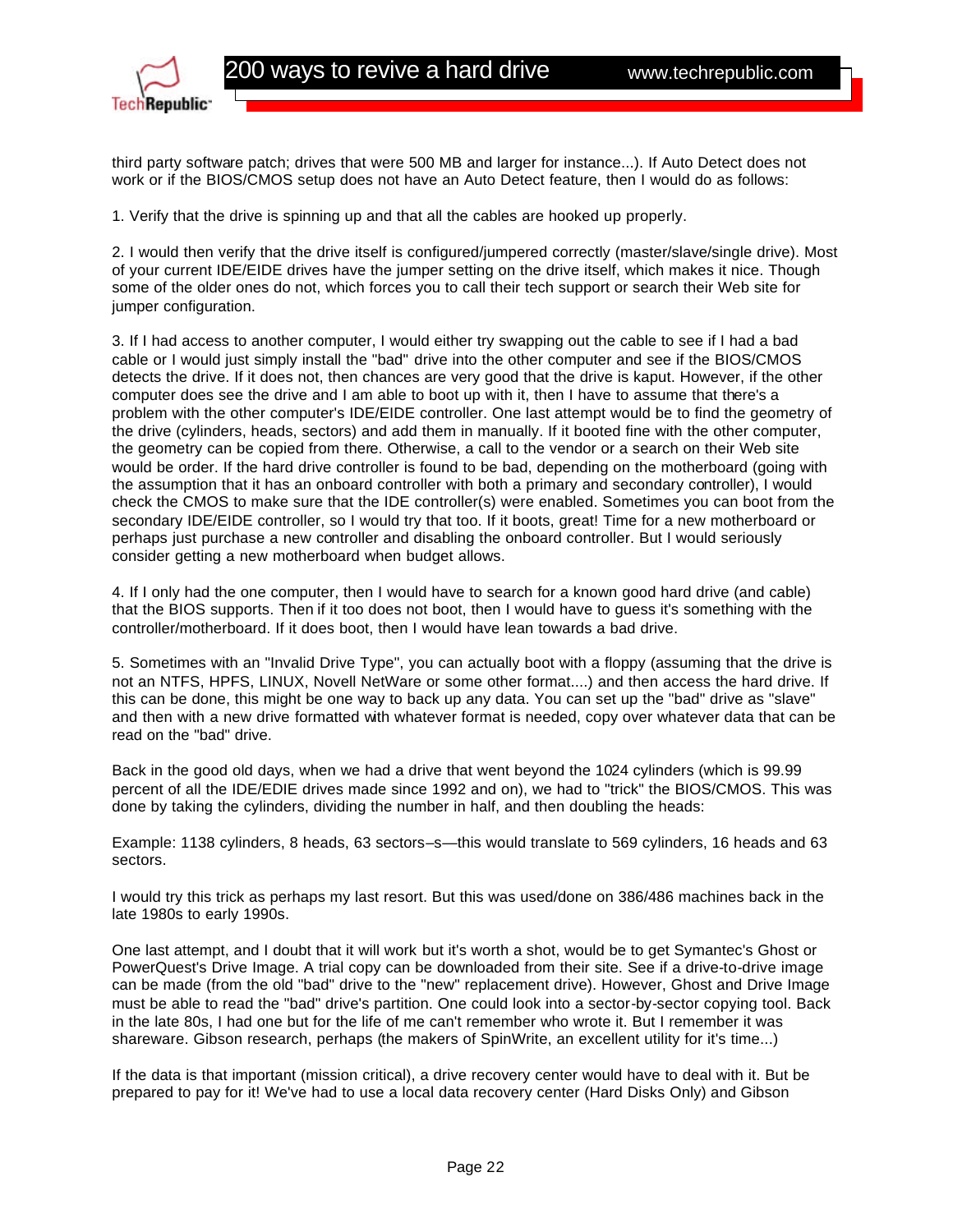

Research in the past to rebuild a bad drive. Not cheap but would have cost us more had we not been able to recover the data. Gibson Research is perhaps the best out of the two we've dealt with.

Some other things to consider include that a bad power supply can also cause a hard drive not to boot (not allowing it to spin up to full RPM), the amperage required to spin the motor is more than what the motherboard draws/needs even if it has a full bus. Also, I've even seen some ISA, PCI, and AGP cards cause conflicts with onboard IDE/EIDE controllers (usually in the form of IRQ and/or memory address). Though these are usually funky-specialized boards, I have seen it happen.

Again, I am assuming that the drive is an IDE/EIDE. If it's an MFM, RLL, ESDI or SCSI, then the tactics would differ slightly as each are set up and controlled differently. But since IDE/EIDE is perhaps the popular and most used drive, I am going to assume that is the drive.

#### **From: Jim Davison**

Since you did not state IDE/SCSI, I will assume IDE. I will also assume that drive is not using a bios modifier like those used to make older motherboards support larger drives. (I have seen situations where users tried to enter drive specks in setup for SCSI drives).

I would use the following steps even considering that you state the user had "Tried" to manually enter the settings in setup and also tried auto. The user may not know what they are doing. I also would not trust the error codes. I would assume the error codes are only letting us know there is a problem but would not trust the codes to give an accurate description of what the problem is.

1. In setup, Try IDE Auto Detect to see if the bios can even see the drive.

If yes, then I would use that setting and everything should be OK.

If yes, and the drive still does not boot, I would use fdisk/mbr in case the Master boot record was destroyed.

If no, then I would go to step 2.

2. Open the box and check all power and data cables.

(I have seen Molex type power connectors lose a connection intermittently even if they are plugged in tightly) you need to wiggle them around. (I have also seen one case where the data cable came loose when the computer was moved).

If cables were the problem, then you should be okay now.

If you still have a problem, go to step 3.

3. Other Drives are bad and interfering with the boot disk

In case anything else is sharing the IDE bus with the drive, e.g., a CD-ROM, then disconnect anything that is also connected to the IDE bus and recheck the Master/Slave settings if necessary and try again.

4. Possibly a faster way to check if the problem is the drive or something else Remove the drive and plug it into another computer and see if the other computer can detect the drive. If yes, then the problem is a cable, motherboard, etc. on the computer, so go to step 5.

#### 5. CMOS or Flash problem

Put the drive or at least a drive back on the computer with the problem. Go to setup and reload the bios from defaults and then redo the settings and save. Then try the IDE auto detect. If this does not work and your system has flash upgrades, then reload the flash. Might as well check for upgrades before refreshing. After refreshing, then again reload the defaults and save settings. Reboot into setup and try the auto detects again.

If the BIOS can now see the drive but the drive still does not boot, then you may need to reload the OS or at least replace the necessary drivers.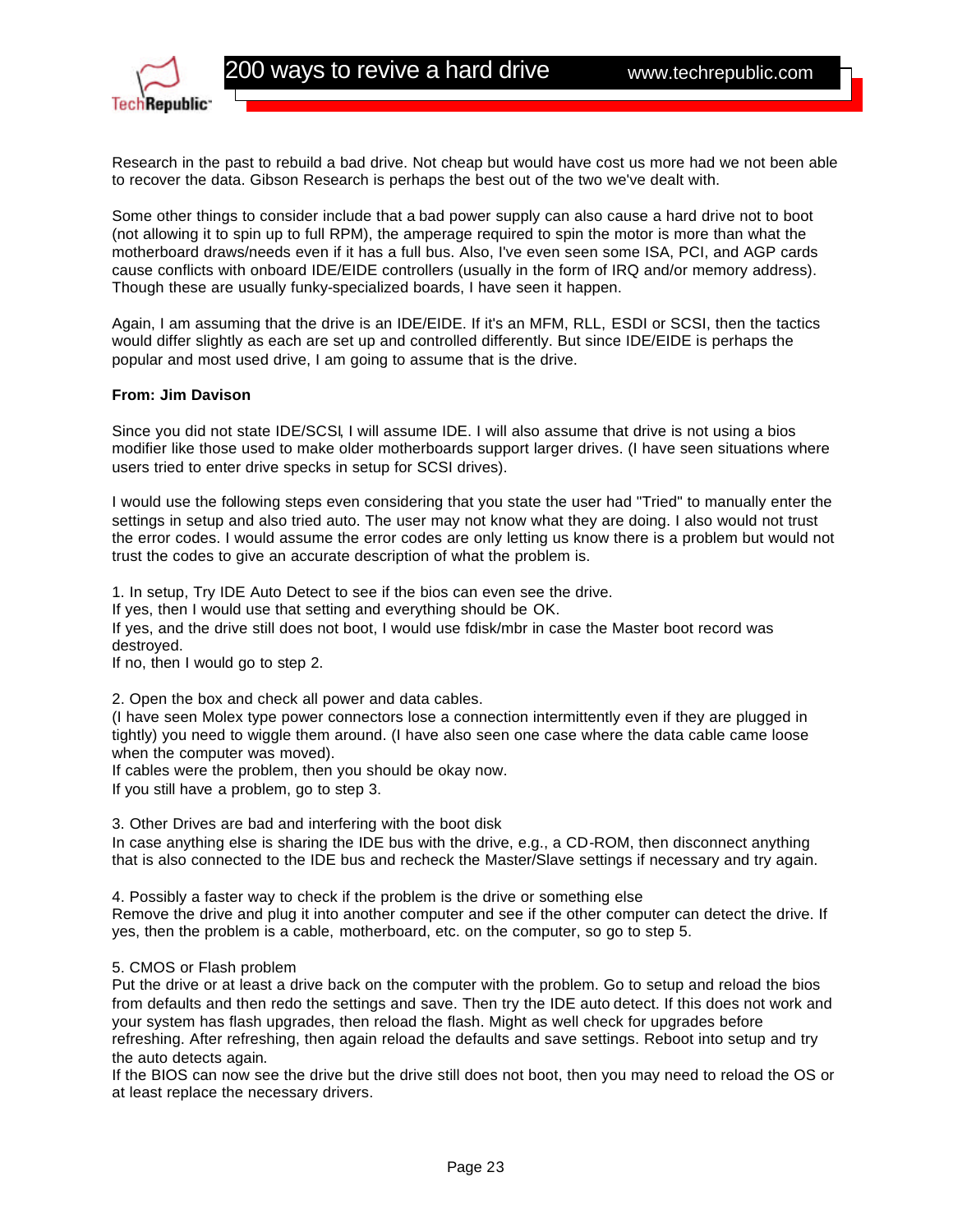

If the thing still is not working, then it is most likely a defective drive and you will need to decide how badly you need the data on the drive. If you need the data, then I would send the drive to a data recovery lab that can extract the data from a dead drive and save the data to a tape, CD, HD, etc. This can be expensive but may be worth it.

# **From: Ron Charity**

A trick I was told that sometimes works is to remove the drive from the PC (leave power and data connected), lean it on its side and attempt reboots.

#### **From: Phil Murphy**

First thing I would do is to check the BIOS to make the sure the disk is set to Auto and doesn't have any settings in it. Then I would reboot the computer using the Win95/98 Setup disk and run fdisk to check to make sure that there are partitions visible. If there are no partitions visible, then I would have to assume that the data on the drive has departed. Next, if I do see a partition, then I will exit fdisk and go right the C drive. I would run a directory on it to see if all of the files are intact. If they have strange names and numbers, then the drive has suffered a serious malfunction and the data is not retrievable. If the directory appears to be in good shape, then I would use Drive Image to make a image file of the hard drive and move it to either a zip disk or a CD-ROM, for the next time this happens.

#### **From: Shawn Cole**

- Get a second Hard Drive larger than the current broke or fairly non-functioning one.
- Make Disk #1 OLD Drive Slave and the new one Master because you want the new one to become your Primary Boot Drive.
- Format and FDISK the New Drive into one or two partitions. I do two for personal reasons, Format c: so it's bootable.
- Go buy a program called LOST & FOUND V1.0 from www.necx.com under software, disk utilities from the company POWERQUESTCORPORATION found at http://necxdirect.necx.com/cgi-bin/auth/manuinfo\_q?key=POWERQUEST+CORPORATIO for a price of \$55.95 and follow the instructions in the book to the letter.
- Restart machine with the L&F disk in and follow the on screen prompts, and it will COPY all the data you choose. When it's complete, it will give you a report of success and/or failure on particular files.

And as long as the hard drive is not physically destroyed, you will be able to copy over all the recoverable data . The nice thing about this is it COPIES only—no writing to the messed-up drive. I used this very successfully on a drive that the FAT became corrupt on and would not ID or boot up on.

#### **From: Tomer Har Nesher**

Hi, I have three ideas:

1) Install the hard drive on other machine that is running same OS. If the disk partition is FAT or FAT32, you can start the machine by using WIN98 system diskette without install the hard drive on other machine.

2) We found some problems with hard drive that happen after few minutes of work. In this case, you should disconnect the hard drive from power (by turning off the machine) for few minutes, then turn it on and back up immediately until it will be warm again and you'll not be able to read the data. Do it until you'll have all files copied.

3) If you have same drive (SAME MODEL), you can replace the unreachable disk's main board and trying to read the data.

# **From: NETSPECS**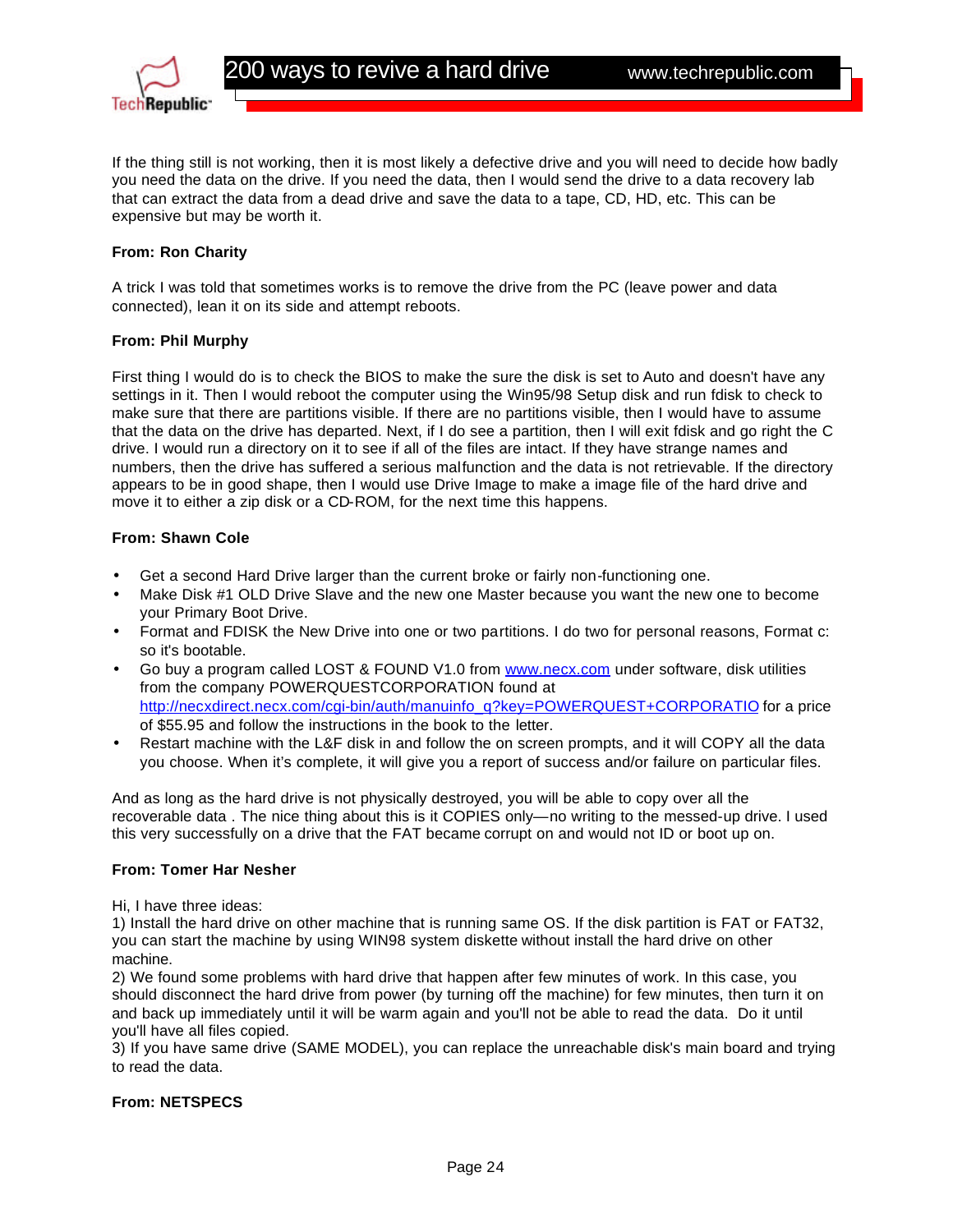

There is no one way to this matter to the disk drive quiz. So I am going to give it a try. I have had this problem in the past, actually a few times.

- I checked to see if there are any viruses that affected the Fat table of the drive, and then I used a hard drive that was sys'ed and set the other one as slave. I was able to read the partition and copy the data over. If that didn't work use ex: Norton disk doctor or any other disk examiner and see if that was able to correct the problem. Run it off the first hard drive.
- One other way it could be done is if you knew that the controller board on the hard drive was bad is to replace that board with a exact one off of another PC and go back into setup and use auto to reconfigure. I have only used this method once and it worked.

#### **From: Darren Brown**

Hmmm....gotta hate those hard drive problems.....

#### "The sounds of the game"

Let's take a look at the hard drive itself. Is it plugged in properly? Just ask the customer a polite question about it possibly being moved or bumped. Loose cables are the most common problem in a case like this. If it is plugged in properly, just try to boot it again after checking the connections. Sometimes a connector did come out a bit on one side and you put it back properly without noticing.

#### "Put the right spin on things"

Next, is the drive spinning when you turn the computer on? If it isn't, check the power cable to the drive. If that was fine, tap the drive lightly on the side to see if it spins up. Sometimes that works (if it does, back it up and order a new drive immediately!). I encountered a drive that acted like this a year ago. If you kept tapping it, it kept spinning. So, for three hours, I sat there tapping this drive until I got all the company's accounting data off of it. Sometimes you have to make sacrifices for your customers.

#### "Something SCSI this way comes"

This may seem stupid, but is the drive a SCSI drive? Again, check the cables and the termination. Boot up and check the SCSI bios to see if it is set up properly.

#### "Back to the Bios"

If the drive is spinning and the cables are properly seated, check the "Detect IDE Hard drives" in the bios. For some reason, on some of the older motherboards, it will pick up a drive that "AUTO" won't pick up.

#### "Swap meet"

The old "swap" maneuver. Is there another drive in the company that is exactly the same? Back up that drive and remove it from the other computer. Remove the logic board on that one and transplant in onto the drive that isn't detecting. Boot up. If it detects, get the data off of it and return the logic board to the other drive. Double check that the drive you took the logic board still works! (Warning! Not for the faint of heart! May result in two defective drives!)

#### "Third Party!!!"

Get out the big guns. Tiramisu from Ontrack or DrivePro from Microhouse are great tools to get into spinning drives. DrivePro to set up the drive in the bios, and Tiramisu to retrieve the data.

#### "Never believe everything you hear!"

One thing to remember, listen to the problem the customer has, but find your own solution! I fell into that trap once "I tried this and that," and yet, after a couple of hours of painful work, I tried the customer's solutions, too. Sure enough, the customer may have tried those solutions, but he didn't do them properly.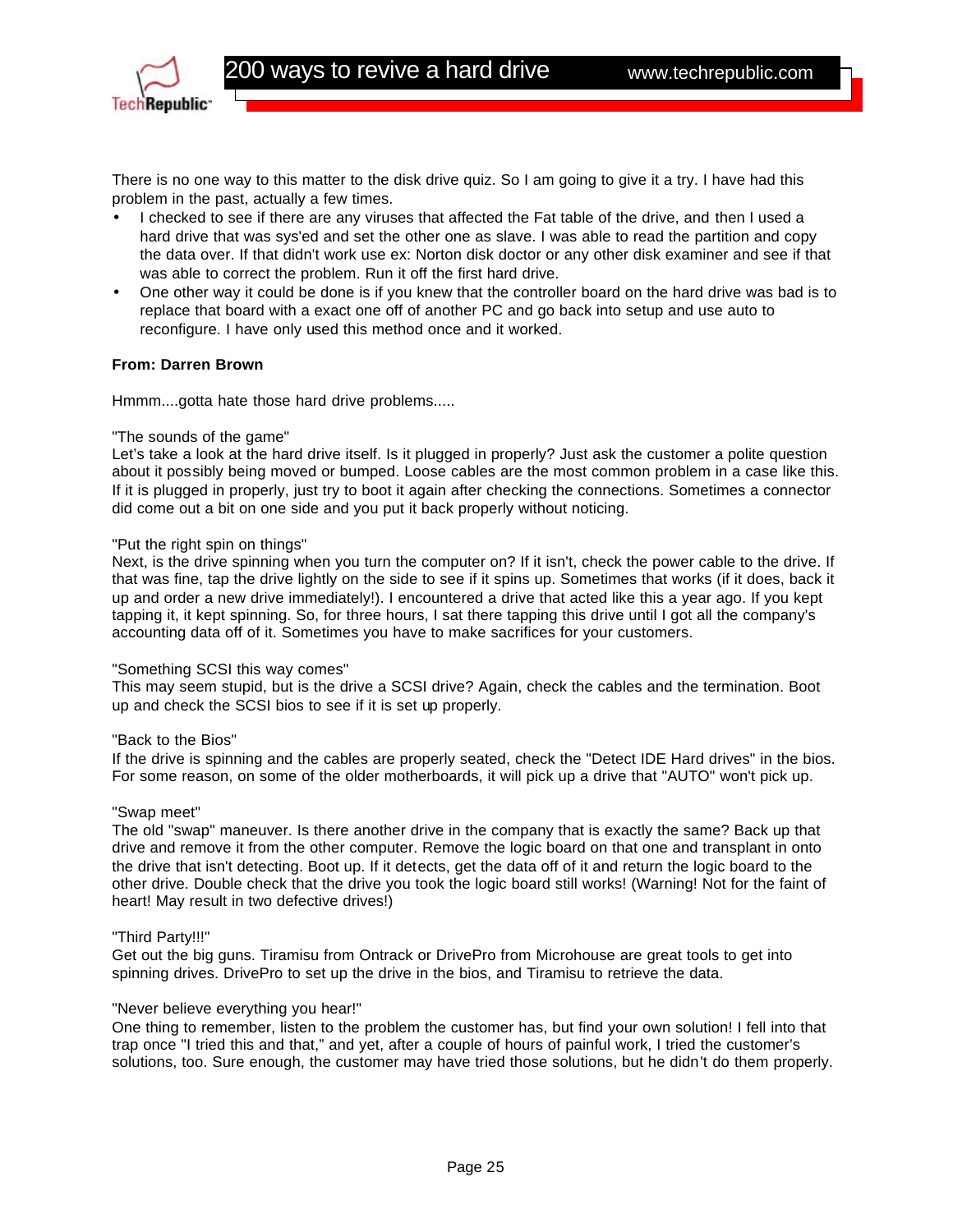

These are presented in no particular order. You will do things differently depending on the situation (usually check the bios first and see the problem for yourself, then try to boot it up without doing anything to the machine. Based on the sounds the drive makes, or doesn't, this will give you a place to start your problem-solving skills). Also, if the drive does detect, but has bad sectors, try Scandisk (thorough option) or Norton Utilities Disk Doctor. A bad sector can make a bad day too. And a rule of thumb for bad sectors, even one grown bad sector means there is a problem, and should be replaced. Manufacturers may argue this, but in the field, you don't want to take anything for chance.

I really hope these help you out.

#### **From: Rod Lee**

My solution is as follows: Send the faulty drive and a new (fully tested and compatible) drive to the newlyformed TechRepublic support company where, for a very reasonable fee, the industry-leading expert technicians will solve the problem for me and copy all data onto the new disk!

As well as fixing the immediate problem, a new system will be installed whereby if data is not backed up within a specified period, or if the disk exhibits any pre-crash symptoms (whatever they might be!), the disk will be halted and all access to the disk will be prohibited without a special password known only to TechRepublic and myself. Thus, for another reasonable fee, I will be able to go to the customer's premises and save the day, thereby being accorded the status of "Hero" for recovering from a catastrophic system crash (and maybe even getting a cash bonus to boot)!

#### **From: Michael Dal Lago**

Maybe try the following;

- Boot from a bootable disk that every good IT tech has and carries. Now you should carry bootable Windows 98 disks with files like Fdisk, Format, Chkdsk, and other diagnostics files. Now if you have an NT system with NTFS, you can boot with OS2 bootable diskettes; with will read NTFS.
- If the BIOS still sees the HD but you cannot access it, your Master Boot Record may be defective. If this is so you may be able to recover it with the following command (Fdisk/mbr). This should recover the master boot record so you can read the drive.
- After that, you may be able to run DOS base backup software. Make sure that you realize long file names are not supported by DOS.
- If you wish to copy files to a different one, maybe you can use XCOPY32 to copy LFNs.

Of course, if the user was not backing up the system before this would be a good time to buy backup software since you will be in the store for the new HD. You may also use software like GHOST to make a image of the HD when it is running and install this image and ghost software to a bootable CD. When the system does crash, which will happen no matter what you do, remember to always plan for the worse. If you make the CD bootable, you can recover from a crash just by booting from the CD.

Another suggestion I would have is have an Application disk that contains all the applications and a different one for data. Keep a good daily backup of the data disk and maybe a backup of the application drive when major changes are performed.

# **From: John Dalnes**

Already had this one this week. User deleted command.com and wouldn't boot. Tomorrow's presentation on the drive. Installed as secondary master in another machine and transferred data to the server. Reformatted and back online the next day.

# **From: John Callison**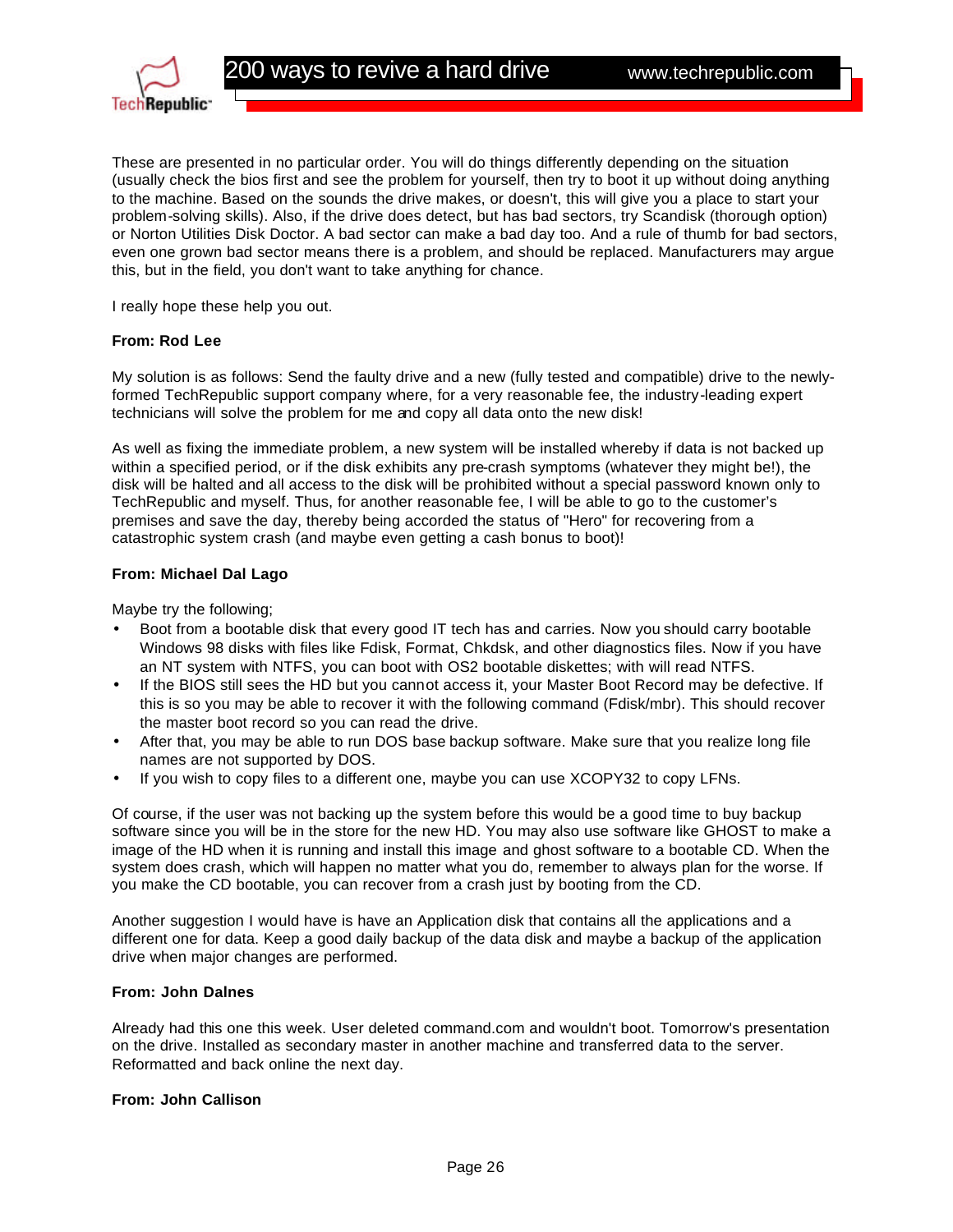

1. Run diagnostic, check post, check for error messages. These could indicate controller failure, etc.

200 ways to revive a hard drive

2. Try hard drive as slave in another computer.

3. If the above does not get me access to the data, contact manufacturer and overnight drive to them.

They may be able to fix the drive enough to get the data off of it or repair it without erasing the data.

4. Sell them a new hard drive and a tape back up or jaz drive, etc. It is best to max out the sales to them at this point as expensive lessons are usually the best learned.

5. If they call again with the same problem, no backups etc., give them the number of your competition.

#### **From: Jim Burns**

Check or swap the power supply to see if it's putting out the proper voltage. This can give a disk failure message during bootup.

#### **From: Bailey, Vince**

I would try fdisk /mbr to try and restore the master boot record to the drive.

#### **From: William Perry**

I would remove the hard drive, set it as a slave and install it in another computer as a slave. Copy data to another location. Run scan disk and defrag if drive will run at all. Reinstall in original computer and try it. If still fails, go to step 2.

2. I would remove the hard drive, set it as a slave, and install it in another computer as a slave. Copy data to another location. Reformat the drive, install a copy of startup files, then all other files if they do not contain errors (try opening them on the host computer).

3. If the above fails, install a new hard drive and salvage as much data and files as possible.

#### **From: Robert Hird**

Try the hard drive as a secondary IDE in another computer, (e.g.: your own, seeing as you are so nice). After booting, burn the info on CD, and run the disk utilities from your computer.

# **From: Bill E. Garity**

I would try to use Fdisk /MBR—perhaps the master boot record is corrupted.

# **From: Sprynet**

- If the drive 0 cannot be accessed at all, not even by the Setup program, it could be that the cables inside the machine are not properly connected, or cracked suddenly (heat always dries the plastic wire cover and sometimes it breaks).
- If I don't hear the hard disk noise when I turn on the machine, it can also be that the hard disk is not receiving any power. In this case I would also check the power cable and the connections.
- If all is well connected and receiving power, the I/O controller (onboard or on a separate card) may be damaged. I would try to connect the ribbon to the other existing port(s). I sometimes connect the hard drive to another computer too.
- If the I/O controller is fine, the hard disk is receiving power, then I boot from a diskette. **I always keep DOS diskettes in all versions (5.0, 6.0, 6.22)**.
- Try to access C:\>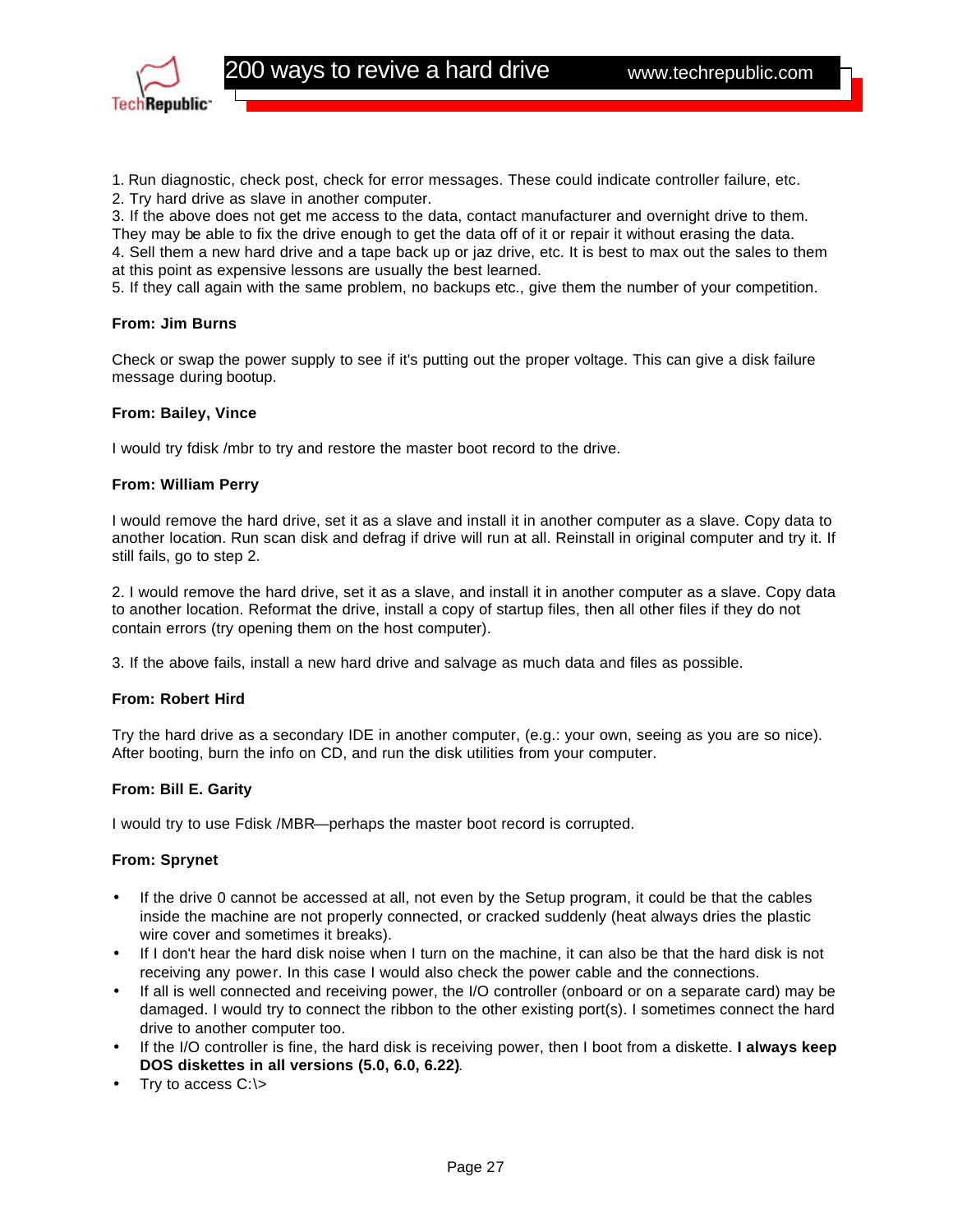

- If it doesn't work, I try the setup program again. Auto configure will not work? I use USER and type in the parameters written on the hard disk (of course I have to open the machine to find out). If it still doesn't wor–k—if when I enter C:\ the computer returns "Bad command ..." or "Invalid drive...," or anything for that matter, I will try Norton utilities or another third-party hard disk utility.
- If it is a Western Digital, I will try EZDrive tools. If nothing works, I tell the client to be more serious about backing up next time.

# **From: Dan Nicolay**

1. Complete hard drive failure (catastrophic hardware failure within drive) (clunking, etc.–)—send out to a lab if data is critical.

2. Can attempt to manually configure drive in bios–—open case and get heads, cylinders, etc., if bios won't auto detect.

If that fails…

3. Place drive in another system, attempt auto detect, etc. If the drive is detectable, but not bootable, solution will depend on whether it's home system, whether it has network access, etc. By far the easiest solution is making a Ghost image (Symantec) and use Ghost Explorer to extract essential files. Gives you a backup and allows you to extract files that frequently aren't even accessible on a corrupt drive in a DOS or Windows session when attempting data recovery.

A Ghost image can either be sent to another drive in a system or using a boot disk or with network protocols (copied to a network drive). With the "ghost" image, you can check the drive and start over if the failure is not drive hardware related.

# **From: C L Gillies**

1. Try going into setup cmos and correcting the hard drive settings (primary master) from Auto to User/LBA, whatever it was supposed to be; exit and save settings.

2. If this does not work, order Symantec's Ghost and make a clone.

Hope this works. Of course, you could try reinstalling the operating system after formatting but you'd lose all data without a backup.

# **From: Dave Adams**

- The first thing I would do is ask the user what system he/she normally booted to.
- Then I would cold boot the PC, go into CMOS, and autodetect the hard drive.
- If it did not detect, I would open the unit, verify the connections and try again.
- If it still did not autodetect, I would try my spare test hard drive.
- If my spare worked, I would test the user's original hard drive in another computer.
- Assuming I got the hard drive autodetecting in the CMOS, I would then verify boot order in CMOS, usually A, then CD, then C.
- I would next cold boot to a virus scan diskette and verify the hard drive could be accessed and free of viruses. The diskette I use automatically removes any viruses detected.
- If I get to this point, I would again try to cold boot to the hard drive. Obviously, there would be some type of error message or symptom at this point to let me know better where I was in resolving this issue.
- If I received "missing operating system" on a Windows 95 machine, I would attempt to transfer the operating system from the appropriate media. If it was a Windows 98 machine, I would use a Windows 98 boot disk to boot to an A: prompt and then use the Scanreg command, view the log, and use an file that was dated long enough ago to hopefully restore the registry.
- If it was an NT machine, hopefully the user had a NT Emergency Boot Disk specific to that unit and I would use it and go the "Repair" route.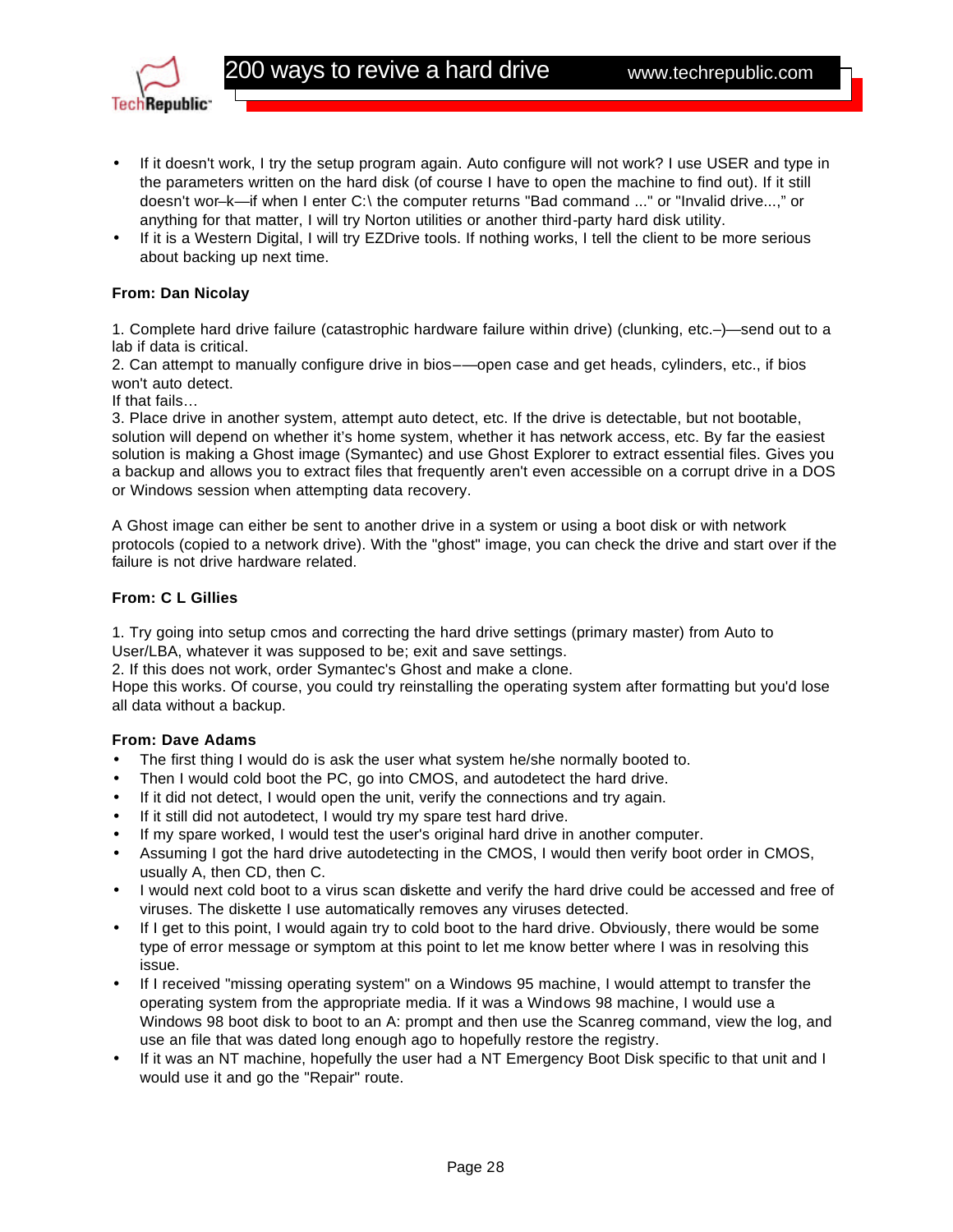

- After this, I would check with tech support, because I would not want to overlook something that could help me avoid reloading her original hard drive, as quite a few users **never back up their data**.
- If tech support came up with a solution, I would be sure to add it to my notebook so next time I could resolve the issue more quickly, efficiently, and professionally.

# **From: Brad Lewandowski**

Well, since you said you were going to replace the drive, I see the options as these:

- Boot from a floppy with a full set of DOS utilities, double checking BIOS settings, fdisk, etc...
- Use Interlnk and Intersvr and start a xfer
- Yank the drive out, change it to a slave, stick it in a functioning computer and xcopy/Ghost
- Maybe the MBR is bad, try copying one over with Sys command...
- God forbid you should send the drive to a 'Data Recovery' place...

#### **From: P. Christensen**

- Go to bios and ask the machine to automatically detect the hard drive. Sometimes it loses the hard drive due to a virus or faulty battery.
- If the machine finds the hard drive, go in and do a virus scan. If the battery made the bios lose the info, you shouldn't shut off the machine until the hard drive data files are backed up. Monkey B virus will alter the boot sector and make the hard drive disappear.
- Sometimes you have to be sure that in bios the machine will boot to A and then C and then make sure it has recognized the C drive in bios and then do a virus scan.

#### **From: Murray Voight**

- You need to be able to boot into the system.
- First get a generic boot disk that will allow this.
- If you're able to boot up, then see if you can access the C drive through DOS.
- If you can access the C drive, then you should be able to access the files on the C drive.
- If you can't access the files, then try running a scandisk from the boot floppy.
- If you can't access the BIOS or the C drive through a boot disk, then the next step you need to do is shut down the computer and pull out the hard drive.
- Once you have the hard drive out you need to douse it in lighter fluid and immediately expose the non-functioning hard drive to an open flame.
- Although the last step is of great controversy, it will bring great satisfaction to know humans will always have the last word.

#### **From: Howard J. Castello**

Boot from floppy drive and then try running fdisk/mbr.

#### **From: Andrzej Bednarz**

The answer to the hard drive question is more complex than you may think, but the bottom line is that you really need to know how damaged is your hard drive or rather how much functionality is left in the hard drive.

• First, I would try to approach the problem by distinguishing if it is a hardware or software issue. If the problem is software-related, for example, the operating system is corrupted, the hard drive can be attached as a "slave" and the important data copied to the "master" bootable drive. Many times that approach can be used even for hardware-related problems, for example, when the hard drive is getting flaky, but it's not broken yet.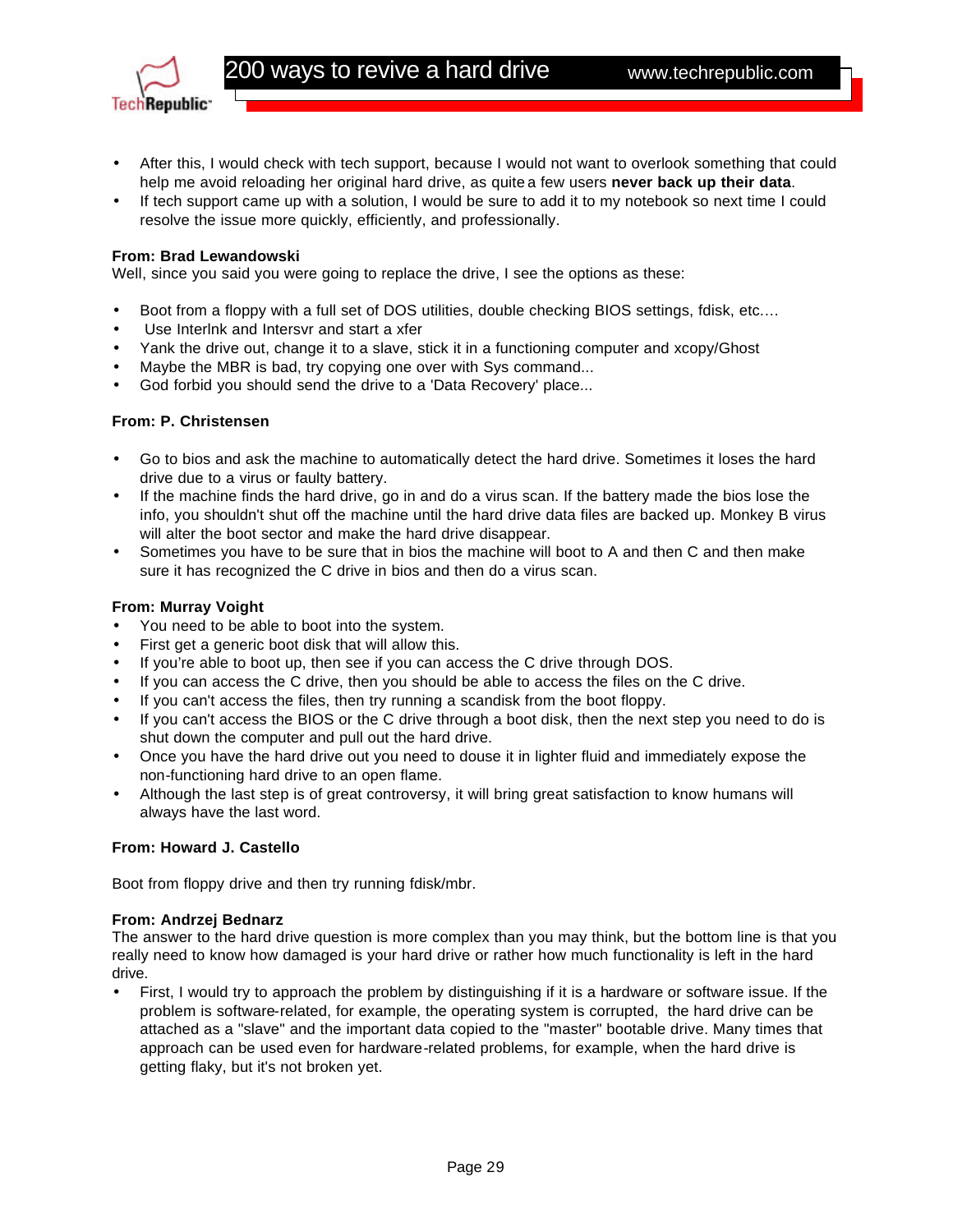

- It is a lot easier to prepare yourself for the broken hard drive, but to really motivate yourself for any preventive steps, you'd have to answer the question: would I be still OK if my hard drive crashes today? Also, how much time do I want to spent for a data and/or system recovery?
- Over years, I was developing many different methods of data recovery and backup, therefore the following is the fastest and probably the most reliable method of doing so. First of all, install the OS with all the associated programs and utilities including MS Office, Internet browsers, etc.
- When you test everything and you're sure that everything is the way you want, you can take an image of your hard drive by using Norton Ghost.
- For the files that you create from now on until next computer crash, create a folder called "data" and in that folder subdirectories for MS Office, PhotoShop, etc.
- From now on, all you have to do is to backup your "data" directory to the CD and copy the Ghost image to the second CD, and if you need to restore your system, it would take you anywhere from 5 to 20 min to have everything back where it was.
- If your hard drive snapshot image is bigger than 650 MB, choose option to compress the image during the process. If after compression the image is still bigger than 650 MB, you can split the image on as many chunks as you need, for example 20 chunks to backup 13-GB hard drive without compression.

# **From: Mike Fogarty**

I have a really quick, no real science approach to this problem. Assuming that the drive will still spin, there is a quick, however with some risk involved, solution.

In past situations, I have successfully accessed a damaged drive by "replacing the drive."

This method involves the EXACT SAME DRIVE as the one in question.

Step 1 With all power off, remove the hard drive in question and place it on the side where it can be easily accessed.

Step 2 Install the "NEW" drive (a drive of the same type, and manufacturer).

Step 3 Start the system up and get it to recognize the new drive. It is important to only start a command line session. Remember that we are only trying to copy some files here—this is an emergency maneuver. Also, the drive must be formatted the same as the drive we are questioning here.

Step 4 With the system RUNNING (be careful, this is the risky part I told you about, do it in this sequence), VERY QUICKLY detach the power umbilical from the running drive. Then detach the data ribbon cable from the running drive.

Step 5 VERY CAREFULLY reach for our drive in question and attach the data ribbon cable to it. Next, VERY QUICKLY place all four contacts simultaneously in contact with the drives power connection.

Step 6 Now enter at the keyboard some command—I use the DIR command. You should see the list of files for the questionable drive that you have HOT PLUGGED into this system. You should now be able to access the files needed to get you over the hump!

What has happened?

The system "thinks" it has the bootable drive you started it with and will allow you to use the device with the exception of booting with it, of course! This approach works quite well on drives that have sector one physically trashed.

# **From: Tron**

My business is built on 100 percent On-Site Service. I carry most everything in my van that a 'shop' would have. I have a power inverter for AC power and two network-ready systems at my disposal for backing up customer data or to use as a loaner. Anything to get the customer back in business.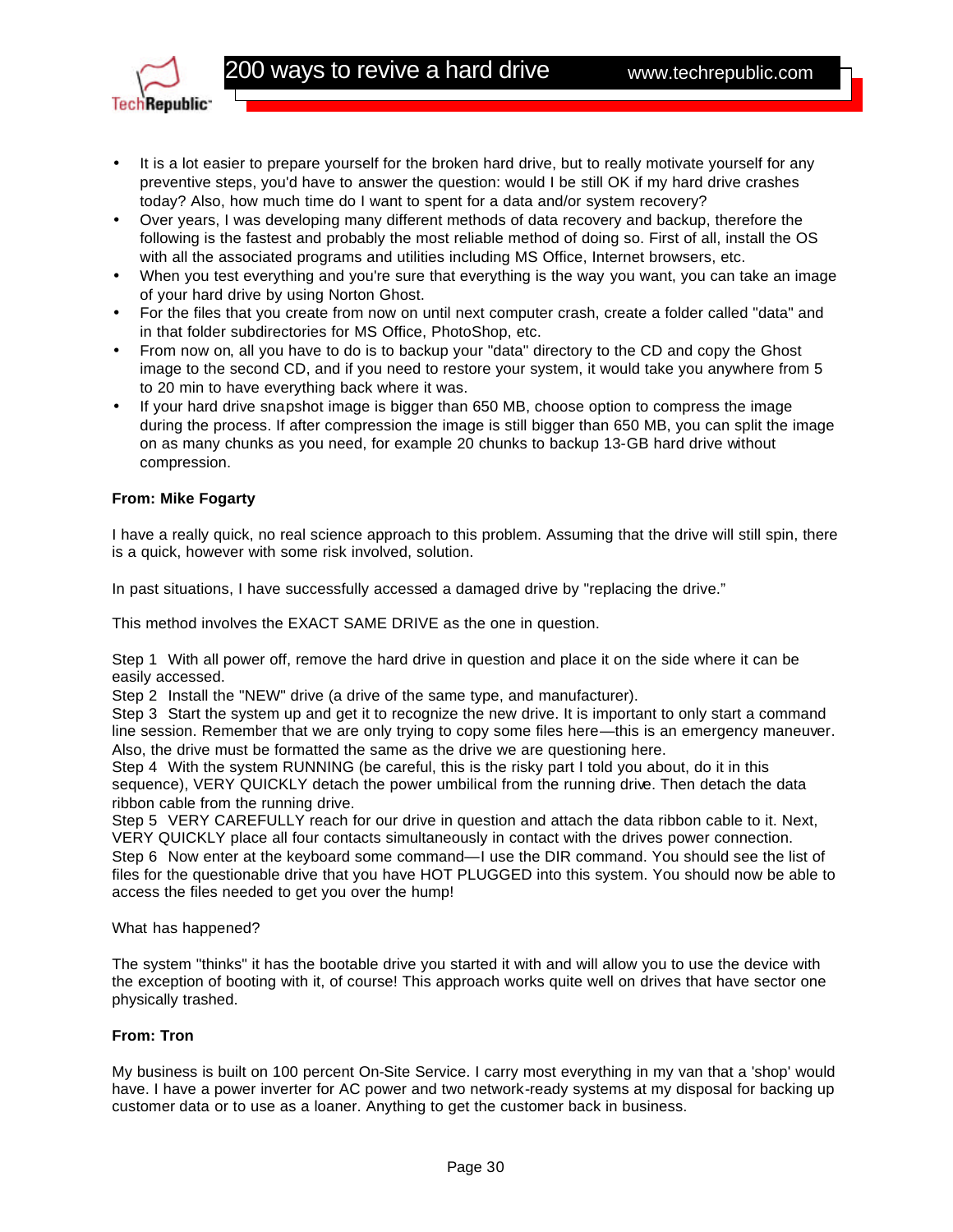

**First**: I boot from a floppy and run a program called "IDEID" that will identify the drive. I then compare these results with what is in the BIOS. I also will see if the BIOS can automatically and correctly identify the drive. If not, I use the user-defined fields.

**Second:** A.) I boot from a floppy and do a virus scan on drive C:. If C is there.

 B.) If C is not ther–e—I carry a few older hard drives with various boot managers on them. I'll make my drive master and boot from it letting my boot manager load. This would allow me to see their drive if I used the right boot manager.

 C.) If no boot manager is being used, and C is not present, I use Norton's "NDD/REBUILD" to recover the dos partitions. NOTE: ALWAYS MAKE THE UNDO DISK!

D.) If C is now seen, step B may need to be repeated.

Third: With C back, I'll identify the version of Dos/Win9X on the system-I carry boot files for all versions back to MS-DOS 3.3.

**Fourth**: Boot off of C if possible, "SYS C:" if it is not possible, Reboot!

**Fifth**: I use Drive Image to Dupe to an image on a 8.4 GB (remember the 8.4-GB limit!) drive that I carry with me. I let the customer put in a password so they feel secure in my not looking at their data. The above is predicated on the fact that the drive will spin up. If it doesn't, I sometimes have luck in placing the drive upside-down. Sometimes, I'll quickly spin my wrist when I turn the power on. The upside-down mostly worked on the ST1120A/ST3120A drives (Seagate 120M). I have no definitive answer as to why. The ST138R had a problem with what I call "STICTION." This is my opinion, Seagate! I theorize that the armature would get stuck between the poles of the magnetic fields. In any case, those days are mostly gone.

This is usually the extent that I go to. After this, the customer must decide if the data on the drive is worth the cost of the recovery. I end by selling the customer a new drive and restoring their data from the image. This is usually on a second visit since I don't make it a habit of stocking drives for sale in my van.

# **From: Peter Becker**

This has worked about 6-8 times over the last 5 years...

I have found the drive is not spinning...

If this is the problem, just remove it and rotate the drive quickly and immediately reverse direction.

You may have to repeat 2-3 times. It works for a while...

This appears to be more of a problem with old Laptops.

# **From: Bill Rankin**

1. First some background info is needed:

A. Does the BIOS recognize/see the HD? (Correct drive settings? Disk Manager in use?)

- B. What is the OS? (Win 95/NT/Linux/etc.?)
- C. What is the partition type? (Fat16/32/NTFS/etc.?)

2. If A. is yes, and C. is Fat16/32, try a boot diskette (Win95/98). A command prompt, a couple of utilities, and a working parallel port will get your data off safely.

3. If A. is yes, and C. is NTFS; try a new hard drive as C:, load a new NT/NTFS system, and access the "dead" NTFS drive as the D:. Sometimes the hard drive's onboard controller can fail, yet be chained to another's board a là master/slave mode. Copy the data off ASAP and ditch the old drive to avoid the temptation to keep it as spare storage.

4. If A is no, try another computer—the BIOS/motherboard/CPU/memory/IO controller may be dead or malfunctioning. Troubleshoot the computer later when you have time.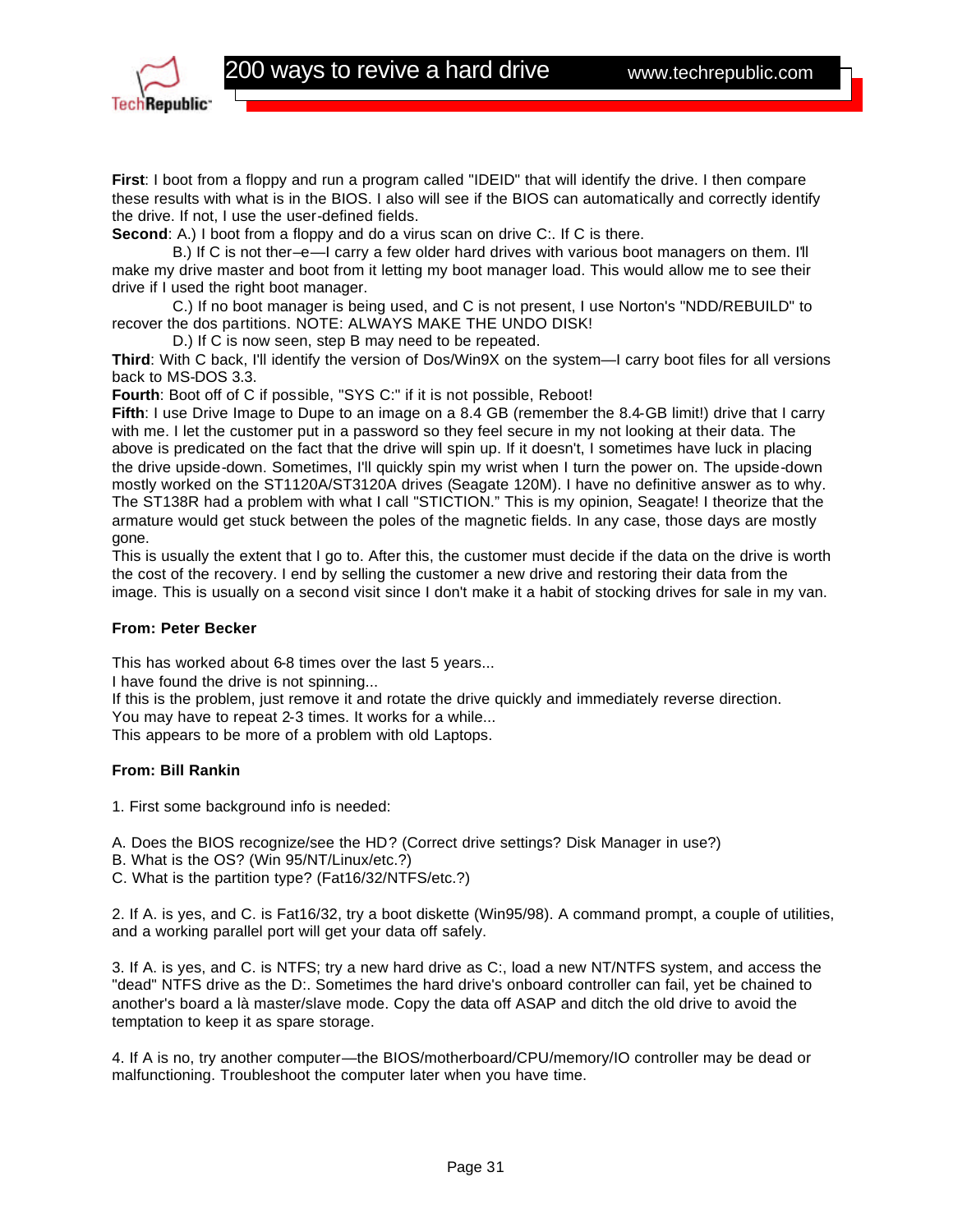

5. If all else fails, attempt a drive recovery with Hard Drive Mechanic, or similar drive utility. If successful, copy the data off ASAP.

6. If the data is EXTREMELY valuable, and if you have a certified clean room/booth (or a professional service), transfer the disk platters into a exact duplicate working drive. This is a very costly option due to the requirements of a certified clean room/booth.

# 7. Last, but not least, PREACH TAPE BACKUPS!

LEGALESE: These techniques have been used by me to recover failed hard drives. Use of any of these techniques does not in any way bind me, nor any companies associated with me, liable for your attempts, actions, or losses as your circumstances may be dissimilar or conditions not covered by the aforesaid instructions. Be sure to get technical advise from a reliable source familiar with your situation.

# **From: Jon Torbert**

Well, things are a little ambiguous here. Do we know that we are working on the Compaq Prolinea 4/66? Since it didn't specify, I will keep this somewhat general.

- The first step would be to boot off of a DOS startup disk and see if you can access drive C. If you can, then you at least know that you can manually save some crucial files on the machine. If the C drive is not accessible, then you need to go into the CMOS settings and see if the proper drive parameters are entered. If it is a newer machine, you can sometimes find a section in CMOS that will query the hard drive and determine the proper settings.
- If there is no such section, then you need to open up the computer and see if the drive settings, like heads, cylinders, sectors/track, etc, are listed on the drive.
- If none are found, get the drive make and model number and go to the company's Web site and get the parameters. Now go back into CMOS and enter the proper settings for your HD. Hopefully this will solve the problem since it was mentioned that the person had been in trying to input the setting themselves.
- If the drive still won't boot, and you are getting a "non system disk" error, I have found that sometimes you can copy the sys.com program onto your startup disk (I keep a generic boot disk around with various files like fdisk, format.com, sys.com, etc on it.) and at the A: prompt type sys c: which transfers the system files to the HD.
- If you are instead getting Invalid drive specification errors, you probably aren't able to access the HD at all, even at a DOS prompt. If this is the case, you probably need to try reviving the drive with a program like Norton Disk Doctor. You have probably lost partition info or your File Allocation Table (FAT.) These are things that Norton DD can sometimes fix. If none of these things works, it is probably a lost cause. Write it off to experience. Everyone gets this fatal wake up call every once in a while to remind them about backing up crucial data.

# **From: Ronald E Rietz**

1.) Examine all connections inside and outside the PC to ensure they are secure. Remove and label the suspect drive. Make sure all fans are operating correctly. Obtain a replacement hard drive and install the operating system and Web browsing capabilities. Retain the box in which your replacement drive was shipped in case you need to ship your suspect drive away to a media recovery firm. Visit the Web site of the hard drive vendor and download the latest version of the vendor's diagnostic program as well as information regarding drive's geometry and jumper options. Determine the keyboard strokes to get into setup mode as well as setting up disk drives for auto detect, etc. Have an ample supply of blank formatted diskettes readily available. Make sure you have space available to copy any needed files from the suspect drive. Make a boot diskette. FDISK, FORMAT, EDIT, SCANDISK, CD-ROM drivers, and the hard drive vendors diagnostic programs should all be on the diskette.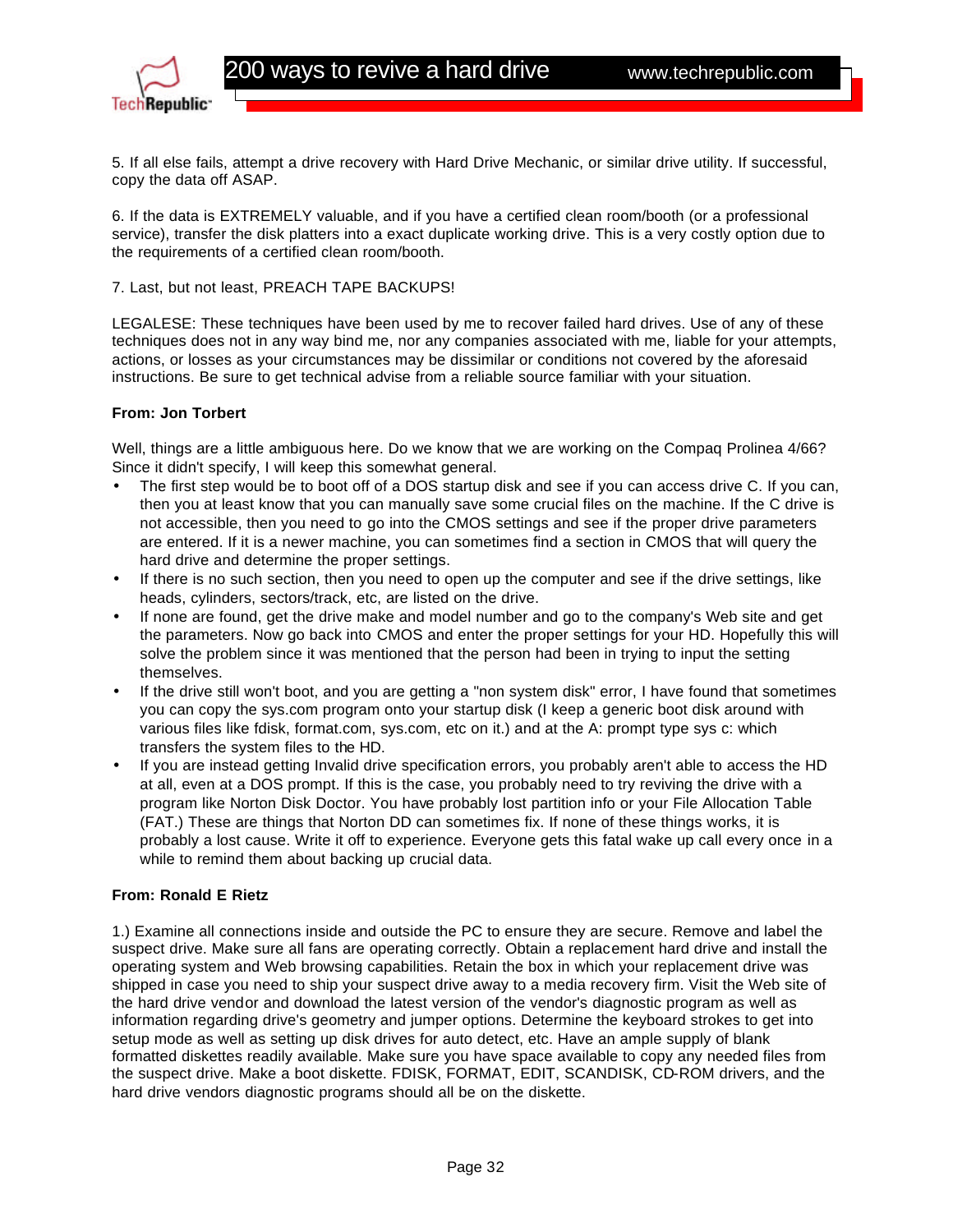

2.) Install the suspect drive as a slave. Carefully handle the suspect drive as to not bump it around at all. It may be in a very fragile state at this time. Close the PC's case or otherwise ensure that there is positive air flow across the suspect drive.

3.) Take a break, think about how you will do the following carefully and as fast as possible to avoid possibly damaging the drive further.

4.) Turn on the monitor, insert your diskette from step one. Turn on the PC and go into setup. Determine whether or not the setup program auto-detects the suspect drive. If auto-detect is OK, the disk drive's controller is OK and proceed to the next step. If auto-detect is not OK, the hard drives controller card(s) are faulty. Try substituting a different controller card from another drive of the same type, if available. Assuming the controller is faulty and swapping the external controller card does not fix the trouble, you have a choice of sending the drive off to have the controller card repaired in a clean room or to abandon your data.

5.) If the auto-detection was OK, let the PC boot with your diskette. Use FDISK and see if it detects the suspect drive as a partition. If FDISK does not see the drive, you have an internal problem, quite possibly a damaged read/write head or an internal IC. You now have a choice of sending the drive off to be repaired in a clean room or abandoning your data.

6.) If FDISK detected the partition, you may have a damaged file structure. Boot the PC with your diskette and then do something simple like a DIR. You are not ready to even think about writing anything to the suspect drive at this time! If you can not do a DIR, you may be able to recover the drive with Norton or your own favorite program. Keep and label recovery diskettes (don't reuse them), you might need to backtrack.

7.) If you can do a DIR, try booting up your machine normally. It may be possible to copy directories and files across to your new drive. Give priority to the user's data such as mail files, data files, settings, and similar. You probably want to try copying the registry files as well.

8.) After you have copied the user's data, try SCANDISK with the thorough option. Always save the files and always make recovery diskettes. The saved files may just need to be examined and renamed.

9.) If there are any bad spots on the suspect disk, try repairing them with the vendor's diagnostic tools.

10.) After you are satisfied you have recovered all of the data from the suspect drive, do a low level format with the vendor's diagnostic program. Do an FDISK and an operating system format and then reuse the drive as you wish. A second hard drive in a system makes a reasonable place to do quick backups as well as for swap files, temporary files, temporary internet files, and the like.

# **From: Tom Hayes**

Recently we had a user with a Tecra 520 CDT lose his hard drive. It could have been a surge or some other problem but the electronics of the drive wouldn't work. We simply ordered a new identical drive and exchanged the electronics board connected to the drive, and we were able to access the drive to recover the 250-MB mail file the user had to have recovered.

#### **From: Raymond S Cross**

Not all hard drive problems are hard drive problems. I had a situation like this just recently. Computer booted with a 'fixed disk 0 failure'. Turns out the drive itself was okayI—it was a motherboard problem, possibly a bad IDE connector. I had recently put in a new motherboard, so I swapped the old one back in and the hard disk worked fine!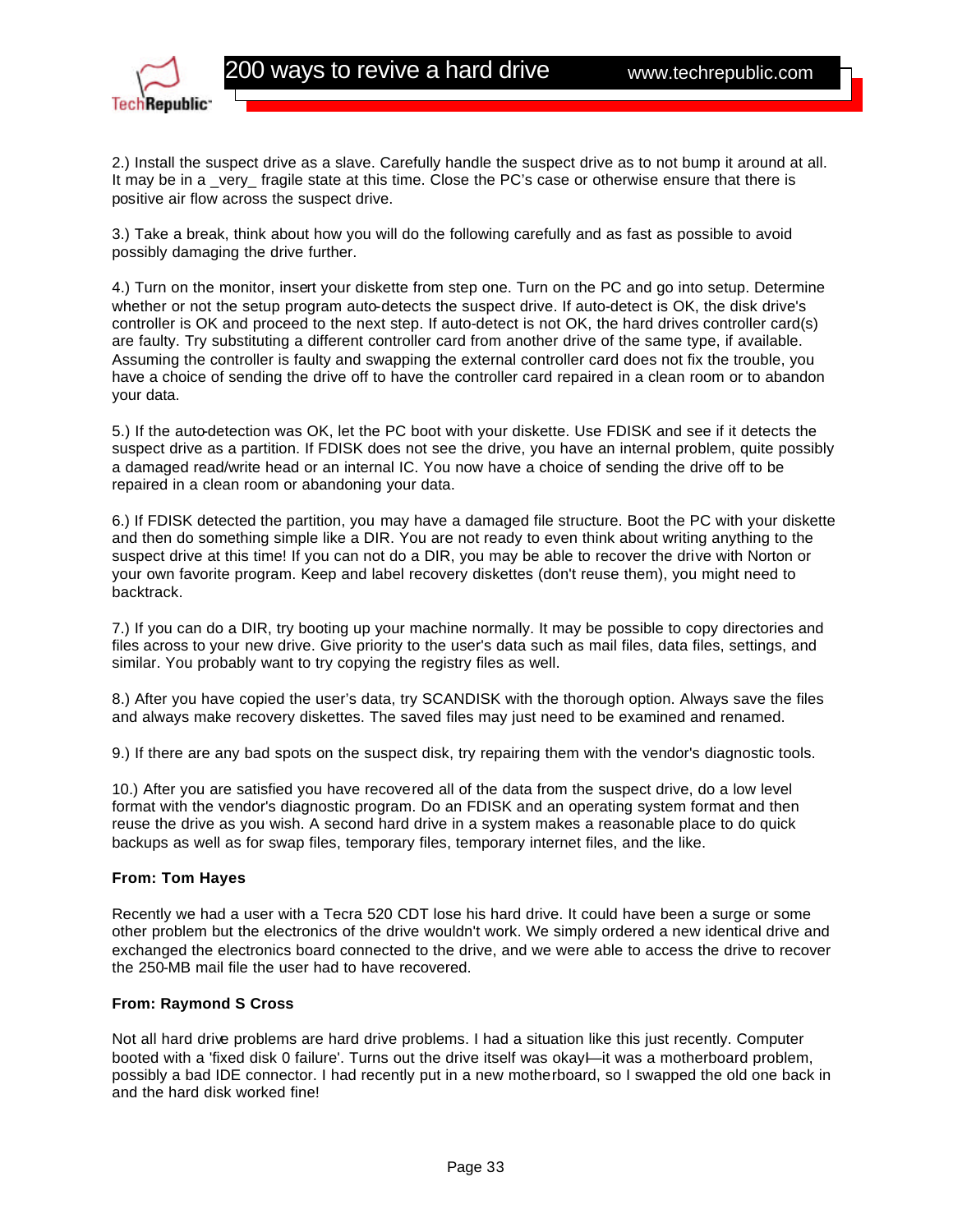# **From: hhewel**

I would have a spare fdisked and formatted hard drive running whatever O/S was needed, install it into the down computer as the new master drive, change the jumper on down drive to slave, reboot, run CMOS, setup auto hard drive detect, and setup drives, reboot, and retrieve info on the bad hard drive using new temp drive. Once new hard drive comes in, fdisk, format, install O/S and software.

# **From: Coy Thorp**

First thing I would do is eliminate possible problem areas.

- I'd switch the drive to the secondary IDE chain and see if it auto configs. If not, I'd try it in another machine if that is possible (it is possible in my lab).
- Hopefully, I'd be able to get a drive letter and boot up to recover data.
- If neither of these work (and you're usually lucky if they do), then it's time to boot to a virus scan floppy and scan the boot sector for viruses.
- If there are none, then I'd move to a third-party utility, like NDD, and give that a whirl. If all of those fail, then I send it out to a data recovery center and drop 1,200 bucks of my company's money to recover data that the developer should have backed up in the first place.

#### **From: Jeffery Aronson**

After the routine checks of CMOS and drive settings etc., the most important step would be to clone the drive first as it is. I would recommend a program such as ghost, but there are others available. After completing the drive clone, work with the drive that you cloned and not the original drive. You can use a program called On The Wire or Drive Wizard. These programs will attempt to rebuild the various different aspects of the drive, FAT tables, Directory Structures, Files Structure etc. In most cases, you can at least get enough of the drive back to get to that important data, and never risk the original drive.

#### **From:Tim Danner**

- Make sure you put the drive type back to Auto in the CMOS. Then listen to hear if the drive is even spinning up. If the drive isn't spinning up, you can try the old tap technique to try and wake up the drive. If you are able to wake the drive, have the user backup important files immediately. Then replace.
- If the dive is spinning but it still isn't seen by the POST, then you need to try and locate a drive of the same make and model. Swapping the controllers on the two drives may allow you to access the data.
- If neither of these techniques help, then I usually tell the user to have a good cry, and then start over. But this time make sure you backup important files on a regular basis.

# **From: Steve Summers**

I would suspect a bad disk controller first. Before I replaced it, though, if I was lucky enough to get the drive to come up, I would immediately run scan disk and scan the surface area. If everything checked out, I would replace the drive controller and see if the problem went away on the same problematic drive.

# **From: Chris**

The way I would approach this is to use one of several disk-cloning programs such as Drive Copy or Norton Ghost. Both of these programs create boot disks that you can use to "rescue" a failing or error prone hard drive. You boot with this disk and then select either copying a partition to another partition (on another drive) or simply clone the entire hard drive. This process is very fast (depending on the machine) and very reliable. It copies all files and even preserved FAT setup and partitions when cloning a hard drive.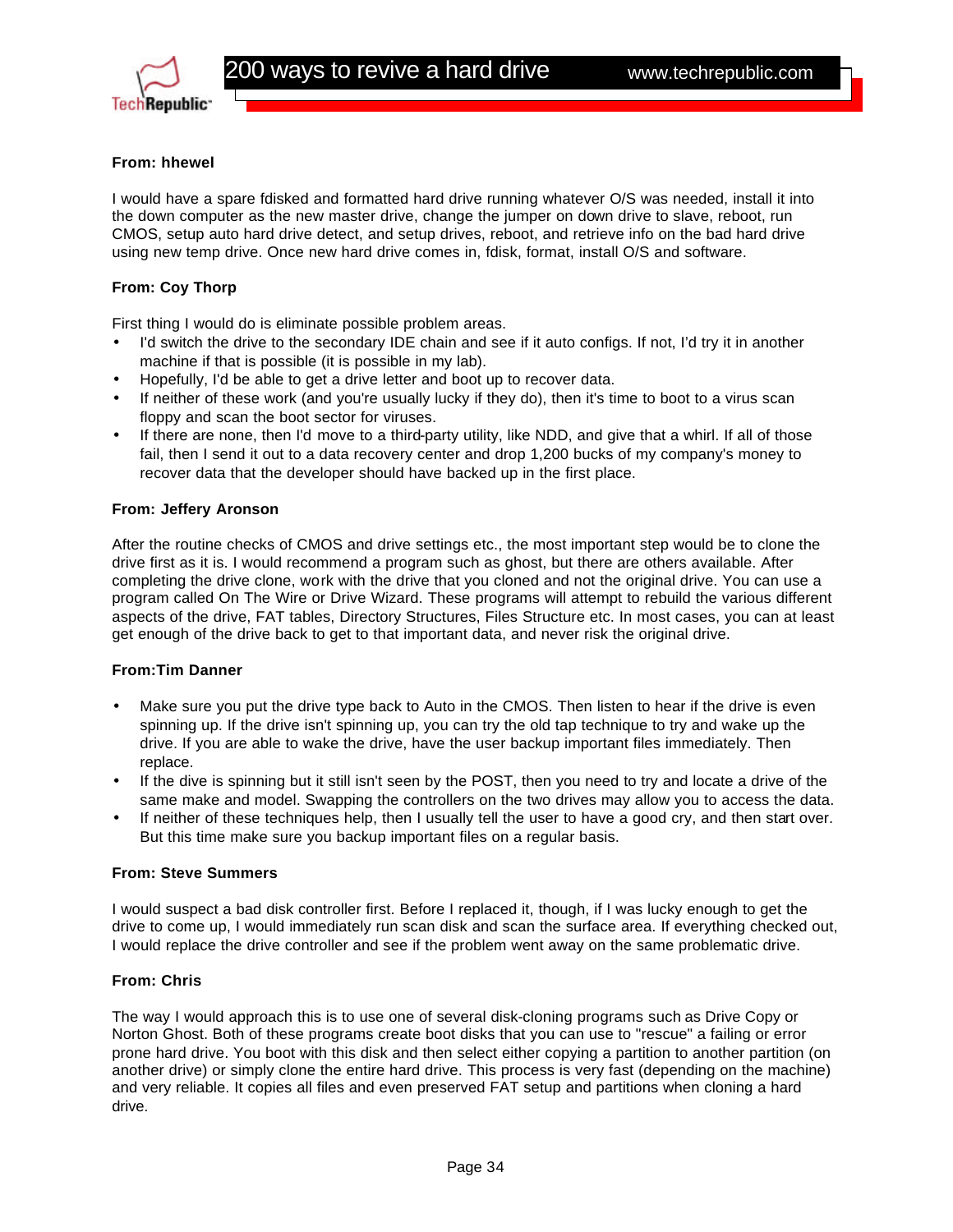

Another excellent tool to have in your arsenal is the Norton Boot Disks that will have the Dos versions of Norton scan disk and disk doctor as well as the Unerase and Unformat. These tools can restore lost files and correct and identify many more problems than just Microsoft scandisk even when using the 'scandisk /all' command.

Also, try replacing the IDE cable(s) to eliminate the possibility that there is a bad cable. If the error still happens, then the hard drive has probably failed. There is a remote chance that using MaxBlast or a similar hard drive utility from its manufacturer will at least identify and hopefully repair the problem. Otherwise...remember hindsight is always 20/20. Especially after you lose data...

#### **From: Salman Siddiqui**

There would be a couple of points to check before going into recovery mode:

1. Is LBA mode on or off? Toggling it and setting drive type to auto may help.

2. Was a Disk Manager type program in use? If it was, refreshing the MBR with the Disk Manager may do the trick.

If first has been tried and answer to the second question is no, I would use a low level disk editor to discover the bounds of the partitions, first and last cylinder. Remaining data, number of heads, and sectors per track can be worked out easily.

#### **From: Thomas Bounds**

Of the many different solutions that could solve this problem, I will start with the easiest.

- First, does the drive even power up? (Do you hear the platters spinning?) If not, check all connections. Otherwise, you have just acquired another paperweight (since you will have to resort to snail mail until you can get online again).
- If you do hear the platters spinning, I would resort to trying the simple options in BIOS such as LBA mode on or off and HDD Block mode. Change them to their opposite state and try to reboot now. There are aftermarket utilities that can detect the logical parameters of a drive such as DrivePro by Microhouse. This handy (old) tool has gotten me out of many jams in the 486 HDD world. It will tell you the parameters that the drive was set up for so that you may manually enter them into the HDD config. section of BIOS. This is also handy if you happen to be the (not so) proud owner of a drive with an overlay installed. If that is the case, you will probably want to use the overlay install disk to repair or replace the overlay.
- The problem could be related to the HDD controller. Try replacing it. I could rant for a long time on other solutions, but I don't have time to get into it that deep.

# **From: William Maxwell**

Hard drive failures can result from a number of causes.

- First line of business is to talk with the client: Was the machine recently moved? Were any boards recently installed? A cable may have come loose during one of these operations. Check external causes, e.g. loose and/or oxidized connectors. Don't discard the possibility of little rodents–—I've seen flat cable gnawed through by these little critters.
- Don't forget to check the power cable to the drive–—no juice, no data.
- There's always a possibility that the on-board controller is shot, so to eliminate that factor I would remove the drive, jumper it to be drive 1 and install it in a known good machine.
- That done, I turn to a setup program called EZDrive by Micro House International. With it you can read and configure drive setup data, backup and restore track 0 or copy an entire partition.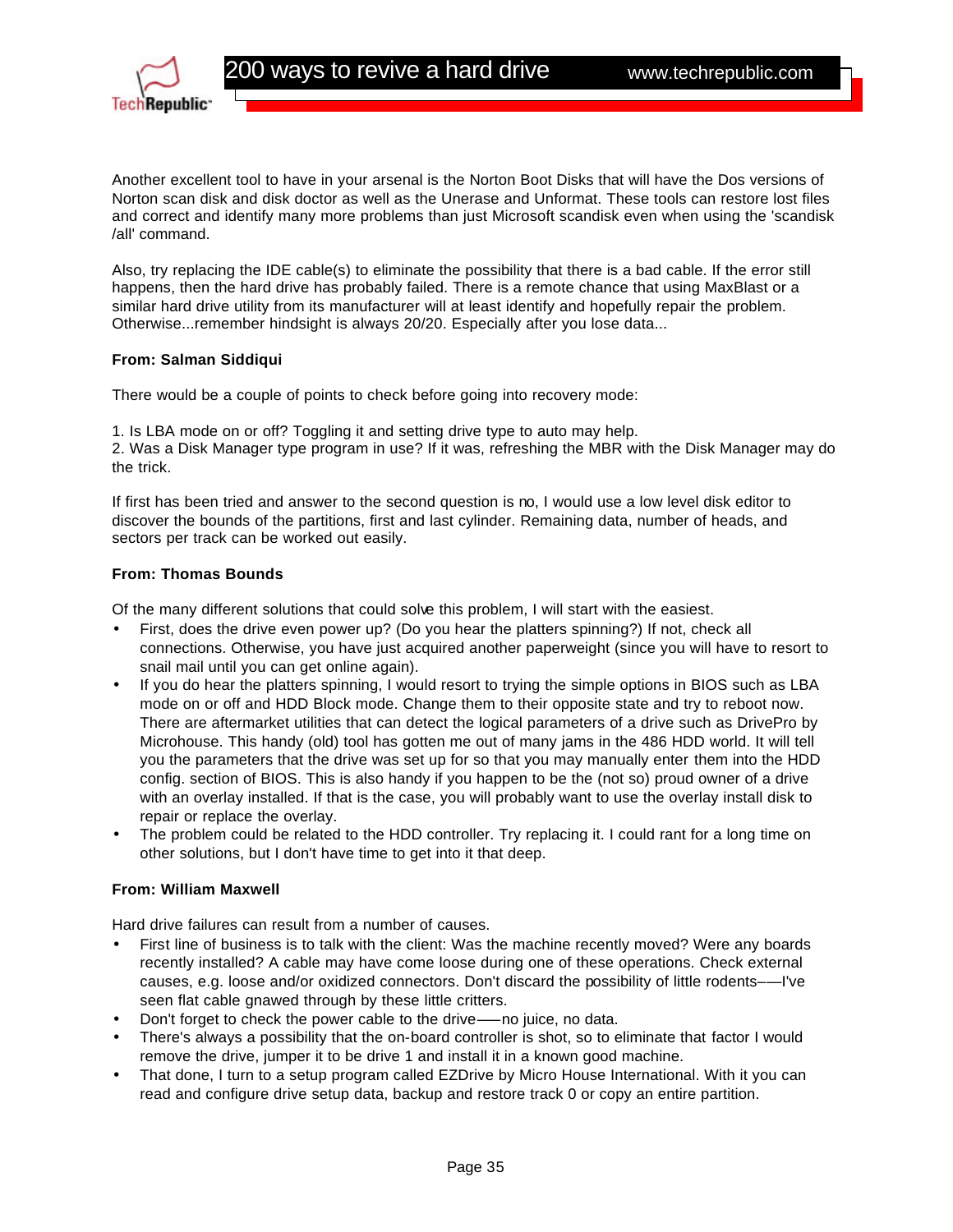

• Summing up: First of all, be a good listener. Observe carefully, use good tools and be creative. I got a call from a client who had been away for three weeks and had gotten back to find his machine wouldn't boot up. When I listened to his machine as it was turned on, I noticed that the drive motor wasn't spinning. Since we live in a very high humidity climate (the Amazon Rain Forest), I had an idea of what had happened. I politely asked him if he would get me a glass of water, as it was quite hot that day. As soon as he left the room I gave his drive a smart rap on the back with my knuckles. The motor immediately started spinning and by the time he came back with refreshments, Windows 95 was up and running. I emphasized the need to maintain regular backups and to purchase a good de-humidifier. I also suggested that next time he was away, he have his wife run the computer for a couple hours a day. He never pressed me as to how I got the machine running, and I thought it prudent not to offer that information.

# **From:Mark Householder**

How about stiction? Remove the hard drive and give it a couple of firm twists while holding it in the palm of your hand. This will free the drive from the combination of static and friction that has caused the problem.

Re-install the physical drive and it should boot. Back-up the data and replace the drive ASAP.

#### **From: 2K Designs**

If you are going to replace the hard drive, then use ghost software and copy the hard drive you want to the other hard drive. Then once it is copied, try reinstalling windows. That will usually copy any files that could be causing the problem. If not, then reformat the hard drive, then reinstall Windows. If that doesn't cure it, then you will need to do a deltree, and erase Windows, reformat, then run windows again. This always works for me..

#### **From: Michael O'Quin**

Listen for the disk to see if it is spinning. If not, take the drive out of the system and rap it on the side. Hook it back up and see if it spins. This is for an IDE drive.

#### **From: James D. Patton Jr.**

I'd add another HDD as master and the questionable drive as slave.

- Boot off the good drive and try accessing the bad one.
- If the bad drive is accessible then I'd install whatever O/S the user had previously on the bad drive. Once the O/S is installed, go to the bad drive to recover any data needed.

If the bad drive wasn't able to be seen as master, then I'd try once more to access the drive using SETUP to add the drive specs according the manufacturer.

- If this still doesn't work, then they are out of luck.
- They can pay a good chunk of change and have the data recovered from a company that deals with that sort of thing, and buy another HDD and start all over again.

P.S. I'd also put a password on the setup to make sure that any new drives won't be changed accidentally—ssince users never make mistakes. It's always the software or hardware to blame.

#### **From: Dave Cason**

Use IDEINFO or equiv. to check what the hard drive prams. were actually set to.

–P.S. Or if you're bored, swap motherboards. Heck, a few years ago for fun we swapped platters on Seagate ST-251 and it worked! (grin) If it's sticktion, grab the drive & crack it! There's lots of ways you can play!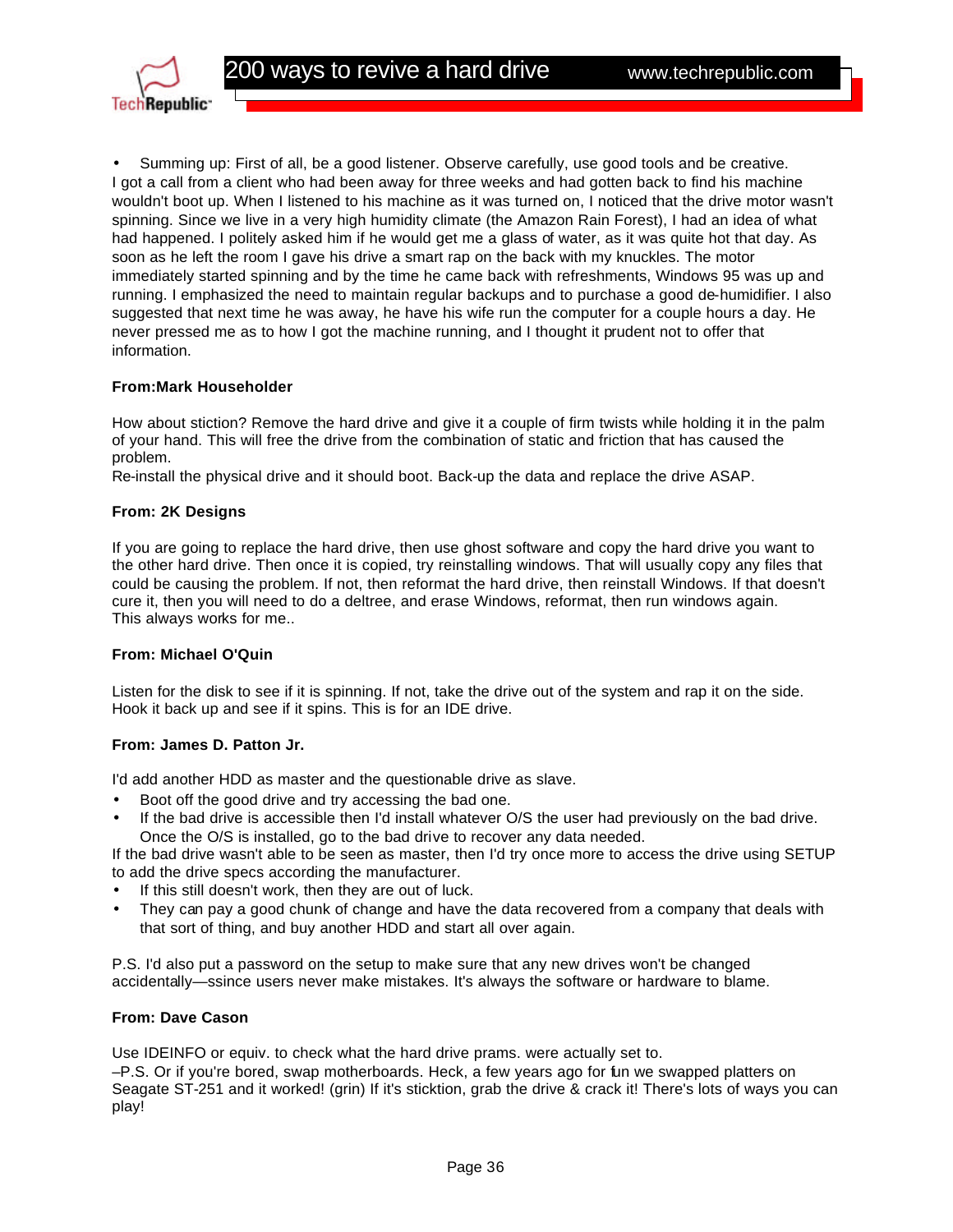

## **From: Tony DeVos**

First we must determine if this is a setup issue or a hard drive issue.

- Is the floppy drive properly recognized and working? Connect another hard drive to this system to verify the setup is okay.
- If the setup is working, then we must look at the hard drive itself.
- When powered up, does the drive spin?
- Does it just sit there and "click, click, click?" If it spins, it could be controller failure.
- Can you obtain another controller for this drive and swap it? Try it again.
- If the drive does not spin, it could be a symptom of "stiction."

If it is "stiction," you will most likely be able to assist the drive to spin up to allow it to boot and then backup the data. The way you help the drive to spin up is simple.

- Remove all mounting hardware that is securing the drive to the system.
- With the drive held in your hand horizontally with both power and ribbon cables attached, turn on the system and rotate the drive with a flick of your wrist.
- Keep the drive on the same horizontal plane as you flick your wrist twisting the drive as you would spin a top to make it spin. If the problem was stiction, the drive should now be spinning and you on your way to retrieving the data.

If the drive is just sitting there "clicking, clicking, clicking," good luck! Please remember the only 100 percent way to keep your data safe is BACKUP, BACKUP, BACKUP. Use the tools provided in your operating system to scandisk regularly or obtain a disk utility program like Norton Utilities to take the best car of your hard drive possible. However, hard drives are sometimes like light bulbs—when you turn them on, turning off the power may mark the last time they will ever work!

## **From: Karl Andrzejewski**

- Boot with a Windows 98 startup disk.
- Get the CD-ROM support.
- Try reinstalling the OS. If this fails, boot to DOS, bring along my ZIP dive, fire it up in DOS Guest mode.
- Copy any critical files to the ZIP, format the hard drive.
- Reinstall the OS backup system and boot files and let the user know they should keep their sausage fingers on the TV remote and off of the computer.

## **From: Brad Marin**

First find the disc parameters and enter them into the bios. iI the disc is accessible at that point, I would copy the needed files to another drive. If the FAT is damaged I would run tiramisu and hope for the best.

## **From: Larry L. McNeese**

I have in the past found that if you can find another hard drive of the same make and model, you can remove the circuit board from the dead hard drive and replace it with the one from the good hard drive. Many times the board is the problem, and it has saved the files and me several times. Of course, when you get the files off you need, scrape the bad drive and replace it with a new hard drive. I am taking in consideration that the tech doing this knows how to properly set up a drive—v ery important.

## **From: Jeff Wilson**

After going through the usual hoops, checking the BIOS setting, and booting with a boot disk.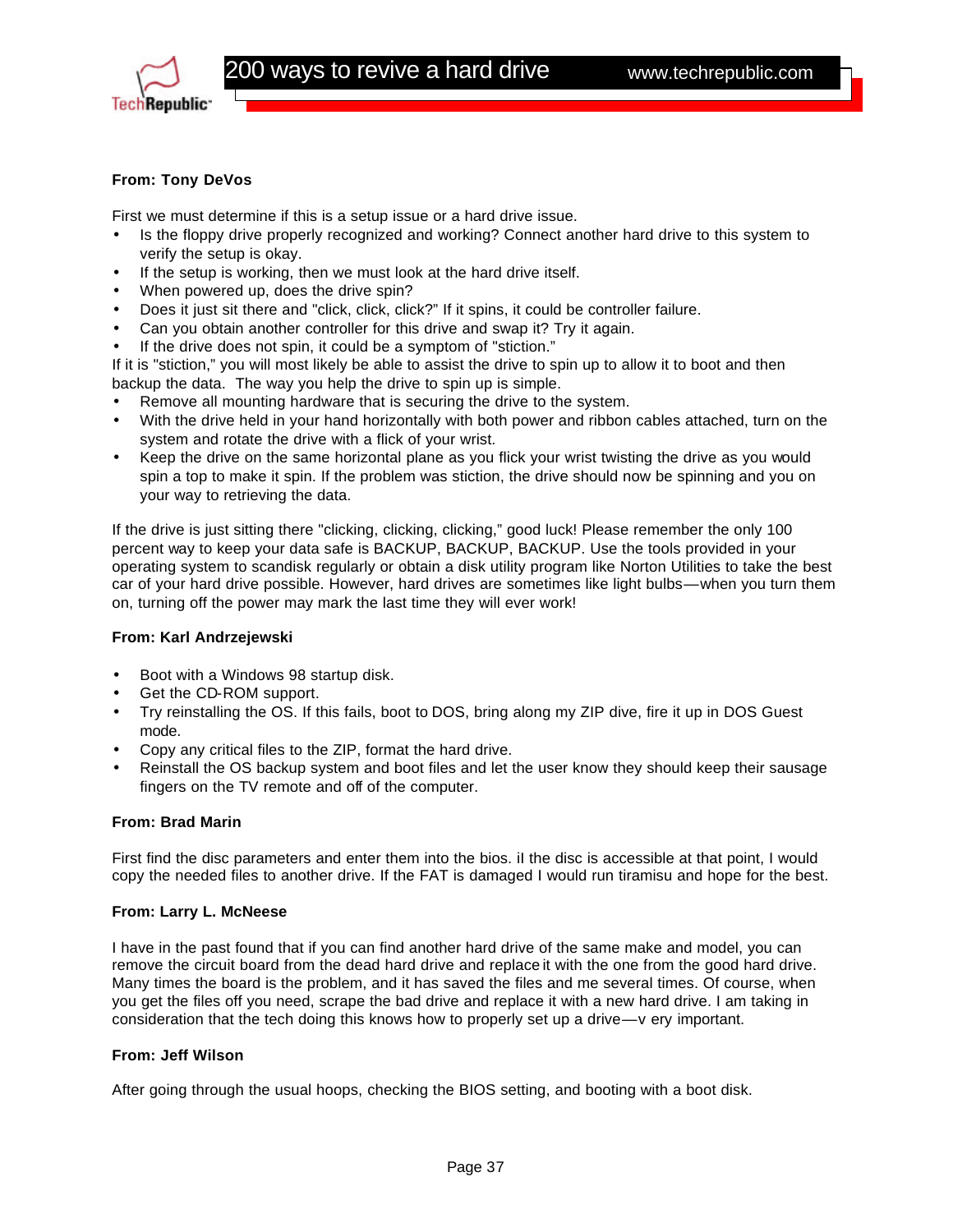

With the current pricing on hard drives, I don't fight with drives any more, I pull out my copy of Lost and Found by Power Quest and let it detect the drive.

- If it does, I will then install a drive equal to or greater than the old drive as master and set the old drive as slave.
- I reboot and rerun (LF) and let it backup the drive.
- If the drive is three years or less old, then the manufacturer will cover the warranty and we are all happy. This all assumes that the new master was seen by the BIOS. This works 95 percent of the time for me—game over, other than some diagnostics.
- If not, then I would reboot with the new drive by itself and see if it is detected.

200 ways to revive a hard drive

• If not, I would install an IDE card and disable the onboard IDE, reboot and run (LF). This will work 99.9 percent of the time and allows me to back up all of the data on the old drive.

With the data backed up to the new drive and the old drive still as slave, it should now be able to boot the system. If it boots, I would check to see if the slave is visible. If it is, then double check to see if all the important data was backed up.

For grins, I would now try to boot the old drive from the IDE card. If it boots, then a possible motherboard problem and would take some more time.

## **From: Bruce D. Meyer**

Simple,

- Move the defunct hard drive to secondary slave, or master or whatever is unused—but don't hook the IDE cable up yet.
- (Precaution) Install a new hard drive as primary master set it to 'ACTIVE.' With fdisk, format, install Windows, power down, hook IDE cable up to the defunct HD, reboot, set BIOS to show the drive, and then copy all the files (data files only please!) over from the defunct HD to the new one. Power down, remove HD, change bios to reflect no HD there, and you're done.
- Alternatives are using ARCO RAID IDE controllers to back the data up from one drive (Primary/defunct) to Mirror/NEW)) and then remove Arco raid (Duplidisk) and install new Hard drive as primary master.
- Also, you can use EZ Drive, GHOST, or one of several other software methods to copy or mirror the hard drive. If you have bad sectors on the original, you'll quite likely have bad data on the new drive where the bad sectors were on the old.
- If the old drive won't spin up, or can't be recognized in BIOS whatsoever, power down and up (Power completely off each time) relentlessly until is it detected (BIOS set to AUTO for that drive). You will possibly get lucky once in 30 boots.
- Once up, do your work, because it may be the last time it comes on. Also, try letting the computer cool down for several hours, remove the drive to get it out of a warm case, and let it cool down. Then try it cold.
- (Thermal deficiency may cause it to fail when hot.) In the same vein, if it is cool, then let it just sit there with power on it for thirty minutes, then just reboot for about 30 times (Don't power down.) This may work too.

Of course, let's do first things last.

- Replace your IDE cable, remove the other IDE cable from the motherboard. I have seen CD-ROMs fail that rendered sound cards, network cards, and OS's brain-dead.
- Simply removing the CD ROM from the IDE cable was all it took to prove this point, and fix the computer. (Hey! HD is fineI—it's the CD that is tying up the IDE bus and IRQ/DMA controller!) No data loss.

I probably missed some of the better tricks, but generally, that should solve what is solvable.

## **From: Joel Yalung**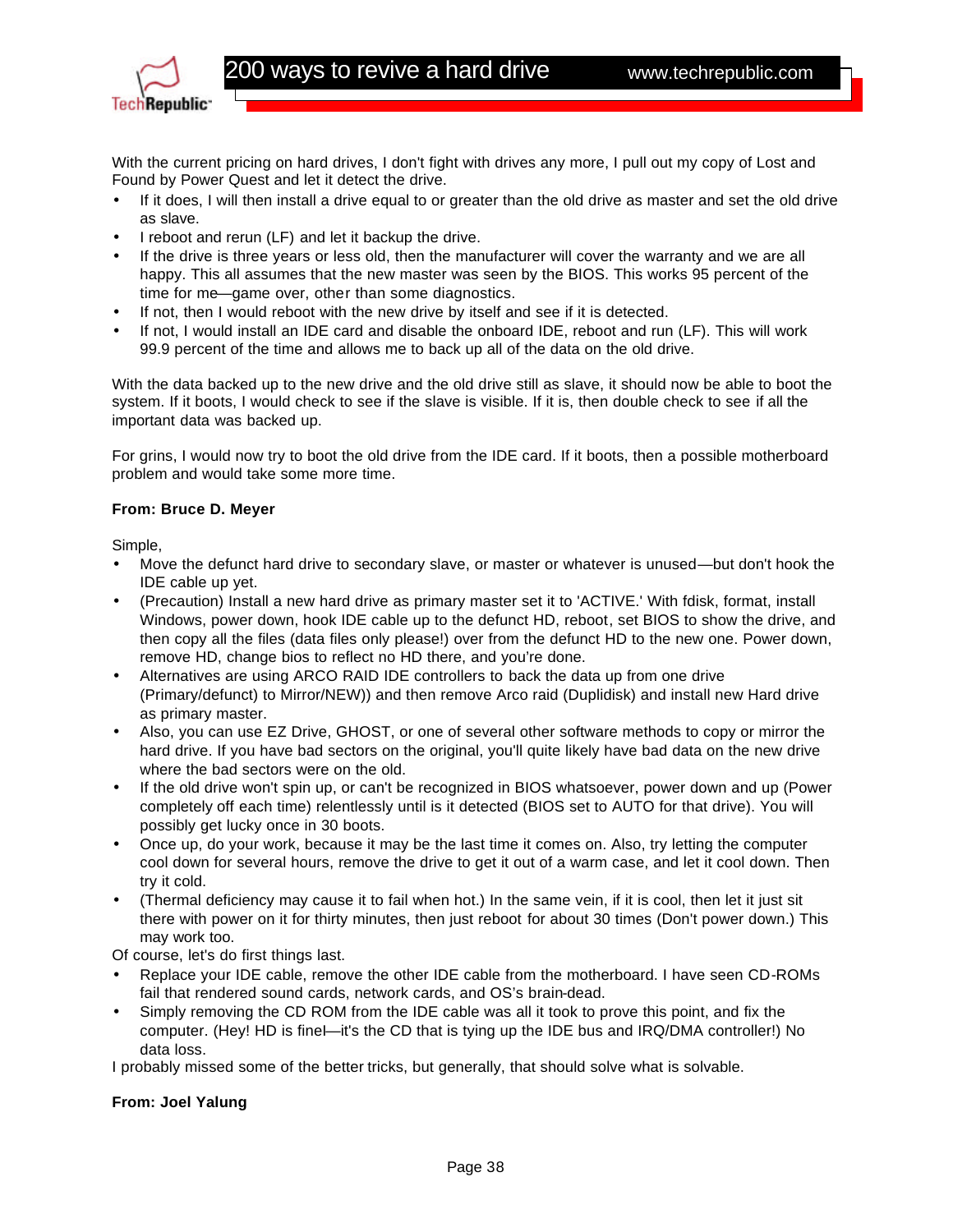

- Check to see if the primary hard drive ribbon is correctly attached or connected to the Motherboard and Hard drive.
- Make sure it's not loose.
- Or check the ribbon itself—make sure it still good.
- This usually solves the "invalid drive specification" and "BIOS Auto HD detection not finding the HD."

## **From: Troy Schlueter**

Do the normal ritual of making sure power and IDE cables are tight, and changing the IDE cable. Is the drive spinning? If not, then:

- Remove the drive and connect it back up outside the case.
- Power up the box and give the drive a quick twist to see if it will spin up.

200 ways to revive a hard drive

- Try the drive on a known good working machine as a slave, if you can get it up in the cmos.
- If you still have no response, find a functioning drive that is identical (same make/model) and swap the circuit boards.

This usually does the trick, unless the original drive has a physical error. (i.e. bad motor or platters)

Last resort—send out to a data recovery business.

### **From: stan**

Depends on why it's dead. On older drives, it was quite common for the heads to stick to the platter. It would not have the torque to start, so it couldn't work.

- Best method in that case was to put a long extension on the power cable, leave the data line off ,and with the drive between your palms, quickly rotate the drive and at the same time power on. Try both clockwise and counter clockwise. One should work if it's a "stiction" issue.
- If the drive spins and has a problem with the logic board, it's sometimes possible to swap the electronics without opening up the disk cavity, but that's a last resort.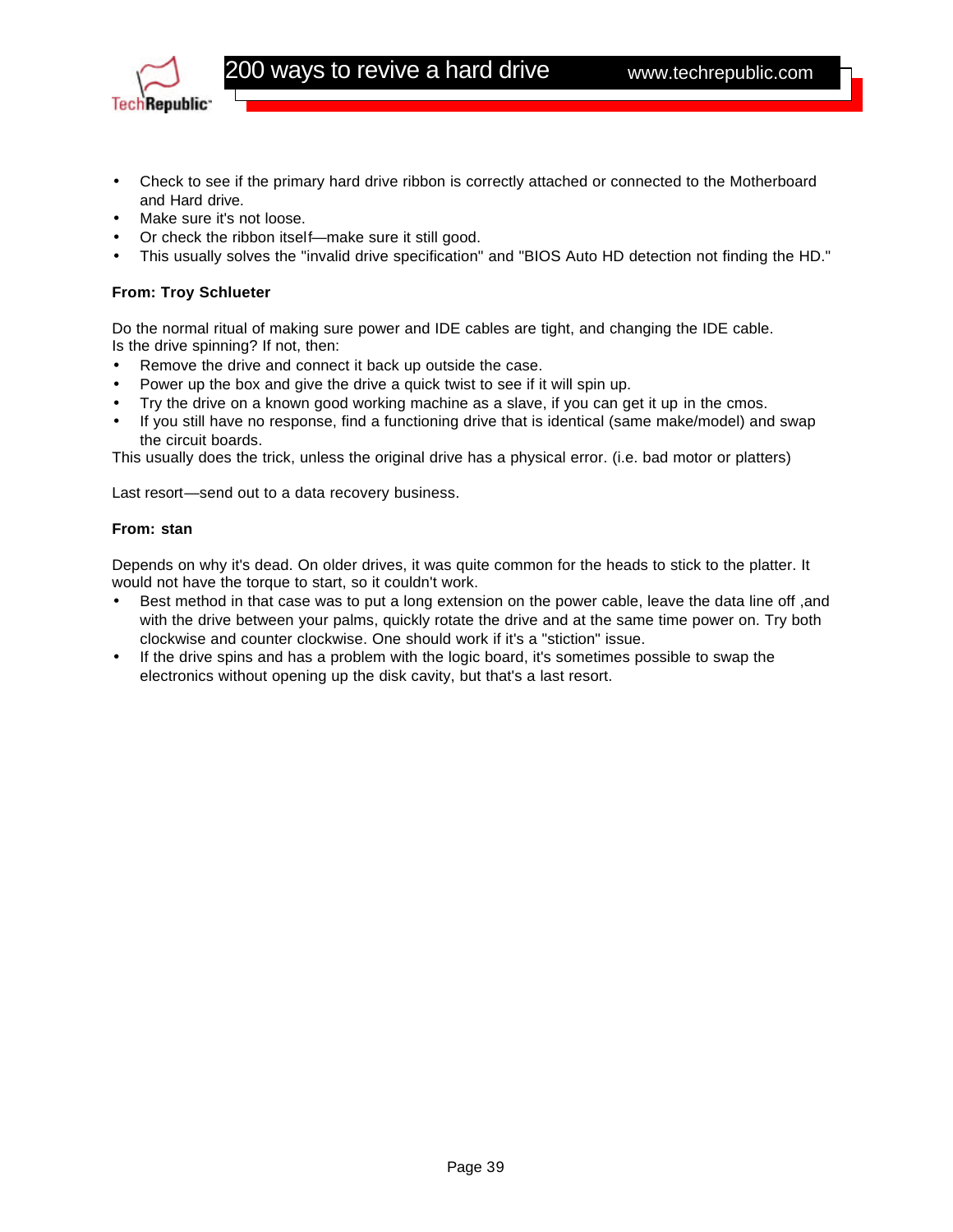

### **From: Michael Wagoner**

Tough question and in some aspects it depends on what operating system the machine was running. Obvious checks are:

- Make sure all the cables are properly and firmly attached.
- You might want to swap out the ribbon cable and/or change it to the secondary controller connection.
- Pull the power plug off it and plug in a different plug. Can you hear the hard drive spin up?
- If you (were smart enough and) brought along a different hard drive, does the machine recognize THAT hard drive? Does it spin it up? Does it start it?

Assuming all of the above is intact and you've narrowed the problem down to that ONE particular hard drive as having the problem (and that ONE hard drive DOES spin up), I'll tackle it from the perspective that the machine was running either Win95 or Win98 (the steps for both are similar).

- I would bring a startup disk from a Win98 machine to start with (make sure you have the correct startup disk type FAT 16 for machines fdisked that way FAT 32 for machines fdisked that way If the 'owner doesn't know which it was, chances are high it was FAT 16, especially on older machines).
- The reason for this is simple—it allows you to start up the machine with CD-ROM support (this is assuming that the machine has a CD-ROM). At bootup, I would access the CMOS settings and set the machine to try to recognize the hard drive automatically—once again, the next steps would depend on whether the CMOS was able to identify the hard drive or not.
- Assuming it did recognize the hard drive, I would boot the machine (without the boot disk) and check what error messages I got (if any).
- If it did not recognize the hard drive, I would try to manually input the hard drive settings (some CMOS's allow this, others make it a bit harder to do).
- Now try to boot without the boot disk.

Assuming that one of the above methods at least got the hard drive recognized, but at boot up there is some other error regarding the hard drive, I'd stick in the boot disk and boot with it. Next question is at this point can/does the machine "see" the hard drive. I've had both cases, some where it did, some where it didn't. If it sees the hard drive, can I see my information? If yes, can I access the information? Usually one of those two questions is a no.

If you can access the hard drive (the system sees the hard drive, sees your directories) but not access the information (when you try to enter into a directory or call up a file you get an error message) chances are you have a messed up FAT table.

- You can try to fdisk /mbr from your boot disk, it will re-write the FAT table.
- Now pull out the boot up disk and try to reboot again. Any luck? If so you may be in business, if not you're hosed.

I've tried, with mixed success, using Powerquest's Lost and Found program to try to retrieve data from a hard drive. It's hit and miss enough that it will depend on budget and how "important" the information is before I try to recover it. We just had a hard drive crash that we sent out to have the information retrieved, at \$125 an hour it was expensive to recover.

Those are my solutions, for what they are worth.

## **From: richarr**

This has happened here several times.

- I install the new hard drive, make it a bootable partition, and install the operating system.
- Then place the old drive on the secondary disk position and copy the contents to the new drive.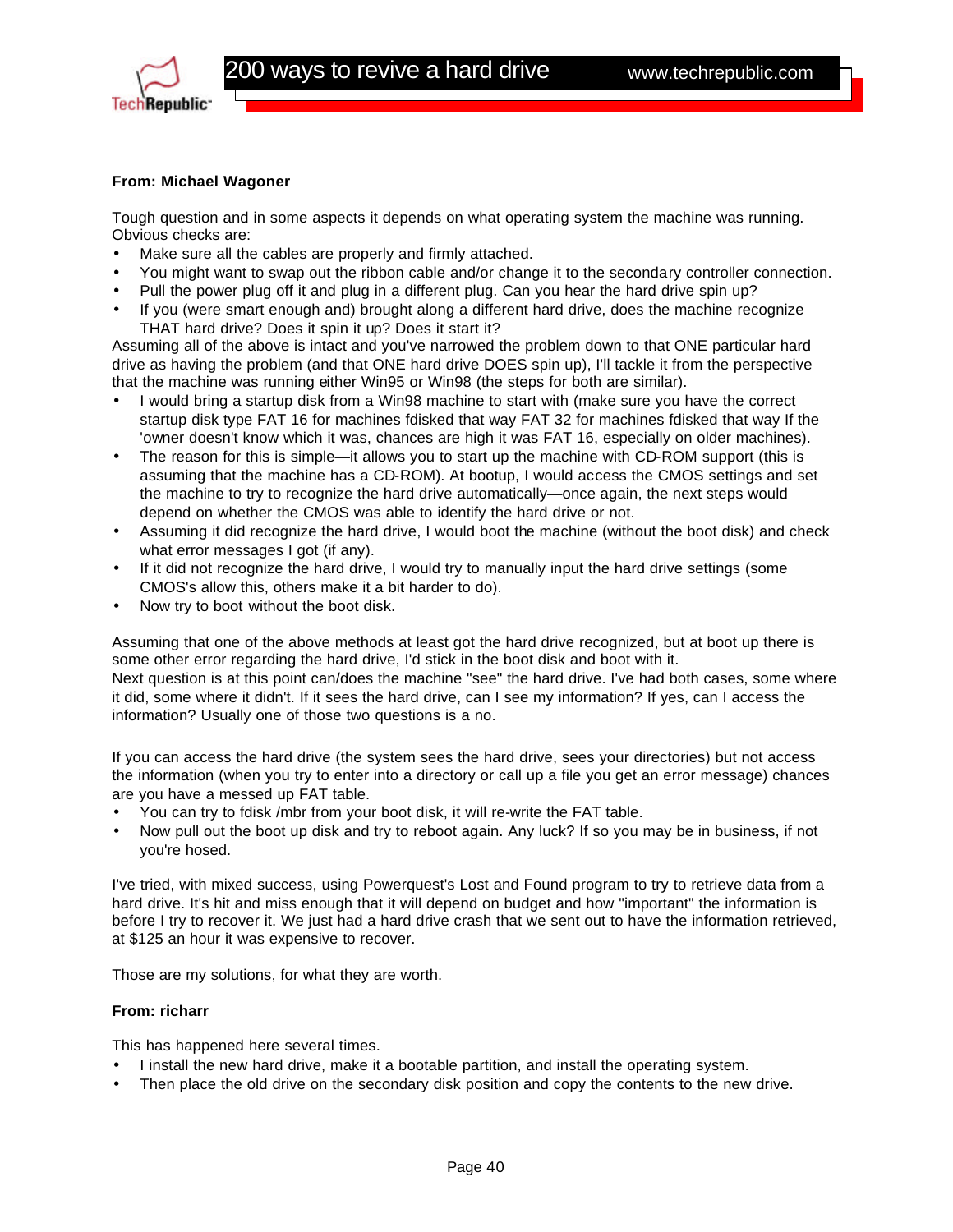

- Usually into a folder called OLD DRIVE. This provides a directory tree map for where to place the files.
- Then after reinstalling all the software, original files can be placed back into the proper place on the new drive.

Very rarely does this procedure not work for me.

# **From: KC Freels**

- Try putting the drive in another machine. It may come up there.
- Put it in as a second drive and boot from a working drive.
- Try and access it then. Failing that, try using a program like Ghost and image the drive onto another one. If this works, you're really lucky.
- If the motor is stuck, or the drive isn't spinning right, open the top of the drive (it's dead anyway) and spin the platters using the spindle.
- Sometimes this will get the drive spinning and usable one last time.
- It will never work again though, so this is a last resort.

# **From: David Chambers**

This is a common situation. And, it has turned out to be a simple resolution (most of the time). I'm the Network Manager at the San Diego Blood Bank. The non-profit status of our organization makes purchasing new, up-to-date equipment quite a challenge. Consequently, the largest percentage of my 220 desktops are legacy 486/66 boxes. Their relative age brings about hard-drive failures on a monthly basis.

I've been able to extract the data from these drives using a boot disk, and one of two backup methods.

1. Use a portable backup tape drive that runs from the parallel port (Trakker).

2. Use DOS Client and a boot floppy to get the box on the LAN then map a drive with NET USE and XCOPY the important files to the LAN.

Of course, the boot floppy method works for about 75 percent of the failures. If the boot floppy fails, I try using FDISK/mbr to rebuild the Master Boot Record. This is successful 5-10 percent of the time. Since the user mentioned in the quiz had messed around with the BIOS, it's possible the settings are wrong and even more probable that the jumper on the drive is misconfigured because, although the user "didn't do anything," that new CD-ROM they installed is on the same controller as the hard drive. The disappointing part of making a hard drive spin back to life exists in the 10-15 percent that are actual physical failures that will require depot level repair to extract any data. A very expensive process.

## **From: Ron Masters**

Hard Drive Dies. Oh, you've got to love these kinds of situations, don't you?

Well, this may sound strange, but it's worked for me before. (That is, if booting off a floppy still won't gain you access...and there are strange sounds coming from the drive...)

1. Shut down the power and remove the case cover to gain access to the drive. Remove the drive from the case, but leave it connected to power and ribbon cable. (If the ribbon connector cable isn't long enough, attach one that is.)

2. Now, hold the drive in your hands and kick on the power (use an assistant if you'd like). As soon as the power comes on, twist the hard drive quick and fast in your hands. (Kind of like steering a car hard right).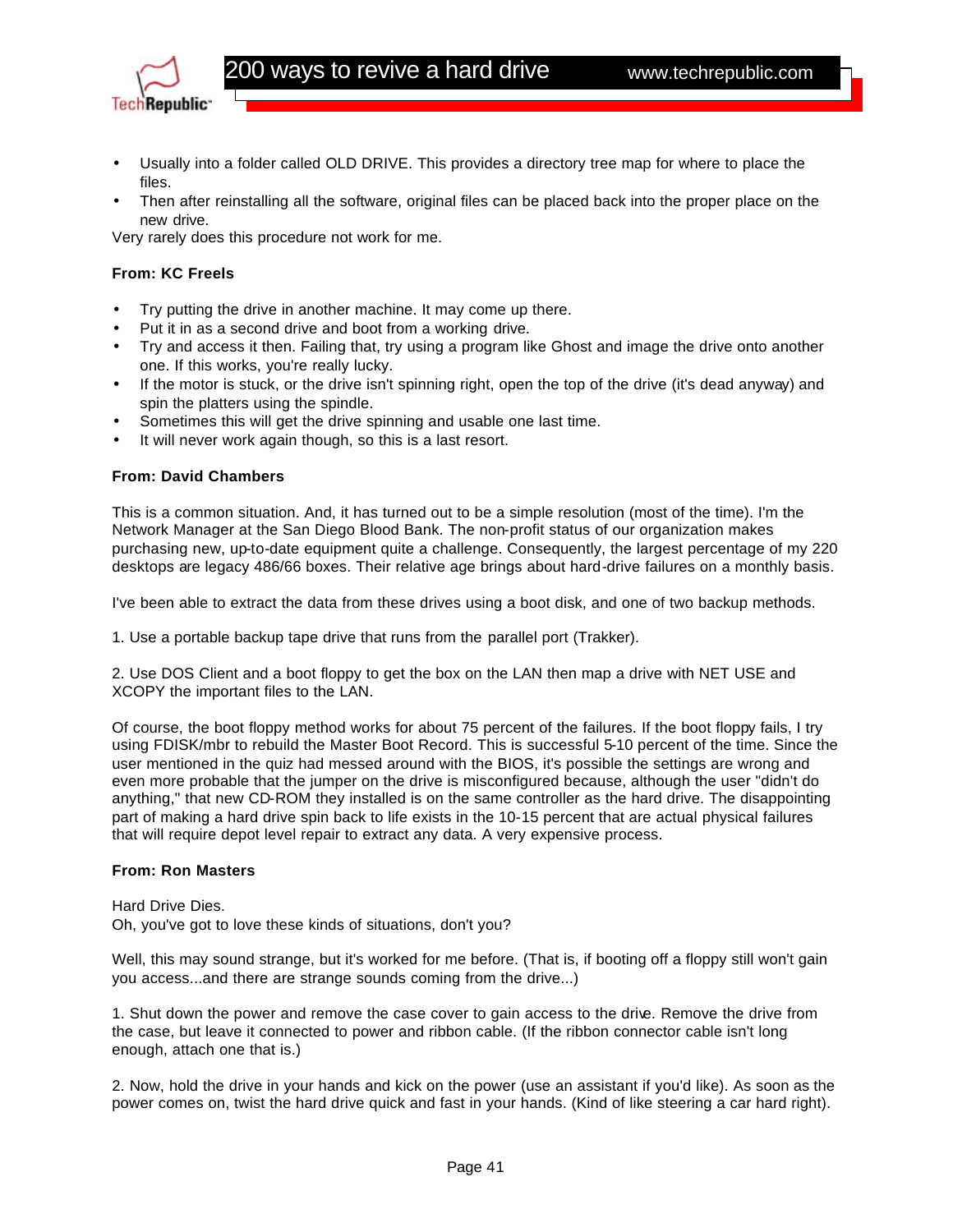

This sudden "torqueing" is sometimes enough to "break" a drive free, allowing it to spin...usually for one last time. (Have a Zip or second drive already ready to gain access to the files.)

3. A slight variation on this (once again with long power and ribbon cables) is to set the drive down on a flat surface (non-conductive please!) so that it can be "spun" while flat.

Why does this work? Well, in this situation, my guess is that the lubrication of the drive has failed, and the torque overcomes the initial spin-up of the drive.

### **From: co**

- I would open the box and ensure that all of the connections are still are where they are supposed to be, including the controller card, if it has one.
- I would ask the client what operating system they were using, so that I cold make a startup from another box.
- I would try to copy the sys files to the hard drive by booting to the floppy.

200 ways to revive a hard drive

- If that doesn't work, I would boot to one of the hard disk utilities available for the brand of hard drive in the client's box (maxblast, ontrack, etc., also norton disk doctor), and get to a dos prompt, to copy the needed files.
- As a last resort, I would consult the Internet.

### **From: Jim Davison**

The symptoms you describe would lead me to believe that the drive lost power or died. Maybe the Molex power connector worked loose.

I would use the following steps even considering that you state the user had "tried" to manually enter the settings in setup and also tried auto. The user may not know what they are doing.

1. Try IDE Auto Detect to see if the bios can even see the drive.

If yes, then I would use that setting and everything should be OK.

If yes and the drive still does not boot, I would use fdisk/mbr in case the Master boot record was destroyed.

If no then I would go to step 2.

2. Open the box and check all power and data cables. I have seen Molex type power connectors lose a connection intermittently I have also seen one case where the data cable came loose when the computer was moved.

If cables were the problem, then you should be okay now. If you still have a problem go to step 3.

3. Remove the drive and plug it into another computer and see if the other computer can detect the drive. If yes then the problem is a cable, motherboard, etc. on the computer and needs to be replaced. If the thing still is not working, then it is most likely a defective drive and you will need to decide how badly you need the data on the drive. If you need the data then I would send the drive to a data recovery lab that can extract the data from a dead drive and save the data to a tape, CD, HD etc. This can be expensive but may be worth it.

### **From: ppotts**

Boot the PC from a DOS Boot Disk. Make sure that the boot disk has the following files on it:

FDISK.EXE SYS.COM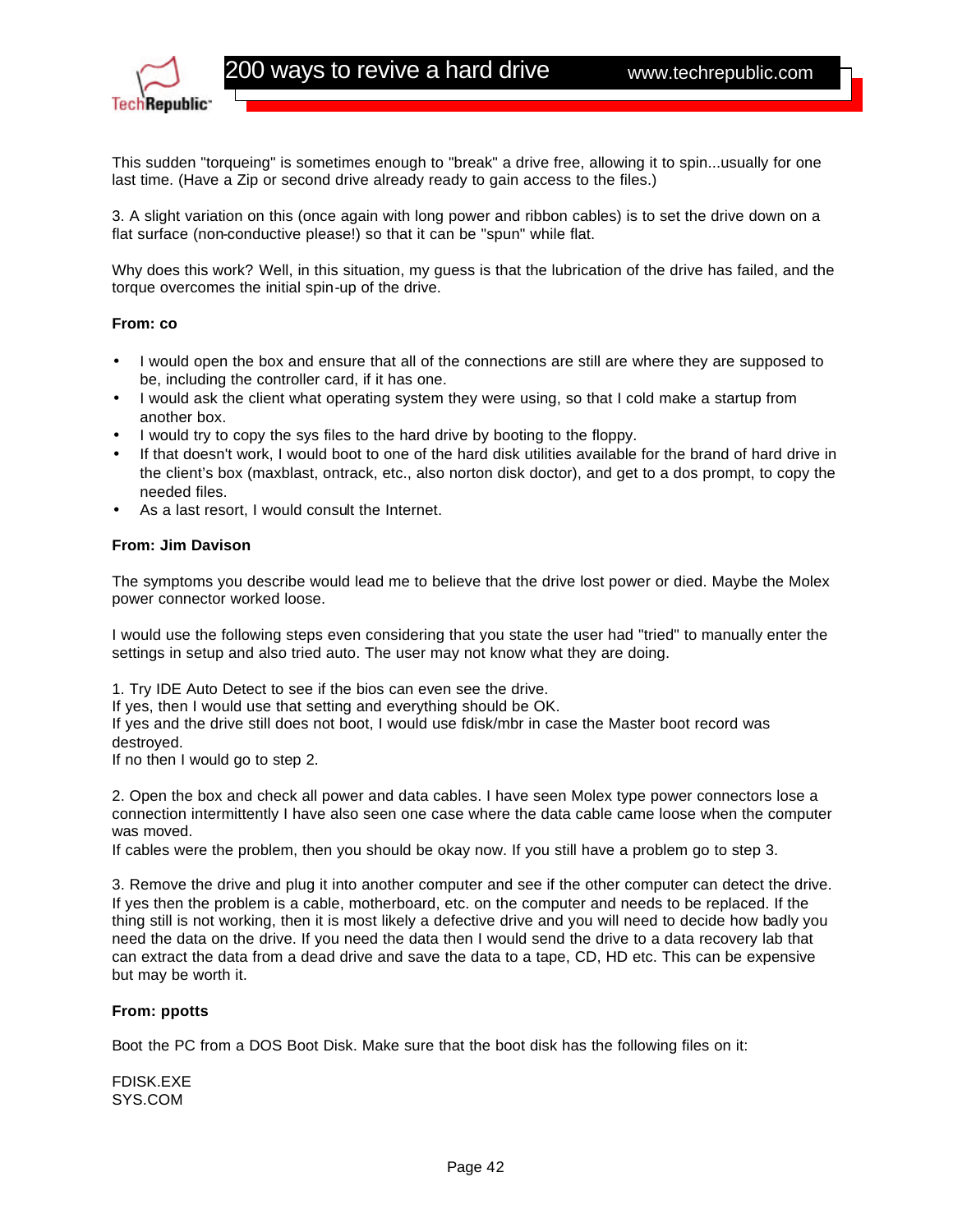

1. Boot the computer and see if you can see the drive. If you can, then COMMAND.COM may be damaged or missing or the boot files may be corrupt. Run SYS C: to make the hard drive again bootable.

200 ways to revive a hard drive

2. If you still can't see the hard drive then, run the following command, FDISK /MBR. The FDISK utility updates the master boot record only if one does not exist. Even repartitioning a hard drive with FDISK does not necessarily rewrite this information. However, this switch allows you to write the master boot record to the hard drive without damaging the existing partition table information. You should not use this command if you are using special partition software (not partitioned with FDISK), if you have a dual-boot disk (such as NT and Windows 95/98) or if you have more than 4 partitions on your drive.

### **From:Gary Moon**

You have to troubleshoot from the hardware up:

- 1. Swap the IDE cable to eliminate that as a cause. Also, check any jumper settings, and remove any other drives from that cable.
- 2. Set the drive type back to Auto. If drive ID isn't taking place, then you can't communicate with the drive anyway.
- 3. If you can't hear the platters spin up or the heads doing their "positioning dance," and it's a few years old, it might have a "sticktion" problem caused by the lubricant on the platters sticking to the heads. With the PC off, give the hard drive a couple of sharp taps on the side with the handle of a screwdriver! Then power it up again.
- 4. If all the hardware seems to be functional, you'll have to see if you can get at the data.
- 5. Many Compaq PCs have an 8-MB system partition that launches the system diagnostics when you press F10 (or another combination) on boot up. See if you can access this partition. If so, your hard drive is not completely lost.
- 6. Depending on the manufacturer and model, the drive might require a special boot-time driver to access the full capacity of the drive. Two examples are Ontrack Disk Manager, or Maxtor's EZ-Drive. This driver usually resides in the root directory of the system drive or the MBR, and if it is lost, the system won't be able to correctly see the drive partitions. On some later 486s and early Pentiums, even though they can read the drive information into the BIOS, they still cannot properly translate the CHS information. This can lead you to believe that the computer can use the full capacity of the drive, while in fact, it cannot. Try re-installing a translation driver using original software, if the drive came with it. This should not require any formatting of the drive or loss of information.
- 7. Run FDISK and view the partition information. If FDISK cannot access the drive, then the hardware is still messed up, and you need to back up a couple of steps until that is corrected.
- 8. Try switching the drive into a new machine you KNOW will support its capacity natively.
- 9. If none of these steps works, and you are certain the drives hardware is functional, then get a data recovery software such as Tiramisu, or as a last resort, try fdisk/mbr.

### **From: John Bragdon**

I have tried only a couple of steps on my own:

1. If you are a "computer person" you would have brought a bootable floppy with you. Boot off the floppy and hopefully you can read the c: drive then.

2. Opening up the box and slapping the hard drive can revive the hard drive if the servomotor is "frozen." 3. I have turned the data cable around and powered on, and after about two seconds, turned the box off and then put the cable on correctly. Powered on the box and the system found the hard drive.

4. I have used the utility Speed Stor in the passed to tell the CMOS about the hard drive if the CMOS could not be read from the system. Of course you have to know the head and sector size.

### **From: Lou Schweichler**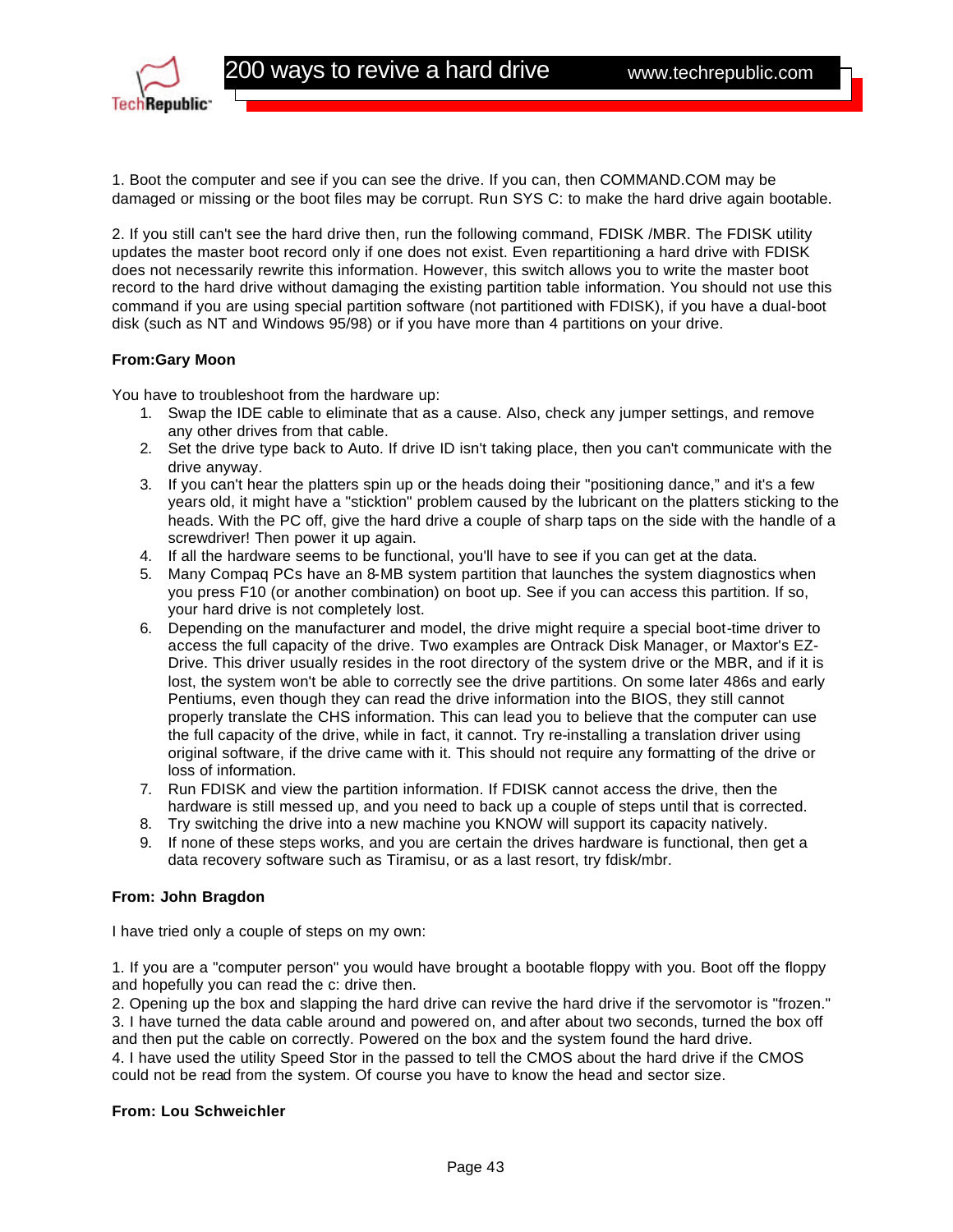

This procedure assumes you do not hear any "grinding noises" or other evidence of a physical damage, i.e. worn-out bearings, dragging read heads, etc. If you do, then the HDD is "toast" and you might as well offer your customer your condolences as the HDD has just headed to the big computer in the sky and it's cheaper these days to replace the HDD then to repair it.

First, Check the CMOS settings and verify they agree with those preprinted on the HDrive's Label, If not preprinted on the label, either use a program like EZ-Drive to obtain the correct values or remove the hard drive and connect it to a known newer motherboard and use that board's CMOS setup utility to detect the proper values. Try rebooting to the C:\ prompt on the new board. If successful, reinstall the hard drive to the original board. Then ensure the CMOS settings on the original board agree. Adjust as necessary. Try rebooting. If the your lucky your finished. If not try the second step.

Second, if the first step didn't solve the problem, then the FAT Table may be corrupted. Use a utility like EZ-Drive, which usually can be downloaded from any of the Major HDrive OEM's Web site, to switch to a backup version of the FAT (file allocation table). Usually there is a backup of the FAT on the HDD, but switching to it requires the use of a HDD utility like EZ-Drive. Follow the instructions for the Advance Options to switch FATs, then reboot. If reboot to the C:\ prompt is successful, AND you can access your data files, Run SCANDISK from the DOS prompt to verify the integrity of the FAT. Then do a cursory search of the HDD for any documents you may have recently created. If you can get a good DIR listing of them, you're done—smoke' em if you got em!. If not, then try third step.

Third, this step will result in the total and absolute loss of all data on the hard drive and should only be used as a last resort. You can use the DOS commands, "FDISK, FORMAT C: /S", to reformat the HDD and reinstall the operating system. Better yet, using a HDD utility like EZ-Drive accomplishes this in about one tenth the time. Make sure you have a bootable floppy disk that includes any special device drivers and programs to access your peripheral equipment (like the CD-ROM) so you can complete the OS installation. If your computer system came with a restoration disk, you could reinstall the COMPLETE OPERATING SYSTEM AND ALL SOFTWARE. Alternatively, once the HDD has been reformatted and the HDD set up, you should now be able to reinstall the complete operating system, (WIN31, WIN95, WIN98, MAC, LINUX etc.) and all your application software from the original distribution CDs or Disks.

## **From: Brett Edmonson**

- First I would make sure all cables are connected and make sure it is getting power.
- Then I would check the setting in the BIOS, and make sure AUTO doesn't work. If not, I would confirm the settings of the hard drive to the settings in the BIOS.
- Then I would see if FDISK sees the hard drive from a Win98 boot disk (which has FDISK on it).
- Then I would proceed to use the utility Hard Drive Mechanic, if it does not see it, IT IS DEAD!

## **From: Chris Karo**

- First I would check the HD and write down all the numbers. Name of manufacturer, Model #, serial#, Hds, Sectors, landing zone, etc
- Second, I would enter into setup mode and check the settings for HD1 and or HD2, if any. Check advances settings to see if LBA or any other settings have been changed.
- If I have another PC that's the same, I would compare all CMOS settings.
- If not, go online to the manufacturer site support and find the model. Print out all settings for the CMOS and any jumpers that may be on the drive.
- Check the power supply plug for the 5.5 (+ or -) voltage. Set the CMOS and jumpers accordingly. Boot the machine.
- If the drive still does not come up, boot to a MS-DOS 6.2 Boot disk. C: dir.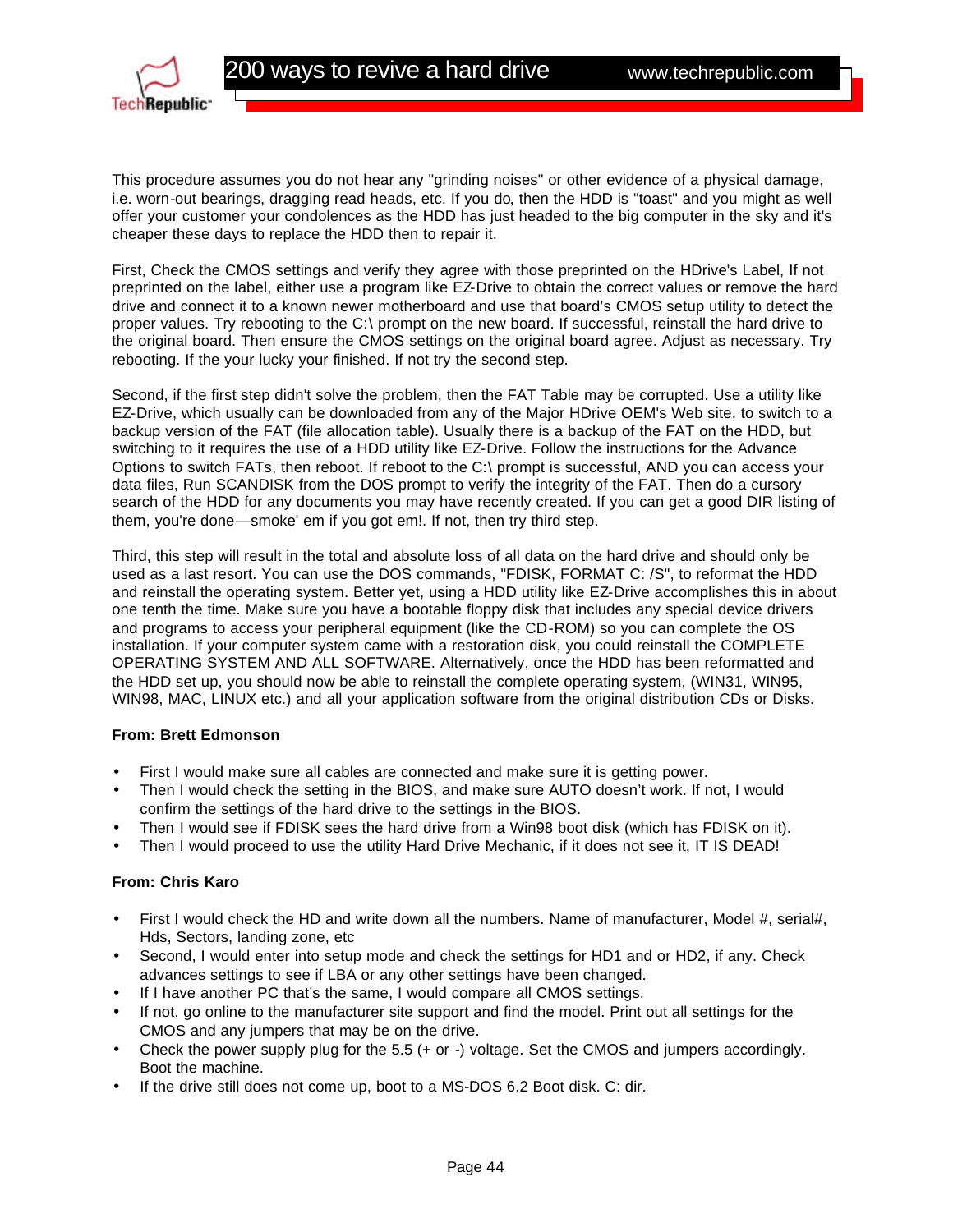

• If I can see the files and directories, I can then either slave a driveor put another master on a 2nd controller, and then copy data to the drive or to a formatted a:\disk.

### **From:Bryan J. Lykins**

This solution comes from the "been there, done that—multiple times."

200 ways to revive a hard drive

- First, get physical access to being able to see the disk drive and then use some type of diagnostic utility (off a boot floppy) to see if the drive is even recognized.
- If there are no lights on the controller and the diagnostics do not identify a valid drive, then you can usually recover quite easily.
- Get yourself another identical disk (with no important data on it) and swap the controllers. I have used this method to recover 3 different disks.
- If the controller lights come on and the diagnostic program recognizes your drive, but the disk is still not accessible, then most likely it is "frozen" internally. There have been several drives that have had this problem in the past. (Specifically, there were some IBM 2- and 4-GB drives, Maxtor 760 -MB, and Seagate 2 GB).
- Anyway, since we are not going to keep this troublesome drive, remove it from the machine and gently tap the side with a screwdriver.
- Put it back in and see if the motor will start the drive spinning. If it does—get the data backed up immediately and then either get rid of the disk or use it as a non-critical storage area.
- Once a drive has this problem, the solution has been known to work multiple times and the problem usually re-occurs after a reboot/shutdown sequence.

### **From: TJR2**

Invalid drive specification.

If drive is IDE:

1) Use the CMOS IDE auto detection. Try to use both LBA mode and normal mode. Reboot and see what (if any) failure comes up.

2) Boot from a floppy (this is critical that the user knows what version of OS he/she is running: 95, 95b, 98, 98b, etc.). Use FDISK after this to see if the drive is present. If so, SYS the drive and reboot (crossing

eyes, fingers, and toes).

3) Tear into the computer and make sure the cabling is correct. For good measure, reseat the HDD cable (both ends) and power cable. Turn system on briefly to ensure the HDD is spinning up.

4) Try using the secondary controller on the motherboard (being sure to make the CMOS change as well).

5) Try a different IDE cable.

6) If none of the above steps work, it must be 4th down and time to "punt." If the data is irreplaceable and critical, call Onsite for a quote on data recovery.

If drive is SCSI:

1) Use the controller utilities to see if the card settings are correct.

Unfortunately I am not experienced in SCSI drives and would not be able to apply anything more than what is listed.

### **From: Gary Gillaspie**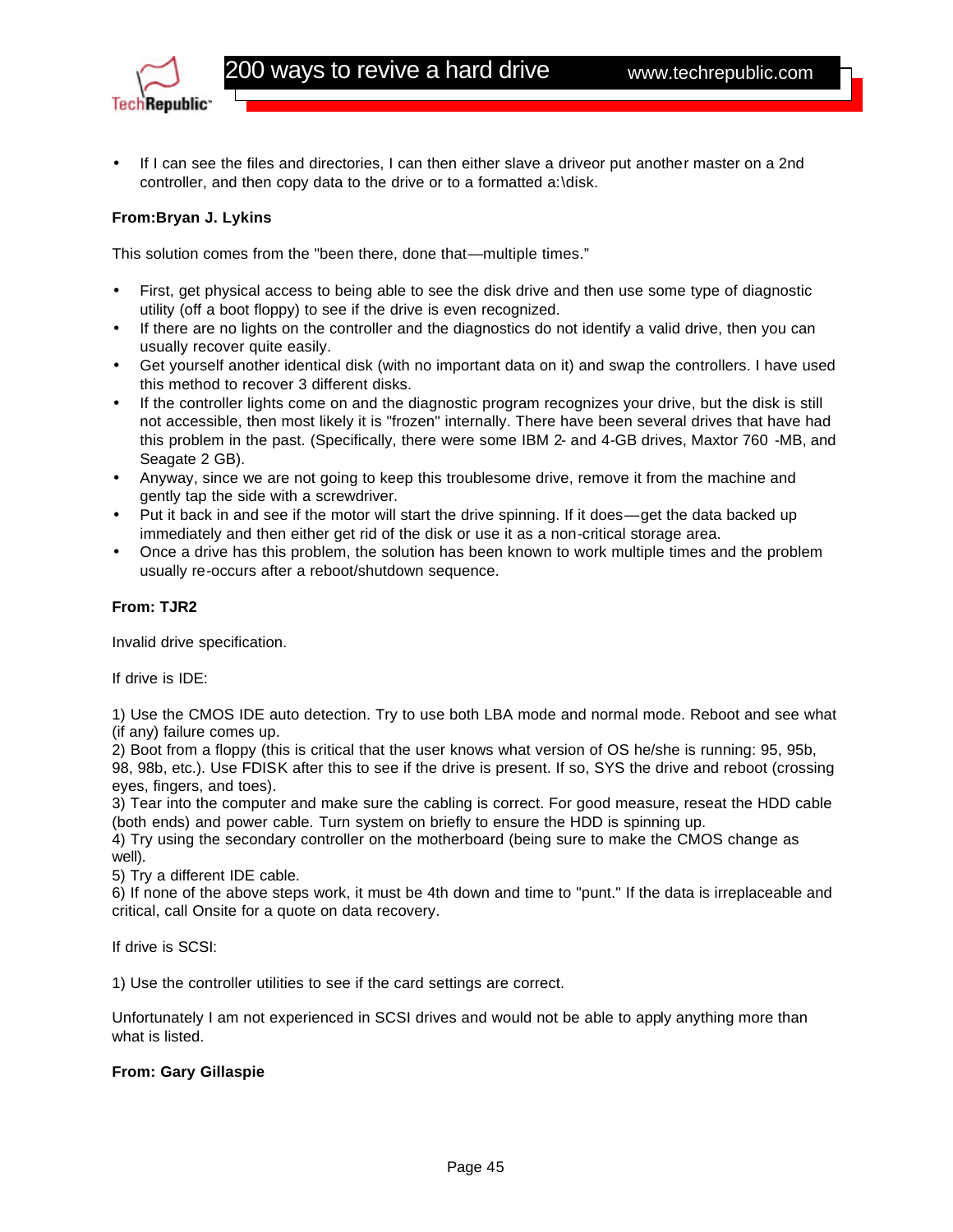

Depending on the operating system, I would use a boot disk with FDISK on it. Boot the PC, and run FDISK /MBR, which would fix the boot sector so you would then be able to look at the hard drive after a reboot. A 2nd option is to use the hard drive manufacturer's disk utilities from a floppy that MAY BE able to repair without losing data.

## **From: KASHIF SALIM BAWANY**

Solutions:

(1) Boot computer from a bootable disk, load CD-ROM drivers. Then run ndd's (Norton Disk Doctor) revive option, this will revive the mbr (master boot record) and all the data.

(2) Make the faulty drive slave drive on a system running Win95/98. Try to backup data as much as possible, then shutdown the system and then make the faulty drive as primary drive and boot from a floppy drive and run fdisk.

(3) If it doesn't work, then boot the system with faulty drive as primary drive with a dos/windows bootable disk, then run hard disk manager (e.g. Seagate's DM).

### **From: Jack Levin**

The first thing I do is see if the drive is spinning. Many times the drive just gets stuck and a small tap will get the drive spinning again. If that is the case and the drive does come back after some mechanical agitation, I "Ghost" the drive to a new replacement as fast as I can.

If the drive is spinning but still not accessible, I have had luck making it a slave drive with a known working master. Sometimes that helps. Once I get access, I copy as fast as I can because I know every minute is borrowed time.

When the FAT has become corrupt, I have tried third party recovery tools with little success. If the FAT backup is no good, I am at a loss (short of sending it out to a data recovery service).

### **From: Howard Adkins**

Check the parameters in the CMOS and verify they are correct. If they are, I would attempt to boot off of a floppy to see if I could get to the hard drive, sometimes the MBR is bad but you can still boot to a floppy an copy the info to disk

### **From: Ted Senn**

Iff (If and only if) the drive does n't spin up, the bearings are possibly dry. In this case, I take the drive out and give it a hard rotation and quick stop parallel with the platters, reinstall, and get out the chicken bones. This will sometimes allow the drive to spin up long enough to get the data off. At the same time try to sell the owner on the idea of a backup device.

### **From: Raymond V.Hall**

1. Review documentation regarding the installation—drive type, cylinder, sectors, etc.–and identify the drive by physical inspection. Reseat all cables and power connectors. Dust out the interior of the PC.

2. Secure current info and drivers from manufacturers www site.

3. Use floppy disk to start the PC and determine if drive maintenance can be performed. Is the data available? Is the drive not booting or not operating? Scan for viruses.

4. While virus scanning and perhaps using scan disk, review the documentation, instructions, and Readme files about the drive.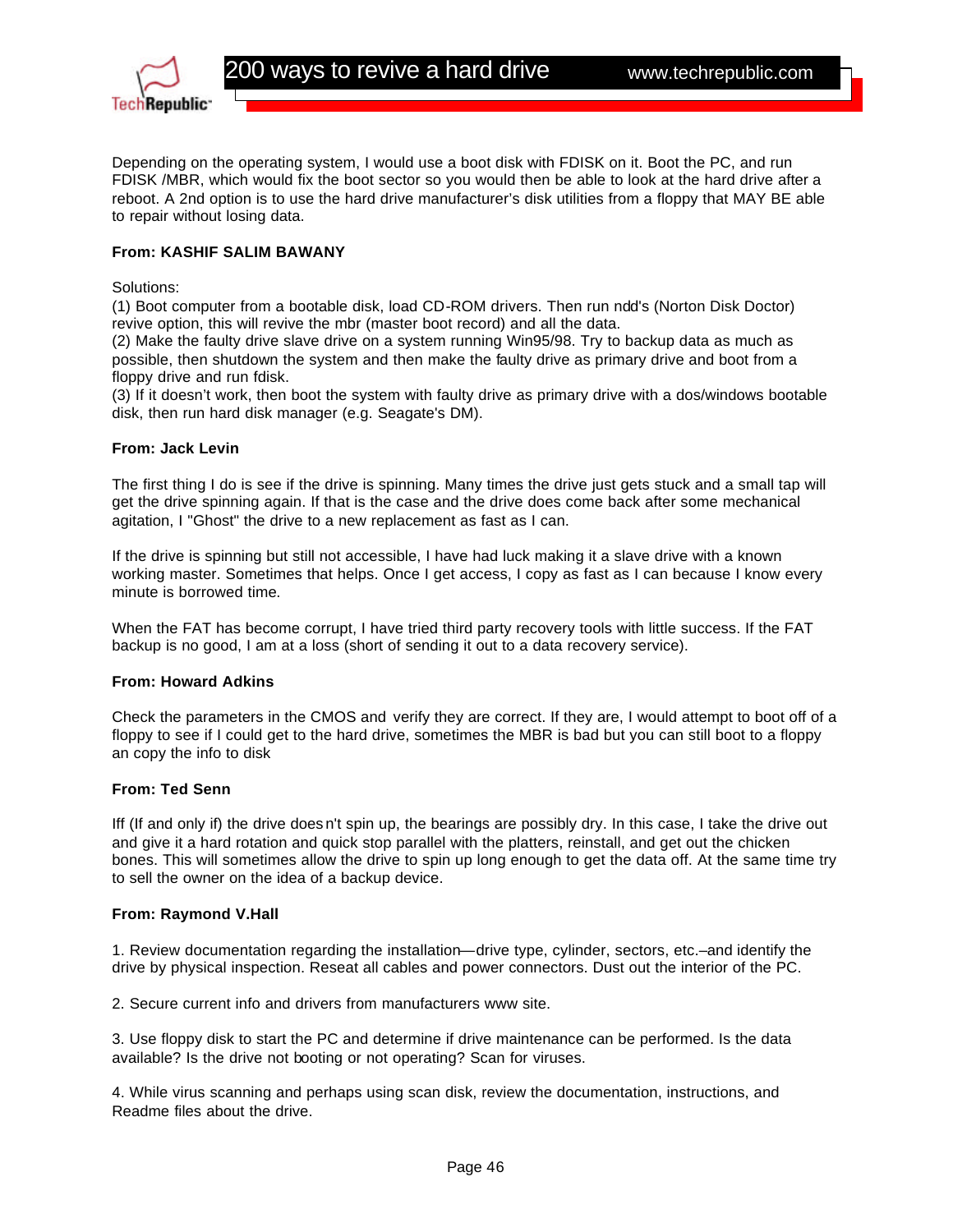

- 5. Especially with an older PC, check the battery and replace if necessary.
- 6. Use setup to confirm accurate drive settings.
- 7. Apply any patches, switches, jumpers etc. noted in the current documentation.
- 8. Thank the user for showing patience.

### **From: David P. Pedersen**

- First, you would give the offending computer user a short sermon about benefits of always backing up that important data.
- Second step would be to remove the offending "dead" drive from the computer.
- Third step would be to put it out of its misery with your shotgun if you have one and if not simply give it a good whack with your sledgehammer.
- Fourth step: go down to the local computer store and have them install a new one for you with backup this time! I am sure glad people call me about computer problems because, as you can see, I am one good "Repair Man." Thanks.

### **From: John C. Britt Jr.**

Remove the ailing drive from the box, install it in another machine as a secondary drive, and then back up the necessary files.

### **From: Kampstra Richard Contractor AMC CSS/SAS**

If there is any way you can read the disk at all, check out Tiramisu for shareware data recovery tools that are the best. They have a version for every type of operating system. WinNT, FAT16, FAT32, etc. Check http://www.simtel.net/simtel.net/msdos/diskutil.html for the software.

I have used their tools in the past to recover data from disks. Some disks are just impossible because the electronics on the drive have failed. In this case, the only hope would be to swap the circuit card on the drive with a known good one.

## **From: Brad Gorecki**

To remedy this situation, I would verify that the drive will still spin. If that is the case, I would use a product called Recover 98. As long as the drive is spinning, I can get the data off. After verifying BIOS settings and making sure the PC will at least detect the drive, slave the new drive off the bad one. Run this software package and transfer the data to the drive. This software works on deleted files as well as formatted drives. I believe this would be the easiest solution.

### **From: Bob Matott**

One additional thought for the rare problem—swap the circuit board from a known working identical drive onto the bad one. Sometimes the electronics do take a "hit."

### **From: Craig Connelly**

- 1. Check the old CMOS on board battery. Replace if necessary.
- 2. Get the drive specs and go to the manufacturer's site and get the info on the drive.
- 3. Try to use a boot disk from a well-known Utility software package.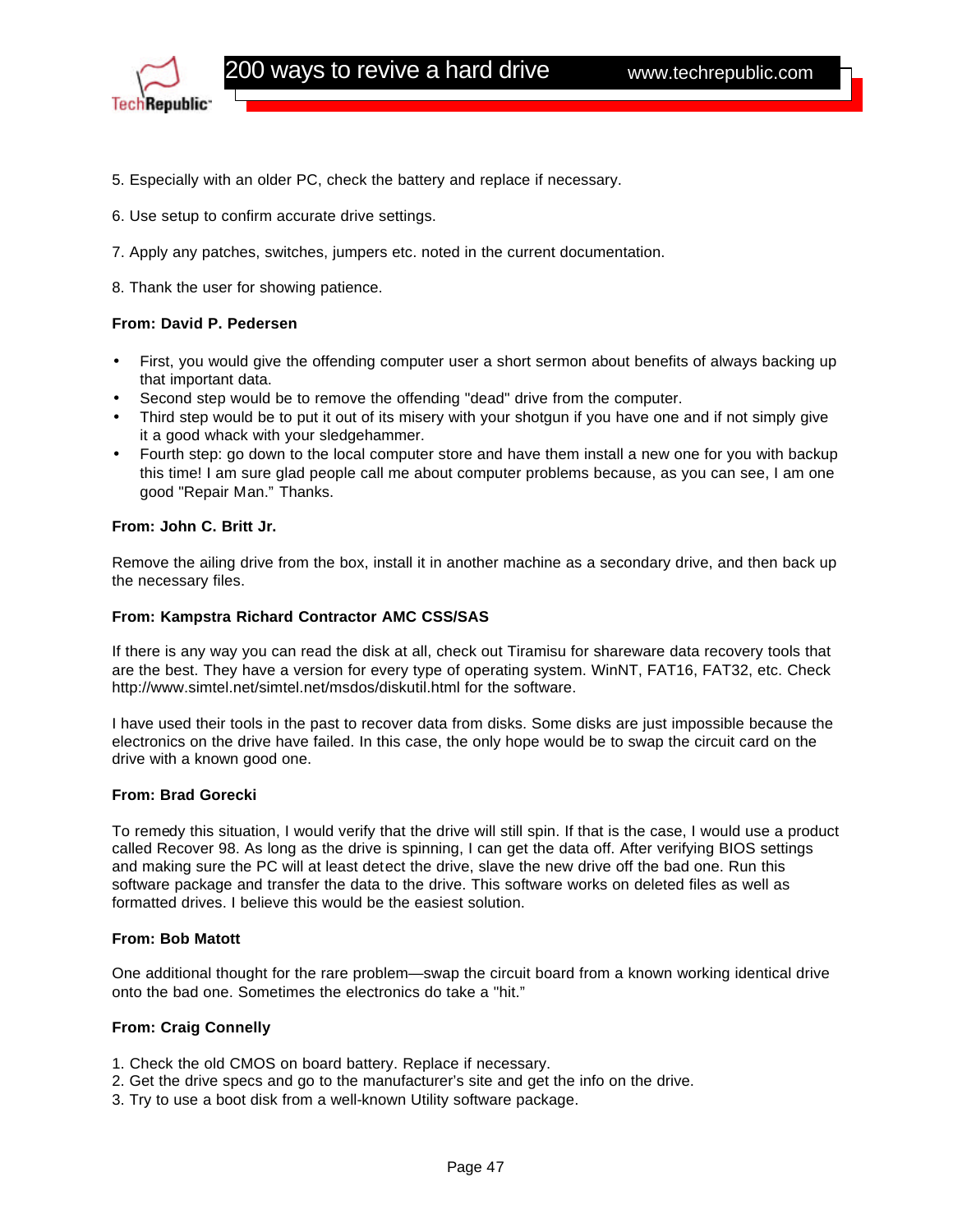

4. Use a Data Recovery program if the drive will spin up. Get the data off the drive.

5. Fdisk/MBR the drive and see if it will then accept a new OS install.

6. Don't waste too much time on the issue. Data is only as good as your last backup.

Figure out how the cost benefit of trying to bring the drive back to life and just getting a new drive. "Save early, Save often."

## **From: Pahl Jeff TSgt AFMIA/MISO**

For FAT file systems.

1st boot from floppy and try to access C:.

If that doesn't work, run Fdisk /MBR. Sometimes replacing the master boot record will fix a non-booting drive.

## **From:Matthew Harvey**

Had this happen last year. Tried running the drive as a slave in another machine (could be the controller, you know) but that didn't do the trick. So we sent it away to a recovery shop. They charge \$100 to look at it, send you a list of all the files they could find and recover, and then they want \$1,500 to send you those files on a CD-R. We balked at the charge and said, "No thanks, just send us back our hard drive." They did. Of course, in order to read the disk and list the files for us, they had to make a repair to the drive. When it was returned to us I was able to slave it in another machine and copy all of its contents—just finished before their jury-rigged repair failed on us. Full data recovery for \$100—not a bad deal, huh?

# **From: Spike**

There are many different ways to approach this. It should depend on the O/S involved.

- In a Win95 situation, the first thing is to check the BIOS configuration and make sure that the user didn't inadvertently turn off the HDD.
- If this checks out okay, open the PC and check to make sure the cable is secure...or replace it to rule this out.
- If still no go, boot from a floppy (DOS or Win95 Startup Disk will do) and sys the drive using the sys c:\ command.
- Often this will work with Win95.
- If the drive boots (even just to a prompt) run a virus scan. Many viruses hide themselves in the boot record and will actually copy the boot record to a different part of the drive...thus, not allowing the O/S to find it. If no viruses are found...run a scandisk (from the floppy or from Safe Mode) and make sure there isn't too much corruption.
- Corruption or not...it's time to back up your important files and format the drive. This may be all that's needed to restore a drive to a functional state.
- If after the format there are still problems...trash the drive. Don't take any chances with a flaky hard drive.
- If the suspect drive is a Winnt drive...there are not a whole lot of options. Follow the steps above to the point of rebooting the system.
- In the case of NT (if it is not BIOS related), you will generally get a ntoskrnl error and the system will halt. Otherwise...the BSOD is always a possibility.
- To lessen the chances of losing all of your data, boot with a clean diskette (Dos or Win95) and run a setup from the NT floppies.
- Choose the option to repair the existing install, selecting all of the options of what to repair.
- If this works, the worst thing that will happen is you will have to reinstall your applications to reregister them in the system registry (which will be replaced).
- In the event that the drive will not boot at all, take the drive to another machine and slave it to an existing hard drive (preferably with NT as you won't see the NTFS partitions otherwise).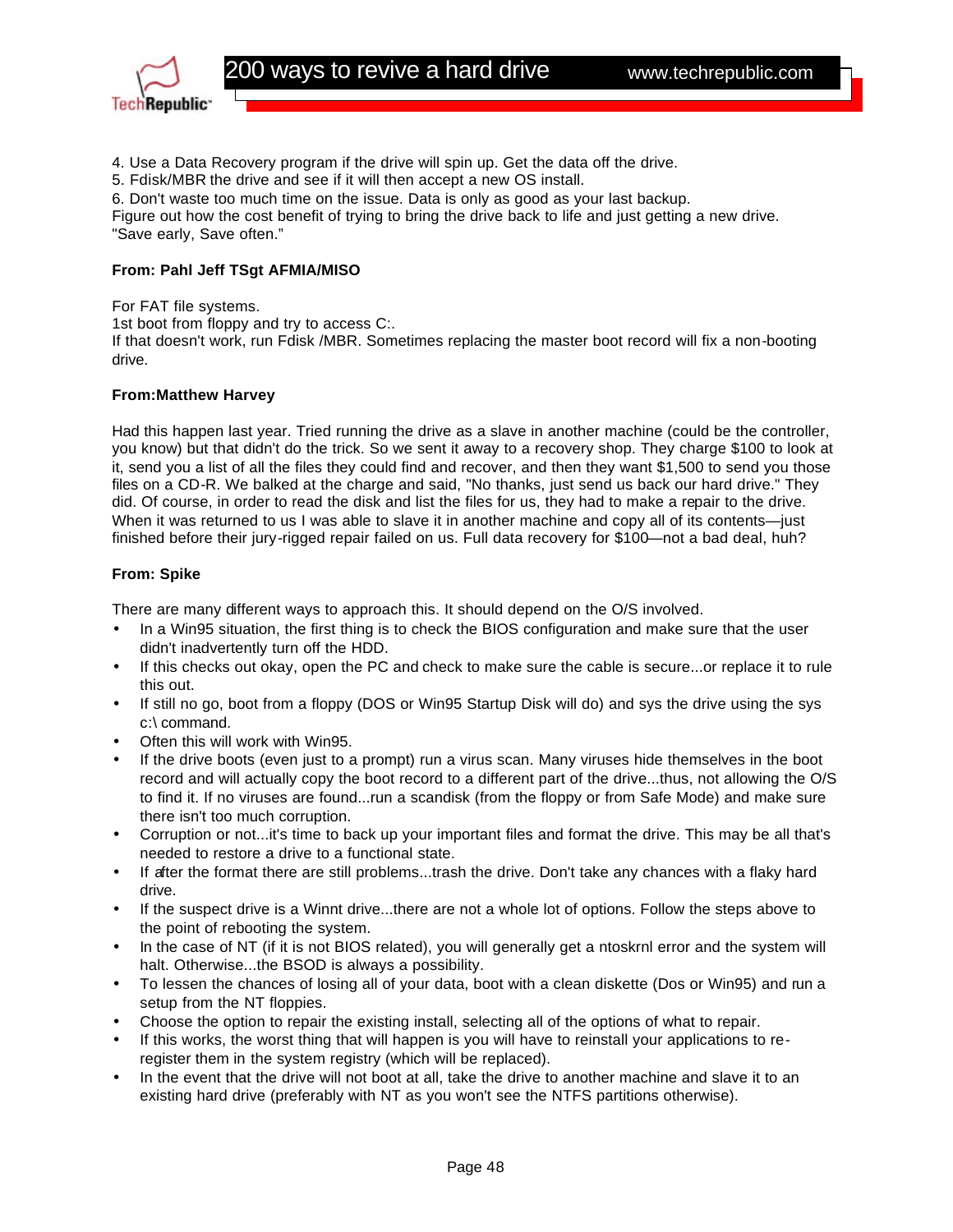

- Boot the second machine and see if the drive is visible from explorer...if it is...lucky you!
- Back it up pronto.
- If you cannot see the drive because it has an NTFS partition and the machine you're using is Win95...there is a utility available called NTFSDos.
- Get this...it's an invaluable resource for NT techs. It allows you to boot from a DOS floppy and see the NTFS partitions from the command prompt. You can then copy or backup necessary files prior to a re-format.
- If the drive is still dead in the water after all of this...chances are it's going to stay that way but I haven't come across too many drives I couldn't re-animate. :-)

## **From: Jamey Copeland**

Make sure the drive's data ribbon cable is connected securely at both the drive and the controller. If the cable is damaged, try a new one. Enter the CMOS setup and make sure that all the parameters entered for the drive are correct.

Boot from a floppy disk and try accessing the hard drive. If that is possible, then it is probably because boot files are missing or corrupt. If that is the case, use a third party software fix kit.

Try Sysing the c drive if it is visible from dos.

Check the power connector.

Replace the hard drive...hehe.

### **From: George Rosser**

- The first thing I would try would be to make a boot disk from another machine and boot up the machine and see if it can read the drive.
- If that didn't work, check the settings for the drive and the size of the drive if the user has been playing around with the system. It is possible they changed the LDA or other settings.
- If all else fails, look at the user and tell them that they just learned a lesson the hard way tell the user that they should invest in a tape backup or similar item when the new drive is purchased...

### **From: Milciades Marrocchi**

One thing I did successfully was to replace the HD electronics. The complete board is sometimes standard in many models of the same brand. If the problem is there, then chances are that you will get it to work. Replacing the external electronics of a HD is simple.

Another one I had was a disk that would not start spinning. We fixed it (and don't ask me why) by giving it some hits with the tips of our fingers (while powered on). At one point, it started spinning and we could get out its data.

## **From: Marco Antonio**

I like to use shiramitzu. It´s a powerful software provided (free) by ontrack (www.ontrack.com), I found it when I had some hd´s with their boot sector erased by Chernobyl virus and this software allowed safe backup of the files in it.

## **From: Lawrence Taylor-Duncan**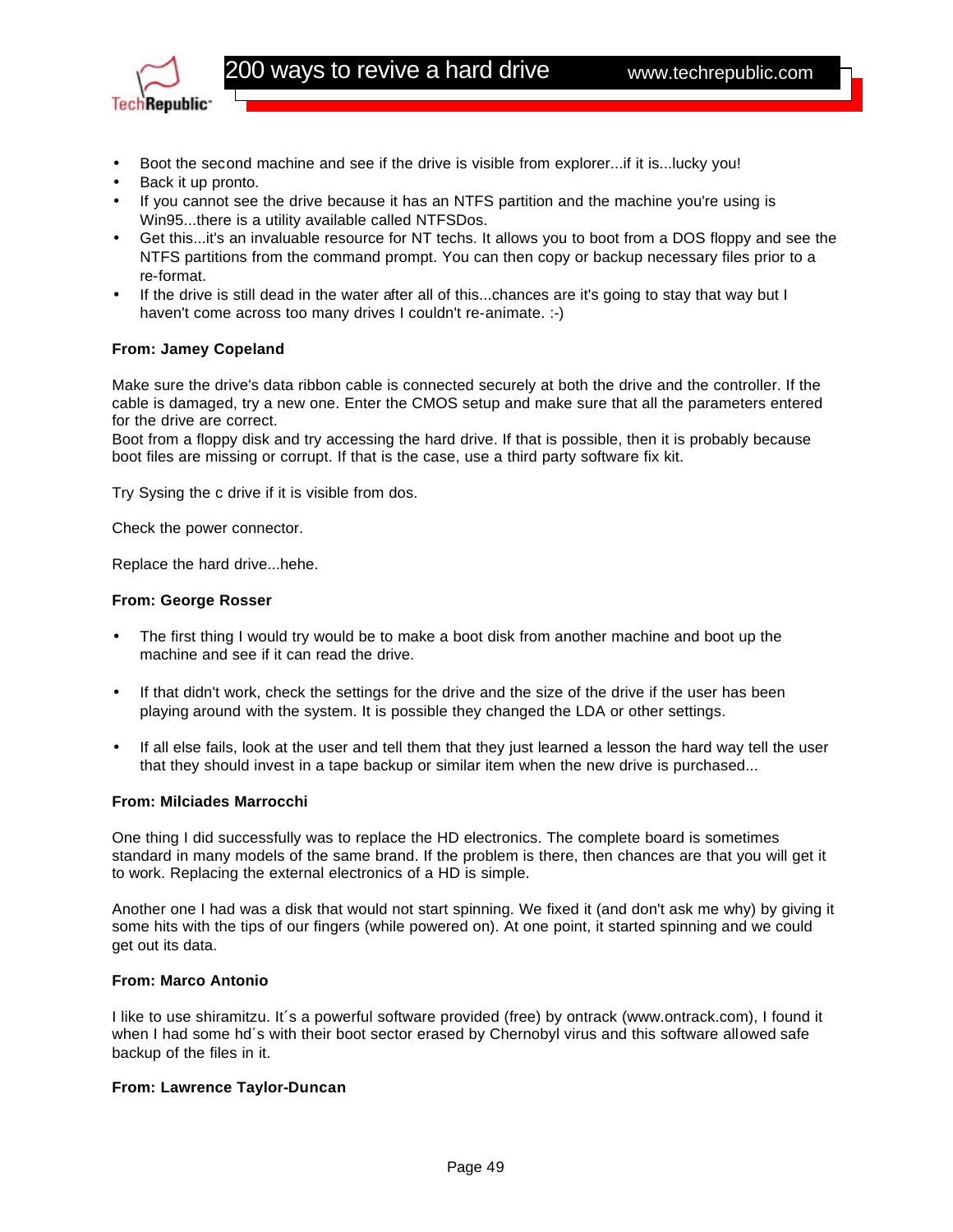

1. Look up manufacturer, model number etc. on drive. At same time, check jumper settings on drive correctly set to MASTER. If there's a slave drive check its settings, too.

2. Search for model in the Microhouse Technical Library using your trusty laptop (call yourself a tech? OF COURSE you have a copy of this in your arsenal...).

3. Write down manual settings from Microhouse database (# cylinders, etc.). If you need jumper settings above, they're there too! If no Microhouse Library available, try manufacturer's Web site, (this all assuming this setup data is not stamped on drive).

4. Enter data in CMOS

5. Save and re-boot.

Time to completio–n—10-15 minutes.

#### IF NO SUCCESS

6. Check CMOS to insure on-board controller not disabled. Disconnect slave. Check ribbon cable is not bad. Check ribbon cable is in correct IDE slot. Check that IRQ 14 has not been used for manually setting another peripheral (if so, reclaim IRQ for controller).

### IF NO SUCCESS

7. Controller may be bad. Install drive in alternate computer with good controller to test, or try 2nd controller slot using IRQ 15.

### IF NO SUCCESS

8. Boot sector or partition table possibly bad in drive. Could use Norton Utility to debug if you like living dangerously. Other alternatives include sending drive to OnTrack for data recovery (expensive), or re-FDISK and start all over (free, but data gone).

### **From: Curtis Coons**

Run Norton's recovery disks. This is done from DOS.

#### **From: Mike Metcalfe**

The process of restoring a drive is fairly straightforward. It relies on just a few facts:

- 1. The drive data is in BIOS correctly.
- 2. The data cable is in good condition.
- 3. The IDE port on the main board is functioning.
- 4. The drive powers on, i.e. you can hear it spin up.

Having been a field engineer for a number of years, this is one of the worst situations we face. The customer is frantic about the possibility of losing some or all of his data. He never thought that this would (or could) happen to him. He has made no effort to back up his data but now wants you to perform some magic that will save the day (and his data).

Onsite retrieval of data is at best a risk that poses undesirable consequences for both the customer and the technician. Your first action is to be as honest with the customer as you can be. Tell him in no uncertain terms that you may not be able to save anything. This does two things: first it allows the customer to prepare himself for the worst outcome (no data), and secondly it allows you to proceed with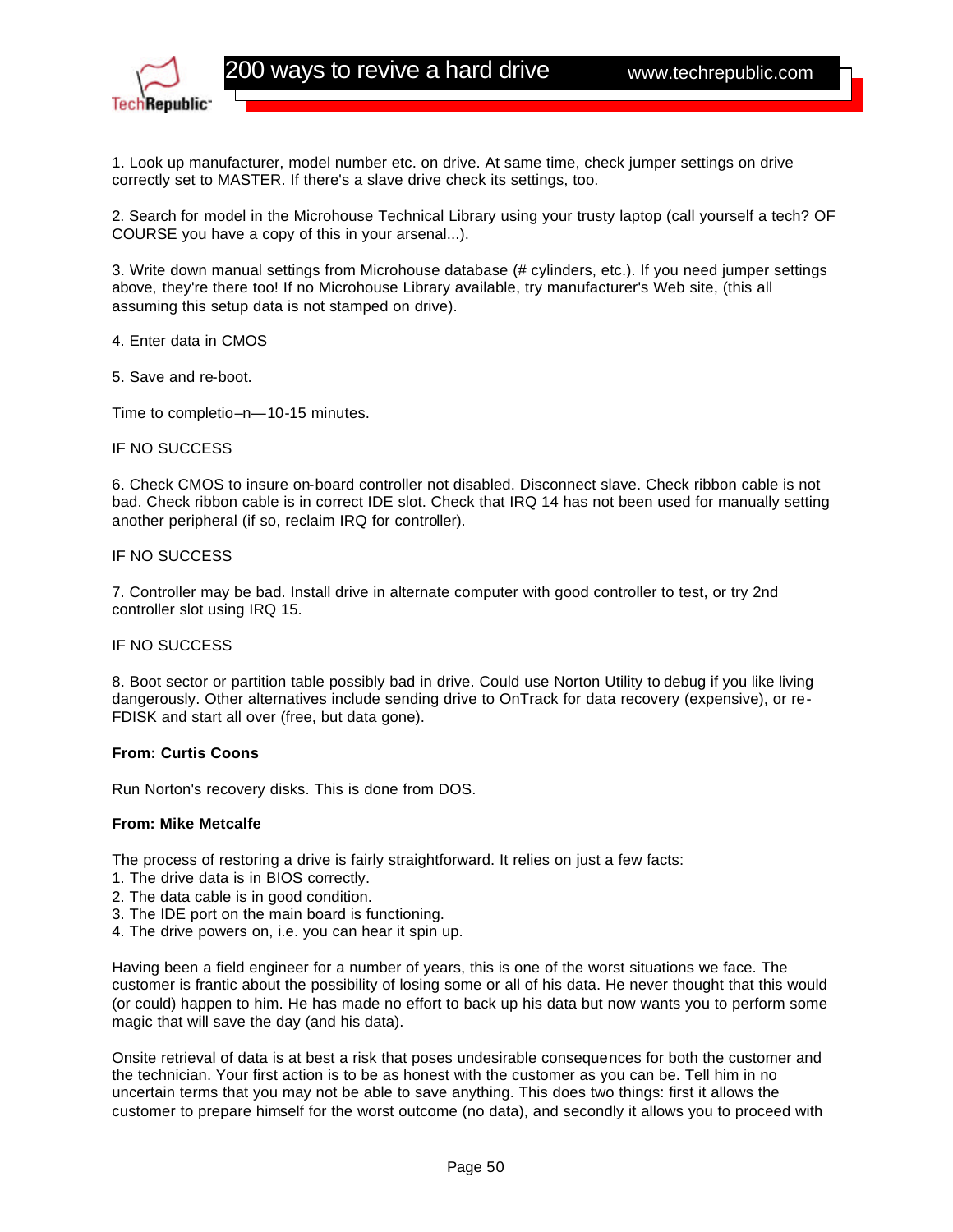

more confidence in that you are not going to be held responsible for the data that was (or still may be) on the hard drive.

The technical stuff is basic. You should be carrying with you a working boot disk. I like to use my Windows 95/98 setup disk, the one that gives me several options on how to proceed after the initial boot process. I first look at the drive (physically) and get as much information off of the case as I can. Usually it will include how many cylinders, heads and sectors the drive has. I then go to Setup and input this information in the BIOS. Saving that information I boot to my trusty boot disk and hopefully get an A: prompt.

Using Fdisk I look at the drive and see if it still has a DOS partition. If it does then I switch to the C: prompt (if it comes up, I then breath a sigh of relief) and look at the directory tree. This only means that I can see the FAT (File Allocation Table), I still may not be able to actually get data off of the drive. Remember that while you are working in DOS, your file names are in the 8.3 format and any information transferred in that environment will be rendered difficult if not impossible to use. So let's say that we have been blessed with a good Directory Tree and we can see the desired information buried somewhere on the platters. Knowing I will most certainly replace the drive, I need to attempt to get the data off of it in its most usable form, which will be in a Windows long filename format.

At this point, I'm excited enough about becoming the local computer hero that I pull the drive out and hook it up as a secondary drive to a working system. I then boot the second system and see if it will recognize the drive. It does, and I happily transfer the data to a directory on a good drive where I can either burn a CD for the customer or restore it to the new drive when it becomes available.

If you have no second drive available to install the failing disk drive into you are now going to have to make a tough decision. This premise is far too vague for actual fieldwork but we will say that the customer has no idea where his data resides on the drive (the usual case). Being familiar with the 8.3 format you then ask him what the last 3 letters of the filename was. He states .doc or .wpd or some other format. You do a file search such as "dir \*.wpd/s" which will then search the drive and its subdirectories for the data. You then can move the data off of the drive to a floppy and even though you may have to rename all of the files back to whatever they were originally named, you have the praise and honor of being the guru of the moment.

At best you can hope to get some data for the customer, at worst you now have a working knowledge of the system and its integrity (i.e. controllers, peripheral cards, etc.) You also have the opportunity to discuss valid backup options with the customer. But that is another story.

## **From: Joe Blackledge**

Recently I had a machine that would lock up at various times. This was a critical PC attached to a piece of measuring equipment. There was a lot of time invested in writing the measurement programs stored on the hard drive. Of course, the programs were not backed up.

I discovered that if it was cold (had been off for some time), it would run for about 10 minutes. To make a long story short, it was a heat-related problem with the hard drive. The warmer the machine got, the shorter the period of time the hard drive would work.

I opened the case up, took the hard drive out, stretched the cables out and replugged them so the drive was outside the machine. I found two large zip-lock bags and filled them with ice. I laid the drive on one of them and placed the other on top. I waited about 30 minutes for it to get real cool. I connected a zip drive to the parallel port and booted the machine. I had plenty of time to make a complete backup to the zip disks. I actually let it run for a couple more hours just to see if it would keep working. When I shut it down, it was still working fine. I installed a new hard drive, restored the data from the zip disks and made a lot of people happy.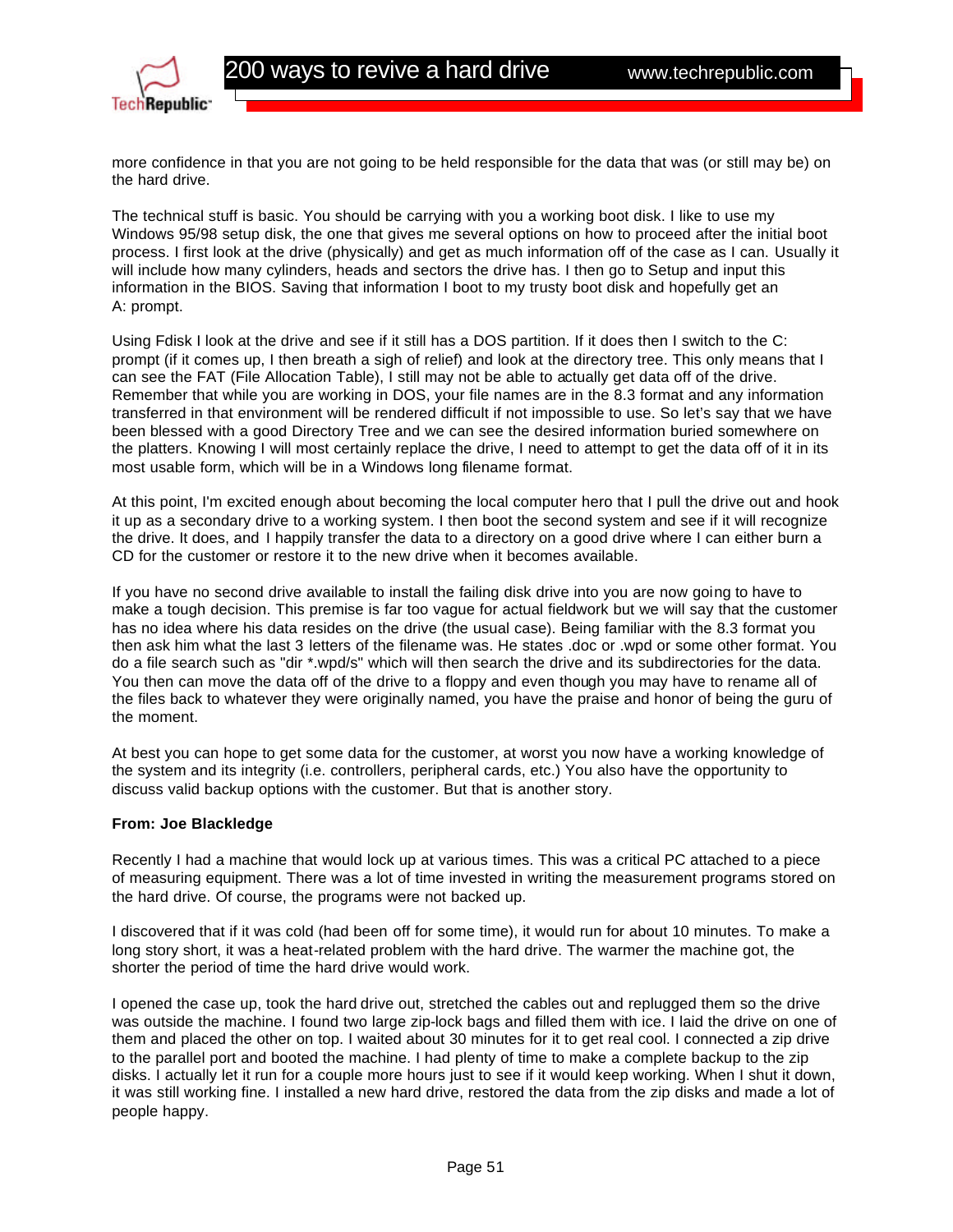

### **From: cpruszko**

1. Try the "auto" settings in the BIOS again

2. If that does not work, use a DOS formatted boot disk, boot the system to the a: drive, type "C:" to see if you can access the hard drive. If this works, back up valuable files then re-install Windows. 3. If that does not work, you can take off the cover and reseat the cables and try again. 4. If that does not work, you will have to go to a third party utility or reformat the drive and re-install Windows.

## **From: Joe Dougherty**

The quiz scenario didn't mention the operating system in use, so I'll assume the user has Windows 95/98 installed on the system.

One simple and valuable tool to have up front is some kind of boot disk, either a Windows startup boot disk from the original software package, or a recent DOS boot or setup disk. I keep a set of DOS 6.22 setup diskettes in my toolkit, since the first disk has an extremely important tool: fdisk. (We run a completely NT shop at my company.)

My first inclination would be to open the system and peek at the cabling. PC ribbon cables are notorious for wiggling free from drive connectors, or, even worse, not being installed securely in the first place. Even the mild vibrations from a power supply fan or even moving a CPU case just a few feet could possibly work the cable off the connector enough to give errors. Eliminate that right off the bat.

The next thing to do would be to reboot the system, get into the CMOS or BIOS settings, and reset the BIOS for an automatic setup of the drive (this also assumes IDE drives). Many modern BIOS setups have a utility that scans and sets IDE drive settings. This would be helpful to get the hardware synched up properly. Make sure the system correctly detects the drive. This should be apparent on the information screens that appear when the system reboots.

If the hardware still can't detect the operating system, one of two things might be wrong. Either the Master Boot Record on the hard disk is corrupt or damaged, or the system is attempting to boot to a partition that isn't bootable. This is where fdisk helps (no matter what operating system you use).

At this point, I would reboot the system using the DOS boot diskette. The Microsoft DOS 6.X setup diskette allows you to boot to the first setup screen, then press F3 to exit to a prompt. Fdisk is located on that first setup diskette. From the A: prompt, start fdisk and have a look at what the current partition settings are.

The first thing to look for is to see if there are multiple partitions, and if so, which one is active. If the C: partition is not labeled active, use fdisk to set it to active and try rebooting.

If that fails, the Master Boot Record on the boot partition may be corrupted. Reboot to the DOS diskette, and at the A: prompt, invoke the fdisk command using the /MBR switch. This won't start fdisk, but it will rewrite the Master Boot Record and may allow you to boot the system back to the hard disk partition. I've done this a number of times on systems running Windows 95/98, Windows NT, Linux, and OS/2.

### **From: edward.fearon**

So your hard drive has failed, eh?

And it's got that all important invoice/CV/document that you cannot afford to lose...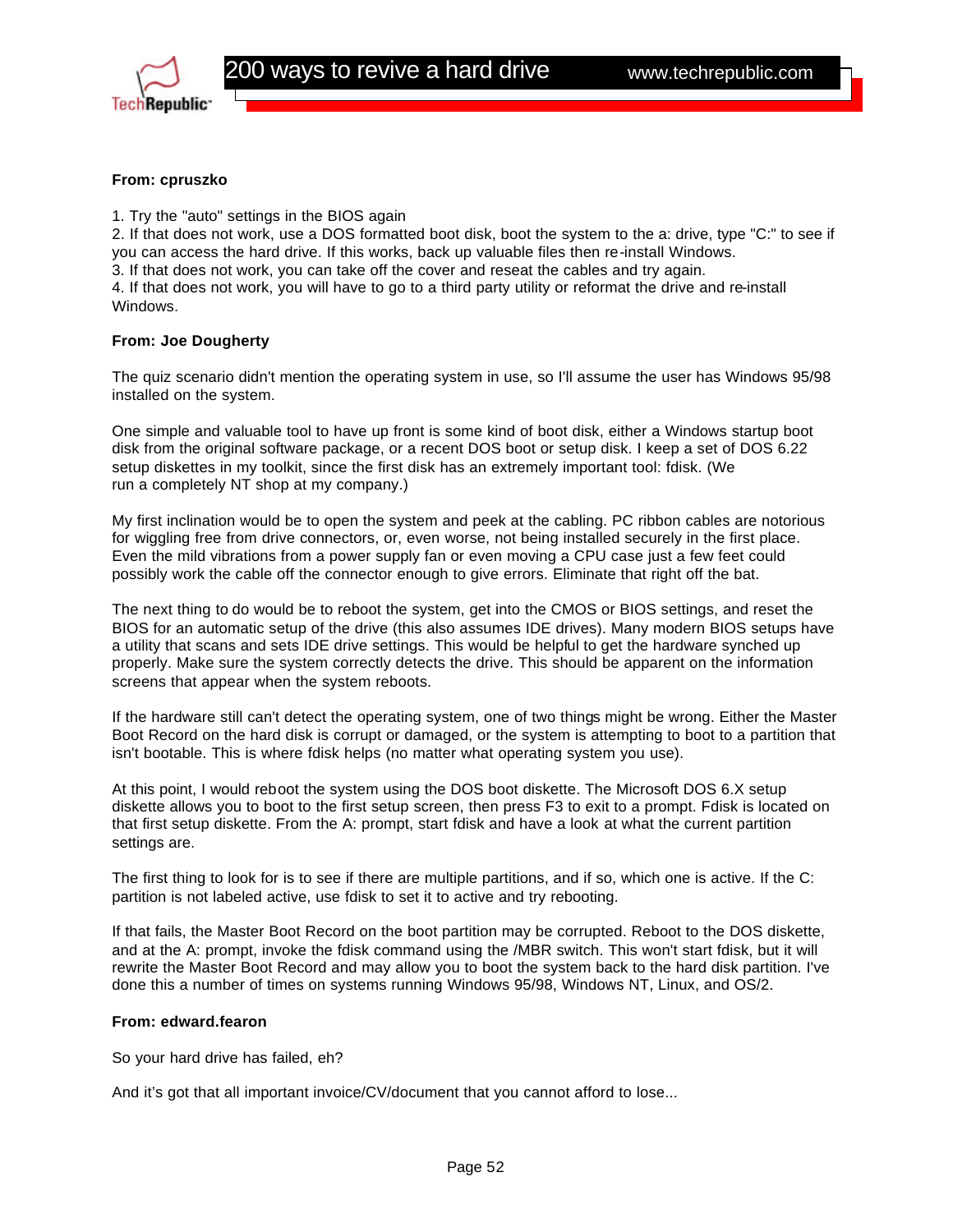

"It was working last time I used it" and "I never touched it" drift into the conversation.

200 ways to revive a hard drive

In the case when a HD has failed, it can be due to a number of factors (so many that I wont indulge you). However, one that I find that regularly is the fact that the drive will not spin up (listen for spin up and spin down sounds). This can be a common problem particularly after a cold spell, or after a weekend when the machine has been stuck in your spare room in the cold. I have it on good authority that often this is caused by the lubricants on the spindles getting thicker due to a temp drop... and the HD motor not having enough inertia to overcome the (now thicker) lube.

Well, you may just be able to recover most of the HD, or perhaps even just that one file if you...

1) Take out the hard disk of the System Unit... get your local Techie Guru to do it for you if you aren't happy…

2) And give it gentle twists along its horizontal axis.

3) Plug it in and try again... if it works, go to step 9 ASAP.

4) Switch on the monitor.

5) Rest the HD on the top back end of the monitor (forget it if you have a TFT!), where the HD will gently warm up over the next 4-8 hours.

6) Put that disk back into the machine while it's hot/warm.

7) Cross your fingers.

8) Switch on the power.

9) If it works start ripping off the data as fast as you possibly can, if not put it on a radiator, and leave for a while (then go to step 3).

10) If under warranty send it off, or if not buy a new one!

And if that fails...

PANIC!

Or call a professional Hard Drive Recovery Service!!!

### **From: Dan Calloway**

I would take the following approach when trying to revive a hard drive that doesn't boot up and where there is no startup disk that had previously been made: There are really three different tasks involved here. (1) To get your data off the hard disk; (2) you must make the disk hardware respond to the system; and (3) you may want to make the disk bootable again and perhaps keep it in service. Here are the steps involved:

(1) Boot from the floppy drive with whatever drivers and system files your system uses, then try to read drive C. The first and most important piece of data on the hard disk is the MBR and the partition table. There are a number of programs that will read an MBR. One such program is a DOS program called Fdisk. Norton Utilities is another.

(2) If you can read drive C, backup the contents of the disk and then either reformat the disk and reload the data. If you can't read see drive C, then start Fdisk or some other MBR reader to see if the system acknowledges the existence of the hard drive.

(3) If the drive isn't recognized, then check for loose connections and check the drive's configuration in CMOS. Is the drive too hot or cold? Is it spinning at all? Remove and reseat the controller. A controller swap might possibly make the drive respond where it wouldn't before.

(4) If drive C is recognized, then examine the partition table located in the MBR with Fdisk or Norton Utilities, to see if the partitions are well-defined (they should be for a drive that worked previously).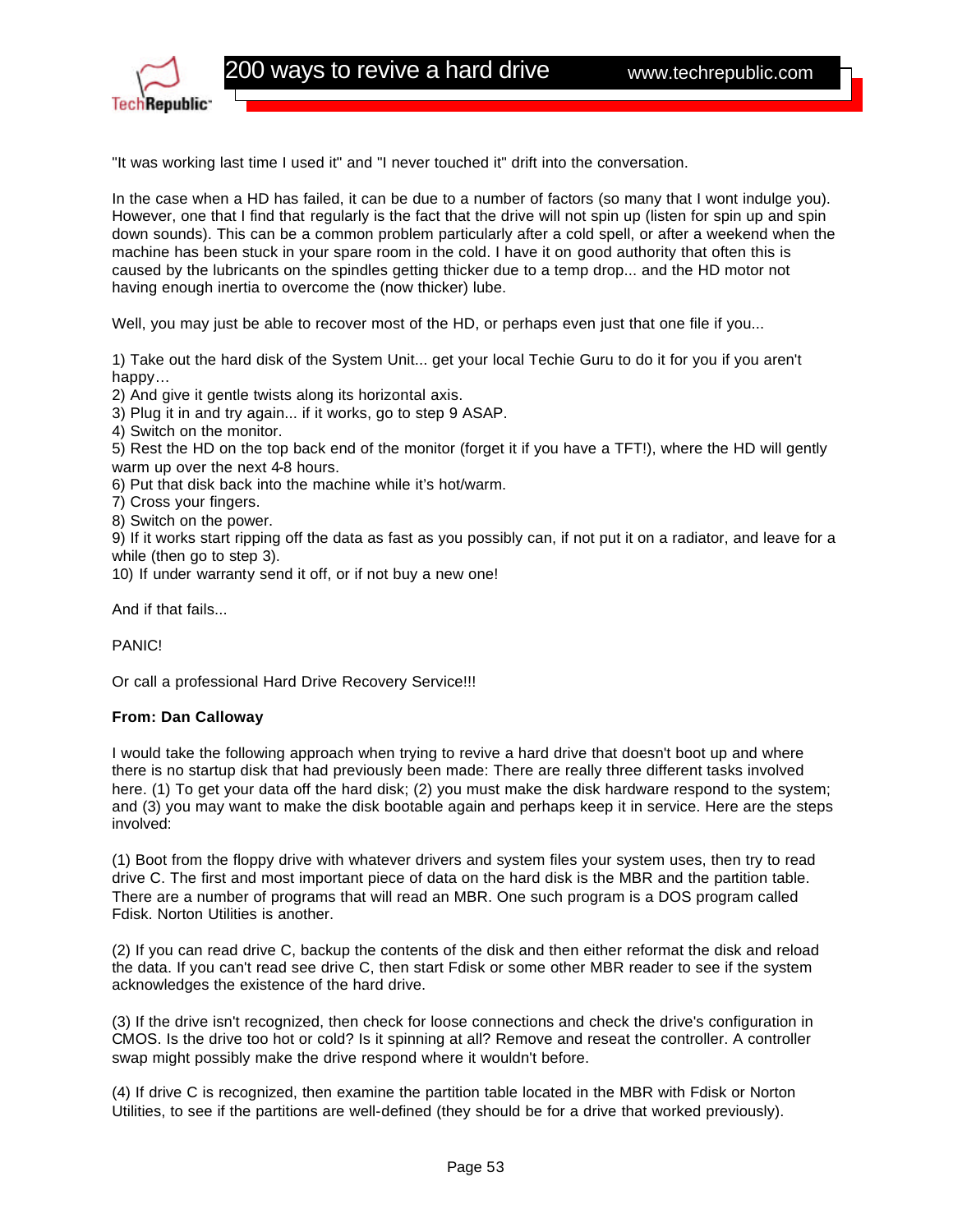

(5) If the partitions don't exist on the MBR, then the response is to rebuild or restore the data to the disk. You may have to rebuild the MBR from a previously backed up copy of it or, if you haven't backed up the MBR, steal an identical MBR from another PC by backing up the MBR from a working machine onto a floppy diskette and restore the MBR of the troubled PC.

(6) Reformat the first track of the disk with an autoconfigure controller. If you can low-level format the disk, then use HDTEST or some other selective low-level formatter to reformat the first track. If this doesn't work, then there is probably a physical problem with the drive at cylinder 0 head 0. Take another hard drive with identical characteristics and partition layout and boot from it. Then park the good drive, disconnect the power leads from it before disconnecting the data cables, connect the bad drive up to the system via power and data cables and unpark it.

(7) Next finish up by examining the DBR or DOS boot record. This is the first sector in the DOS partition. It contains a small program that loads the hidden files and boots the operating system. You can repair the DBR by further examining the data structure inside the DBR called the BIOS Parameter Block or DPB. It describes the disk, how many FATs are on the disk, how large the clusters are, what the total number of sectors on the disk are, and so on. You can reconstruct the DPB from a program called DISKLOOK or Norton Disk Doctor. You can write the good data from a working disk to the non-working disk using these utilities to revive the drive.

(8) Once the data has been extracted from the drive, throw the bad hard drive away.

### **From: Frank Luna**

Upon reading the error, this appears not to be an issue with the drive but the controller or the logic in the auto drive setup. If so, this should work.

Place the drive in a different machine and check all jumpers. Boot from a floppy disk and pray that a drive overlay (disk manager, Ontrack, EZdrive) was not used to setup the drive.

## **From: C.K. Smith**

This is not an easy one to answer. All of it can depend on the problem at hand (what type of hard drive) and the error messages received. Sometimes, certain brands of hard drives (such as Compaq and CTX) have no "raising the dead". If there is no internal clock, and the hard drive doesn't realize it is there ... well ... except for replacing the CMOS chip, say "ADIOS"!

### **From: Steven Troester**

A lot of time a drive failure is not the physical drive, but the drive's circuit board. I've successfully revived dead drives by finding (sometimes purchasing) an identical drive and carefully swapping the circuit boards.

### **From: marian1**

The situation you suggest best describes inability of BIOS to determine the type of your primary hard drive. Its parameters can be determined from the h/d manufacturer's sticker and entered manually in SETUP under USER or MANUAL entry, depending on your BIOS. The parameters can also be downloaded from Technical Support site of the manufacturer as pdf file and read using Acrobat.

## **From: Jim Augherton**

I would go into setup and make sure that the hard drive is configured properly. Already had it happen.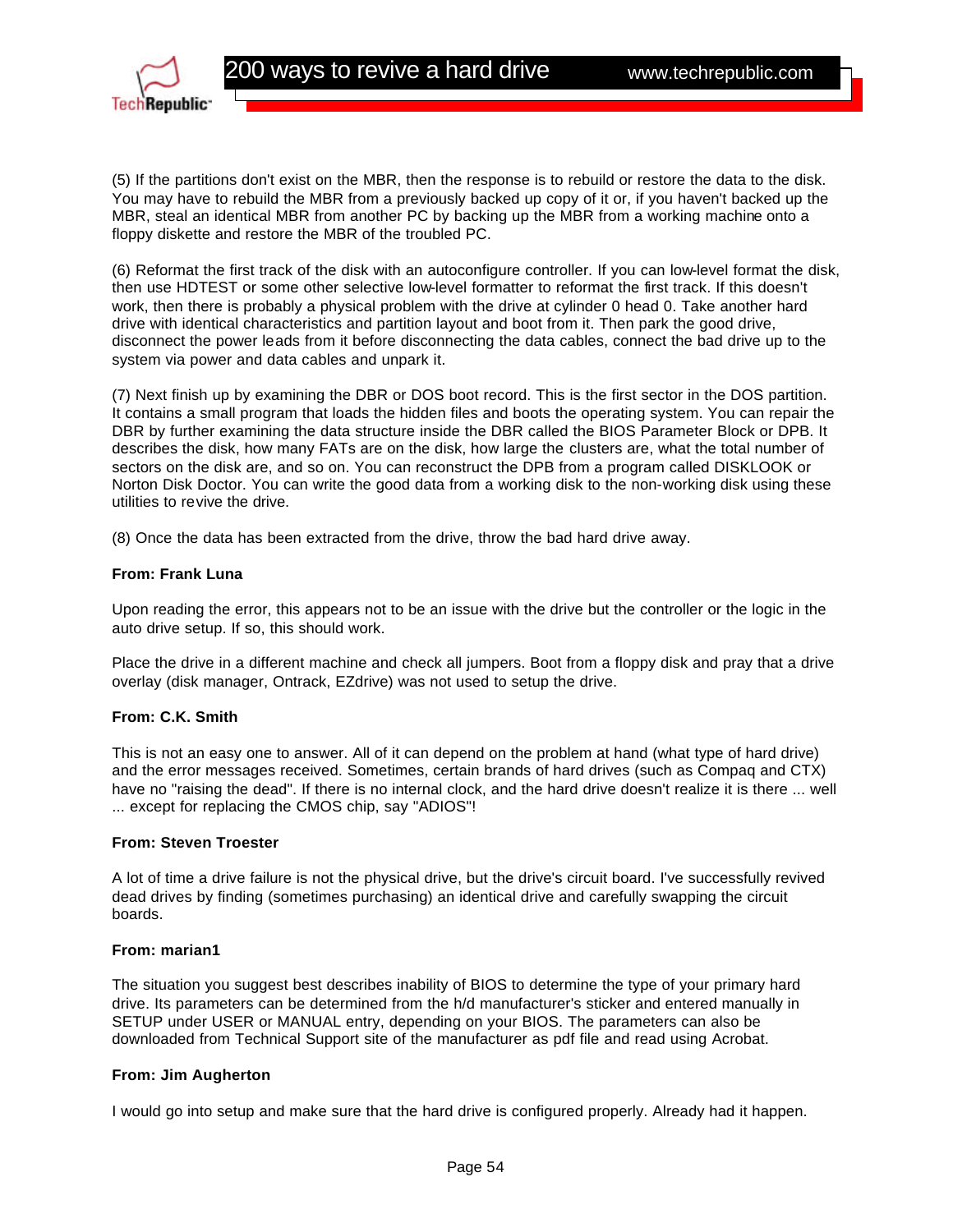

### **From: Tim Payne**

Sometimes you need to run a check on a disk but you can't get it to load NT to run it. For example, you get an inaccessible boot device. One way to run the check is as follows:

- Take a set of Windows NT Setup Boot floppies and begin a new install.
- If you don't have a set of boot floppies, you can make a set from the Windows NT CD. Run Winnt32/ox from the i386 directory.
- Do not upgrade but choose 'N' for a new install. When prompted for a directory name, choose WINNT2 by simply adding a '2' to the suggested location, which is the current location of your crashed NT. Choose
- "Leave the Current File System intact" when given the partition choices.

By installing to the same partition you will be given the chance to do a complete scan. Do the thorough scan and when it's complete, you will see a message that indicates that changes were made and to press 'F8' to restart your computer and begin the setup.

Remove your floppy and/or your CD-ROM. When your machine reboots you will see your familiar boot menu and the process continuing normally. What's left is to log in to your regular installation. There will be no WINNT2 directory or changes to your boot.ini but simply your repaired NT installation. If this does not work, or CHKDSK cannot be run the MFT may be corrupt. Here is the solution to that one.

1. If you have a second boot of NT on another partition you may be able to boot into this to do the repair. Otherwise mount the disk on separate system running Windows NT, assigning it a known drive letter.

2. Execute Dskprobe.exe from the NT4 resource kit.

3. From the Drives menu, select Logical Volume.

4. From within the 'Open Logical Volume' window, double click on the drive letter of the corrupted volume.

5. Remove the check from 'Read Only' check box and select the 'Set Active' button. This establishes a handle to this volume.

NTFS maintains an exact copy of the first records of the MFT in the MFT mirror. The next few steps copy the first four records from the MFT mirror to the MFT, fixing the MFT.

6. Select 'Read' from the 'Sectors' menu.

7. In the 'Read Sectors' window, if 'Starting Sectors' does not already read "0", type in the number "0" and select the 'Read' button.

8. Select 'NTFS BootSector' from the View menu.

9. From within the NTFS information window, select the 'Go' button next to 'Clusters to MFT' field. The Sector "X" for 1 that is displayed in the Title Bar is the cluster number that begins the MFT, WRITE THAT "X" NUMBER DOWN.

10. Once again repeat 6 and 7 to return to the BootSector 11. Next, from within the NTFS information window, select the 'Go' button next to 'Clusters to MFT Mirr' field.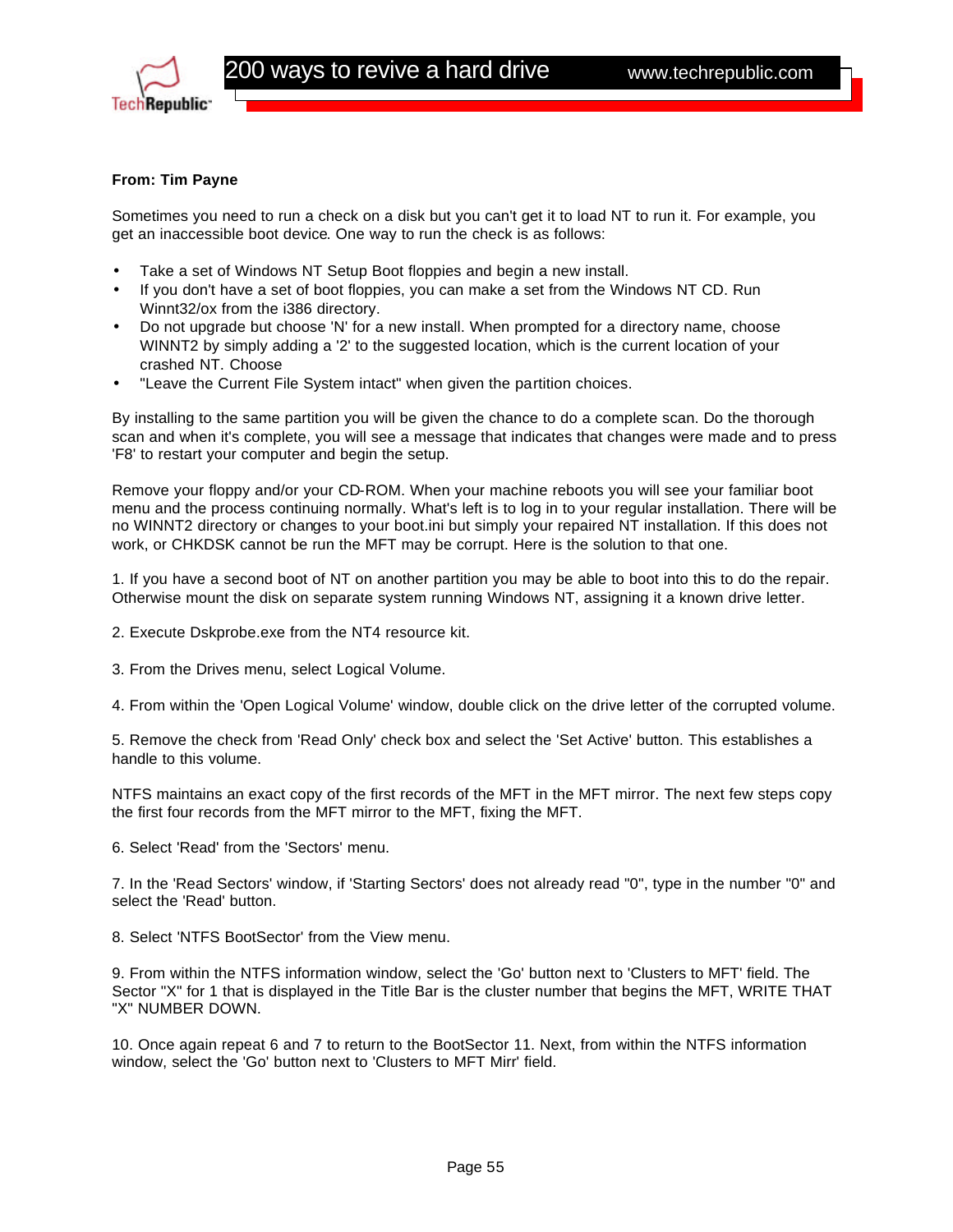

You have just selected the spot where the copy of the first few records of the MFT exists, you will copy and paste from here:

11. Select 'Read' from the Sectors menu.

12. In the Read Sectors window, type "8" in the Number of Sectors field and select the 'Read' button. (We are gathering the sectors to write into the original MFT location.) What we're trying to get is 4 1024-byte MFT records, and that means 8 512-byte sectors.

13. Select 'Write' from the Sectors menu.

14. Type in the "X" number that you WROTE DOWN above into the starting sector to write data field and select the Write It button, reply to the message: Are you sure you want to permanently overwrite the data in... with the Yes button.

- 15. Quit Disk Probe.
- 16. Open Disk Administrator, select the partition you just fixed.

17. Right click and select 'Assign Drive Letter.'

18. Select Do Not Assign A Drive Letter radio button and select OK, selecting Yes in the Confirm window that appears. This dismounts the partition.

19. Do steps 17 and 18 again, but this time re-assigning the drive letter. This re-mounts the partition. You should no longer get a message box indicating the drive is broken at this point. If you do, then some part of this rescue process went wrong.

20. Run chkdsk X: /f from the Command Prompt. If you get errors fixed, run chkdsk X: /f again and again until no errors are found and reported fixed.

### **From: Thomas W Lawrence**

- First replace the IDE cable to your hard drive
- If that don't work, second, you could make this drive a slave install a new hard drive and try copying the drive to the new drive or…
- One could access the drive by using Western Digital E-Z Bios. This disk comes with most Western Digital hard drives and comes with a software program to copy the one hard drive to the other.
- You could install a new drive and using the software from this disk, copy the entire drive to the new drive.
- I have done this several times and it worked.

### **From: rob.hardman**

I have used the following techniques very successfully for a number of years:

1. Put the hard drive in the fridge for about 1 hour. Sounds crazy, but this works if the drive suffering from a heat-related problem.

2. Get hold of an identical working drive, make, and model. Swap the PCB from the working drive to the faulty one. If the PCB was the problem, the faulty drive will now be accessible again.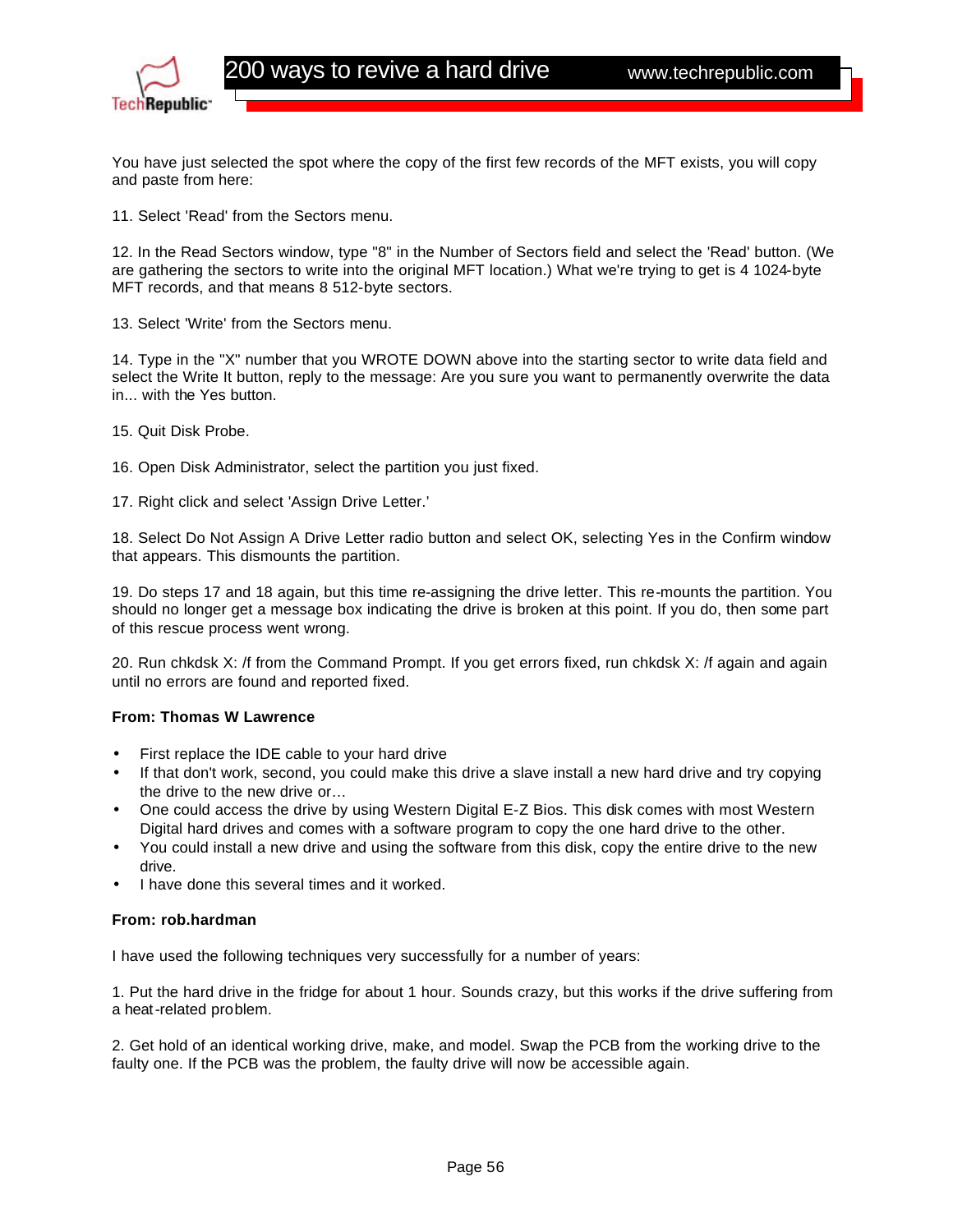

3. If the PCB was not the problem, then the HDA is. Chances are if it is not accessible, then the boot sector/partition info has been trashed. You can use Norton Disk Doctor to directly edit and repair these areas. Having done this, you can use Disk Clone or Norton Ghost (with ignore errors switch) to then selectively copy the readable sectors off to another disk.

200 ways to revive a hard drive

4. If all the above fails, the drive has probably suffered a head crash and the heads or the disk platters are physically damaged. In this case, you need to engage a specialist data recovery service. They will remanufacture the drive by replacing the damaged parts and recovering the readable sectors off the damaged platters.

### **From: David Forster**

- The first thing is to find out what was the last thing the client was doing before the crash.
- Sometimes, the clue gives a starting point.
- The next is to suspect a virus and boot with a clean disk from my arsenal. If no virus is found, then check the drive parameters to be sure they are correct in the CMOS.
- Then boot to the A drive with fdisk on it, run "fdisk /mbr to reset the "master boot record" onto the drive. If the drive was set up with EZ or Ontrack, then possibly their utility could be used to bring back the drive.
- Also, most manufacturers have good diagnostic programs available at their respective Web sites. I.E.; MUD from Maxtor; Wdiag from Western Digital, etc. Third party vendors also have various utilities to bring back a drive; Symantec (Norton), and Ontrack, to name a couple.

### **From: tal**

1. I will enter into the machine BIOS and see whether it will identify the HD. If not, I will open the machine and look to see if the data cord is connected and the power supply is connected and give them a little push again (sometimes it misplaces)

2. Then I will try again to reboot it and check again within the BIOS (if it will not work or the user tried to install a new hard drive when it happened, I will look at the SCSI termination if this is a SCSI HD. If it is a EIDE, I will look at the jumpers settings of the EIDE drives because some HD will not work with the jumper sets as primary with other drives on the same channel [primary or secondary] so the jumper should go out). Then again I will reboot the machine and if it will not work or be recognized inside the BIOS, my last resort will be to take out the drive plant it in a different machine and see if the 2nd machine will work with it.

### **From: Sami.Hanninen**

Hello, here's my suggestion:

1. Diagnose if the fault is in the drive or in the machine by plugging the drive to another computer (preferably identical). If you don't have one, go to a computer store and ask them to try it out. 2. If the fault is in the drive, try changing the controller to identical one (from an identical disk)–—that is sometimes possible, sometimes no–t—be careful in this step. With controller, I mean the controller in the bottom of the drive, not the computer's.

3. If that didn't help, plug the drive to a computer which recognizes the parameters of the drive correctly and try a disk reviving tool like Norton Disk doctor (if your partitions are format that it understands) or some other that understands your partition format.

4. If the partitions do not exist anymore, at least not visibly to the computer and nothing else helps, it's best to send your drive to a company that restores your data—if it's important enough. Because this kind of restoring costs a lot.

### **From: Anirudh Singhania**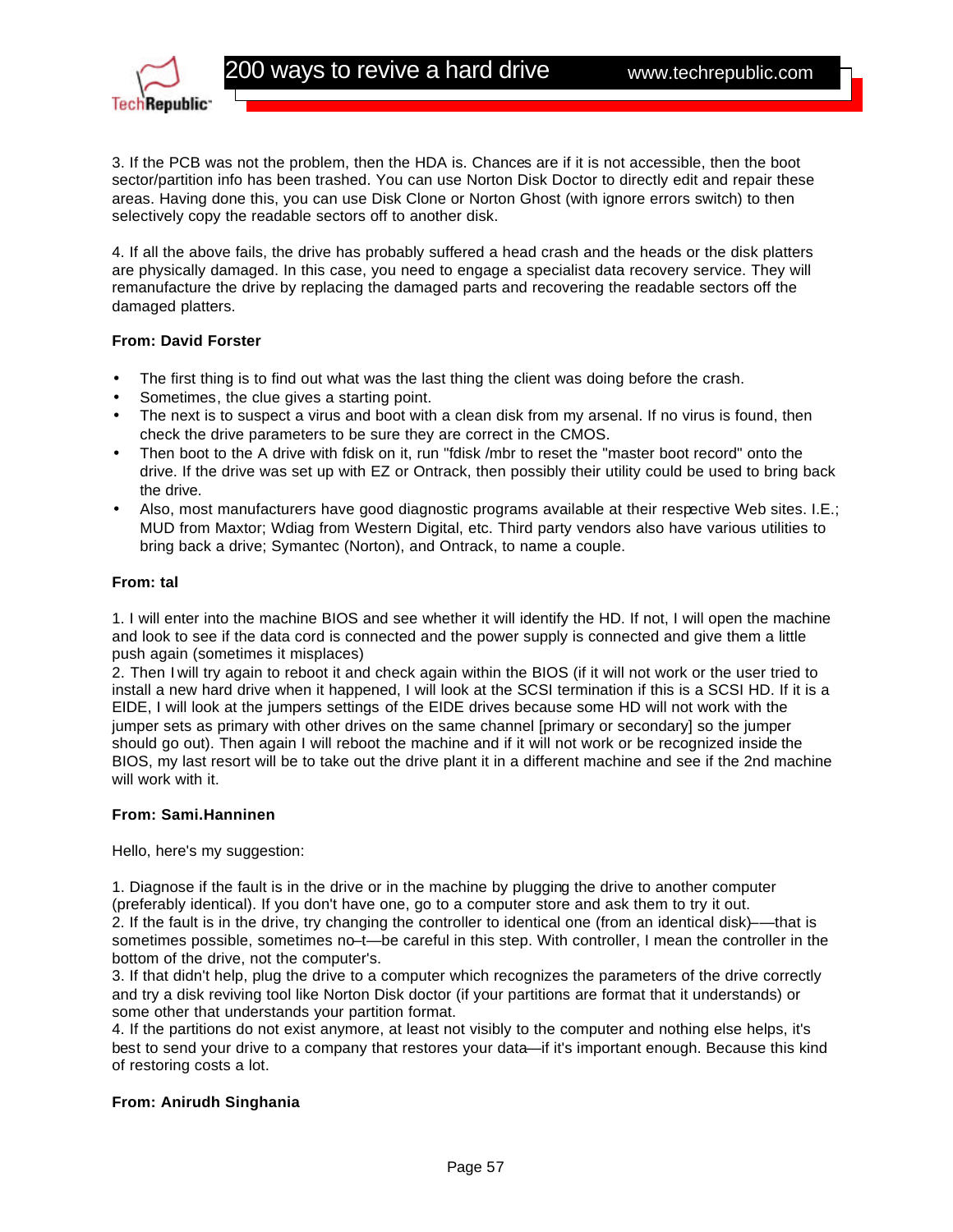

The data cable connected to your hard disk is not functioning properly, or your hard disk has crashed. The only circumstance when the computer cannot detect your hdd from the bios setup very directly means hdd failure or data cable failure.

## **From: Adil M. Niazy [adil\_niazy**

If the PC can't detect the hard disk type from the setup, then we definitely have a hardware problem. Any of the following may solve the problem.

1. Open the case and check that the power and controller cables are connected properly.

2. Try a working hard disk to test that the controller, cable, and power are okay.

3. If you have a similar working hard disk, try changing the PCB (IDE board) on the back of the hard disk with working one.

### **From: James Fylan**

Whenever I've come across a drive that's got that funky dying tick-tick rhythm on power up, I call upon the ancient and mystical powers of gumbyism and smack it repeatedly about the upper housing with a blunt object. It may be dumb but if the drive is caught early enough, the 'gumby mallet of might' will often give you enough time to whip that data off....

## **From:Meng Ling Lee**

I will try the following:

- 1. Disconnect disk drive and reconnect again.
- 2. Make sure the disk connection and the power are connected properly.
- 3. Check the jumper setting on the disk drive and the disk controller.
- 4. Access Setup and run 'Auto Detect' to detect the disk drive type.
- 5. Listen to the disk drive when it is booting.
- 6. Notice the disk drive LED when it is booting.
- 7. Boot from floppy disk and run 'FDISK' to display the disk drive capacity.
- 8. Make sure the disk drive is the primary and set "Active."
- 9. If the file system is FAT32, try to display the content of the drive by type in "DIR C:"
- 10. Try to transfer system to the disk drive by type in "SYS C:"
- 11. Move the disk drive other machine, and repeat steps 1-10.
- 12. Repeat steps 1-10 with other working disk drive to confirm the problem.

# **From: Walt Lonnborg**

First, check to see if a nonboot floppy was left in drive A: The CMOS may be set to read the floppy drive first and will give an error trying to read a nonboot floppy.

Check controller cable connections and power cable connections. Check to see if the power cable is loose or the flat ribbon controller cable is loose at the drive or the controller/motherboard connection.

Check to make sure the cable red line side is plugged to pin 1 at the Hard Drive and the controller/motherboard.

Check the jumpers on all drives for master/slave settings.

Turn on the computer. Hit the Del or other key combination to get into the CMOS setup utility. Make note of the Standard settings for the drives. Verify them with the settings required for the drive. You may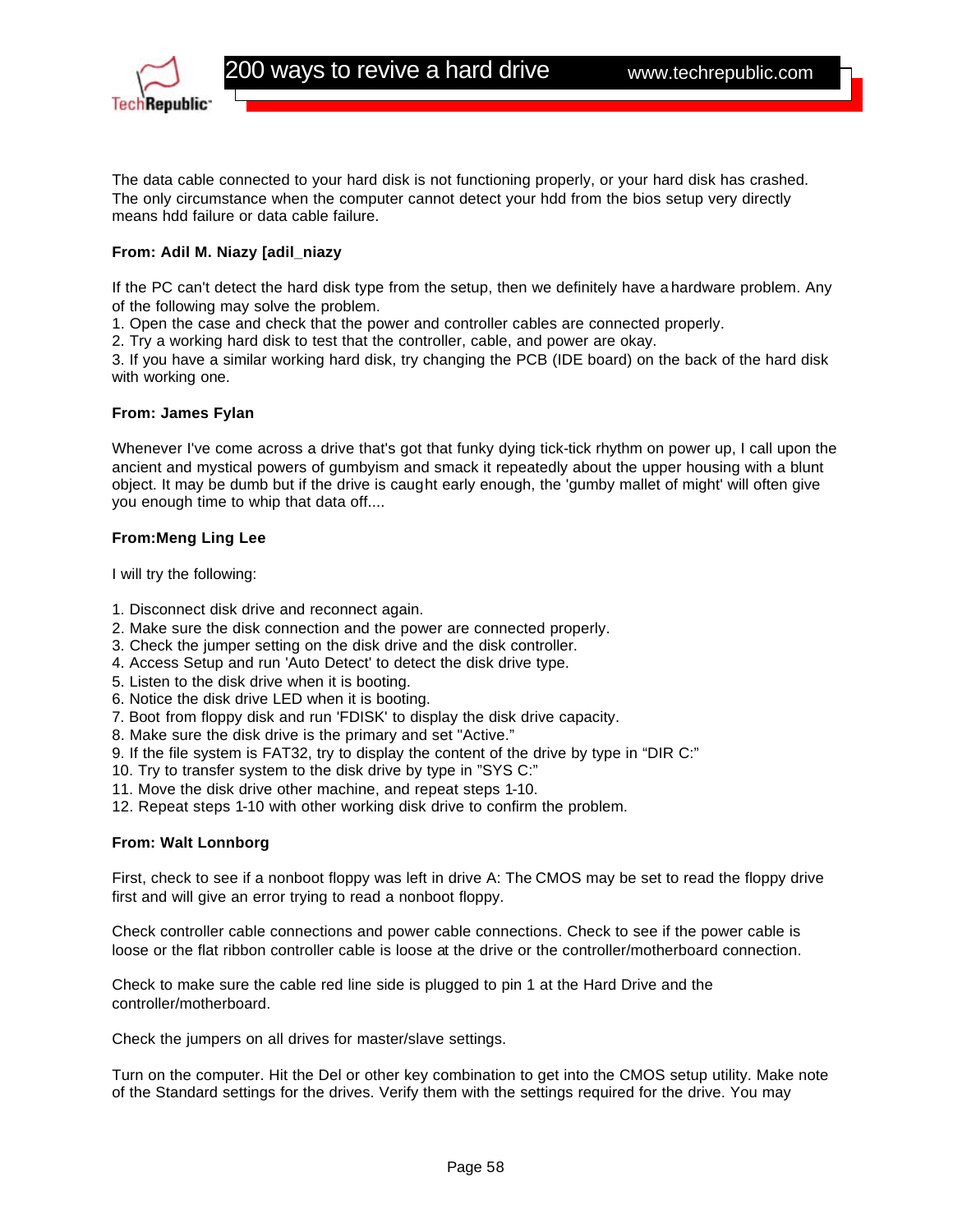

autodetect the drive if there are no settings for it. Older computers require you set these settings manually.

Reboot the machine and check the settings. If the BIOS has lost these settings you need to replace the motherboard battery.

If it autodetects the drive, try a reboot. If you can read the drive backup everything you can. You can backup files from a DOS prompt. You don't have to get Windows running to backup essential data.

If the reboot doesn't work: Set the CMOS to boot from an appropriate operating system diskette A: or CD and reboot.

If you can read the drive backup everything you can. Use fdisk /mbr to rebuild the boot record. Try to reboot. If reboot still doesn't work, reinstall the operating system.

### **From:Ian Steele**

A common problem with incorrect CMOS settings is that the C: drive will not boot. Providing the CMOS settings are valid (that is that they do not specify a bigger drive then what the drive is), then the system should be able to see the drive if you are booting from a diskette.

If you can see the drive from a diskette, then you are very close to recovery. Adding another hard drive and xcopying the data will save the data. You can then set the old drive specs to AUTO in the CMOS and then run FDISK/Format and restore the drive. It is a good idea to reboot off the C: drive when you have formatted the drive to verify that the drive is okay—it should be if the original problem was a loss of CMOS settings.

If the C: drive was a NTFS partition then of course the booting off the diskette will not see the drive. In this case using a shareware program NTSF4DOS or something like that will allow you to read the drive and copy it to another drive.

### **From: Eric Springler**

These are some of the things that I would do...

a) Check the cmos settings to be sure that they are correct for the drive.

b) Ask if the user wrote to the disk while the cmos settings were wrong. If they were, then try and use those settings to retrieve some of the data. Sometimes data can be written to the disk and retrieved even if the cmos settings are incorrect.

c) Boot off of a floppy disk with a recent virus scanner. It could be a simple virus.

d) If it's just a case of the disk not being bootable, do and FDISK /MBR to the drive, or do a SYS C: off of a different Win98/95 boot disk. If it's NT, do a repair of boot/system files. It asks for a repair disk, but you can use any old repair disc for that.

e) Stick the drive in another Win9X box (if it was a fat16/32 drive) and run norton disk doctor (tm) on it. Sometimes Norton will recover enough of the directory listings for you to retrieve some of the data f) If none of these work, put 3 hard drives in a machine: 1) NT Workstation (or 95), 2) Bad Drive, 3) exact model and size drive as the bad drive. Format drive 3, and do a sector-by-sector copy of 2 onto 3 with something like Diskprobe.

g) Put the drive in a working Windows NT machine and drive RecoverNT.

That's about all that I can think of right now.

### **From: Gary Stevens**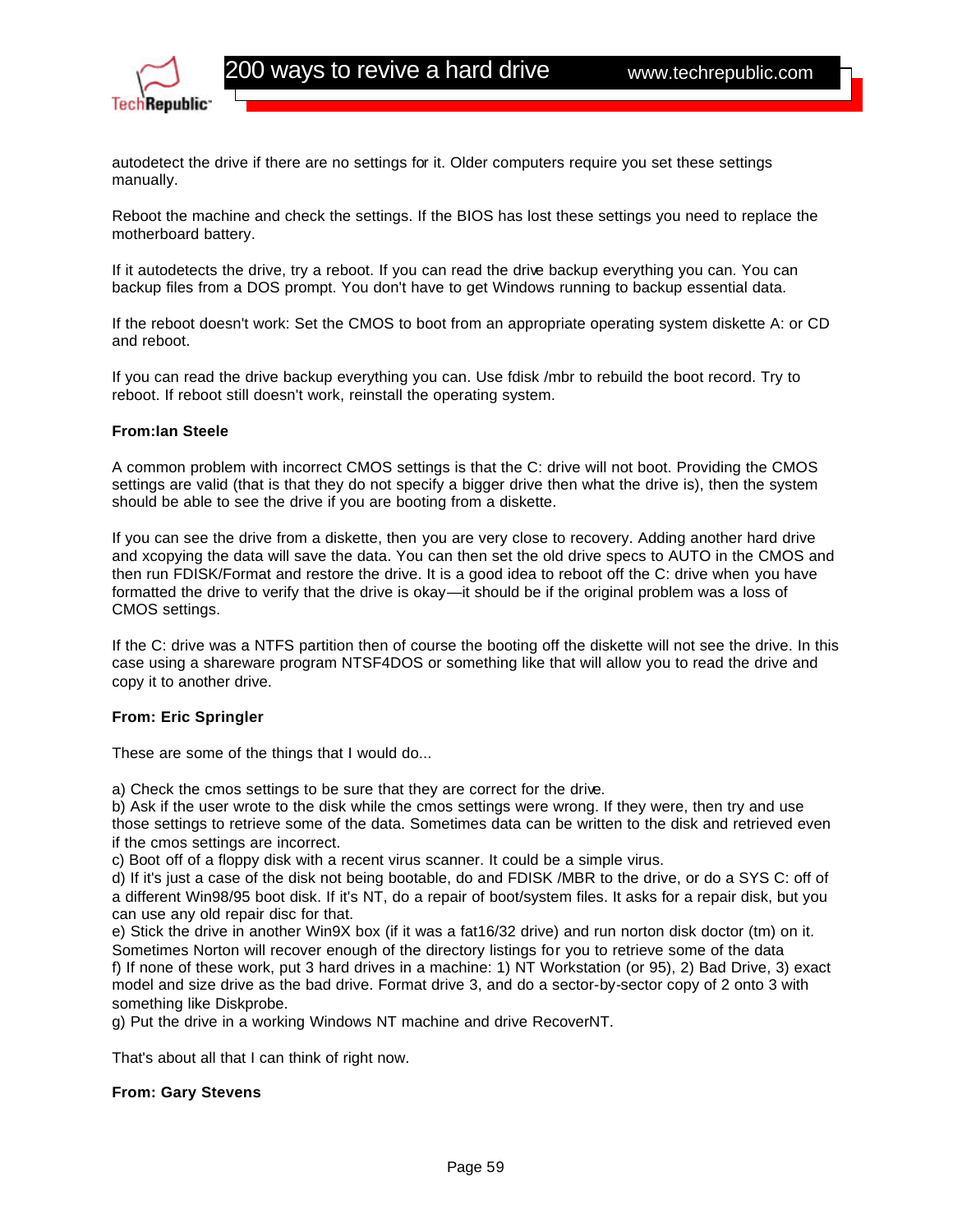Welcome to the wonderful of crashed computers.

To revive or attempt to revive a failed hard drive I would recommend the following steps:

1. Ascertain what the user was doing before it stopped.

2. Ask what they did to try and fix it.

3. Check the CMOS settings. Battery may have failed thereby dropping the configuration.

4. Boot from a GOOD floppy at DOS level, if possible. If it boots, see what is available on the hard drive with a NO CHANGE examination.

5. Check the files, if available, with a NO CHANGE integrity disk process, like Norton's.

6. If data can be recovered then do so before taking any other steps.

I would then clone or copy the hard drive contents to another drive or location.

7. Remove the hard drive and test in another computer to confirm it is not a general I/O communication failure.

8. Rebuild the system based on diagnosis.

If all else fails, then take it to someone who really knows what they're doing, sit down in the sun, and enjoy a Budwiser.

## **From: Jerry Pacheco**

- Check to see if the drive spins up; if not, replace drive.
- If drive spins up, check cmos settings.
- If cmos settings are okay, check fdisk to see if partition is still accessible.
- If fdisk doesn't show partition, create partition and format drive (importance of backing up data).
- If fdisk shows partition, check to see if you can access drive from prompt.
- If you can access drive, run sys.com to make drive bootable. Reboot from drive.
- If you can't access drive, run scandisk or norton utilities from floppy.
- If scandisk or norton fixes problem, reboot from drive.
- If scandisk or norton doesn't find errors, re-partition and reformat drive.
- If you encounter errors while formatting the drive, replace drive.

## **From: ICAN WORKS**

THESE TRICKS HAVE WORKED FOR ME SEVERAL TIMES WHEN CMOS LOST THE C DRIVE OR COULD NOT READ IT

INVALID DRIVE SPECIFICATION

(1) POWER OFF.

(2) DISCONNECT C DRIVE.

(3) POWER ON, DISABLE OR REMOVE ALL FIXED HARD DRIVES IN CMOS

RUN AUTO DETECT, (NONE DETECTED) GOOD!

(4) SHUT DOWN, RECONNECT HARD DRIVE, REBOOT.

IF C DRIVE TEST ON BOOT MENU DOES NOT APPEAR ENTER SETUP, RUN AUTO DETECT, THIS TRICK USUALLY WORKS ON THE 386 & 486 MODELS.

### UTILITIES ON FLOPPY

THIS TRICK WAS AN ACCIDENT AFTER A LONG DAY, BUT IT WORKED (NOTE THIS METHOD WAS ONLY EVER USED AND TESTED ON 486S) IN FRUSTRATION OF TRYING TO FIND THAT DARN HARD DRIVE, I DUG OUT A BRAND NEW DATA CABLE, INSTALLED THE CABLE AND REBOOTED.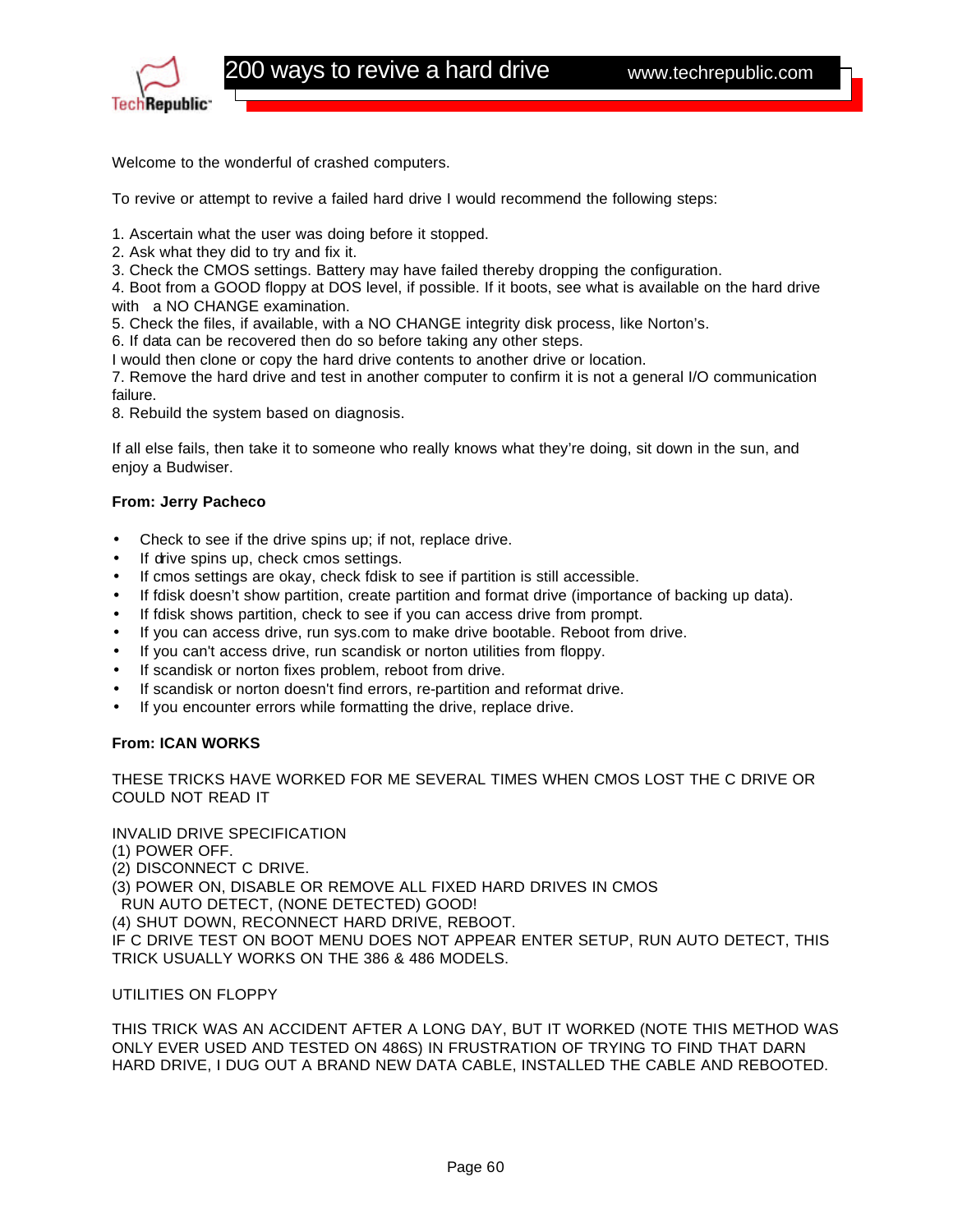

C DRIVE ERRORS ALL OVER THE BOOT SCREEN, WHEN I INVESTIGATED MY HANDIWORK I HAD DISCOVERED MY ERROR AS I HAD REVERSED DATA CABLE AT THE IDE SLOT. I QUICKLY CORRECTED THE MISTAKE AND REBOOTED THINKING "NOW I REALLY DID IT????" THE SYSTEM REBOOTED FINE, RAN SCANDISK, ALL SYSTEMS OKAY. OS BOOTED UP GREAT.

JUST AN HOUR OR SO AGO, A TECH GURU TOLD ME OF HIS SIMPLE METHOD. I HAVE NOT TESTED THIS ONE YET. HE SAYS REMOVE DATA CABLE FROM HARD DRIVE, RUN FINE SCREWDRIVER OVER CONTACTS OF HARD DRIVE TO SHORT OUT OR, AS HE SAYS, DISCHARGE THE COMPONENT, RECONNECT, REBOOT, AND IT SHOULD WORK. WELL IF IT DOESN'T, IT WAS GOING INTO THE GARBAGE ANYWAY.

## **From: Doug Carpenter**

1. Check the CMOS battery, your problem may be simple. It could also be an intermittent short on the system board or a failing battery. It holds the system info until you shut down, maybe for as long as five minutes, then fails. What's the clock say?

2. Make sure a disk manager isn't installed on the drive. If that's at least a possibility (greater than 2.1GB on old 486 computer?), try using the usual drive parameters for a disk manager: 1024, 16, 63 3. Maybe the master boot record was lost. Try fdisk/mbr. Make sure you're using the correct operating system version.

4. Boot from a clean floppy and try to change to C: If you can see the drive, you may have a virus. 5. Can you hear the drive spinning up? Can you see a hard drive access LED visibly working? Maybe it's spinning up slowly, press pause or reset to allow time for the hard drive to get up to speed, see if the problem disappears.

6. Check for a bad cable connection or power connection. They should be seated firmly. Are they oriented correctly? Maybe someone else worked on the machine. Is the ribbon cable made for cable select? Is it set that way? Check the jumpers.

7. If all else fails, put another drive in and see if it works okay.

8. If you get it running, check for viruses just for fun.

## **From: Letehumy Rajavalu, GSSB**

Reboot the PC, get to the CMOS setup and set the drive type to "auto" again to confirm if the hard disk is detected.

Else, get back to the CMOS setup again and try to set the correct drive type based on the capacity of the hard disk which can be found on the hard disk itself if you open up the CPU casing.

### **From: Brent Hunter**

Very simple, I think?!

While the drive is running, you should be able to get all the information off the drive, unless it has "bad sectors, etc."

My usual task list involves using "GHOST" to get the data of the hard drive. But sometimes this doesn't work, because of bad sectors, or the drive timing out while trying to sort itself out. My next solution is to use XCOPY32 under a Windows 98 dos prompt. This enables you to use more and interesting switches. Ninety-nine percent of the time, this gets the data off a failing drive.

My syntax is a follows:

XCOPY32 x:\\*.\* y:\ /E /H /C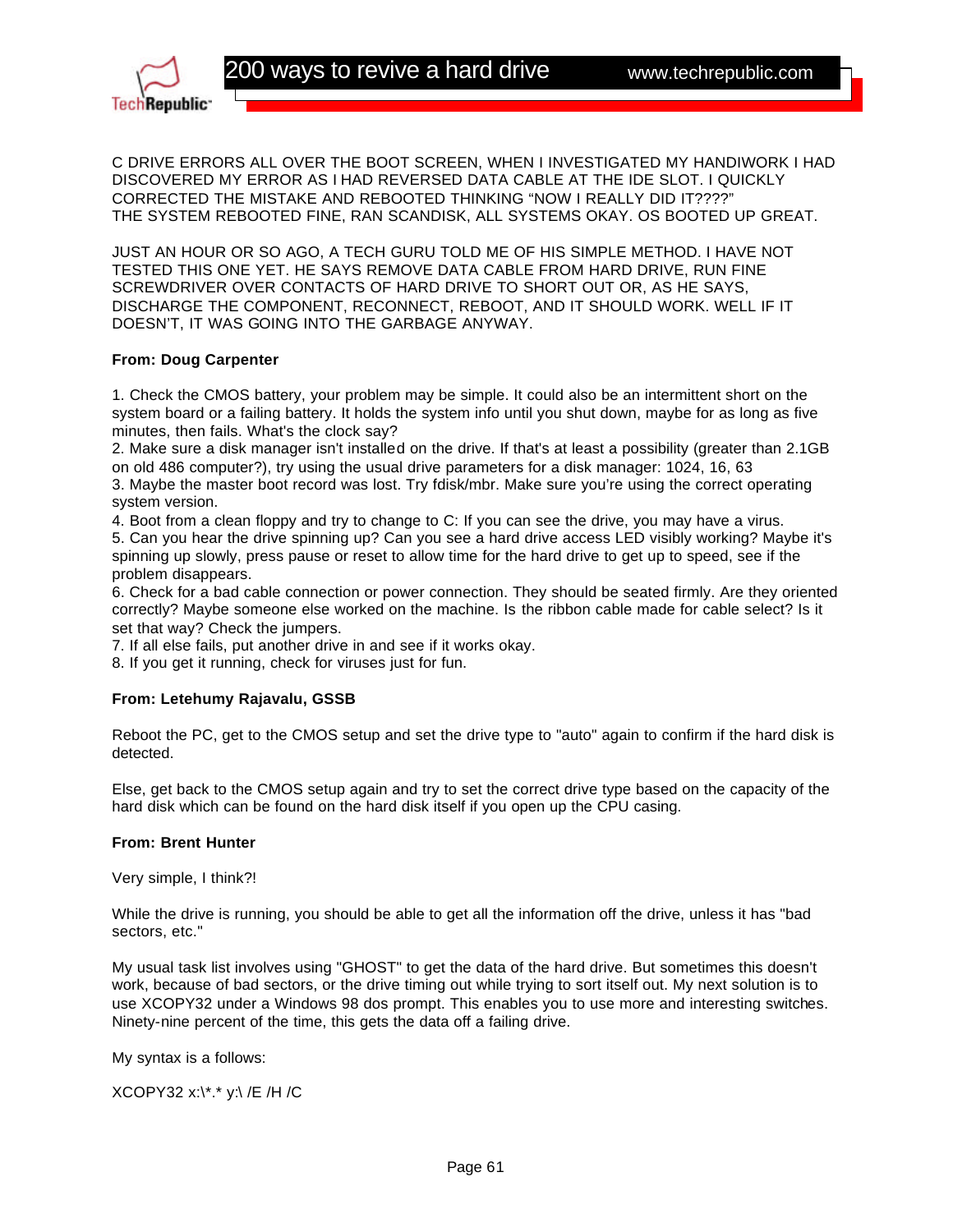

 $x: = source$  drive (i.e. failing drive)

 $y:$  = target drive

/E = copies all directories and subdirectories including empty ones.

/H = copies hidden and system files (i.e. SYSTEM.DAT & USER.DAT are Windows registry files with the Hidden and System attributes).

 $/C$  = this switch is the trick. Even if the drive times out and then starts up again, XCOPY32 will continue copying the data over.

# **From: Skip Berryhill**

You didn't say, but often, when a hard drive won't boot, you can boot on a floppy disc with FDISK on it, log onto the hard drive, and execute some commands (DIR, COPY, and the like).

If they work okay, you can use the following from the floppy: FDISK /MBR and re-write the Master Boot Record of the physical drive.

Next, remove the floppy and reboot. It will usually be alright. If it operates properly, all it means is that the MBR was somehow corrupted. Nothing majo–r—it was re-written by the FDISK /MBR command.

The /MBR switch was undocumented for a long time.

## **From: Phil Adams**

- Get the new hard drive and setup as the master the old drive as the slave.
- After running scandisk, you should be able to xcopy everything to the new drive.
- Worse case, install the OS to the new drive then copy the user files over.

## **From: Robert P Mulhearn, Jr**

Use Steve Gibson's spinrite on a quarterly basis to keep track of HD condition and recover bad drives as long as they are recognized by OS.

## **From: Kevin Flateau**

First of all, is the drive alive?

When you turn on the machine shortly after a quick ticking noise (watch the memory count on the screen), then you'll hear the floppy do a quick click and the light on the front will go on, then you'll hear some short clicking from the hard drive and its name will appear on the screen. If you don't hear anything and the period after the floppy and before the notification of hard disk failure is more than 20-30 seconds, then your drive has most likely run out of gas. If it did make a noise (hum type) odds are the drive is still alive so let's try to wake it up.

This is my methodology for firing that sucker up to breathing again.

1. Identify the drive and its parameters. You'll probably need to take it out of the case. On the outside is a label with a model number, cylinders, heads, sectors, and landing zone (usually not necessary). The model number may be necessary to seek out the parameters of the drive if they are not readily available. The PC Pocket reference manual has an extensive list of older drives. Newer drives are labeled with specs.

2. With the parameters in hand, boot the machine and enter the bios. Go to the Drive 0 settings and enter the cylinders, heads, and sectors in there appropriate areas.

3. Hit escape, F10, and answer "Y" to the "Save?" question.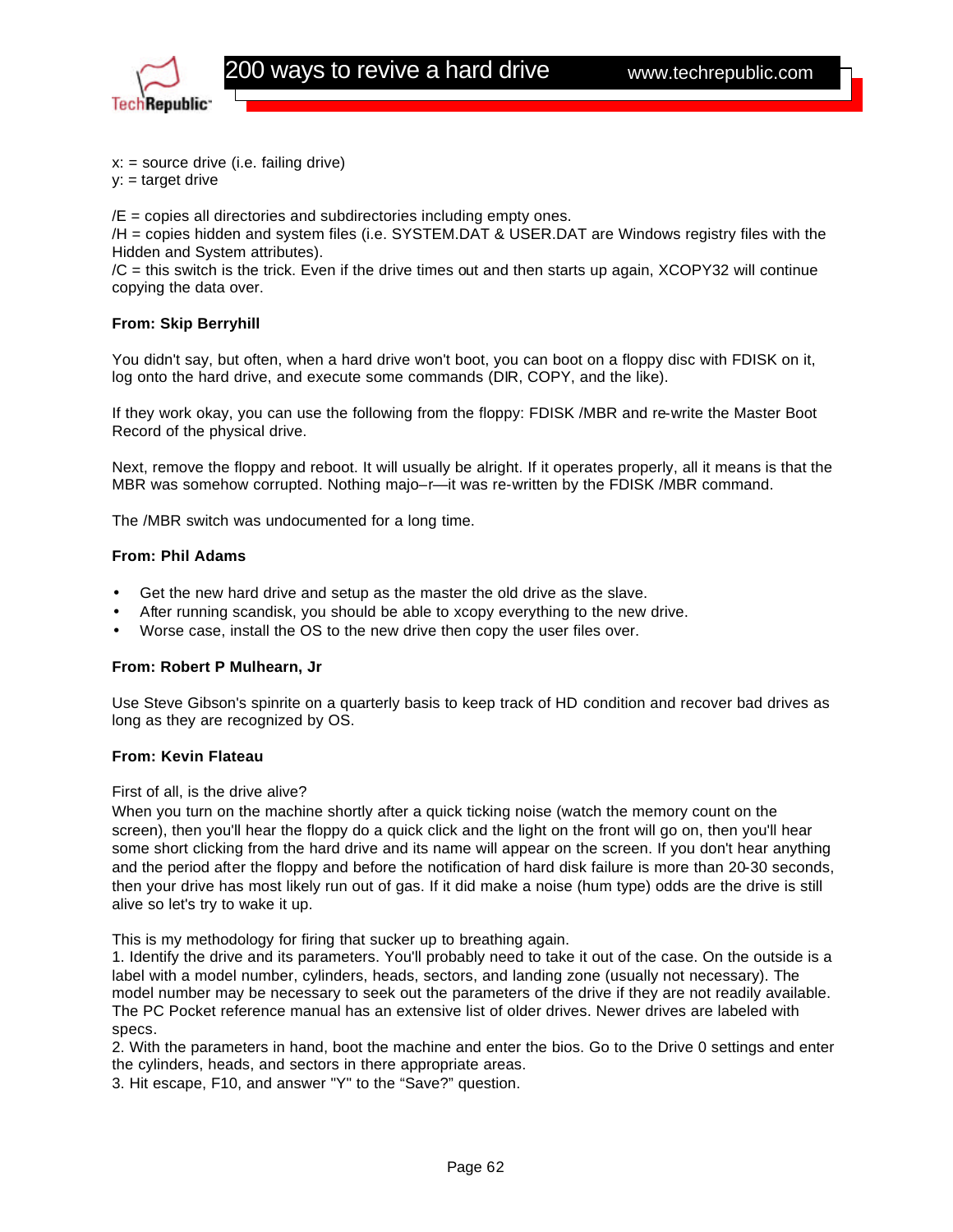

## **From: Shadow**

THE SITUATION:

You get a call from a user at work, a consulting client, or a neighbor who's found out you're "a computer person." (Sometimes they all call on the same day, don't they?)

Maybe you're lucky. When you get there, the machine boots just fine. The user says, "That computer doesn't like me." You tell the user to back up important files while the system is running because you're going to order a new hard drive so this doesn't happen again.

But then there are the times you aren't lucky. You get messages like "disk 0 error" and "invalid drive specification." I recently got those errors trying to revive the hard drive of a Compaq Prolinea 4/66.

It doesn't matter what the box is, though.

The circumstances are all too familiar:

The data isn't backed up.

The problem came out of nowhere.

The user had accessed Setup and tried to manually enter the settings for the drive type when "Auto" didn't work.

There was no startup disk made by this machine.

Reviving a drive like this one—even if only long enough to copy its data before you put it in File 13—is a tough challenge. How would you approach it?

### THE SOLUTION:

Before going on-site I would be sure to have my various boot disks available (DOS6.22, Win9x, WinNT and AntiVirus) containing the usual disk and file utilities, a spare hard drive and a small hammer.

When I arrive on-site, I would first reset the CMOS settings to factory default. There can sometimes be corruption of the CMOS and can cause drives to seem to have "failed". Then I would go over the CMOS settings and make the appropriate changes for that particular system, including setting the primary HD to AUTO. If this fails, then I would boot to floppy and determine if FDISK can see the drive. If not, then it's time to open the case. With the PC turned off, I would first check the drive cables to verify a solid connection to both power and data cables,and install my spare drive (to save data with). With the case still open, I would power-on the machine and listen carefully for the drive to spin up. If I cannot hear the drive spinning up, then I would remove the drive (with power off of course). Then with the drive in my hand and still connected, I would power up the PC again, feeling for the centrifugal force the drive would create from the spinning platters. If there is no torsion effect felt, then this would mean that the platters are not spinning and that the heads may be '"stuck."

This is where the hammer comes in. Power up the PC again and LIGHTLY tap the drive case edge once or twice with the hammer handle. This will usually unstick the heads from the platter and allow me to copy the data (or whole drive depending on the situation) to the spare drive for safekeeping until the user can purchase a new drive.

If this also fails, then once again the hammer comes into play...this time to allow the user to beat the crap out of the old drive and relieve the frustration of having lost everything because they thought "backups are for sissies."

## **From: Carla Maslakowski**

Boot PC into setup and restore drive settings. CMOS battery must be dead which is why setup lost settings. Replace CMOS battery in this PC and drive should keep settings.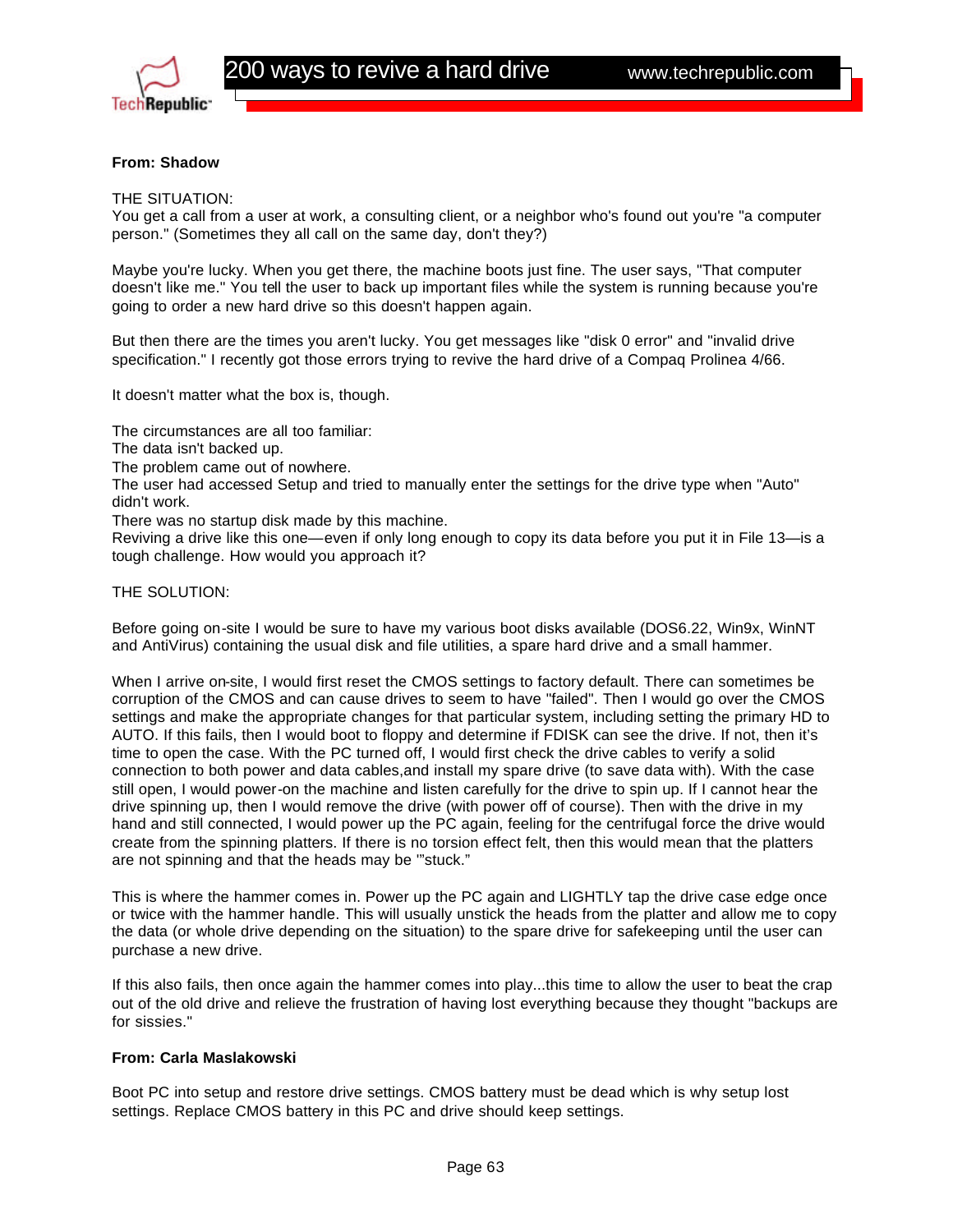

## **From: Todd Layland**

Pull the jumper on the motherboard that will reset the settings (bios, password, etc.) of the system. If it boots, you know it was a config setting that screwed up. If it doesn't, well HD are cheap.

## **From: Dale**

First things...first:

- I would flush CMOS and then look at the drive and write down the correct drive settings for Cylinder, Heads, and Sector.
- I would manually enter this data if auto detect could not figure it out.
- If unable to boot after manually setting up the drive, I would check settings in CMOS and then boot from a floppy (THAT I WOULD HAVE BROUGHT WITH ME!) that contained sys.com, fdisk.exe.
- After a successful boot to a floppy, I would do an FDISK/MBR and then reboot the system and let it fallback to a backup MBR.
- If that failed, I would boot to a floppy and do a sys c: then reboot.
- If unable to access the drive after the mentioned steps, I would boot from floppy, change to C: and attempt to recover as much as possible to floppies.

### **From: Ken Beckett**

I would take the drive out of the PC it is in and take it to another PC put on the secondary IDE. I would look up the drive parameters and enter those parameters in the bios. Start the PC and hope to get the drive to run as a secondary drive.

### **From: NetMarkC**

I've lost my "C: drive before and was able to get it back by removing and reinstalling the CMOS battery.

### **From: dmo**

Find out from user which OS he was running on the hard drive. Install a new drive as Primary and the damaged drive as secondary. Install the same OS on the Primary drive and you should be able to see all or most of the data on the second drive. Copy all data from secondary to the Primary drive.

### **From: David Knapp**

Oops, didn't read the question close enough. In order to revive a hard drive that won't boot, I do the following.

- Boot to floppy that has the basics on it—fdisk, edit, sys, format, command.com. Fdisk to see if the drive is being recognized by the system.
- If the drive shows up and has a valid partition, then try to access it from dos.
- If you can't access it from dos, I would basically give up, but you can try to sys it too. Depends on the problem.

## **From: DKauschjr**

- I would first go into the bios and attempt to redetect the hard drive.
- If I was unable to get the bios to detect it, I would then go to the drive manufacturer's Web site and get the manual settings for the drive.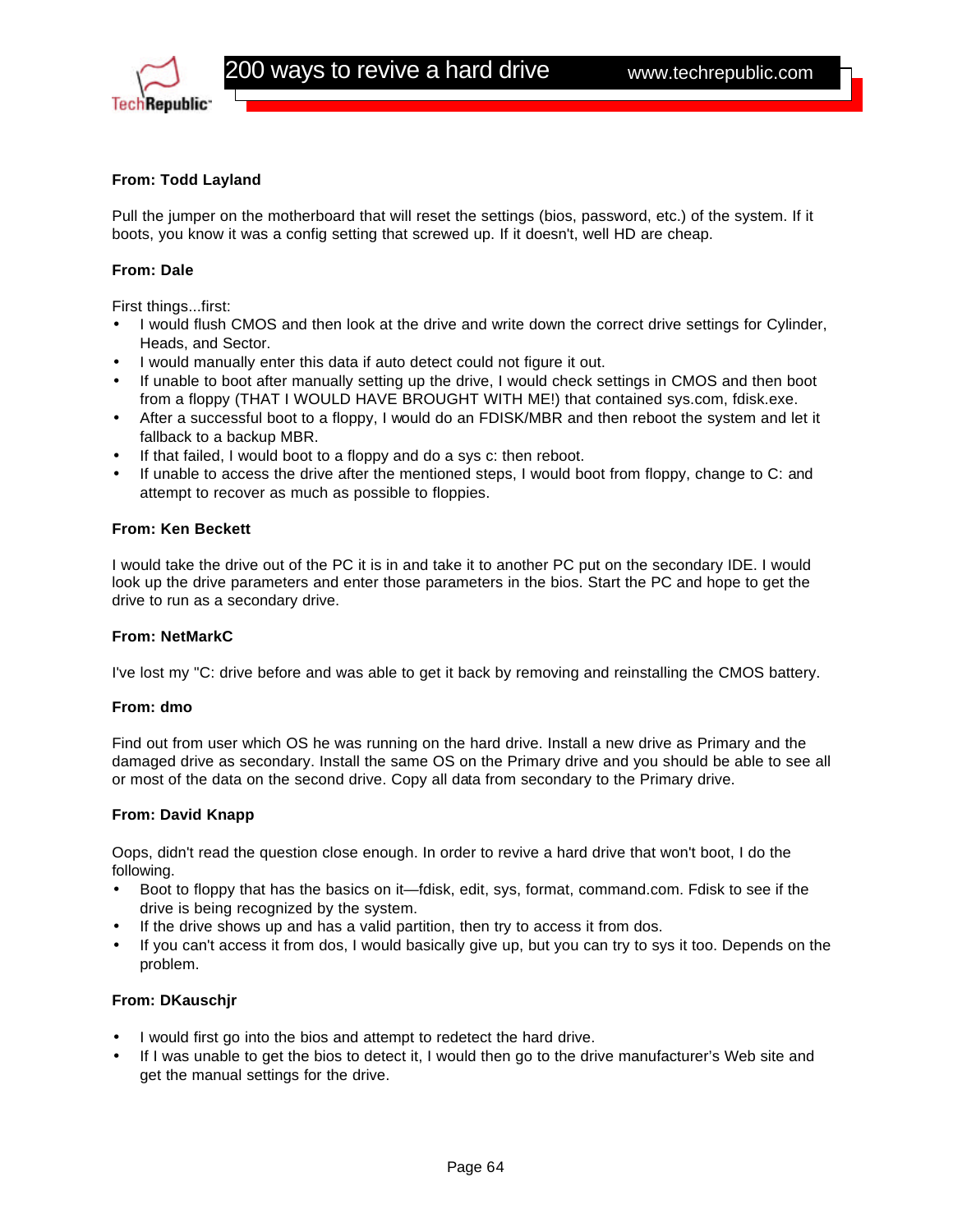

- Next I would get a boot disk from another machine nearby and do a format /s on the drive to bring the operating system back up.
- After fixing the machine, I would then lock the bios and then proceed to flog the user with rubber bands and paper clips for even looking at that enter setup option.

### **From: David Knapp**

We have about 4 standard ghost images that we base most of our machines (Dell) on. We have a boot disk that has NetWare drivers for all the network cards we use. We boot the floppy, login, and re-image the machine once the new HD has arrived. Then we configure networking, printers, capture batch file, and install custom software. If they want their data backed up, then they should keep it on a server.

### **From: LByer1**

Reboot the machine hitting delete key entering into the cmos setup.

Then click on the restore default values to allow hard disk to reboot by itself again.

200 ways to revive a hard drive

### **From: Chris Draper**

When you support any number of users, hard drive failures are an unfortunate fact of life. I have had users cry in front of me when I have had to tell them that all of their data has gone to "data heaven." Recovering data from corrupt or failed drives is more of an art that a science.

- Far and above, the best thing to try first is the old FDISK /MBR command.
- This will rebuild the master boot record. Although not always successful, it has recovered many drives that were not at all readable. However, drives that have experienced head crashes refuse to spin up and need much more attention.
- In these cases, method is critical. Set up the machine with a second hard drive.
- Boot to dos and try to copy the data off the drive using XCOPY. This way if you do run into bad sectors or a crashed head you can simply stop the copy by hitting [Ctrl]C.
- I have even been able to get some drives to spin up by "gently" tapping on them with a screwdriver while they were powered up.
- Please keep in mind that this is a last resort technique.
- I have even frozen a few drives to less than 40 degrees below zero. This will sometimes allow them to spin for long enough to get some data from the drive.

### **From: Avraham Schkloven**

Firstly, I check all my cables (data, electric). Is the disk spinning does it make those little noses at startup? If NOT, I try a little tap with the back of a screwdriver. If it comes to life and boots, I make backups and replace the disk. If not, well all disks die—it's just a matter of when.

If the disk is spinning at startup:

Be aware that many older viruses effect the boot sector and fats of hard drives and give errors "invalid drive specification." a good DOS antivirus should be used.

Then I try to reset the setup to the proper numbers and boot from a floppy disk with the proper operating system. On this disk is FDISK. I personally use a program call RESQDISK from Invircible Anti Virus. It has saved my skin many times in rebuilding the boot sector and fats (one could try the FDISK /MBR command).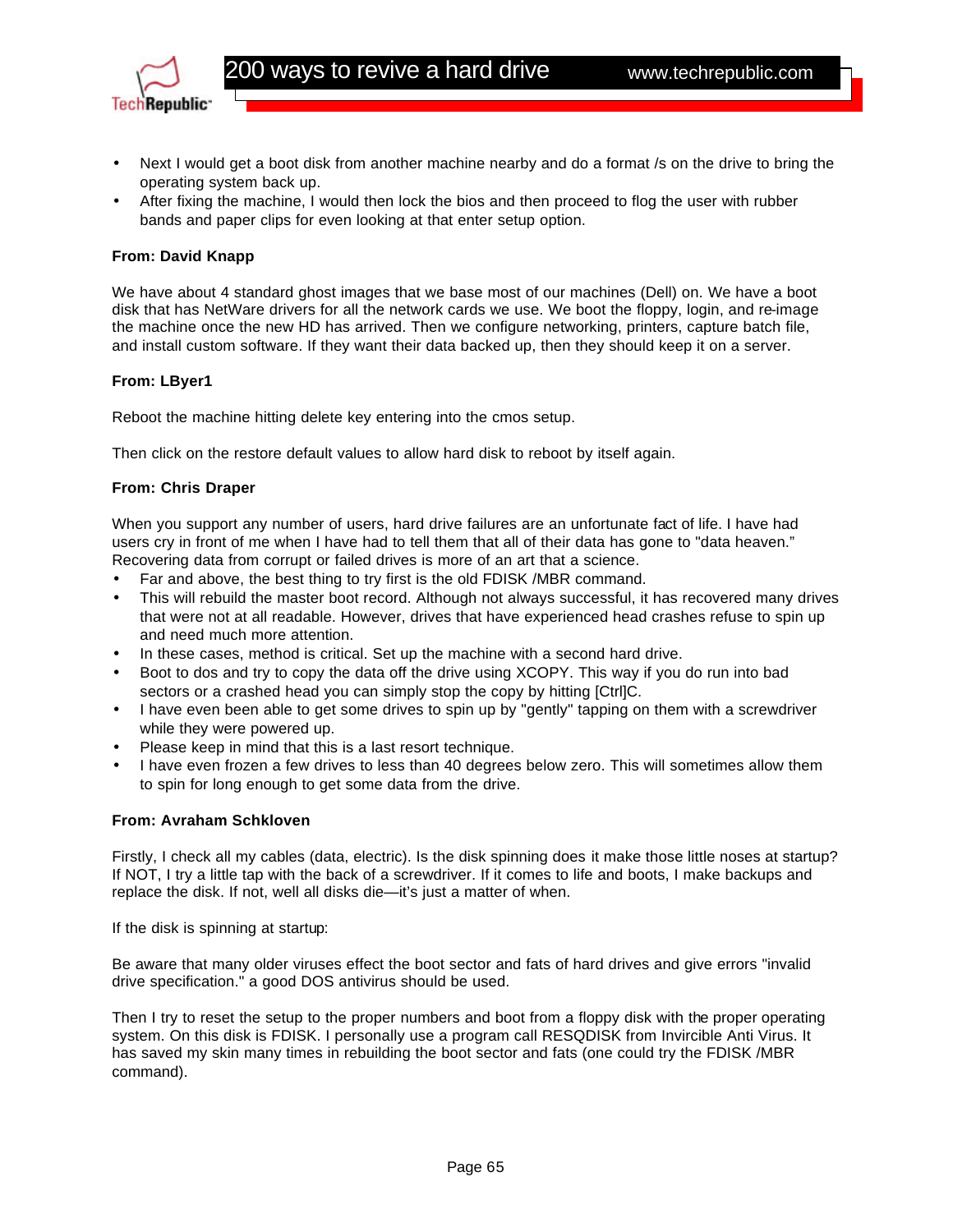

Norton DISK EDITOR for DOS fits on a floppy and once you boot from a floppy you use it to dump the content of the C drive off to another drive.

If available I use a new hard drive. Making the bad drive the slave and the new drive master and try dumping the disk. This works only after access has been restored.

Unfortunately, some patients do not survive.

### **From: KrisMHorn**

At times, the hard drive has lost its Master Boot Record (MBR). Sometimes it will work to type fdisk/mbr at the dos prompt (usually from a system bootable floppy).

Other times, you may want to use the old handy command, SYS a: c: (Re-creating the system files on the C drive).

Usually, if these don't work, your drive can be sent to a data recovery center (if the data is just so critical that they can't live without it.) Usually, this costs hundreds of dollars.... And you would still have to replace the hard drive in order to obtain the data back from the recovery center.

### **From: Denford L. Owens**

I use DrivePro by ForeFront Direct. It analyzes problem areas, can find and repair MBRs as well as repair them.

## **From: David Crocker**

- I always start by booting from a floppy and seeing if I can access data on the failed hard drive.
- If you can, I then do a sys.com to c: and reboot.
- Once you are back to a c prompt, back up all the crucial data and start over by installing a new hard drive.
- Since this does not always work, more drastic measures have to be taken. I use several different utilities that may be useful.
- If dealing with a windows operating system, I first try scandisk. Obviously if you cannot see the c: prompt, then this does not work.
- I would use Norton's Disk Doctor first, then would try using Spindoctor.
- I only use this program as a last resort because I have lost the drive in some rare instances.
- Your data is usually still on the failed drive, the problem is the boot sector.
- If these programs do not work to restore the boot sector then, I would try and use Drivecopy to get the data to a good drive and start from there.

As we all know sometimes all your best efforts are in vain. Good luck with your test drive.

## **From: FS296**

If the drive just does not boot to C and it appear that it is spinning and responds to C prompt commands, I would slave it to another drive and drop and drag files to safe location, i.e. external hard drive, Zip drive.

## **From: Norton Seron**

- 1. Disconnect CD-ROM drive and/or 2nd HDD.
- 2. Remove HDD and read label regarding "jumper" position for master (without slave) if necessary.
- 3. Check power cable plugged into HDD properly.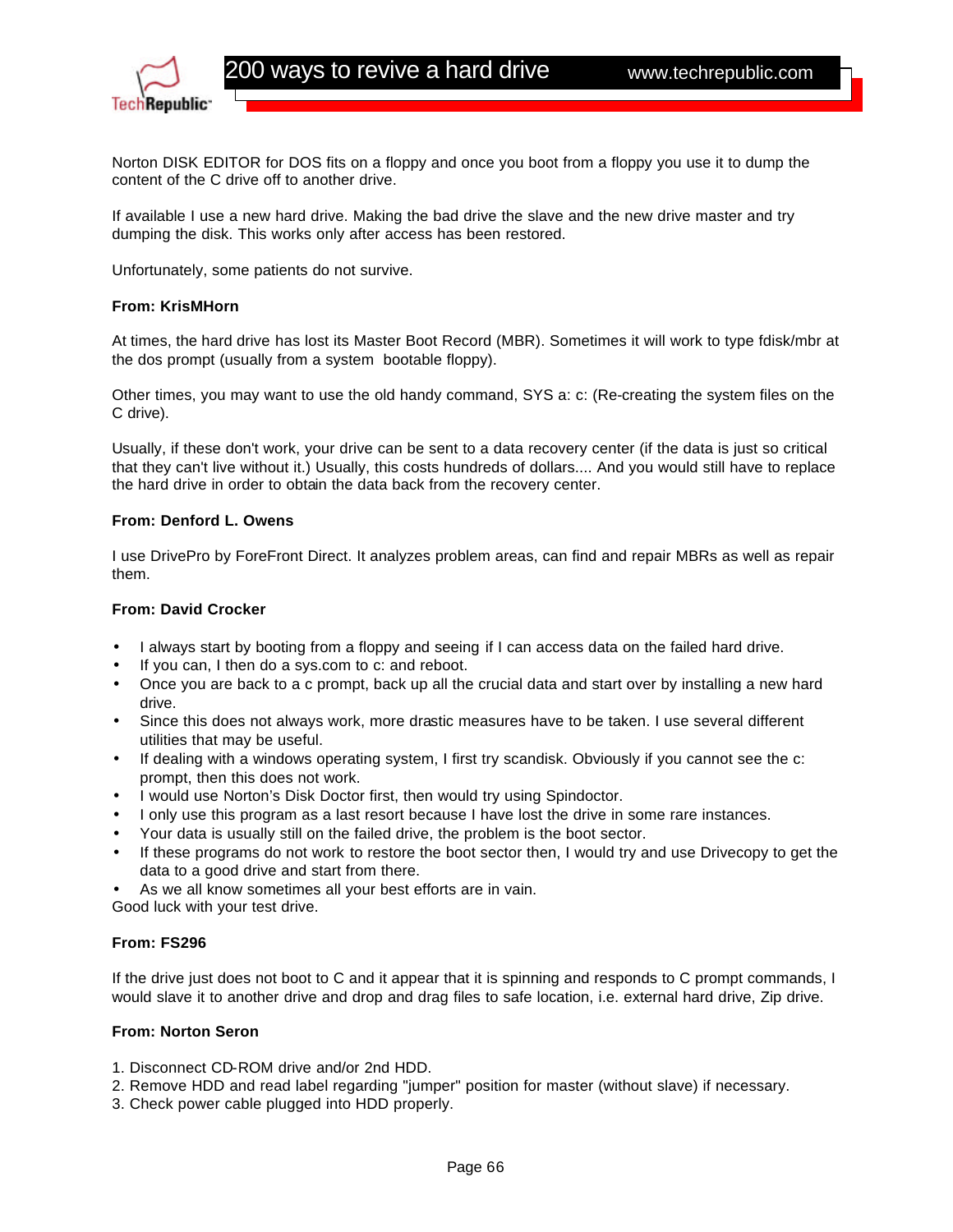

- 4. Check data cable plugged in properly on HDD and Motherboard.
- 5. Reboot PC and verify that problem is still present.
- 6. Replace HDD data cable.
- 7. Change power lead for another lead (test for voltage with multimeter).
- 8. See 5.
- 9. Connect different HDD to PC and see if bios can pick it up.
- 10. See 5.
- 11. Check CMOS chip is plugged in firmly.

12. If any of the above result in function, then boot onto system floppy and "fdisk/mbr" to fix master boot record and then fdisk to check partition, followed by DOS scandisk and surface scan to check for bad sectors on HDD. If bad sectors are found, then back up needed data and replace and reinstall HDD and OS and APPS.

## **From: Gilbert Betancourt**

Here's one solution I am using out in the field. I see many brands out there. The most popular in my area are Quantum Big foot, Western Digital, and Seagate .

I carry about 2 logic boards of each brand (popular in my area) and when I see init problems not relating to crashed heads, or burnt motors…

I just replace the board and backup the data for the customer. In many occasions, I sell them the logic board by itself… send board back to factory to get exchanged for a reasonable price....

Out of all my customer hard drive problems, 70 percent are taken care of this way.

Hope this might get some techs out there thinking about implementing something similar.

## **From: Dave Rutherford**

You need to first figure what is not (or is) happening. If the drives are just not spinning, you might be in luck. Otherwise, you had better be carrying the 'toolkit' (mostly software these days).

Drives not spinning? Open the box, and check the cards and cables. Does the floppy "seek." If it should and should not, check the power +12v is required mostly for motors...

Nothing loose, then pull and reseat everything—esp. the memory. Watch it, make sure you are grounded... you left the system plugged in right? No plug, no ground.

Still nothing? Here's one Seagate tech support told me in the early 80's… it still works like a charm. Pull the hard disk from the chassis and plug the power and data back in. Then holding the drive in the left, with the CABLE end towards you, BUMP IT with the HEEL of your right hand. ONCE medium hard (this will unseat magnetics, release brake mechanisms, and even pull heads stuck in soft platter coatings.... I've looked).

Still no go, try one more bump WHEN you first turn the power on.… Sometimes stuck heads need the motor to move before they will spin.

LAST ATTEMPT to spin, pull the cover (This will not destroy data recovery service offerings. Just make sure nobody smokes around you and it's fairly clean.) off the drive. CAREFULLY with power on, push the platter to spin it.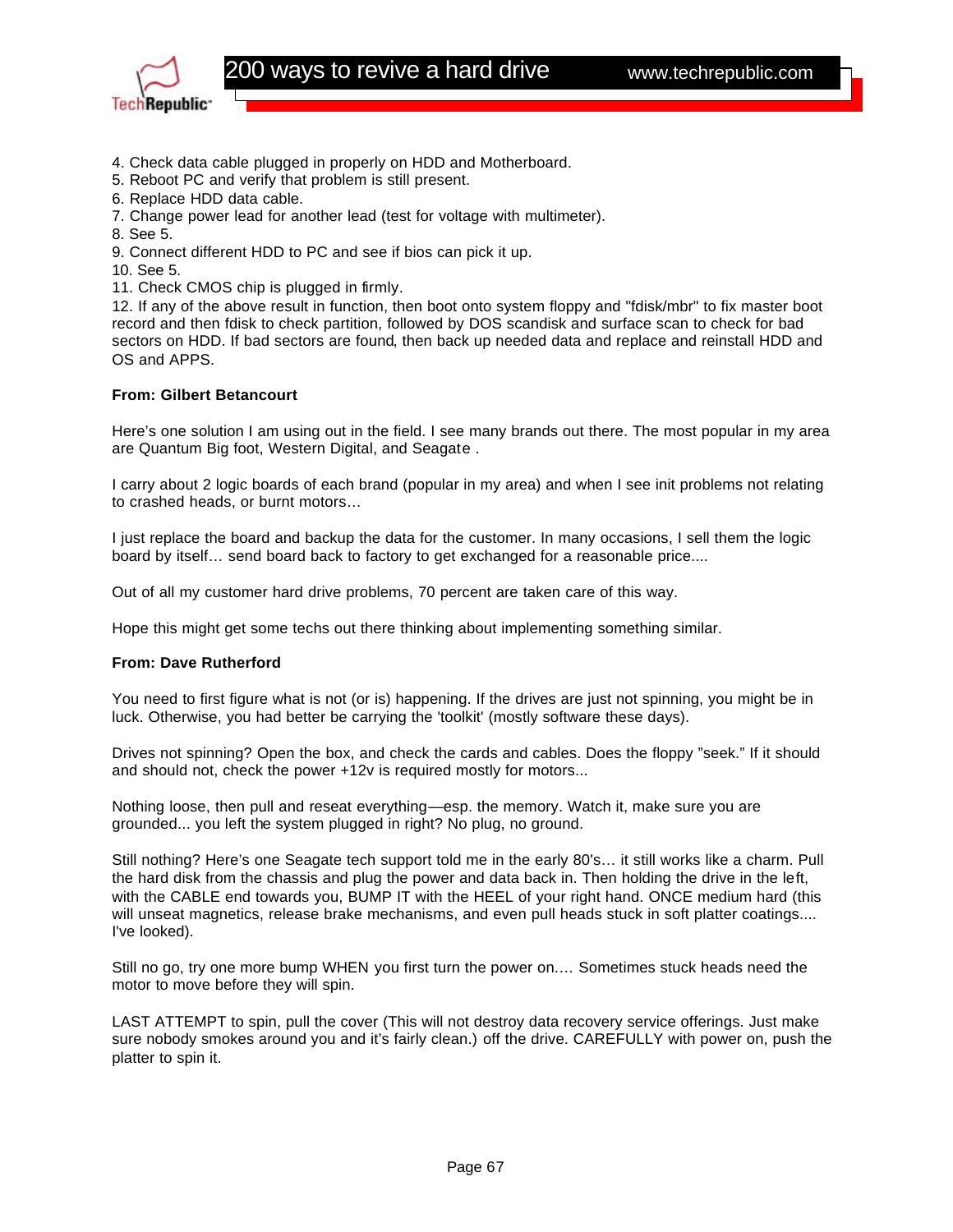

Finally, do you have another drive same model? You can swap logic boards...just don't leave it that way. The read/write electronics are balanced to the heads inside the drive. This MAY work if you have a bad motor chip, etc.

Now you can send the drive to the service for data recovery and the big bill.

IF IT'S NOT A SPIN PROBLEM, use a drive id software (many available) to check how the drive SAYS it's set... even though the bios does not get this report does not mean the drive is dead to this question...! No answer, you can use some software (like Disk Mangler–—commercial) to rewrite track 0. THIS IS dangerous, so know what you are doing. I practiced on bad drives that I had first.

Other things not quite right, swap the PLACEMENT of RAM in the system... surprised? Shouldn't be. Ram is used for just about anything, right from the start. Check the POWER. Use a good meter.

### **From: David C. Projansky**

With all troubleshooting, you have to have a logical approach and be able to eliminate problems. When I get a call from end users that a hard drive has failed I first ask several questions that will help determine the course of my actions.

1. I first ask what were they doing before the failure, i.e. did the PC perform and illegal operation in an application and have to be rebooted? Did the user just turn the PC on and nothing would happen? Is the hard drive making any kind of unusual sounds?

2. I've found most supposed hard drive failures are really operating system problems, and can easily be repaired without taking the case apart. I usually like to turn the PC and pay close attention to any error messages that come up. Since I always have a Win95 boot disk with me, I usually boot to DOS so I can at least attempt to recover any data by copying data files onto floppy disks.

3. Then I usually reinstall Win95. In worst cases, I have to fdisk the hard drive a reinstall the OS and all applications.

4. On the other hand, I've had disk drive fail because of bad cables (a good indication of this is if the BIOS can't detect the hard drive), power supply problems, and bad power cables.

It's important to work logically and try to eliminate the easy stuff before you have to replace a hard drive.

## **From: Steve Schoenecker**

After questioning the user to eliminate the upgrade/jumper issues or other changes such as playing with encryption/privacy utilities, etc.

• I'd boot from a clean floppy (watch closely for indication of an overlay program which might say "to boot from a floppy, hold the spacebar down." This can really eat your lunch!) and then run a dosbased virus scanner such as FPROT or something like that just to be sure.

If the drive is not detected or can't be accessed at all:

- Look inside and see if the drive configuration specs are on the drive or look them up... make sure power is connected securely data cable etc. Make sure drive is spinning up, verify cmos settings for HD type, and boot order, etc. Visually verify which devices are on which IDE channel etc.
- If I fix the cmos settings, then the system boots okay but not after being turned off...suspect cmos battery...drive is probably okay–good idea to backup important stuff at this point anyway!
- If I cant get to c: drive, I'd probably run fdisk and look at the drive information to see if it thinks that the drive had partitions defined, how many, what size etc. I've seen the fdisk table scrambled mess because of a virus... I have fixed this problem a couple of times... OS2 fdisk utility can help here sometimes... (more of a last resort) best to get important data (if I get it running) and then start over with fdisk/format/reinstall....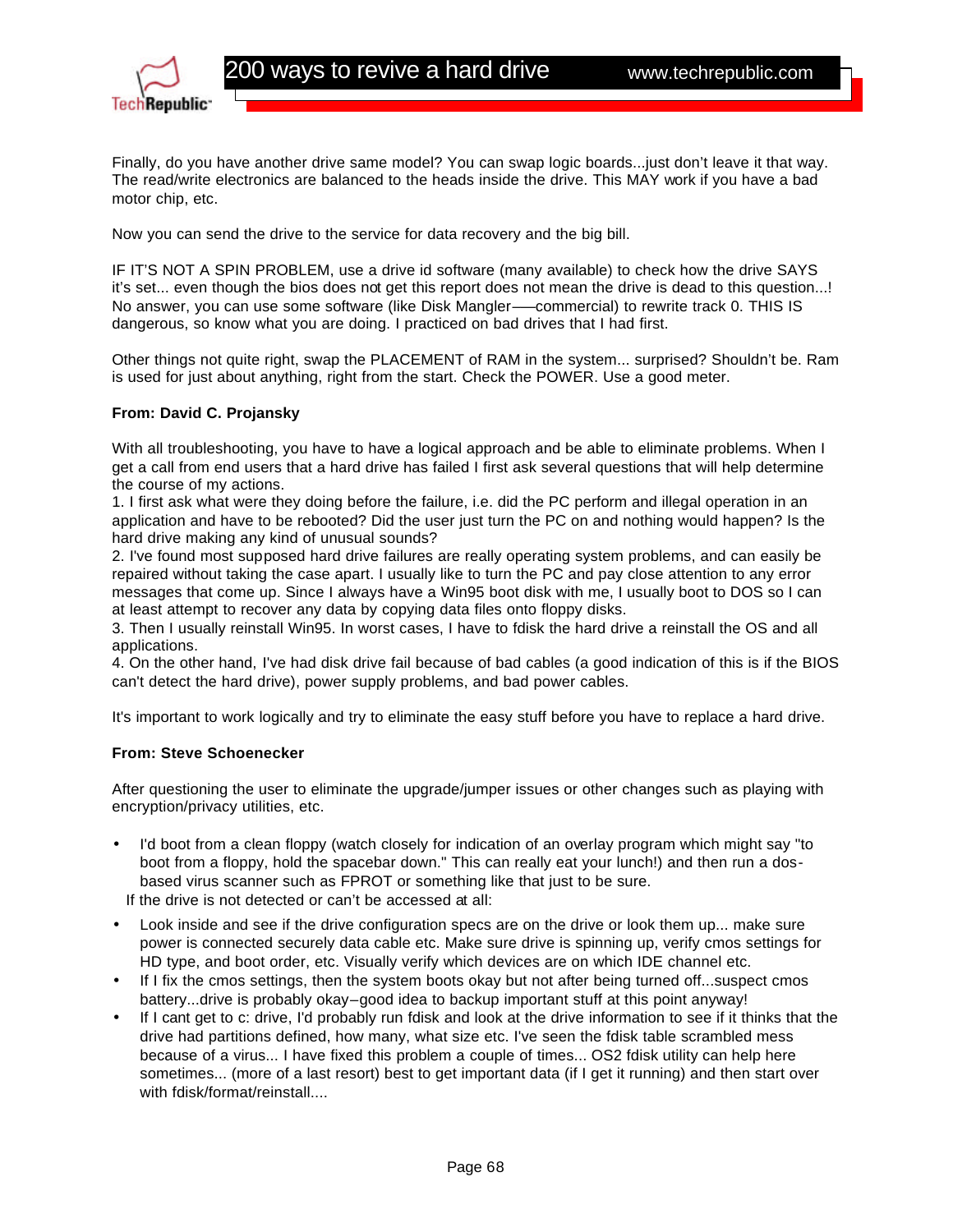

- I think I would isolate it on the bus and set the cmos and jumper settings accordingly just in case the other device is disrupting everything
- At some point I would probably replace the drive with a drive known to work normally, and run it to eliminate other system, problems cable problems, etc.
- If another drive works but not this one, and I still cant access the drive at all....punt.

200 ways to revive a hard drive

- If critical, consider sending to a data recovery specialist. If drive is detected but won't boot:
- Start the system and watch to see how far it gets. If possible boot to c:\ prompt.. if not, boot from floppy.
- If I can access the stuff on the drive, I'd back up. If drive is accessible but won't boot, I'd check the version of OS then sys the c: drive with an appropriate boot disk. If this doesn't work, maybe fdisk /mbr will help.
- If the OS dies while loading drivers etc.. look there...

Hope I haven't forgotten anything obvious... each one is different and I usually win! I have a couple of dead drives in a box... I'd love to hear some new tricks to try on them!

### **From: MICHAEL W. BROWN**

Order a new identical drive and swap the controllers.

### **From: hotmail**

Unfortunate the box does matter!

1) Open the box and check for HD's model; go to manufacturer's Web page; find out the details (Heads, Cylinders, sectors per track) and use those at setup, configuring manually the HD's params; download specific software (EZdrive, etc.) for the HD's model.

2) Check for OS the user is running.

3) If OS is MS-based (excluding NT), then get a boot disk under Win95b/98; start the machine and use the program you've downloaded or if the HD is old, try to use NDD (only if OS is MSDOS or Win95 do not try to use it if there is a possibility to have VFAT32 installed).

4) Usually most of us do carry with them some startup diskettes with an antivirus, so USE IT FOR BOOT (I myself use an emergency Boot Disk made with the help of McAfee AntiVirus since it's very usual to run up to a virus).

5) If all the above are pretty hard to do, then try to install the new HD, and OS; connect the old HD as a secondary master (or primary slave if that's easier) and start the computer booting from new HD and try to access the old one.

6) If the old one is inaccessible then be sure that the drive was installed through BIOS without using any overlay driver to expand BIOS's addressable HD capacity; If there was, try to get from Web the latest update of that driver and install it temporarily (Use a boot diskette rather then installing at Primary Master's Boot Sector) and boot from that diskette.

7) Hopefully you've been able to access HD. If not there may be some tools in the manufacturer's soft you've downloaded; otherwise ... try to stay calm!!! and proceed with some Web searching. There are some good tools to access the partition and try to fix it manually (If you Dare) using a disk editor to repair boot partition. Well it 's much more complicated sometimes but you may try it at your own risk. Or you may just say " Hmmmm..... Told you so... Sorry there is no way out... you should keep backups!" (an easy solution :->)

## **From: Doug Wood**

I have found that if you cannot hear the drive spinning by putting your ear next to it, try removing the drive from the computer and twisting the drive rapidly in your hand in the plane of the drive. This will sometimes unstick a bad bearing and allow the drive to spin up.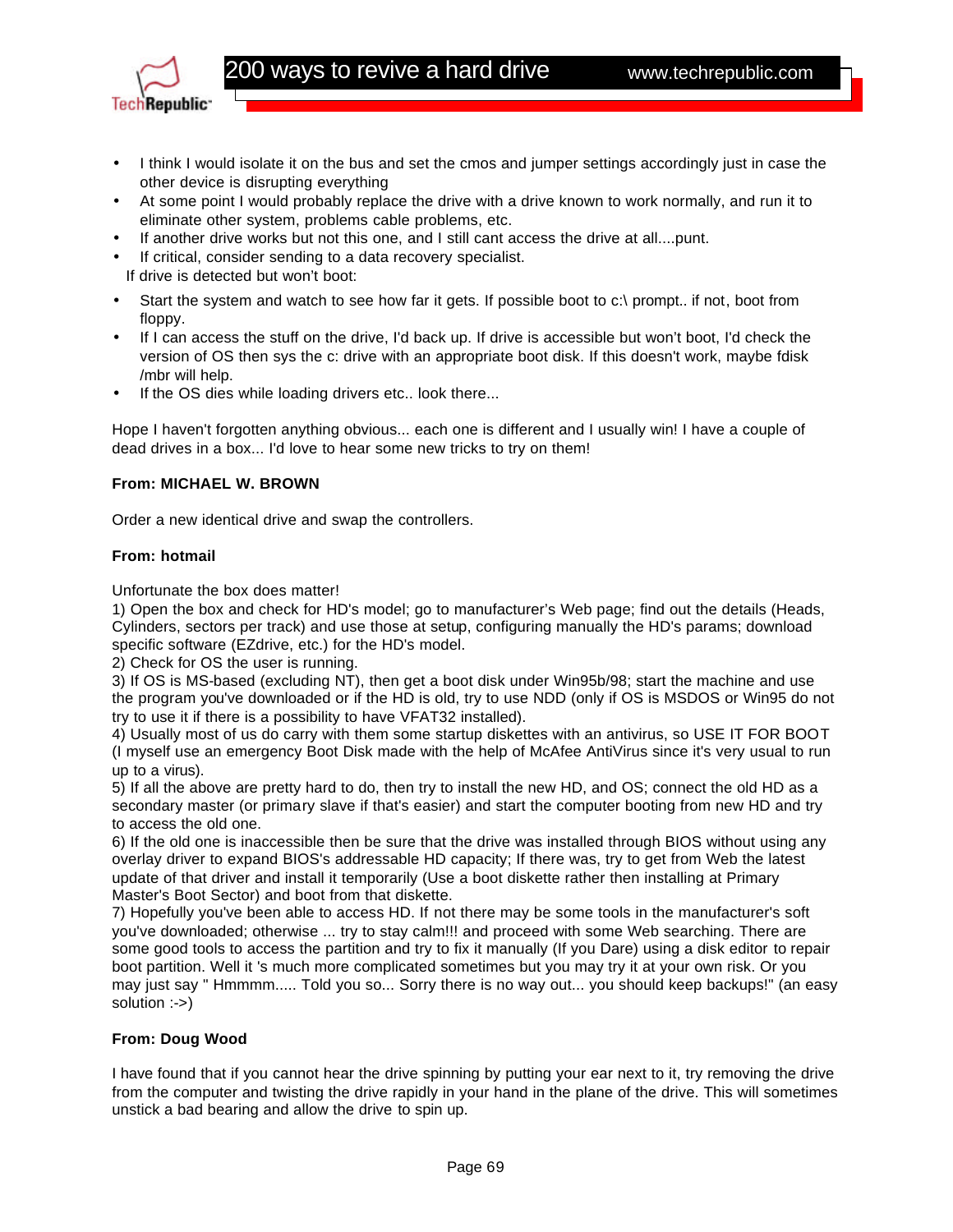

## **From: Bill Chomik**

What I do in this situation is as follows.

- I always have a spare hard drive with me. I hook this drive up to the computer in question making it the primary drive. The drive that doesn't work, I change the jumper to become a secondary master and attach it to the same ribbon in the computer.
- The computer is then booted up with the good hard drive. In a lot of cases, I then have no problem accessing the bad drive. All necessary files can then be backed up to tape, or copied to the good drive.
- Once this is done, a new drive is put in as the primary drive. The O/S is then loaded on with all other necessary software. The spare drive is then connected as the secondary master and booted up again. All files that were recovered are then copied back to the new drive.
- If the above doesn't work where the bad drive cannot be accessed, any and all loses are accounted for. The old drive is thrown away and replaced with a new drive. The person who doesn't take the responsibility for backing up his data has to learn to live with the consequences of these actions. A lot of times, I'm the one that ends up getting blamed, but you learn to take this with a grain of salt and brush it off.

# **From: Billy Dunn**

The first thing I do is boot on a boot disk and fdisk/mbr if the computer can see the hard drive but can't boot after you sys C:.

## **From: Ben Hardman**

Lets see...

- First, I would see if I could see the disk in the BIOS.
- If the HD is visible in the bios, I would try something like fdisk/mbr.
- I would view the partition info and see if it was showing the correct partition info.
- Assuming all of that is correct, I would try running microscope diagnostics and see what kind of errors it is producing—whether it be a seek error or an actual damage to the drive.
- I would first get another drive preferably the exact same model drive.
- I would try and run Symantec Ghost on it and write a script file telling it to ignore bad sectors and continue copying anyway.
- It may not be able to recover all files but this sometimes works. If that still did not work to recover the data portion of the drive...
- I would probably take the new drive that I ordered and take the controller off of it and put it on the failing drive. Many HD situations is not actually a failure in the surface of the HD but in the controller failing due to the fact of the IC chips and many surface mount resistors and capacitors which many times are already failing somewhat before leaving the manufacturer.
- They allow functionality for sometimes several years but you are tossing a coin with each boot of the machine.
- But I digress, back to the controller... After switching controllers see if the drive is visible and the data is in tact. If that does not work verify the drive is spinning up.
- If the drive is not spinning sometimes you can open the drive up and take a pencil eraser and give the platter a little push and the drive will spin up. Of course, this is a last resort option because you will void any warranty that is on the drive.
- I have even gone as far as taking a bad drive whose drive head was bad and removed the platters and put them in a new drive's platters place.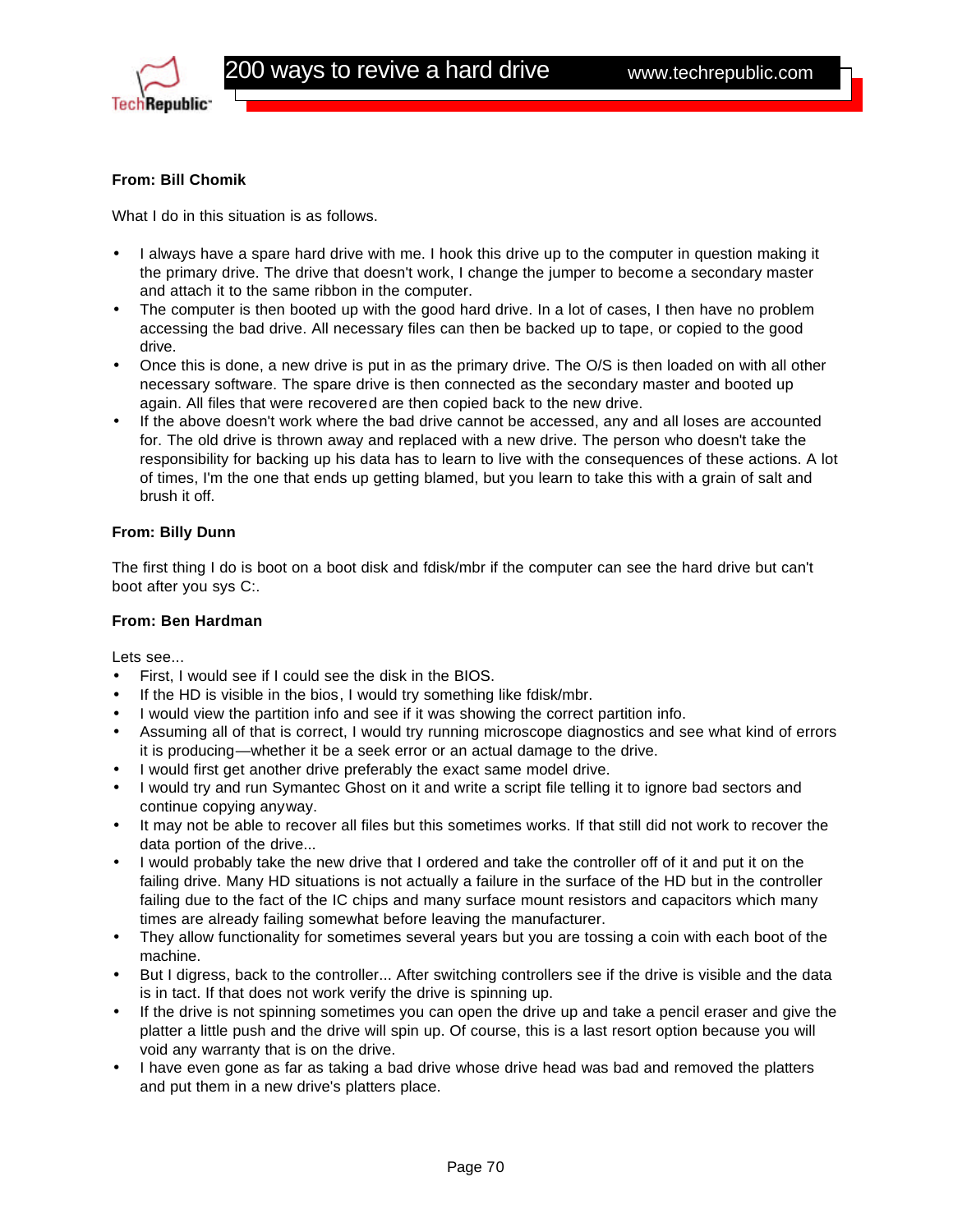

• I had to do this with a UNIX server once because the company had not backed up any data on its servers drive.

## **From: Zlito**

- I always try to reset the defaults in the setup first.
- Then reboot see if the computer holds the info to see if the on-board battery is dead. It's simple to replace and could save a lot of time.
- If not, maybe a voltage surge hit the cmos and cleared it. This could take some time to find the settings the manufacturer used.
- Or find out if the hard drive had an overlay on it—older proprietary systems used them a lot. If so, try reinstalling the overlay and see if that brings back c:\. If not, leave it with me for a week and I will have it working at full steam.

## **From: Sasha Baer**

I have just had this exact problem. I had a drive with an NTFS partition and a FAT partition. The NTFS partition was my boot partition. Anyway, the sorry story was that my girlfriend hit the power cord accidentally while doing the vacuuming and the resetting of the computer caused the boot sector and the MFT to corrupt.

After much searching, I found a helpful article

(http://support.microsoft.com/support/kb/articles/q153/9/73.asp) on the MS site describing how to repair the boot sector.

I built a new NT machine and went through this process. I could then mount the partition but it still showed up as unknown in Disk Administrator.

I looked for ages on the net and the only thing I found (over and over) was a program called RecoverNT. I downloaded this and went through the instructions. It said to format the drive (that is for my symptoms) and it then searched the entire drive cluster by cluster to find the files.

The only real annoying this is that the demo copy only allows for 3 files to be restored and it costs US\$250+ to buy). Even though it's expensive, I must say it does a great job, both for NTFS and FAT. Unfortunately for me, I still was not able to recover my PST file and Tracker DB–both of which must be corrupt badly as they were open at the time).

## **From:Jim Claypool**

Start with the basics:

- Reseat the IDE cable at all connection points, checking for bent pins.
- Use a different power connector to the hard disk and make sure it is the only device connected to that branch.
- Clear the BIOS settings.

If the above three did not bring it back:

- I'd look at next trying a different IDE cable.
- If that didn't help, try slaving the drive to another hard disk.

The big problem in the way you described the failure is that there is no communications between the hard disk and the IDE interface. However, if your new master drive does not autotype (even when by itself), look into getting that old drive onto a different IDE interface (like a different machine).

New master did autotype but still can't see the old drive? During power up, use the fat end of a screwdriver to gently tap the outside of the suspect hard disk. Sometimes the arm gets stuck and a gentle tap will free it.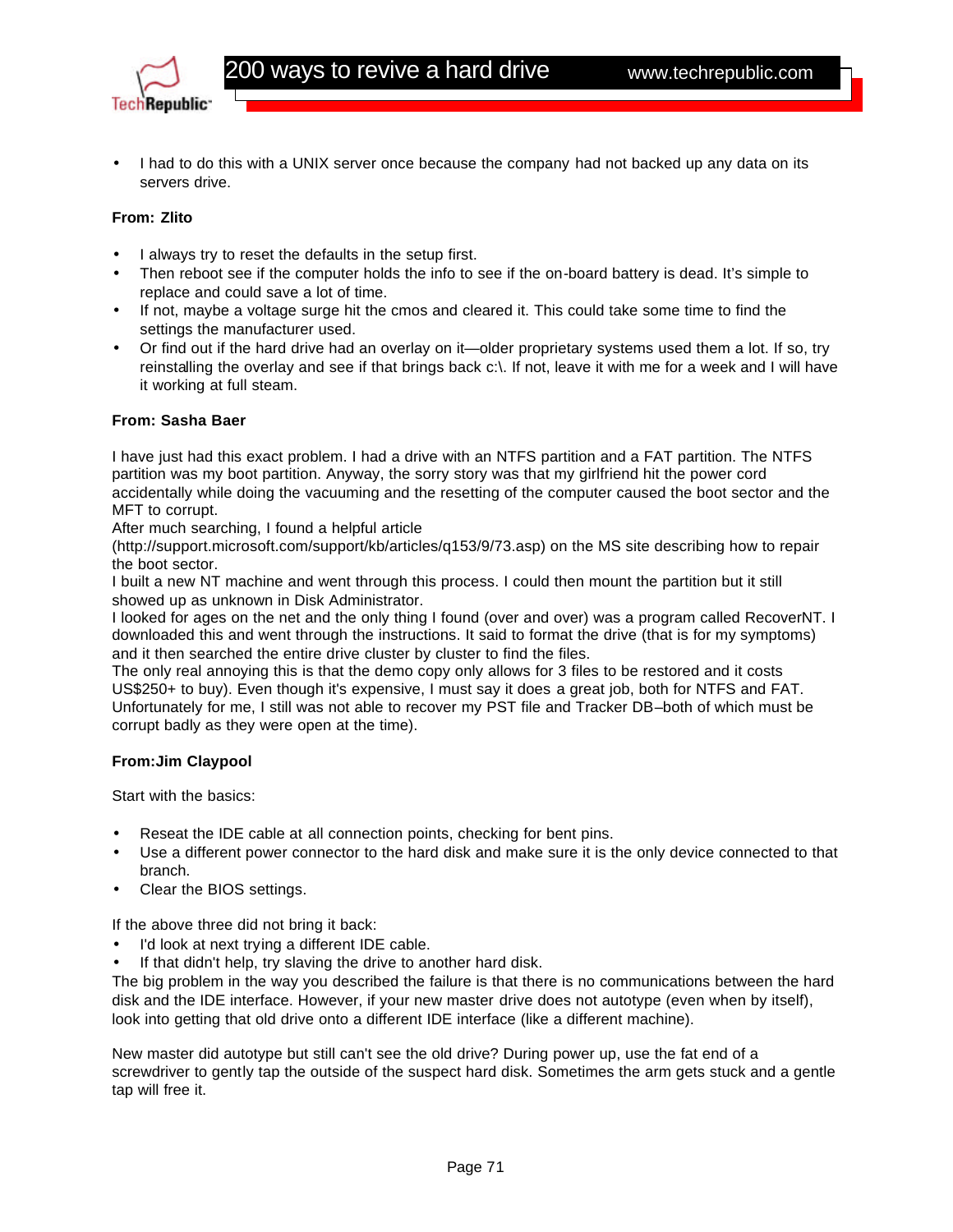

### **From: Salvatore Valela**

I saw this problem once before. The monkey b virus will take a piece of your boot sector and move it at an unspecified location on the hard drive. I would run a virus checker software program to see if you have a virus.

## **From: Kim Chappell**

I came across a situation where the computer would not boot from the hard drive. The drive was making a horrible whining noise, and I was getting messages like "invalid media" or something similar. The user had all of her e-mail stored in a PST file on the hard drive and had never backed it up. She was frantic. This is what I did:

- I got another hard drive, loaded it up with Windows 95, and put it in the station.
- I made the original drive a slave and then booted up with the new drive.
- I then had no problem seeing the files on the old drive.
- Apparently only the boot sector was corrupted. I was lucky (so was the user).
- I copied the PST file, and whatever else the user needed, over to the new drive. Worked like a charm.

### **From: mhicks**

A common problem with older hard disk drives in particular, such as those found in '486 class machines, is termed "stiction," a condition in which the lubricants that the manufacturer coated the drive platter surfaces with have gummed up, eventually causing the drive spindle motor to no longer be able to spin up the drive at power-up time. The problem may manifest itself intermittently at first, allowing the user to get started today, by switching the computer's power off and on again. But finally the day comes when no amount of power switch jiggling will help.

Here's a trick that just may allow you to get the drive started, and recover the data the user refused to back up, even after weeks of obvious notice that the drive had every imminent intention of going belly up.

- Remove the computer case "skin," and dismount the hard drive mechanism from its mounting.
- Hold the drive in your hand, still connected, and turn on the computer's power switch.
- You will be able to hear and feel that the drive refuses to spin up. Most drives have logic that delays the spindle motor start-up about a second, in order to allow the drive electronics to stabilize, and reduce total inrush, or starting current, to the system power supply.
- Turn the power off again, and this time, about a second after you turn the power back on again, move the drive in a quick, forceful, circular motion.
- The object here is to impart some force to the spindle platter, as a sort of mechanical "jump-start," so that the force of your manual motion, added to the drive motor's normal start-up torque, will be sufficient to overcome the extra dragging stiction of the gummy lubricants, allowing the spindle to start up.

If this fails the first time, try again.

- Use both clockwise, and counter-clockwise attempts, since you probably have no way of knowing what the actual direction of spin is.
- You'll know immediately when you succeed by the feel of the vibration of the spindle motor starting, and the sound.
- Now, back up that irreplaceable data, make that new drive sale, and restore. Smile modestly when acknowledging your wizardry.

## **From: Arve Alsvik**

The procedure I suggest is absolutely a last resort thing to do.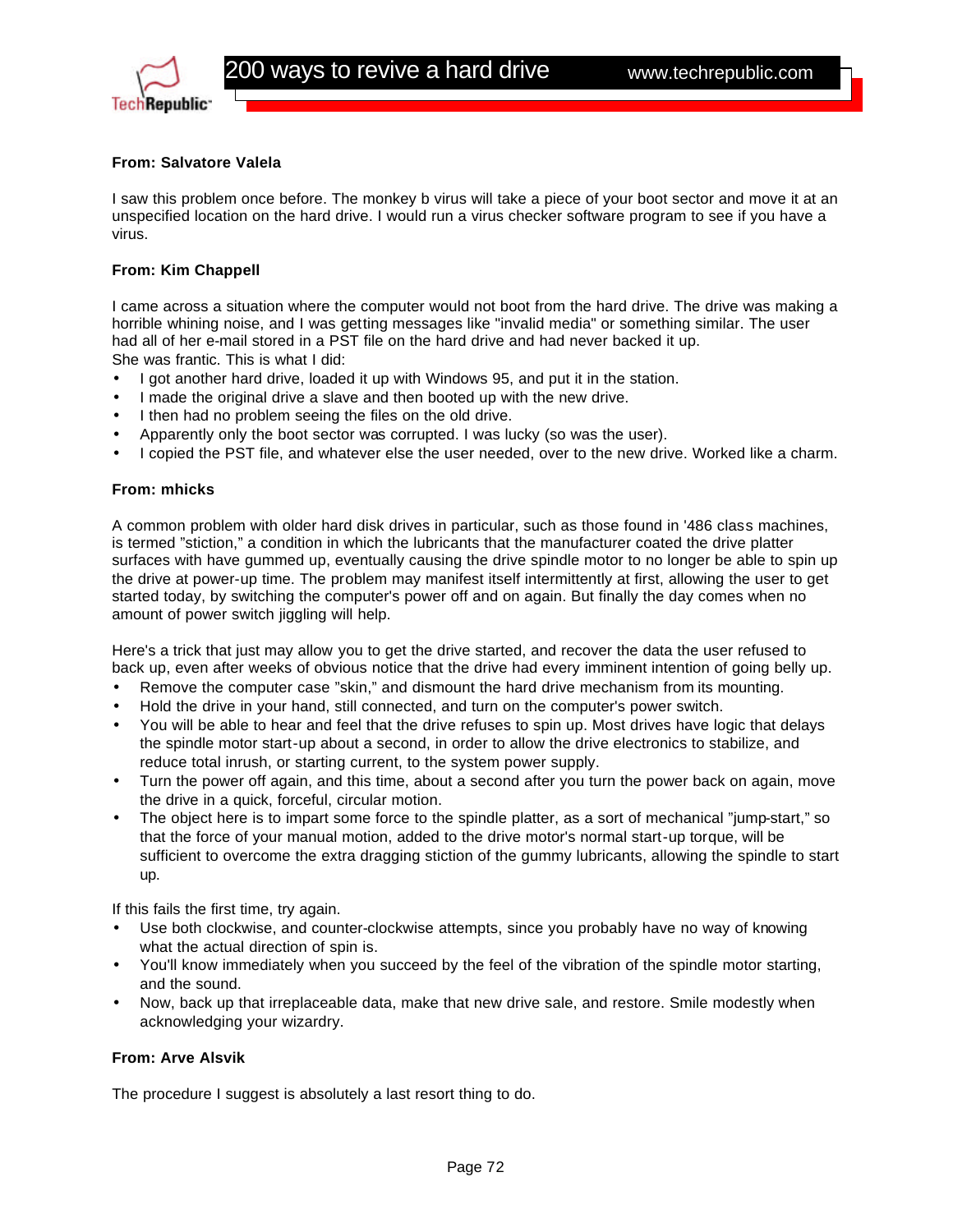

I've would have tried to replace the hard drives controller-card. The card sitting on top of the disk. Usually it can be removed. And most likely malfunctioning controller card is the reason for the hard drive crash. But it have to be replaced with another card from the same type of hard disk. In a corporate environment this would be easy, but alas, it may be more difficult in a home situation.

Anyway: This is my only suggestion.

## **From: John\_A\_Cook**

- The first thing I would do is pull in a BIOS upgrade from the PC manufacturer and flash the system.
- You said that the user got into the Setup and changed the settings. If an upgrade for the BIOS does not find the drive and auto detect the it, then get out the tools and open the machine up to have a look at it's guts.
- Remove the HDD and get the info off of it and manually enter it into the settings.

## **From: TorA.Rysstad**

The most important thing to do in this situation is to protect the data on the drive. And in my experience; the more one try to "look" for data on the disk, the more it might get destroyed.

Try to listen to the hard drive. Are there any weird sounds emitting from it? I have two "sound categories." The first is identified by sort of "buzzing" sound or perhaps a loud "ploink" sound. The second category: no sound at all, or the drive seems to running at full speed, even if the PC is "frozen." The first might indicate a physical damage. That might be hard to solve, but that does not imply that everything is lost. I often find almost everything on the disk like this:

- Take the damaged hard drive out of the client's PC.
- Take particular care not to bump the drive. There is a chance that the heads are not parked properly. You don't need more damage to the disk than there already are!
- Put the damaged disk in another PC.

Usually with modern disks you can auto-sense the needed specs (Heads, Cylinders, etc.), but sometimes you'll need to type this manually. And of some reason the hard drive manufactures has not considered it important enough to print this information on the label. This has puzzled me more than one time... But you can find all you need on the Internet. The Compaq that was mentioned was (I think) originally equipped with a Seagate disk. Their disk Support can be found on

http://www.seagate.com/support/disc/discsupt.shtml

Remember that you will probably have to change the jumper setting. MAKE SURE THE DAMAGED DISK IS SET TO BE SLAVE!!

Copy the needed files from the damaged disk

Try to copy the files you need from the damaged disk. DO NOT try to run Scandisk or Norton Disk Doctor etc!! These programs might make things worse! Do every thing to get the files you need first! Afterwards you might consider attempts to revive the disk. Then Scandisk will be very helpful. But remember, if the disk has crashed once, then you should not trust the disk.

If you cannot find anything on the disk, then I have found that Norton Utilities is amazingly effective. But there are alternatives available at http://hotfiles.zdnet.com/